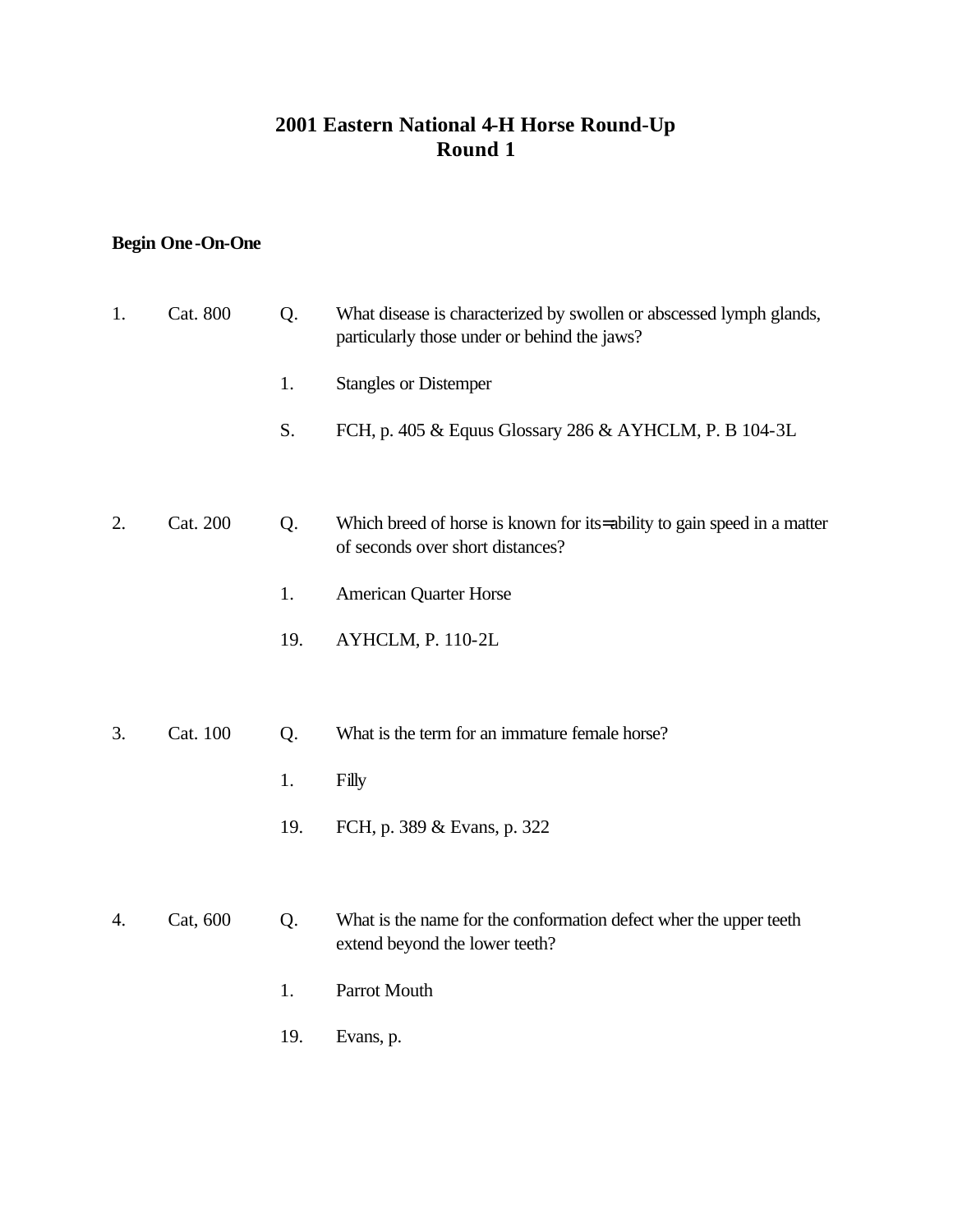| 5. | Cat. 900 | Q.  | What is a dry lot?                                                                                                                     |
|----|----------|-----|----------------------------------------------------------------------------------------------------------------------------------------|
|    |          | 1.  | A paddock or exercise area devoid of begetation or edible plants.                                                                      |
|    |          | 19. | FCH, p. 387                                                                                                                            |
|    |          |     |                                                                                                                                        |
|    |          |     |                                                                                                                                        |
| 6. | Cat.300  | Q,  | What is the term for a small patch of white hair located between a<br>horse=s eyes?                                                    |
|    |          | 1.  | <b>Star</b>                                                                                                                            |
|    |          | S.  | Evans, p. 82 & CAHAm p-4                                                                                                               |
|    |          |     |                                                                                                                                        |
|    |          |     |                                                                                                                                        |
| 7, | Cat. 700 | Q,  | What is sweet feed?                                                                                                                    |
|    |          | 1.  | A grain mix that contains molasses.                                                                                                    |
|    |          | 19. | FCH, mp. 405                                                                                                                           |
|    |          |     |                                                                                                                                        |
| 8. | Cat. 800 | Q.  | What is the term used for a localized collection of pus in the tissues of<br>the body, often accompanied by swelling and inflammation? |

- 1. Abscess
- 19. FCH, p. 380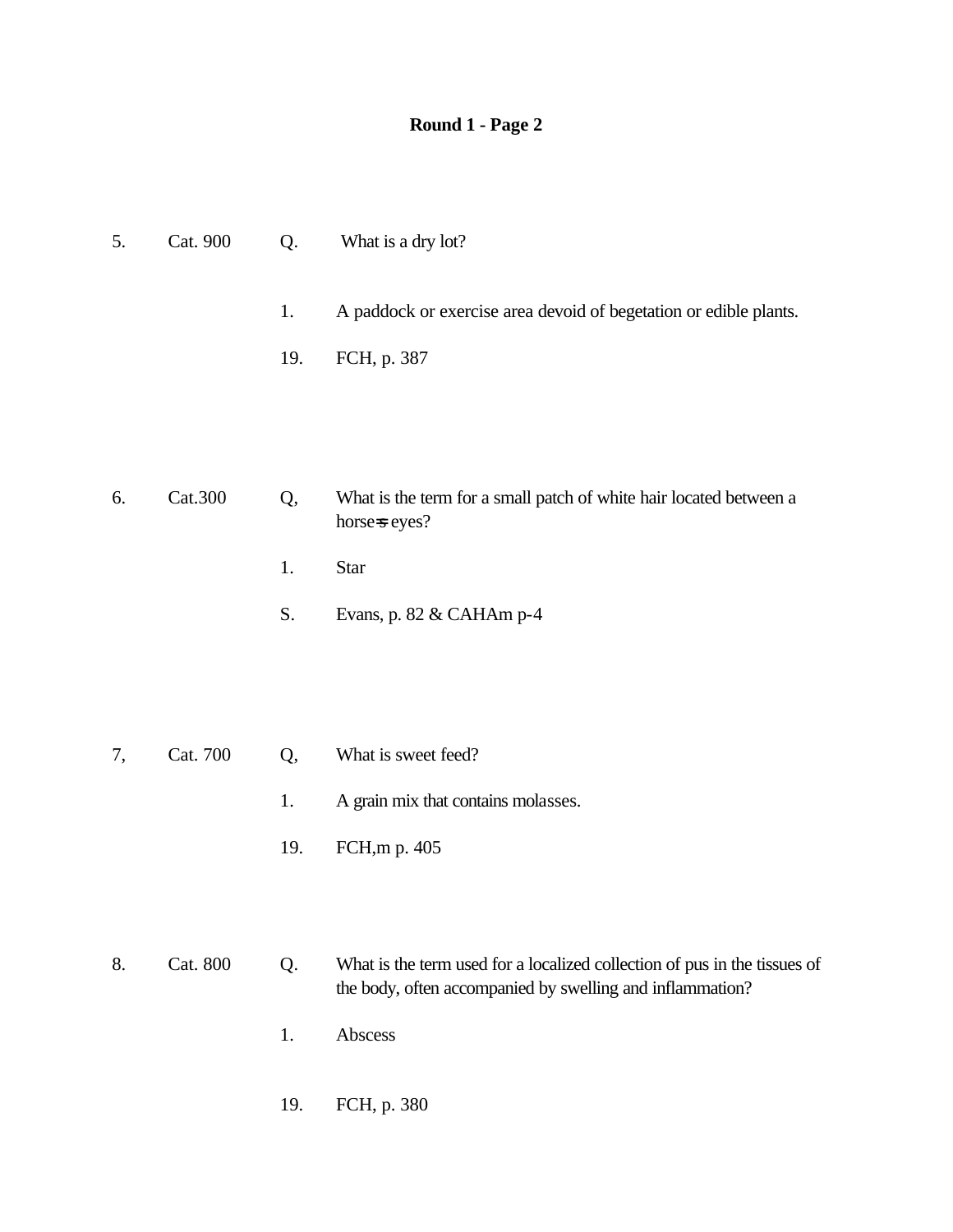| 9.  | Cat. 400 | Q.  | What is the final part of the horse-s digestive track?                                             |
|-----|----------|-----|----------------------------------------------------------------------------------------------------|
|     |          | 1.  | Rectum                                                                                             |
|     |          | 19. | AYHCLM, P. B103-1L & CAHA, p 52                                                                    |
| 10. | Cat. 500 | Q.  | During what time period are most foals born?                                                       |
|     |          | 1.  | During the night.                                                                                  |
|     |          | 19. | AYHCLM, p B112-2L                                                                                  |
|     |          |     |                                                                                                    |
| 11. | Cat, 900 | Q.  | A horse that resists being ridden away from the barn is considered to be<br>what?                  |
|     |          | 1.  | Barn-Sour                                                                                          |
|     |          | 19. | FCH, p. 382                                                                                        |
| 12. | Cat. 400 | Q.  | What is the name for the soft, spongy wedge-shaped structure on the<br>bottom of the horse=s foot? |
|     |          | 1.  | Frog                                                                                               |
|     |          | 19. | Evans, p. 693 & CAHA, p. 24                                                                        |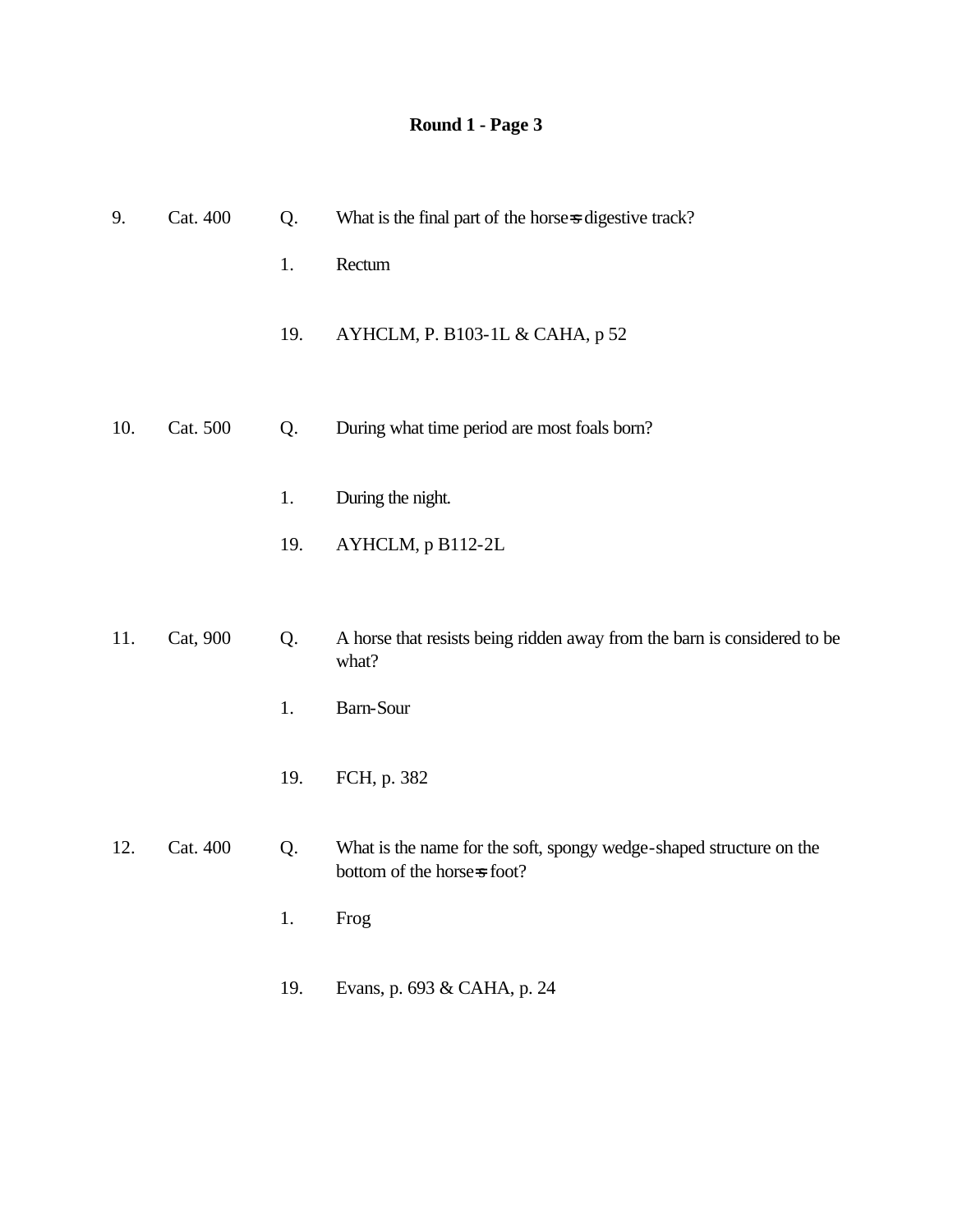## **Round 1 - page 4**

| 13. | Cat. 200 | Q. | What is the result of breeding a horse to a donkey?                                         |
|-----|----------|----|---------------------------------------------------------------------------------------------|
|     |          | A. | A mule                                                                                      |
|     |          | S. | Evans, p. 76                                                                                |
|     |          |    |                                                                                             |
| 14. | Cat. 600 | Q. | What is the name for the part of the horse located at the junction of the<br>neck and back? |
|     |          | A. | Withers                                                                                     |
|     |          | S. | AYHCLM p. I223-2L                                                                           |
|     |          |    |                                                                                             |
| 15. | Cat. 30  | Q. | Be specific. A red dorsal strip appears with which coat color?                              |
|     |          | A. | (only need to give one) Red dun, Claybank dun or Apricot dun.                               |
|     |          | S. | Evans, p. 81                                                                                |
|     |          |    |                                                                                             |
| 16. | Cat. 900 | Q. | How do horses naturally stay warm during the winter?                                        |
|     |          | A. | By trapping body heat between the hair fibers of the coat.                                  |
|     |          | S. | AYHCLM, p. B104-1L                                                                          |

#### **End One-On-One**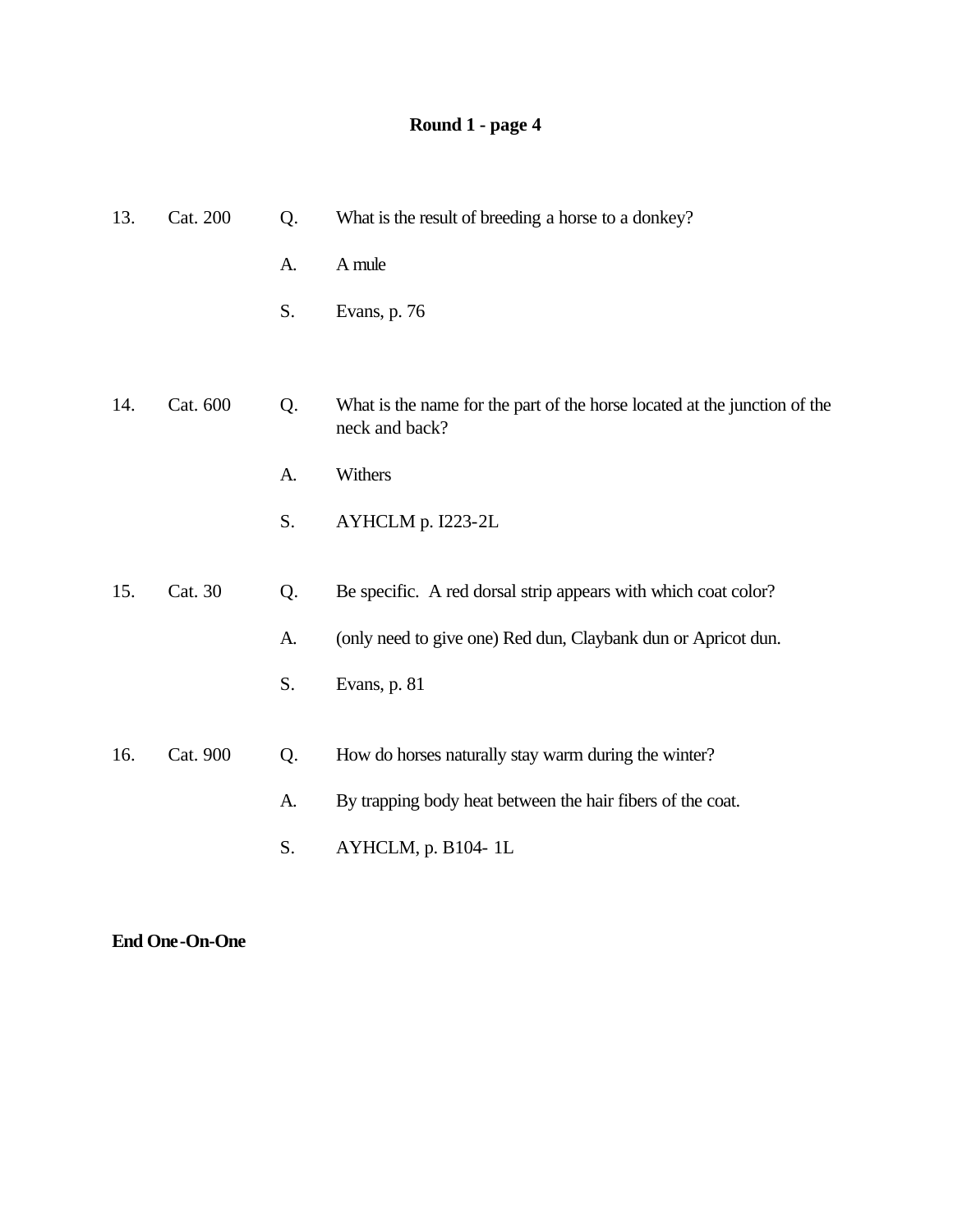## **Begin Open Questions**

| 17.                                               | Cat. 1000             | Q, | What is the name for the piece of equipment that is used to clean out a<br>horse=s foot?                                                  |
|---------------------------------------------------|-----------------------|----|-------------------------------------------------------------------------------------------------------------------------------------------|
|                                                   |                       | A. | Hoof pick                                                                                                                                 |
|                                                   |                       | S. | Evans, p. 722                                                                                                                             |
| 18.                                               | Cat. 900              | Q. | What is a Agreen@horse?                                                                                                                   |
|                                                   |                       | A. | An inexperienced or newly trained horse                                                                                                   |
|                                                   |                       | S. | FCH, p. 391                                                                                                                               |
| <b>Toss-Up Question - Bonus Question Attached</b> |                       |    |                                                                                                                                           |
| 19.                                               | <b>Cat. 800</b>       | Q. | What is the term for the condition when a horse-s foot may become<br>smaller at the bottom or ground surface that at the top of the foot? |
|                                                   |                       | A. | Contracted heels                                                                                                                          |
|                                                   |                       | S. | FCH, P. 392                                                                                                                               |
|                                                   | <b>Bonus Question</b> |    |                                                                                                                                           |
| 20.                                               | Cat. 500              | Q. | Name the parts of the reproductive tract of the mare.                                                                                     |
|                                                   |                       | A. | Vulva, vagina, cervix, uterus, oviducts & ovaries                                                                                         |
|                                                   |                       | S. | HIH, p. 910-1                                                                                                                             |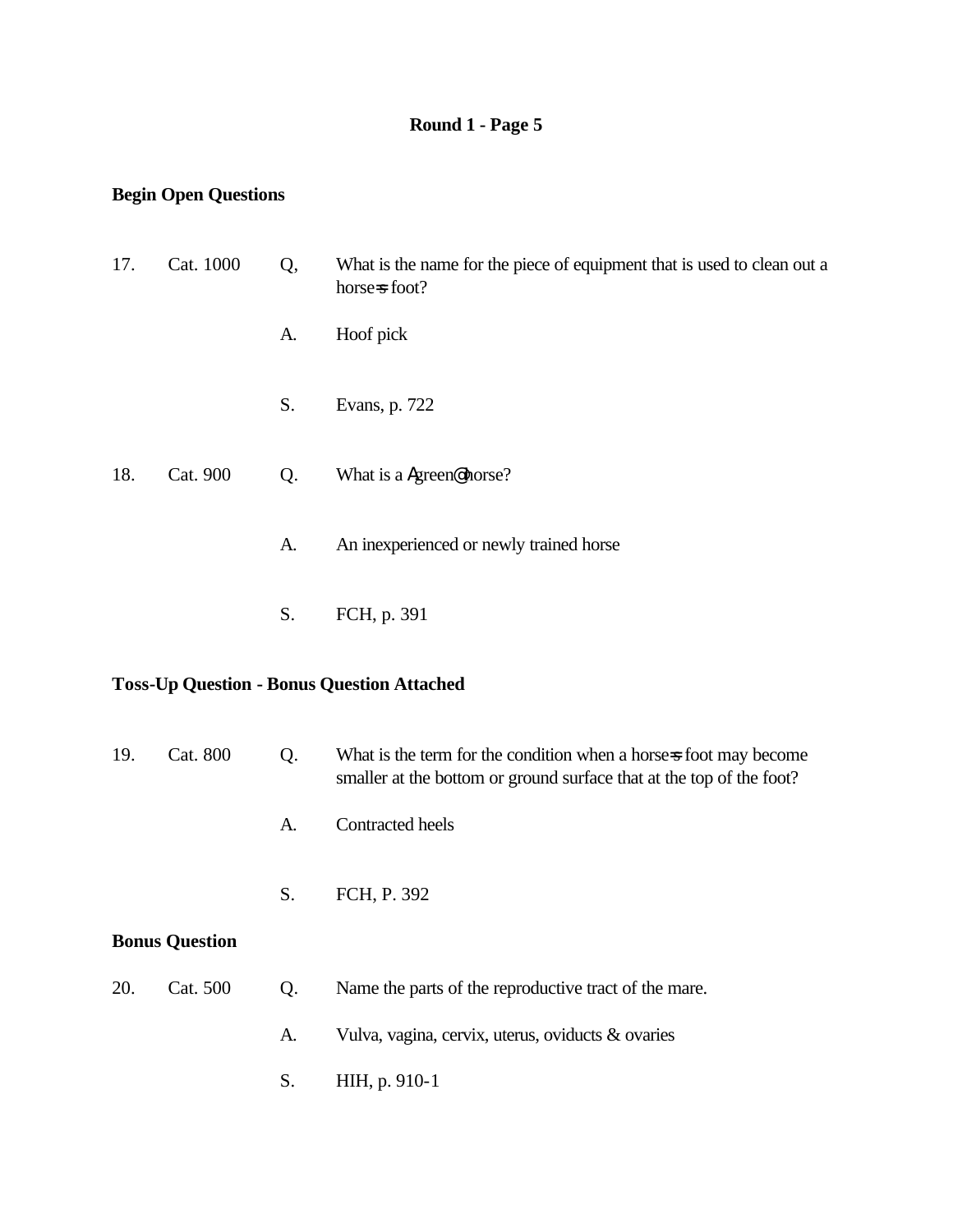# **Round 1 - page 6**

| 21. | Cat. 400                                          | Q. | What is the Amandible@?                                                                                                                                         |  |
|-----|---------------------------------------------------|----|-----------------------------------------------------------------------------------------------------------------------------------------------------------------|--|
|     |                                                   | A. | The lower jawbone                                                                                                                                               |  |
|     |                                                   | S. | Equus Glossary 287 & CAHA, p. 41                                                                                                                                |  |
| 22. | Cat. 800                                          | Q. | What is the term for a condition of increased sensitivity to a specific<br>protein, which may result in a rash, hives, sneezing or respiratory<br>difficulties? |  |
|     |                                                   | A. | Allergy                                                                                                                                                         |  |
|     |                                                   | S. | FCH, p. 380                                                                                                                                                     |  |
|     | <b>Toss-Up Question - Bonus Question Attached</b> |    |                                                                                                                                                                 |  |
| 23. | Cat. 700                                          | Q. | What feed additive is commonly used to reduce dust and increase<br>palatability of a feed?                                                                      |  |
|     |                                                   | A. | <b>Molasses</b>                                                                                                                                                 |  |
|     |                                                   | S. | HIH, p. 760-7                                                                                                                                                   |  |
|     | <b>Bonus Question</b>                             |    |                                                                                                                                                                 |  |
| 24. | Cat. 700                                          | Q. | Name three different types of grass forage.                                                                                                                     |  |

| Bermuda Grass        | <b>Reed Canary</b> |
|----------------------|--------------------|
| <b>Blue Grass</b>    | <b>Sudan Grass</b> |
| <b>Brome Grass</b>   | <b>Tall Fescue</b> |
| <b>Orchard Grass</b> | Timothy            |
|                      |                    |

S. AYHCLM, p. B102-1L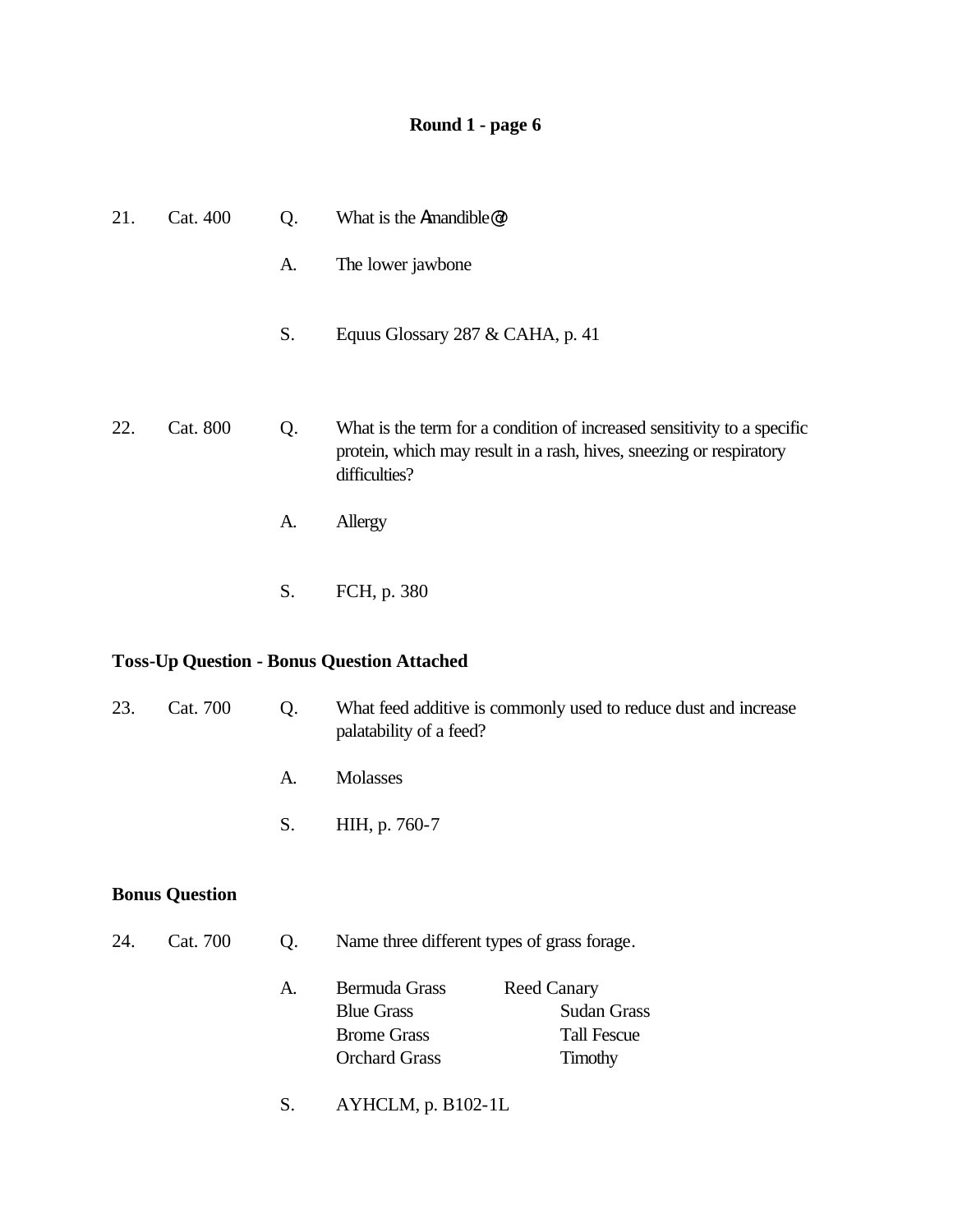| 25. | Cat. 600 | Q. | What is the term for the distance between successive imprints of the<br>same foot?               |
|-----|----------|----|--------------------------------------------------------------------------------------------------|
|     |          | A. | Stride                                                                                           |
|     |          | S. | FCH, p. 405                                                                                      |
| 26. | Cat. 100 | Q. | What is the term for a horse that is wild, or existing in a natural, non-<br>domesticated state? |
|     |          | A. | Feral                                                                                            |
|     |          | S. | FCH, P. 389                                                                                      |

#### **Toss-Up Question - Bonus Question Attached**

| 27. | Cat. 700 | Q. | What type of forage is prone to make horses slobber a great deal? |
|-----|----------|----|-------------------------------------------------------------------|
|     |          |    | A. Clover forage                                                  |
|     |          |    | S. HIH, p. 750-3                                                  |
|     |          |    |                                                                   |

#### **Bonus Question**

- 28. Cat. 900 Q. Name four flight or fight vices of the horse.
	- A. Inappropriate Lunging Bolting Aggression Biting/Nipping Exaggerated Alarm Reaction Kicking Shying Balking Startle Reaction Striking Crowding Snapping Snapping Rearing
	- S. FCH, p. 376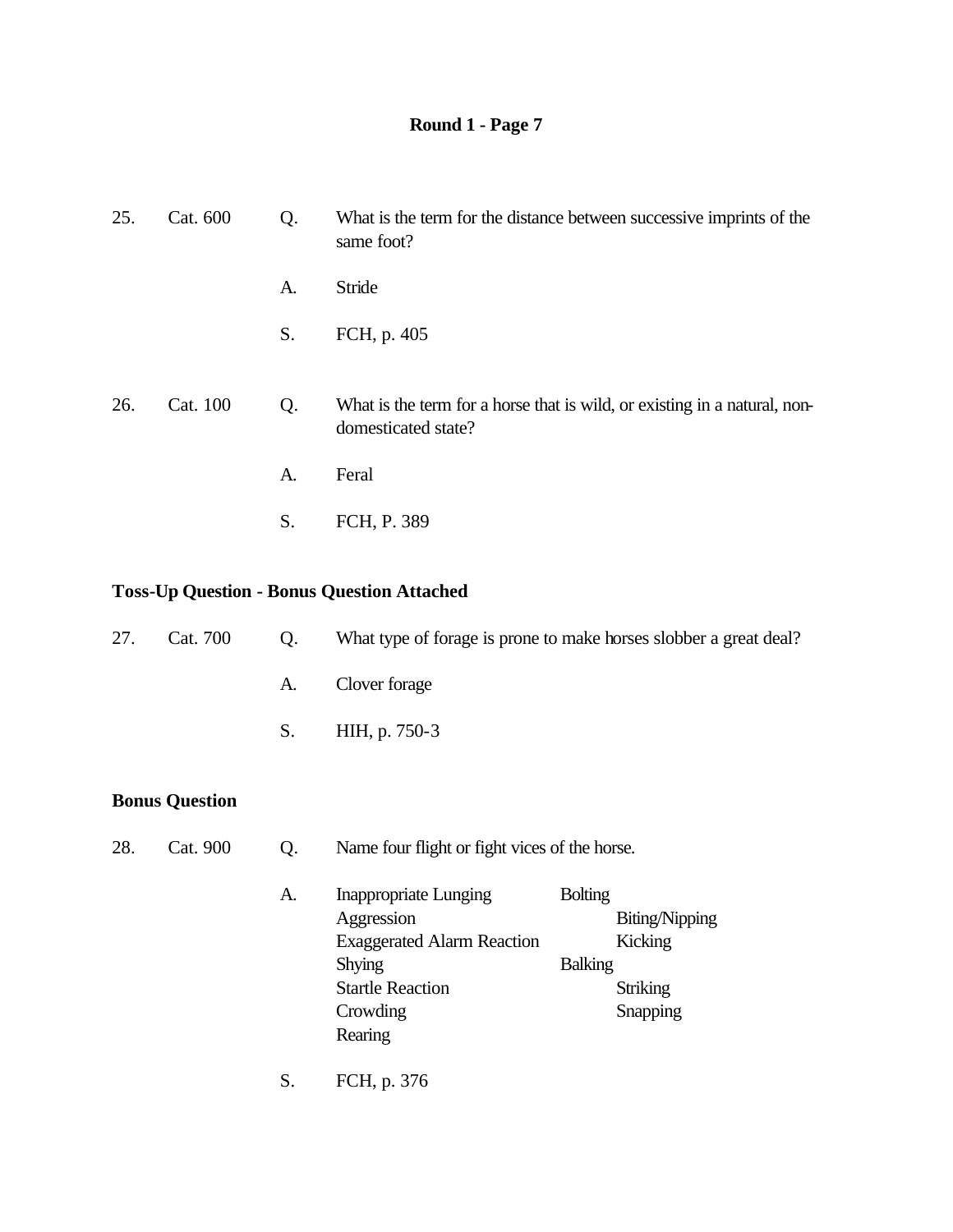| 29. | Cat. 500  | Q. | What is the general term for the substance emitted by a stallion during<br>the breeding of a mare? |
|-----|-----------|----|----------------------------------------------------------------------------------------------------|
|     |           | A. | Seminal Fluid, Semen                                                                               |
|     |           | S. | Evans, p. 365                                                                                      |
|     |           |    |                                                                                                    |
| 30. | Cat. 1000 | Q. | Bits are classified as three basic types. What are they?                                           |
|     |           | A. | Snaffle, Curb, Hackamore.                                                                          |
|     |           | S. | AYHCLM, P. B108-2L                                                                                 |
|     |           |    |                                                                                                    |
| 31. | Cat. 800  | Q. | What is an anthelmintic?                                                                           |
|     |           | A. | A dewormer                                                                                         |
|     |           | S. | FCH, p. 381 & Equus Glossary 285                                                                   |
|     |           |    |                                                                                                    |
|     |           |    |                                                                                                    |

## **Last Question in Match**

| 32. Cat. 900 | Q. To what direction should the open side of a three-sided shelter face? |
|--------------|--------------------------------------------------------------------------|
|              | Away from the prevailing winds                                           |

S. AYHCLM, p. B104-1L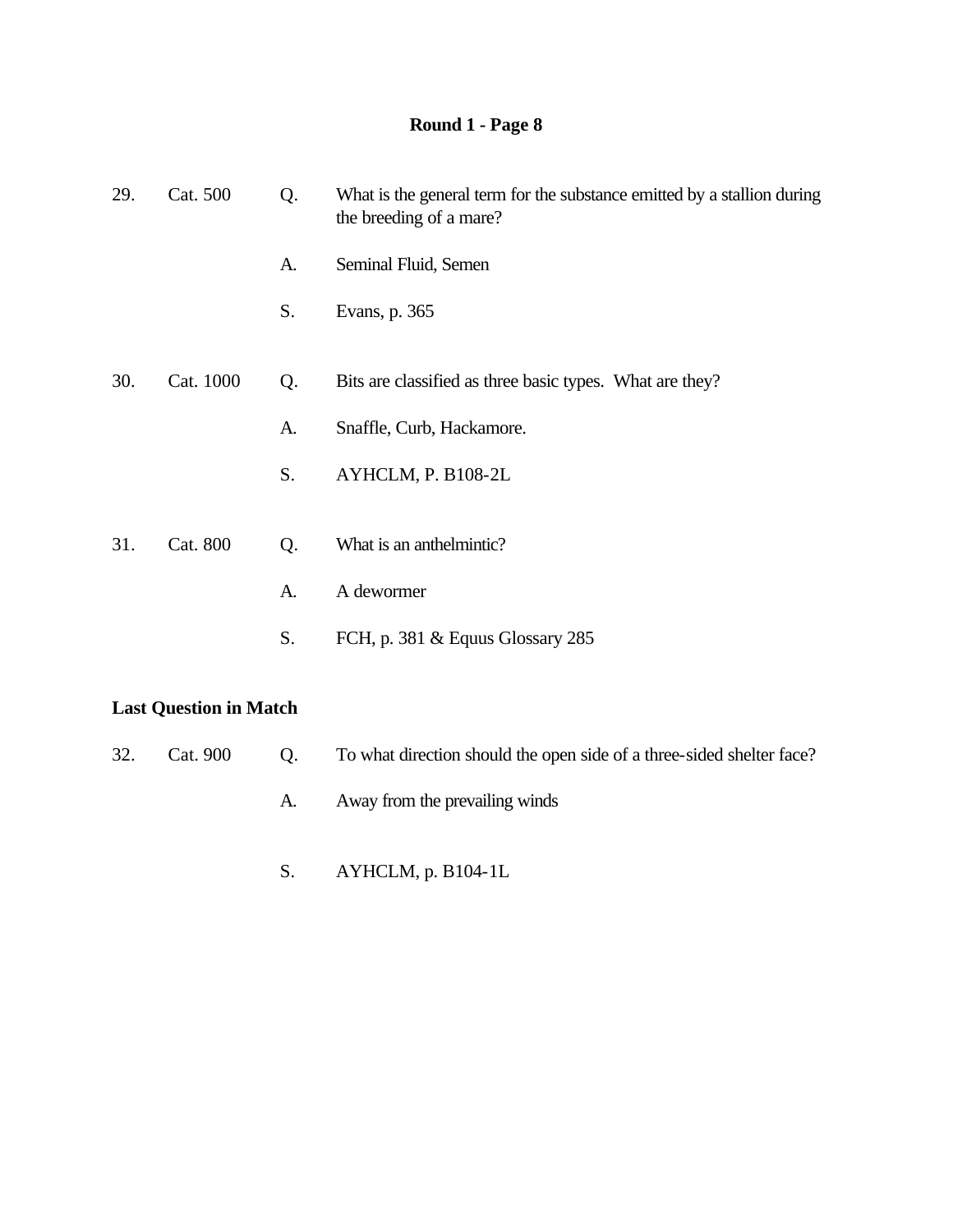## **2001 Eastern National 4-H Horse Round-Up Round 2**

# **Begin One-On-One**

| 1. | Cat. 800  | Q. | What are the Amilk teeth <sup>@?</sup>                       |
|----|-----------|----|--------------------------------------------------------------|
|    |           | A. | The deciduous, baby or temporary teeth                       |
|    |           | S. | FCH, p. 396                                                  |
| 2. | Cat. 1000 | Q. | What is the main function of a headstall?                    |
|    |           | A. | To hold the bit evenly and comfortably in the horse-s mouth. |
|    |           | S. | HIH, p. 1100-6                                               |
|    |           |    |                                                              |
| 3. | Cat. 600  | Q. | What is the tem for a neck that is convex in shape?          |
|    |           | A. | Ewe-neck                                                     |
|    |           | S. | AYHCLM, I223-2L                                              |
|    |           |    |                                                              |
| 4. | Cat. 100  | Q. | For what purpose was man is earliest use of the horse?       |
|    |           | A. | For food or transportation                                   |
|    |           | S. | Evans, p. 5                                                  |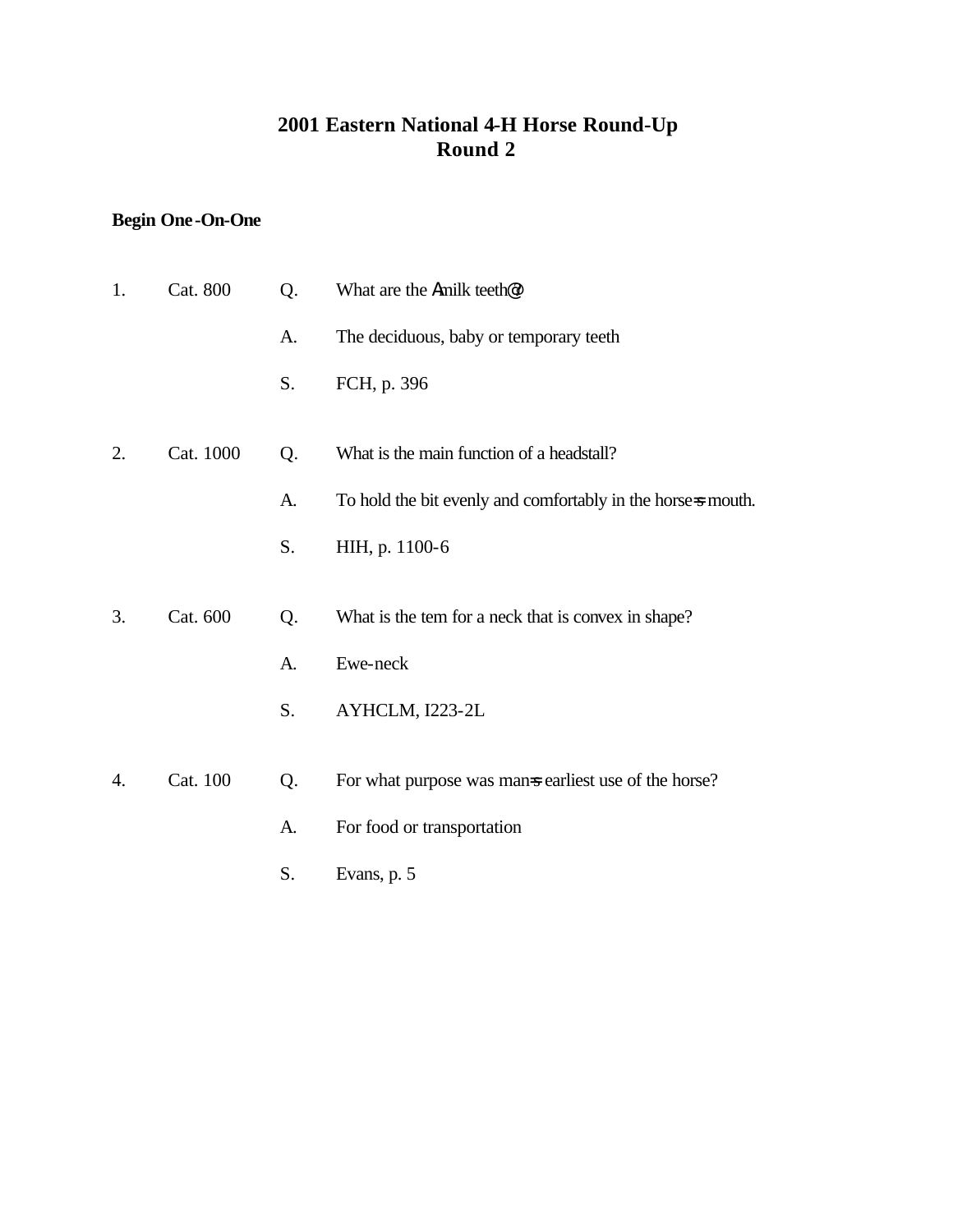# **Round 2 - page 2**

| 5. | Cat. 900 | Q. | What is the term for the action when a horse lashes out with a front leg<br>when mad? |
|----|----------|----|---------------------------------------------------------------------------------------|
|    |          | A. | Striking                                                                              |
|    |          | S, | FCH, p. 382                                                                           |
|    |          |    |                                                                                       |
|    |          |    |                                                                                       |
| 6. | Cat. 100 | Q. | What is the term for male horses that has been castrated?                             |
|    |          | A. | Gelding                                                                               |
|    |          | S. | FCH, p. 390                                                                           |
|    |          |    |                                                                                       |
|    |          |    |                                                                                       |
| 7. | Cat. 500 | Q. | How does a Ahealthy@foal normally sleep?                                              |
|    |          | A. | On its side                                                                           |
|    |          | S. | AYHCLM, p. B112-2L                                                                    |
|    |          |    |                                                                                       |
|    |          |    |                                                                                       |
|    |          |    |                                                                                       |

8. Cat. 900 Q. When used in regard to horses, this term indicates dominance hierarchy or order of dominance.

- A, Pecking Order
- S. FCH, p. 399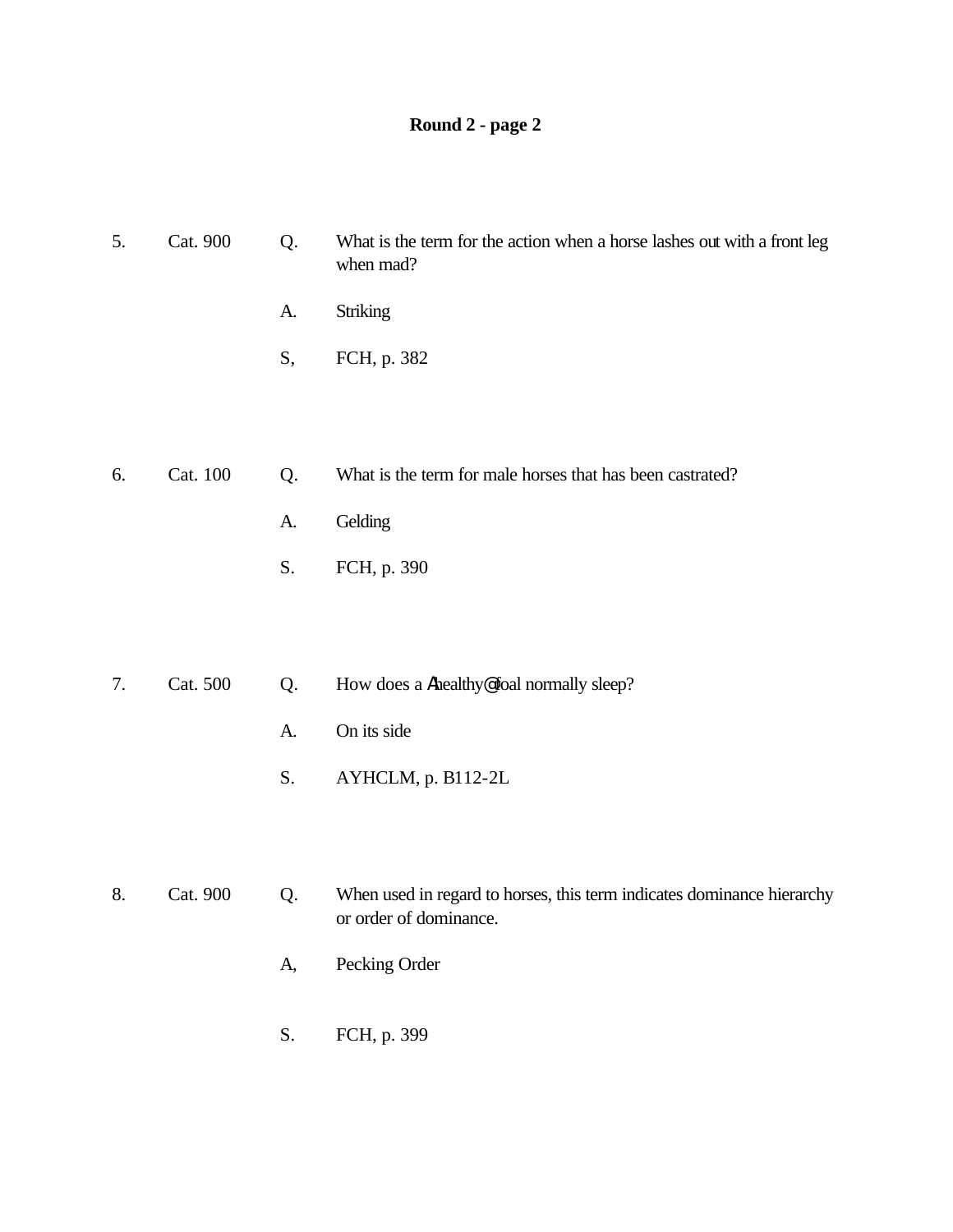# **Round 2 - page 3**

| 9.  | Cat. 1000      | Q. | What is the general term forall of the leather equipment used to ride<br>and/or drive a horse? |
|-----|----------------|----|------------------------------------------------------------------------------------------------|
|     |                | A. | <b>Tack</b>                                                                                    |
|     |                | S. | AYHCLM, p. B 108-iL                                                                            |
|     |                |    |                                                                                                |
| 10. | <b>Cat 700</b> | Q. | Wha6 is the most economical source of supplemental protein for<br>horses?                      |
|     |                | A. | Soybean meal                                                                                   |
|     |                | S. | AYHCLM, p. B102-1L                                                                             |
|     |                |    |                                                                                                |
| 11. | Cat. 200       | Q. | What breed characteristically has bertivally striped hooves?                                   |
|     |                | A. | Appaloosa                                                                                      |
|     |                | S. | HIH, p. 104-1                                                                                  |
|     |                |    |                                                                                                |
| 12. | Cat. 500       | Q. | Where is the stallion is sperm produces?                                                       |
|     |                | A. | <b>Testes or Testicles</b>                                                                     |

S. Evans, p. 355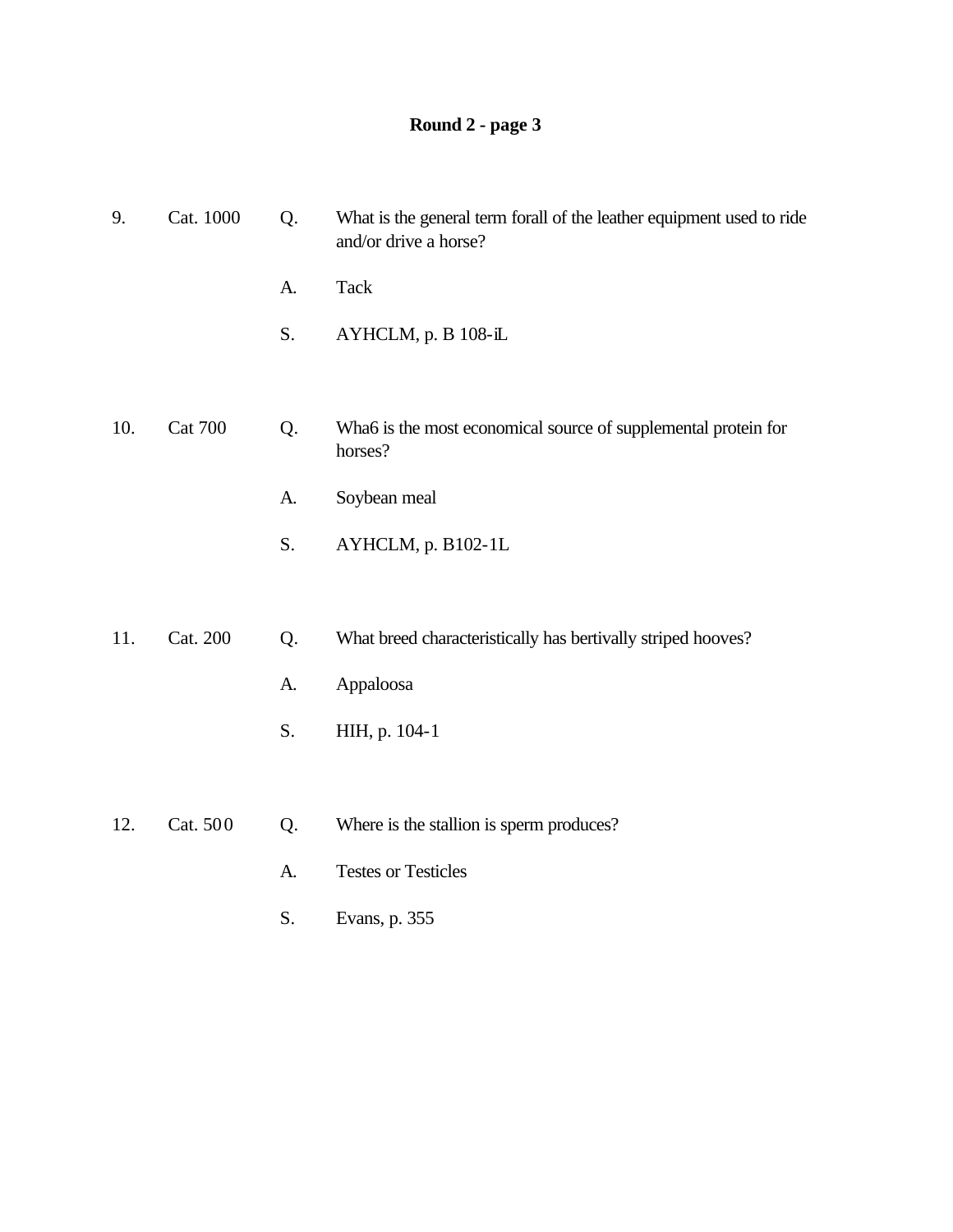# **Round 2- page 4**

| 13. | Cat. 400 | Q. | Where is the hoof wall thickest?                                        |
|-----|----------|----|-------------------------------------------------------------------------|
|     |          | A. | At the toe                                                              |
|     |          | S. | AYHCLM, p. B106-iL                                                      |
|     |          |    |                                                                         |
| 14. | Cat. 800 | Q. | In reference to horses, what is meant by the term Abloom <sup>@</sup> ? |
|     |          | A. | A glossy, healthy looking hair coat                                     |
|     |          | S. | FCH, p. 382                                                             |
|     |          |    |                                                                         |
| 15. | Cat. 800 | Q. | Where on the horse do Abot eggs@hatch?                                  |
|     |          | A. | In the horse-s mouth                                                    |
|     |          | S. | FCH, p. 382                                                             |
|     |          |    |                                                                         |
| 16. | Cat. 400 | Q. | What part of the horse lies between the knee and the fetlock?           |
|     |          | A. | Cannon                                                                  |
|     |          | S. | Evans, p. 142 & CAHA, p-1                                               |

**End One-On-One**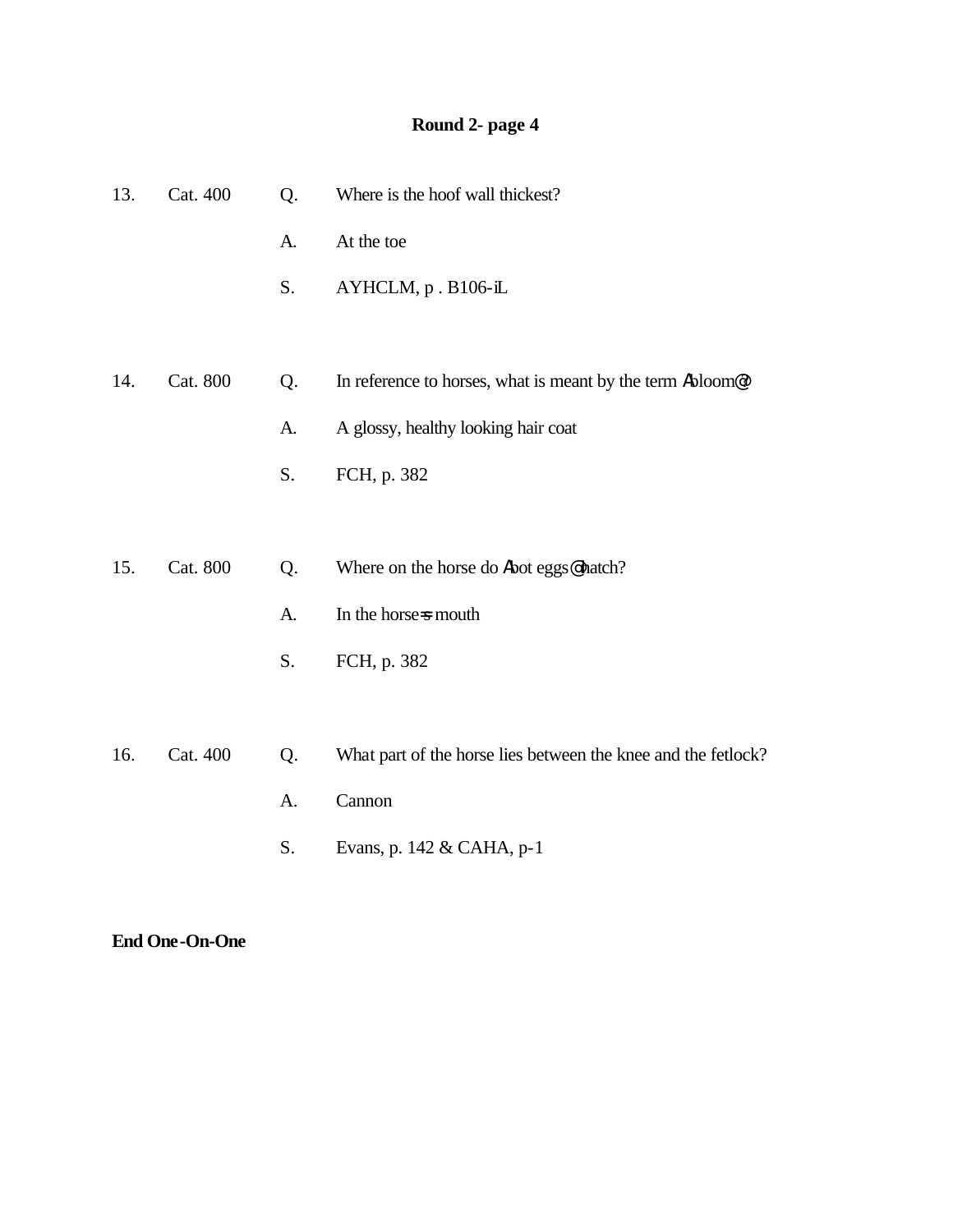# **Round 2 - page 5**

### **Begin Open Questions**

| 17.      | Cat. 800       | Q. | What is the slang term for a horse that bleeds from the lungs due to<br>strenuous physical exertion? |
|----------|----------------|----|------------------------------------------------------------------------------------------------------|
|          |                | A. | Bleeder                                                                                              |
|          |                | S. | FCH, p. 382                                                                                          |
| 18.      | <b>Cat 600</b> | Q. | What are the three natural gaits of the horse?                                                       |
|          |                | A. | Walk, Trot, Gallop (NOT Canter)                                                                      |
|          |                | S. | Evans, p. 172                                                                                        |
|          |                |    | <b>Toss-Up Question - Bonus Question Attached</b>                                                    |
| $1 \cap$ | $C_{24}$ 700   |    | $\Omega$ . What is considered to be the limitation blacks af muteur $\Omega$                         |

| 19. Cat. 700 | $($ ). | What is considered to be the Abuilding blocks <sup>®</sup> of protein? |
|--------------|--------|------------------------------------------------------------------------|
|              | A.     | Amino Acids                                                            |
|              |        | S. $AYHCLM$ , p. B102-1L                                               |

## **Bonus Question**

| 20. | Cat. 200 | Q. | There are many breeds of ponies. Name four. |                     |  |
|-----|----------|----|---------------------------------------------|---------------------|--|
|     |          | A. | <b>American Sport Pony</b>                  | Hackney             |  |
|     |          |    | Americana                                   | New Forest          |  |
|     |          |    | Chincoteaque                                | <b>POA</b>          |  |
|     |          |    | Connenmara                                  | <b>Quarter Pony</b> |  |
|     |          |    | Dale                                        | <b>Shetland</b>     |  |
|     |          |    | Dartmore                                    | Trottingbred        |  |
|     |          |    | <b>Exmoor</b>                               | <b>Walking Pony</b> |  |
|     |          |    | Fell                                        | Welsh               |  |
|     |          |    | Gotland                                     |                     |  |
|     |          | S. | Evans, p. 58-67                             |                     |  |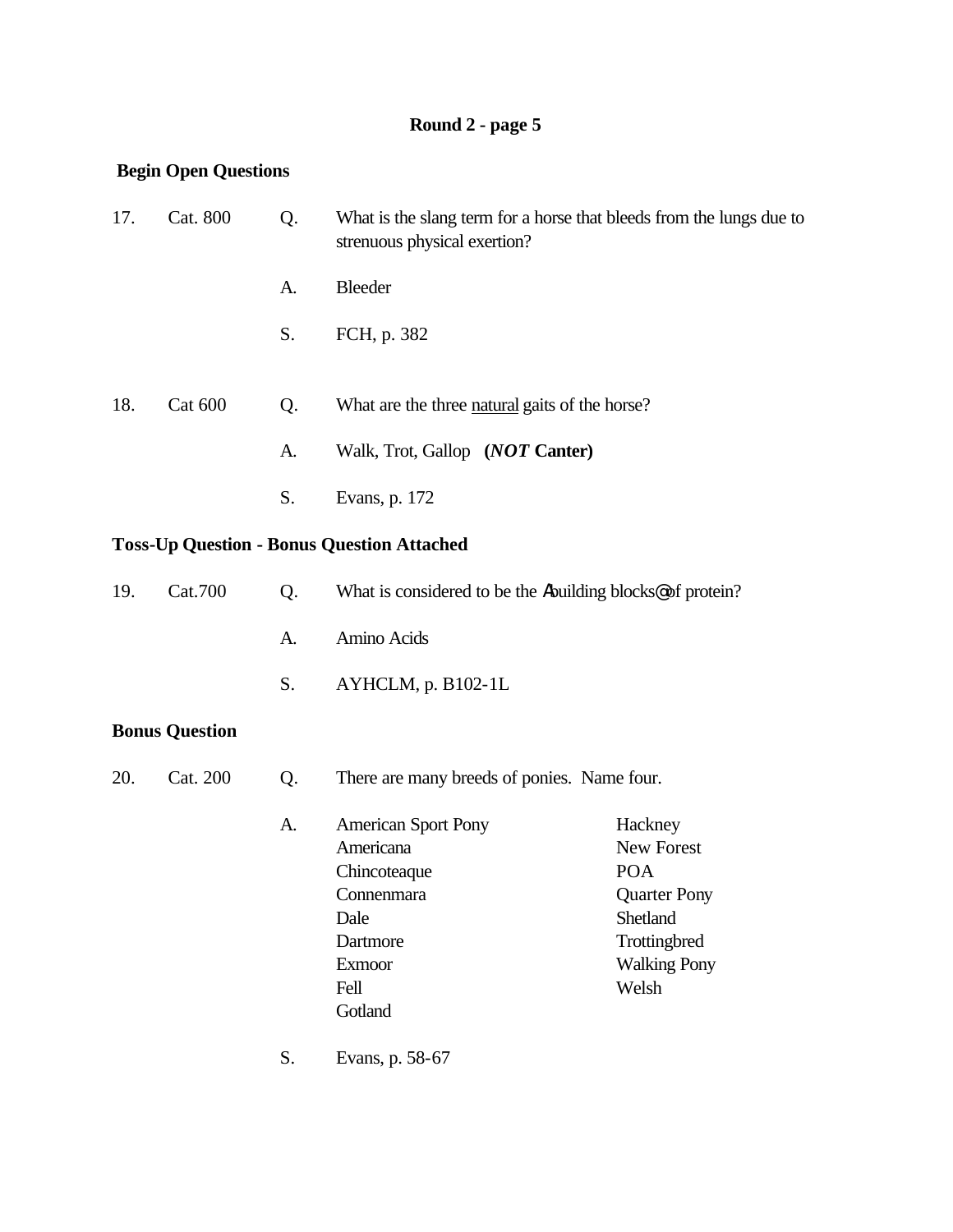| 21. | Cat. 900 | Q. | What is the term for the type of shoeing job when the farrier uses the<br>same set of shoes for a second time? |
|-----|----------|----|----------------------------------------------------------------------------------------------------------------|
|     |          | A. | Re-Set or Re-Shod                                                                                              |
|     |          | S. | Evans, p. 742                                                                                                  |
|     |          |    |                                                                                                                |
| 22. | Cat. 500 | Q. | What is the common term for eversion of the vulva?                                                             |
|     |          | A. | Winking                                                                                                        |
|     |          | S. | HIH, p. 910-1                                                                                                  |

### **Toss-Up Question - Bonus Question Attached**

| 23. | Cat. 400              | Q.             | What is the structural basis for the ears and nostrils?                             |
|-----|-----------------------|----------------|-------------------------------------------------------------------------------------|
|     |                       | A.             | Cartilage                                                                           |
|     |                       | S.             | Equus Glossary 285, 288                                                             |
|     | <b>Bonus Question</b> |                |                                                                                     |
| 24. | Cat. 900              | Q <sub>1</sub> | Name four qualities of a good stall floor.                                          |
|     |                       | A.             | Durable Material<br>Non-Slip Material<br><b>Absorbent Material</b><br>Easy to Clean |

S. AYHCLM, p. B107-2L

Resistant to pawing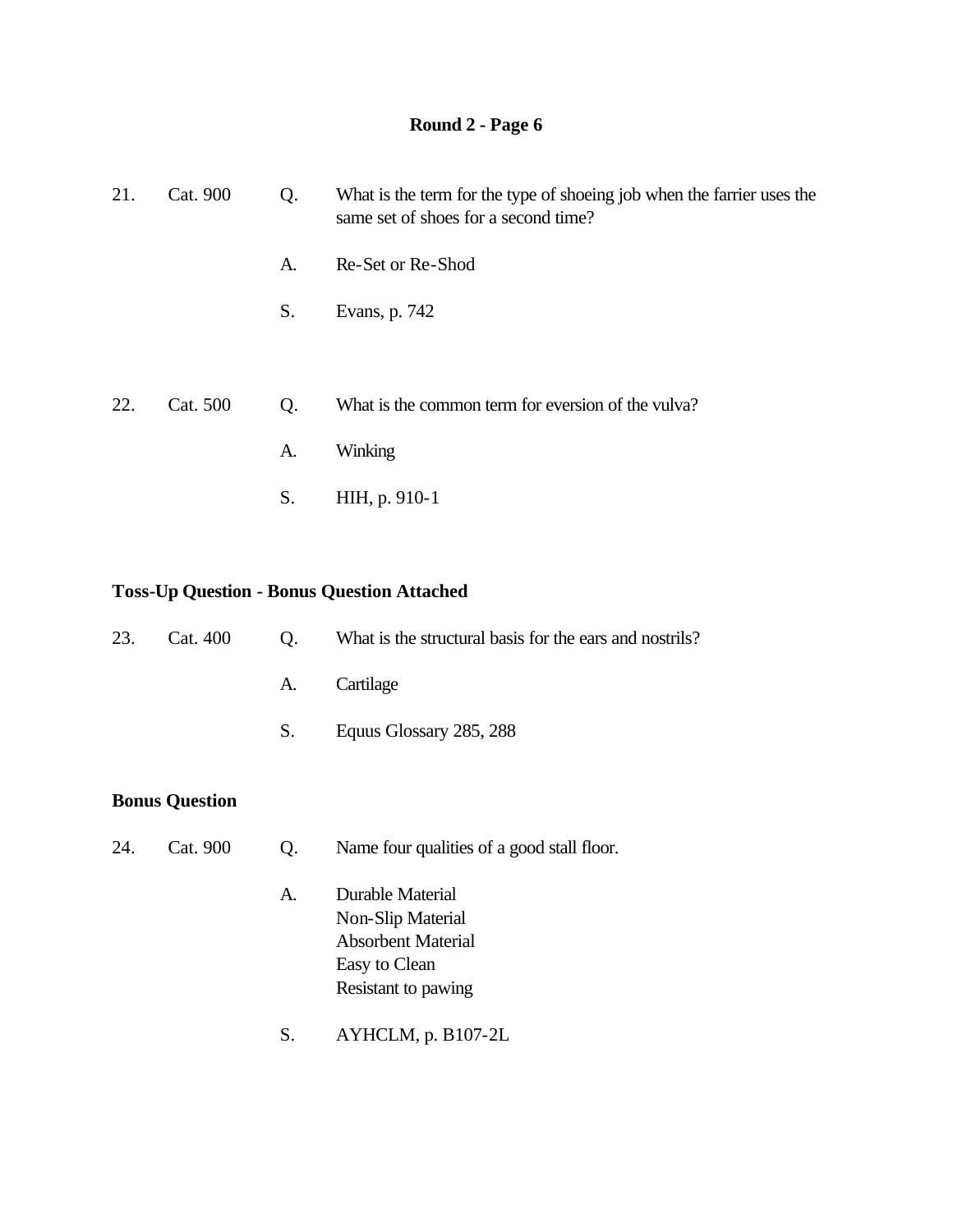| 25. | Cat. 200 | Q. | Name two feral breeds of horse or pony native to the United States?  |
|-----|----------|----|----------------------------------------------------------------------|
|     |          | A. | American Mustang & Chincoteague Pony                                 |
|     |          | S. | Evans, p. 55                                                         |
|     |          |    |                                                                      |
| 26. | Cat. 400 | Q. | Which part of the horse is digestive tract has the largest capacity? |
|     |          | A. | Large Colon (86 quarts)                                              |
|     |          | S. | AYHCLM, p. B103-1L                                                   |

### **Toss-Up Question - Bonus Question Attached**

| 27. | Cat. 700 | Q. | In reference to hay, what part of the plant is the least digestible for a<br>horse? |
|-----|----------|----|-------------------------------------------------------------------------------------|
|     |          | A. | The stems.                                                                          |
|     |          | S. | HIH, p. 750-4                                                                       |
|     |          |    |                                                                                     |

### **Bonus Question**

| 28. | Cat. 900 | $\bullet$ Q. | Name three stimuli that trigger the response of shivering. |
|-----|----------|--------------|------------------------------------------------------------|
|     |          | A.           | Cold, Fear, Excitement                                     |
|     |          |              | S. FCH, p. 403                                             |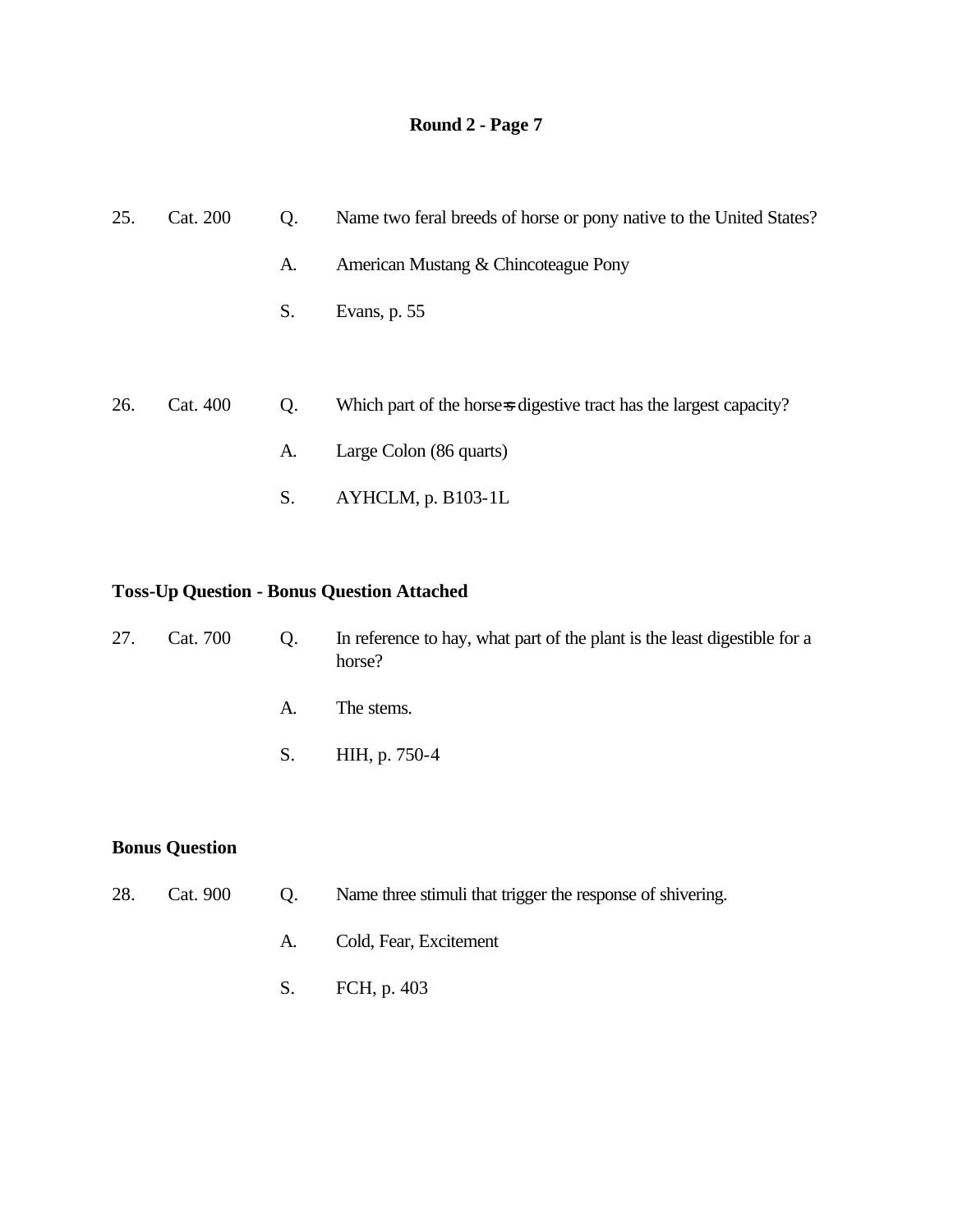| 29. | Cat. 600 | Q. | What is the general term for the physical appearance of an animal due<br>to the arrangement of muscle, bone and other body tissue? |
|-----|----------|----|------------------------------------------------------------------------------------------------------------------------------------|
|     |          | A. | Conformation                                                                                                                       |
|     |          | S. | HIH, p. 220-1                                                                                                                      |
|     |          |    |                                                                                                                                    |
| 30. | Cat. 300 | Q. | What color horse has black points and a yellowish coat color?                                                                      |
|     |          | A. | <b>Buckskin or Dun</b>                                                                                                             |
|     |          | S. | Evans, p. 82                                                                                                                       |
|     |          |    |                                                                                                                                    |
| 31. | Cat. 900 | Q. | How should a bumper-pull trailer hitch be properly mounted on the<br>towing vehicle?                                               |
|     |          | A. | It should be bolted and welded to the vehicle frame not just the bumper.                                                           |
|     |          | S. | AYHCLM, p. B101-1L                                                                                                                 |
|     |          |    |                                                                                                                                    |

### **Last Question in Match**

| 32. Cat. 1000 | Q. What is the <b>A</b> non-leverage bit $\mathcal{Q}$ ? |
|---------------|----------------------------------------------------------|
|               | A. A bit that does not apply pressure to the poll        |
|               | S. $AYHCLM$ , p. B108-3L                                 |

### **End Round 2**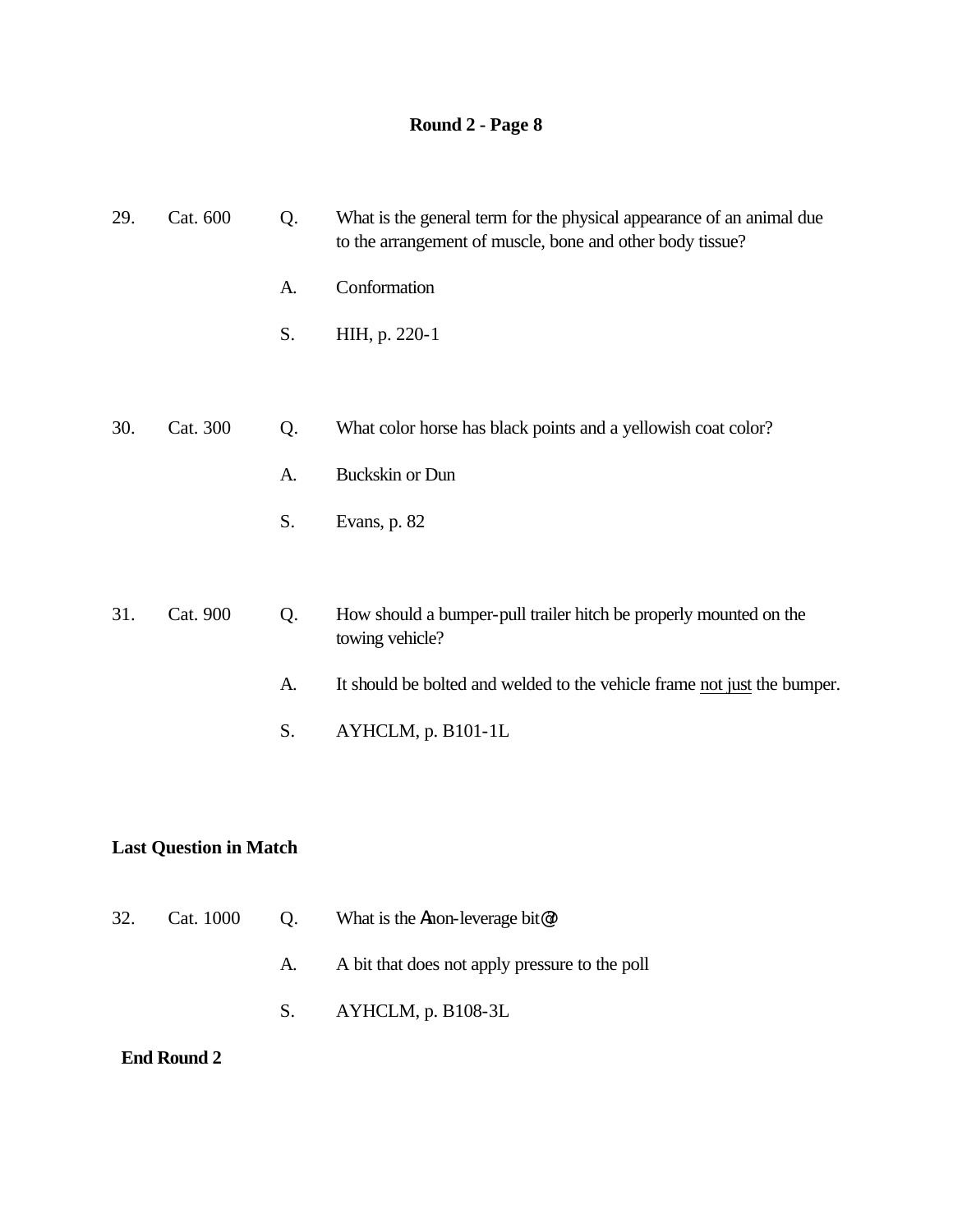#### **2001 Eastern National 4-H Horse Round-Up Round 3**

### **Begin One-On-One**

| 1. | Cat. 400 | Q. | If a horse is experiencing Arenal failure , what part of the horse-s body is<br>not functioning properly? |
|----|----------|----|-----------------------------------------------------------------------------------------------------------|
|    |          | A. | The kidneys                                                                                               |
|    |          | S. | FCH, p. 401                                                                                               |
|    |          |    |                                                                                                           |
| 2. | Cat. 900 | Q. | What is one thing should NEVER be allowed in a barn?                                                      |
|    |          | A. | Smoking                                                                                                   |
|    |          | S. | AYHCLM, p. B113-2L                                                                                        |
|    |          |    |                                                                                                           |
| 3. | Cat. 100 | Q. | What is the term for the person who rides a horse in a race?                                              |
|    |          | A. | Jockey                                                                                                    |
|    |          | S. | Evans, p. 21                                                                                              |
|    |          |    |                                                                                                           |
| 4. | Cat. 500 | Q. | At what age are foals normally weaned?                                                                    |
|    |          | A. | 4 to 6 months of age                                                                                      |

S. AYHCLM, p. B112-2L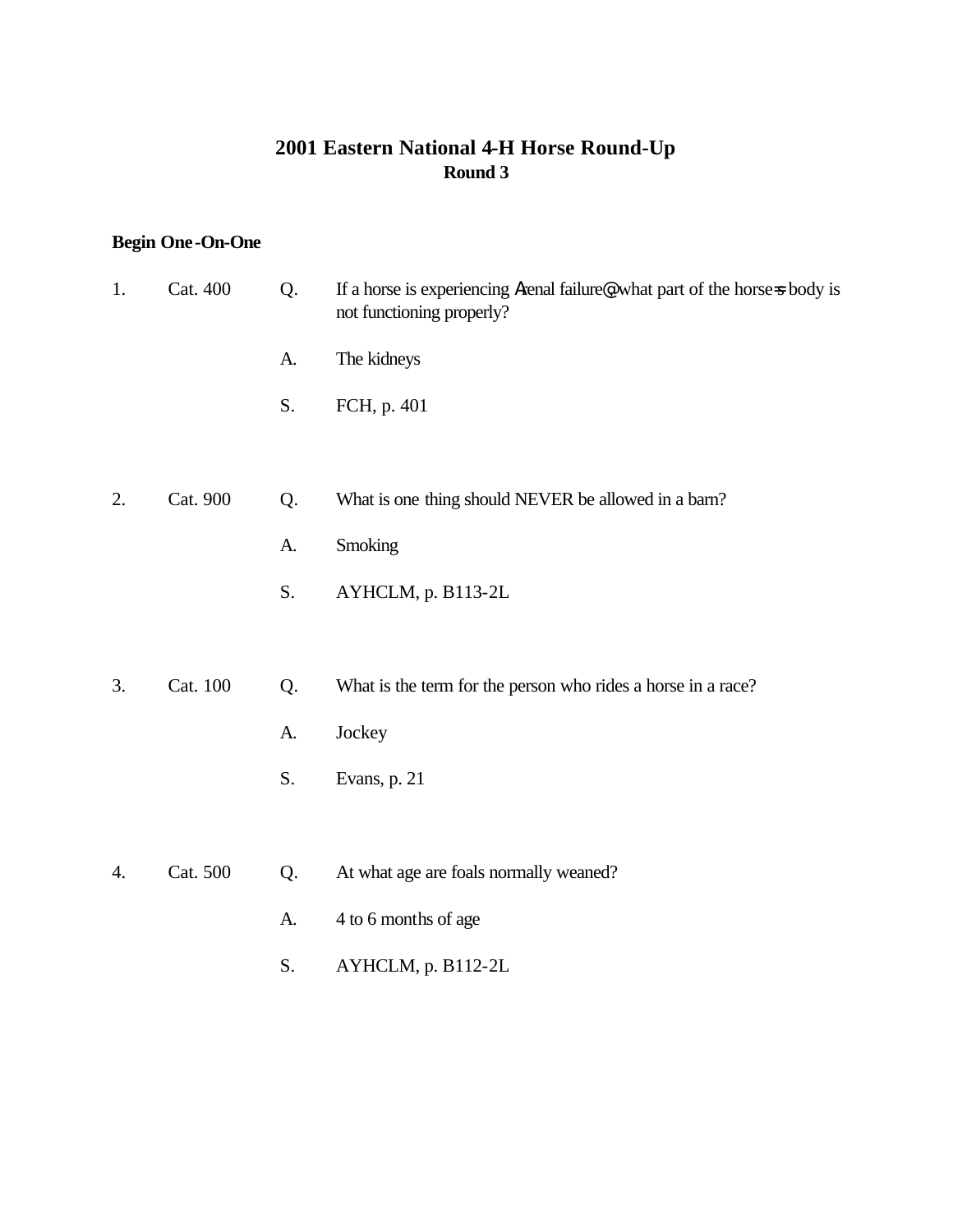| 5. | Cat. 600 | Q. | What are Aloop-ears@?                                               |
|----|----------|----|---------------------------------------------------------------------|
|    |          | A. | Horse-s ears that are positioned on the side of the head.           |
|    |          | S. | HIH, p. 220-3                                                       |
|    |          |    |                                                                     |
| 6. | Cat. 900 | Q. | Shipping wraps should cover what part of the horse-s legs?          |
|    |          | A. | Extend from the knee or hock downward, including the coronary band. |
|    |          | S. | AYHCLM, p. B101-2L                                                  |
|    |          |    |                                                                     |

- 7. Cat. 400 Q. What is the name for the bone shaped like a miniature hood?
	- A. Coffin Bone
	- S. Equus Glossary 283, 286, 287, 288, & AYCHLM, p. B106-3L
- 8. Cat. 200 Q. What is the most common breed of draft horse in the United States?
	- A. Belgium
	- S. AYHCLM, p. B110-1L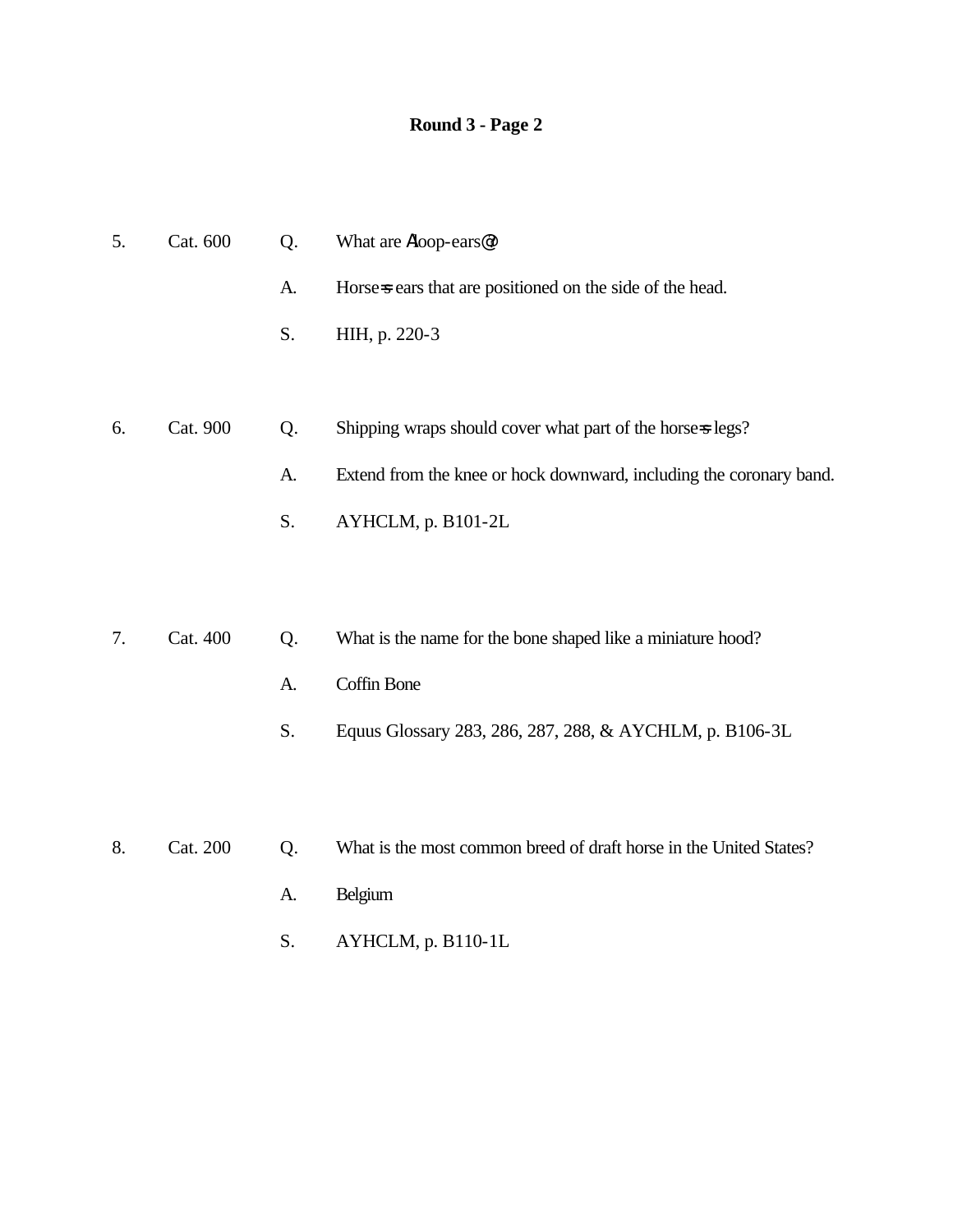# **Round 3 - page 3**

| 9.  | Cat. 800 | Q. | What is the general term for inflammation of the skin?                |
|-----|----------|----|-----------------------------------------------------------------------|
|     |          | A. | Dematitis                                                             |
|     |          | S. | FCH, p. 387                                                           |
|     |          |    |                                                                       |
|     |          |    |                                                                       |
| 10. | Cat. 500 | Q. | In what part of the mare-s reproductive tract does the fetus develop? |
|     |          | A. | Uterus                                                                |
|     |          | S. | Evans, p. 316                                                         |
|     |          |    |                                                                       |
| 11. | Cat. 900 | Q. | What type of knot should a horse always be tied with?                 |
|     |          | A. | Safety or quick-release knot                                          |
|     |          | S. | AYHCLM, p. B118-1L                                                    |
|     |          |    |                                                                       |
|     |          |    |                                                                       |
| 12. | Cat. 700 | Q. | What is the most common legume fed to horses?                         |
|     |          | A. | Alfalfa                                                               |
|     |          | S. | Evans, p. 255                                                         |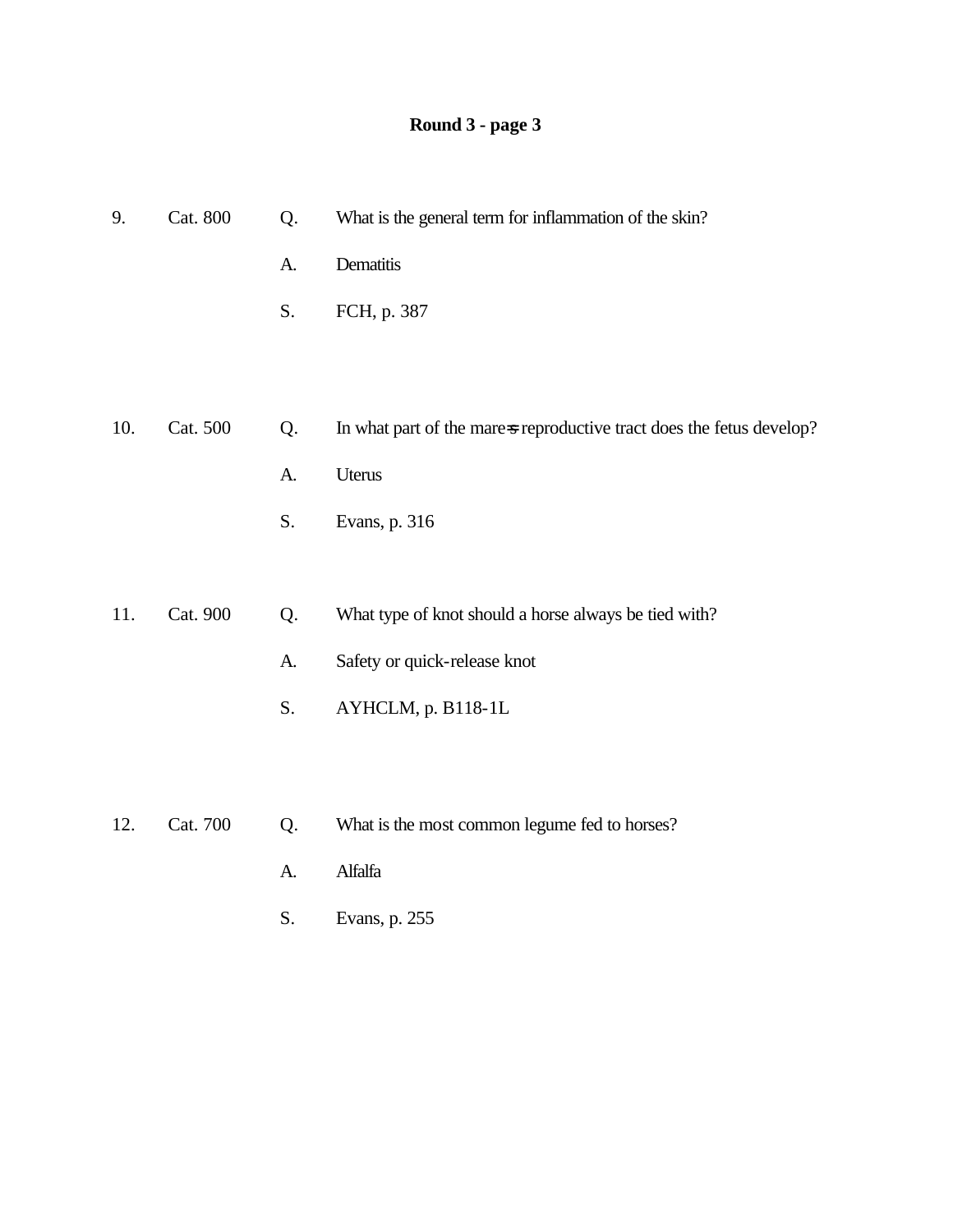| 13. | Cat. 1000 | Q. | What part of a bit enables it to be clasified as a Aleverage bit@?                           |
|-----|-----------|----|----------------------------------------------------------------------------------------------|
|     |           | A. | The shanks                                                                                   |
|     |           | S. | AYHCLM, p. B108-3L                                                                           |
| 14. | Cat. 100  | Q. | Give two other terms for the right side of the horse.                                        |
|     |           | A. | Far-side or Off-side                                                                         |
|     |           | S. | FCH, p. 389                                                                                  |
| 15. | Cat. 900  | Q. | What is the name of the tool that farriers use to bend over the end of a<br>horse show nail? |
|     |           | A. | Clincher                                                                                     |
|     |           | S. | Evans, p. 728                                                                                |
| 16. | Cat. 400  | Q. | During what time of the year is hoof growth greater?                                         |
|     |           | A. | During the warmer months of the year                                                         |
|     |           | S. | AYHCLM, p. B106-2L                                                                           |
|     |           |    |                                                                                              |

**End One-on-One**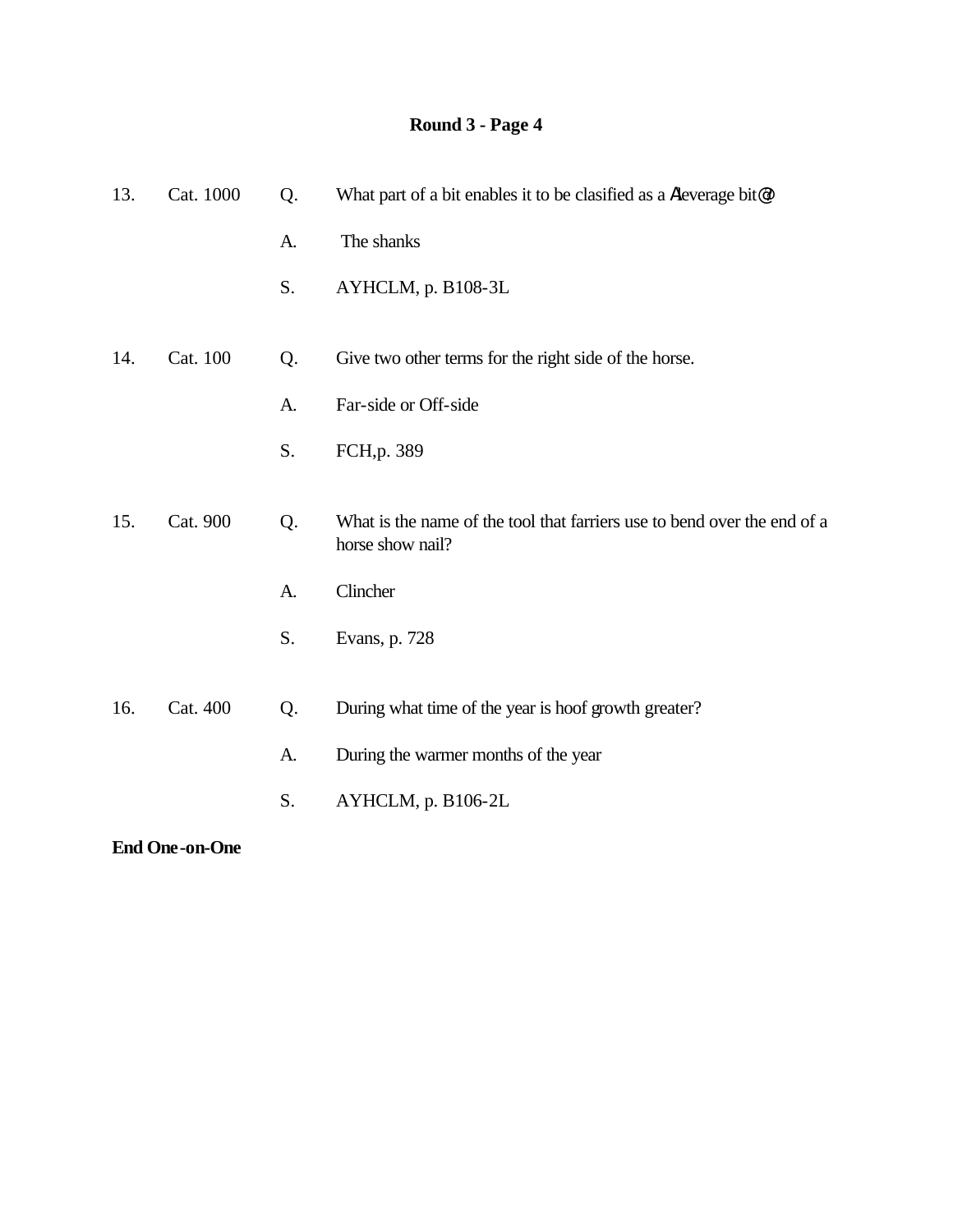## **Round 3 -Page 5**

### **Begin Open Questions**

| 17. | Cat. 600         | Q. | What is the term for the junction between the hed and neck that reaches<br>from ear to ear?                                                                 |
|-----|------------------|----|-------------------------------------------------------------------------------------------------------------------------------------------------------------|
|     |                  | A. | Throatlatch                                                                                                                                                 |
|     |                  | S. | HIH, p. 220-5                                                                                                                                               |
| 18. | <b>Cfat.</b> 300 | Q. | The hair coat of the foal will be a solid color, but with each consecutive<br>hair coat, more white hairs will b added until what color becomes<br>evident? |
|     |                  | A. | Gray                                                                                                                                                        |
|     |                  | S. | Evans, p.81                                                                                                                                                 |

# **Toss-Up Question - Bonus Question Attached**

| 19.<br>Cat. 700 |                       | Q. | At what height should a hay net be hung?                                                          |
|-----------------|-----------------------|----|---------------------------------------------------------------------------------------------------|
|                 |                       | A. | At eye height of the horse                                                                        |
|                 |                       | S. | HIH, p. 710-5                                                                                     |
|                 | <b>Bonus Question</b> |    |                                                                                                   |
| 20.             | Cat. 900              | Q. | When choosing a vehicle to pull a horse trailer, name four ffactors that<br>should be considered. |

| А. | Truck size $(2, 3/4, 1 \text{-} \text{tn})$ | Engine size      |
|----|---------------------------------------------|------------------|
|    | Single wheel vs. dual wheel                 | Brake system     |
|    | Electrical system                           | Type of hitch    |
|    | Tire size                                   | <b>Ball</b> size |
|    |                                             |                  |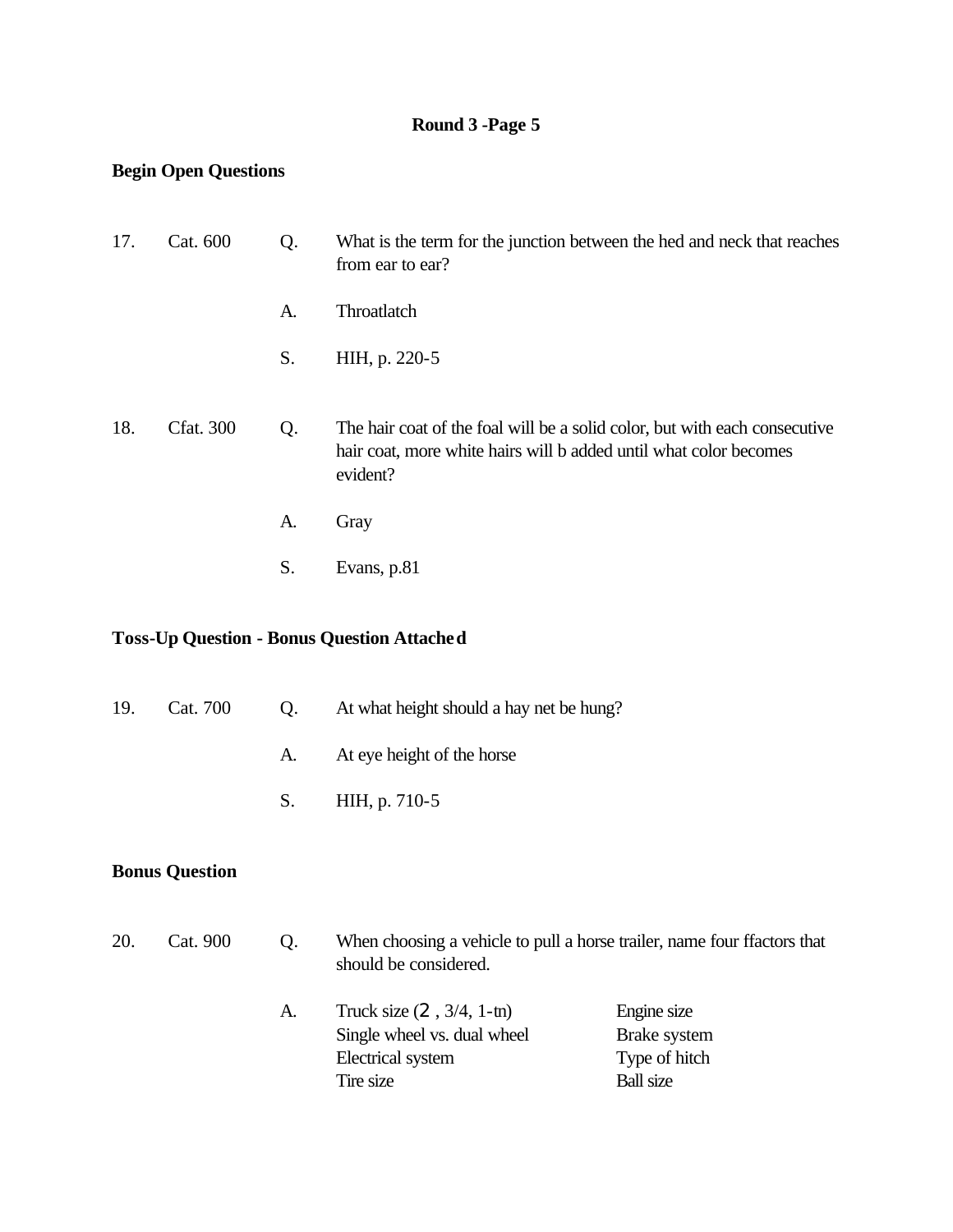# S. AYHCLM, p. B101-1L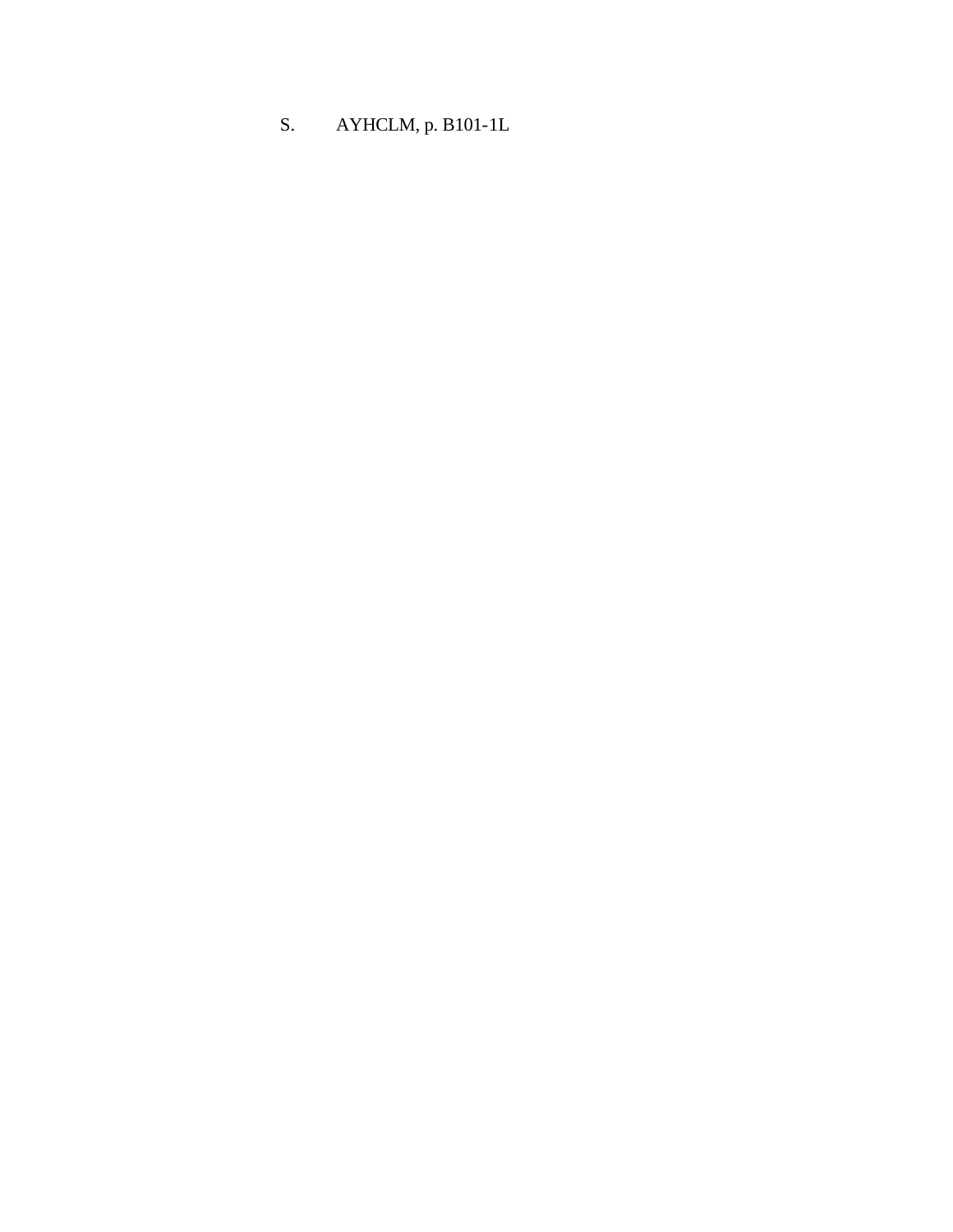| 21. | Cat 800.<br>Q.<br>during a capillary refill test? |                | What is the normal amount of time for capillary perfusion to return |
|-----|---------------------------------------------------|----------------|---------------------------------------------------------------------|
|     |                                                   | A.             | 3 seconds or less                                                   |
|     |                                                   | S.             | FCH, p. 384 & AYHCLM, p. B104-2L                                    |
|     |                                                   |                |                                                                     |
| 22. | Cat. 1000                                         | Q <sub>r</sub> | What is the main purpose of a noseband?                             |
|     |                                                   | A.             | To keep the horse-s mouth sut.                                      |
|     |                                                   | S.             | HIH, p. 1100-6                                                      |

# **Toss-Up Question - Bonus Question Attached**

| 23. | Cat. 800              | Q. | What is the term for a chemical substance produced by fungi or mold<br>that inhibit or destroy bacteria or other micro-organisms, and are used<br>primarily in the treatment of infectious diseases? |
|-----|-----------------------|----|------------------------------------------------------------------------------------------------------------------------------------------------------------------------------------------------------|
|     |                       | A. | Antibiotic                                                                                                                                                                                           |
|     |                       | S. | FCH, p. 381 & Eequus Glosary 283                                                                                                                                                                     |
|     | <b>Bonus Question</b> |    |                                                                                                                                                                                                      |
| 24. | Cat. 400              | Q. | The skin is a vital part of the horse-s body. Name four functions o the<br>skin.                                                                                                                     |
|     |                       | A. | Protective barrier to living, chemical $\&$ physical agentss<br>Provides sensory information<br>Flexible support<br>Control of water loss<br>Immunologic responses<br>Regulation of blood pressure   |

Control of body temperature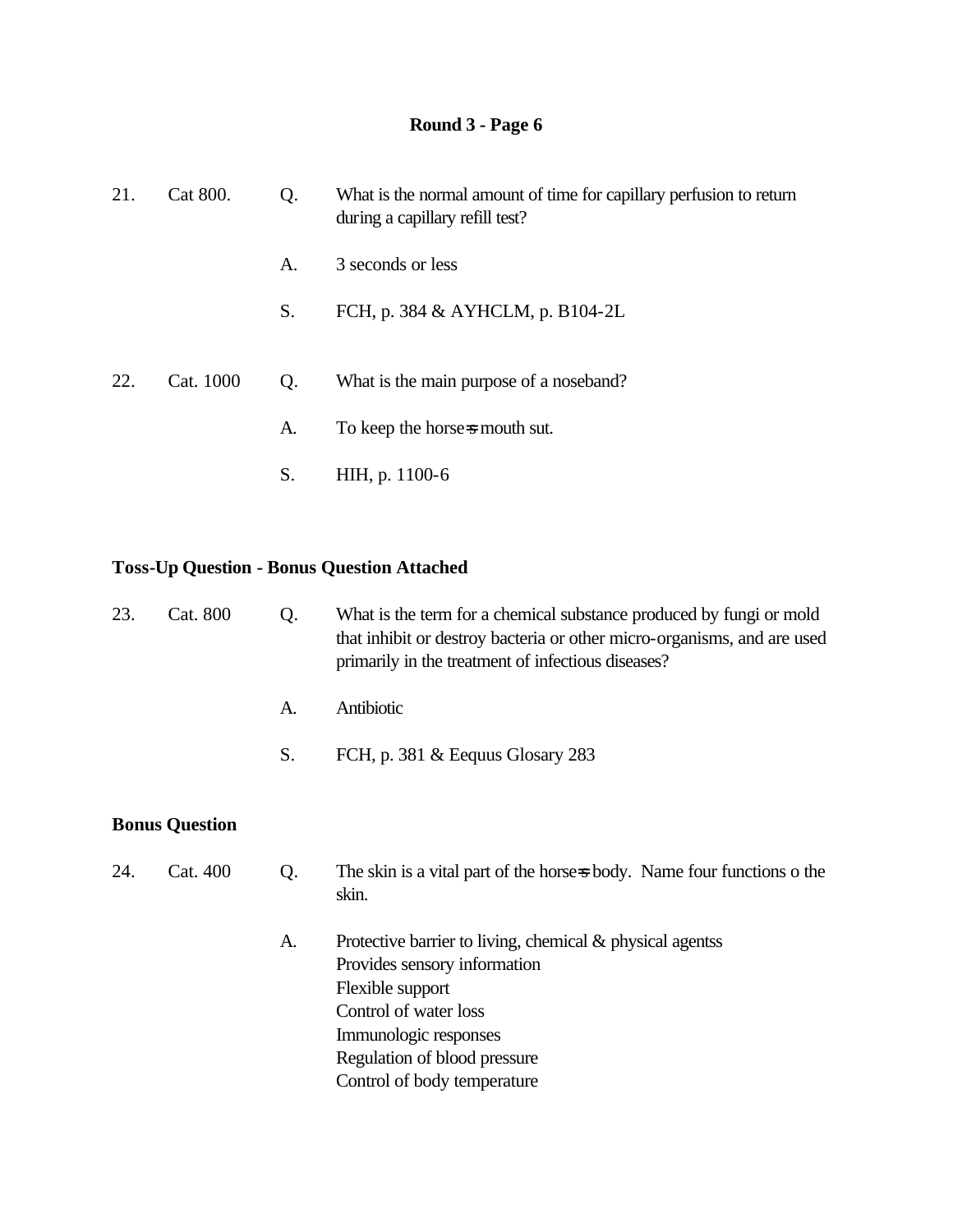S. CAHA , p. 5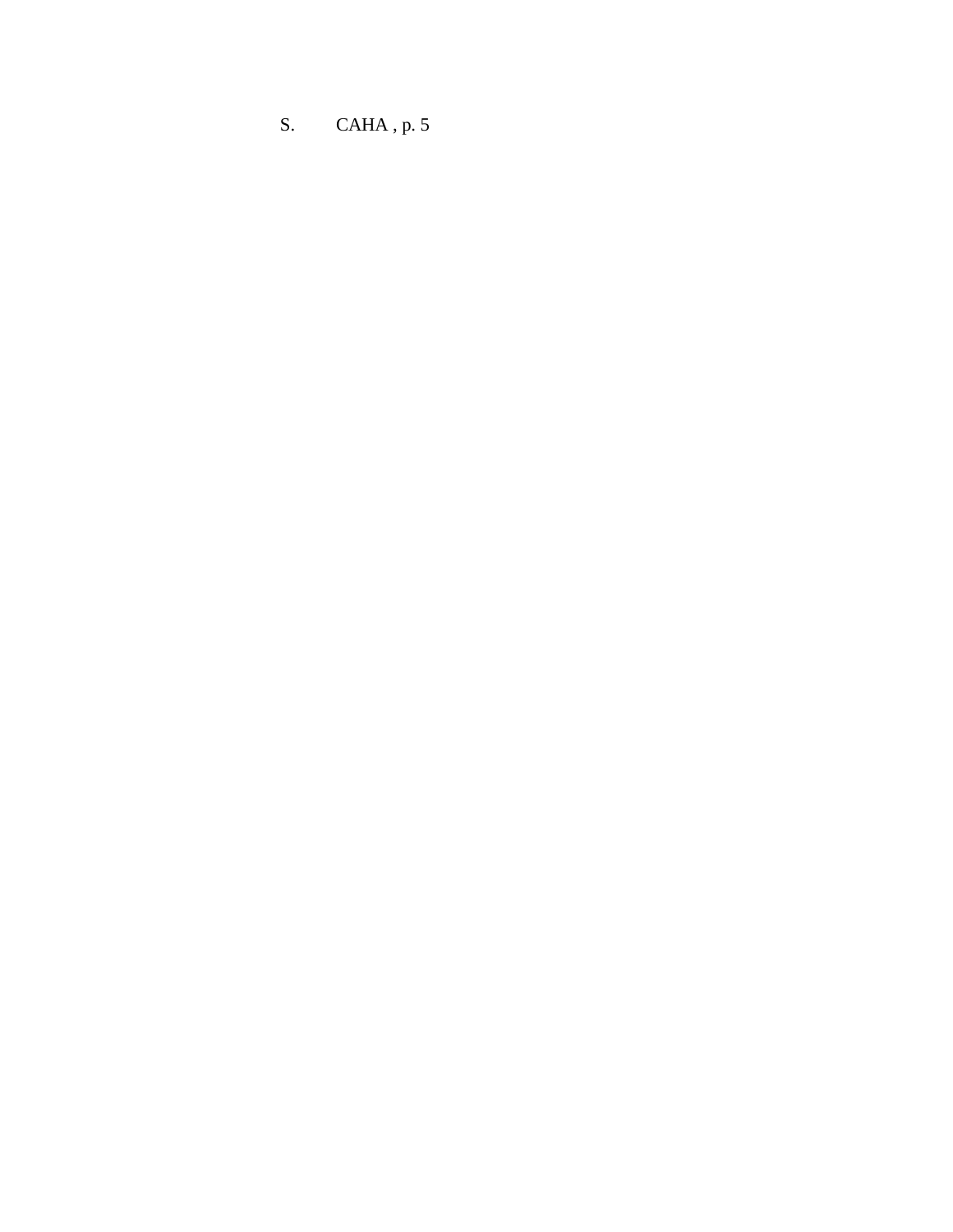| 25. | Cat. 900 | Q. | Explain the difference between bolting and shying?                                                                           |
|-----|----------|----|------------------------------------------------------------------------------------------------------------------------------|
|     |          | A. | Bolting - horse goes forward<br>Shying - horse goes to the side.                                                             |
|     |          | S. | FCH, p. 382                                                                                                                  |
| 26. | Cat. 200 | Q. | In reference to the evolution of the breed, why is it believed that for<br>their body size, Arabian horse have large hooves? |
|     |          | A. | It enabled them to travel more easily over desert sands.                                                                     |
|     |          | S. | HIH, p. 150-1                                                                                                                |

### **Toss-Up Question - Bonus Question Attached**

| 27. |    | Cat. 600 Q. Define >Unsoundness.                                                                        |
|-----|----|---------------------------------------------------------------------------------------------------------|
|     | A. | Any deviation in structure of function that interferes with the horse-s<br>intended use or performance. |
|     |    | S. HIH, p. 230-1                                                                                        |

### **Bonus Question**

- 28. Cat. 700 Q. Name four ways corn can be fed to horses.
	- A. Cracked Rolled Crimped Shelled Ear Corn Whole **Ground**
	- S. AYHCLM, p. B102-1L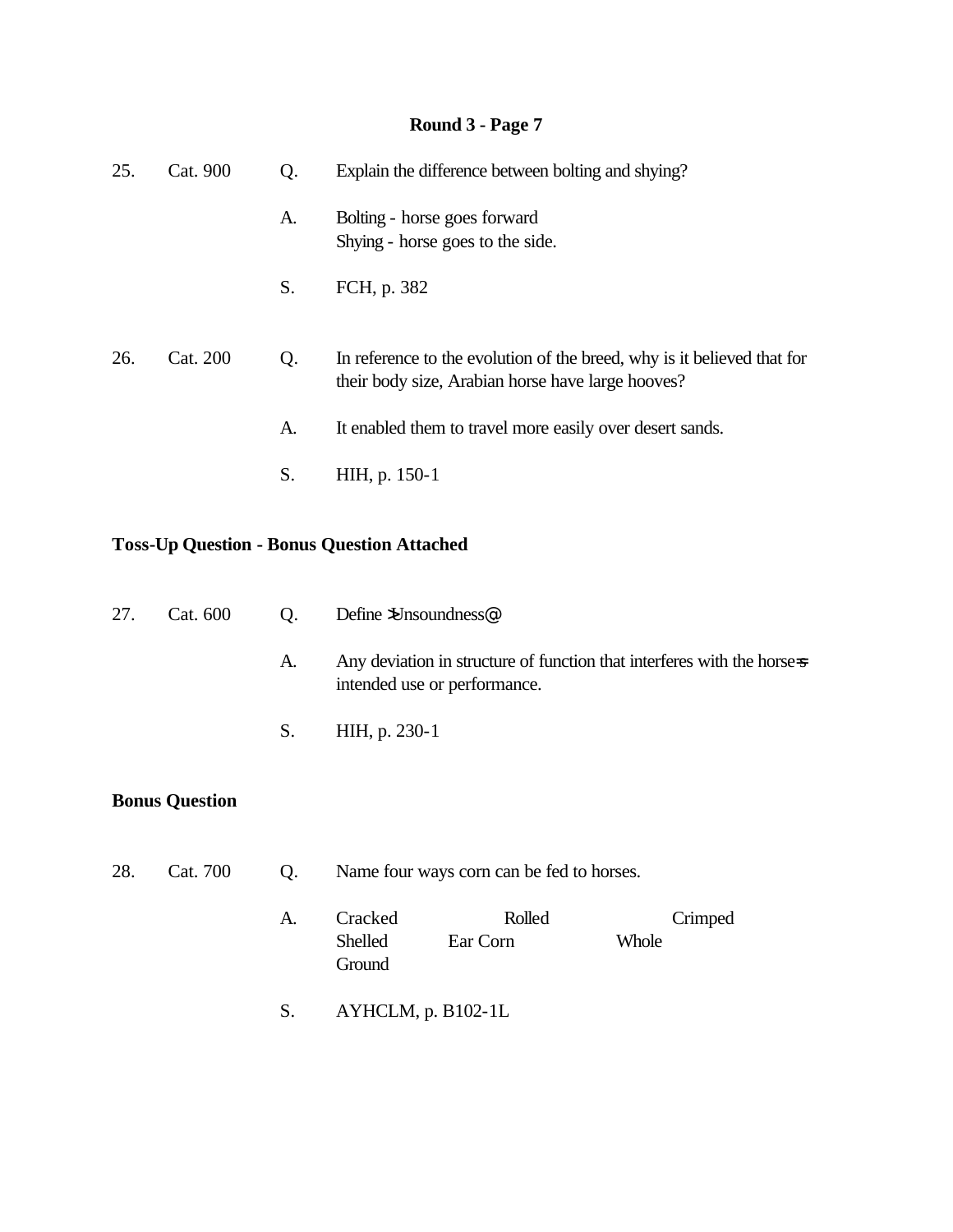| 29. | Cat. 1000 | Q. | What is the purpose of a back cinch on a roping sddle?                                  |
|-----|-----------|----|-----------------------------------------------------------------------------------------|
|     |           | A. | To prevent the saddle from flipping forward                                             |
|     |           | S. | AYHCLM, p. B108-2L                                                                      |
| 30. | Cat. 800  | Q. | The presence of an above normal amount of water in the feces is<br>referred to as what? |
|     |           | A. | Diarrhea                                                                                |
|     |           | S. | FCH, p. 387                                                                             |
|     | Cat. 900  |    |                                                                                         |
| 31. |           | Q. | What is the minimum recommended size of a box stall?                                    |
|     |           | A. | $10'$ x $10'$                                                                           |
|     |           | S. | AYHCLM, p. B107-2L                                                                      |
|     |           |    |                                                                                         |

### **Last Question in Match**

|  | 32. Cat. 400 Q. What is the term for the base of a horse-stail? |
|--|-----------------------------------------------------------------|
|  | A. Dock of the tail                                             |
|  | S. Evans, p. $142 \&$ CAHA, p. 1                                |

#### **End Round 3**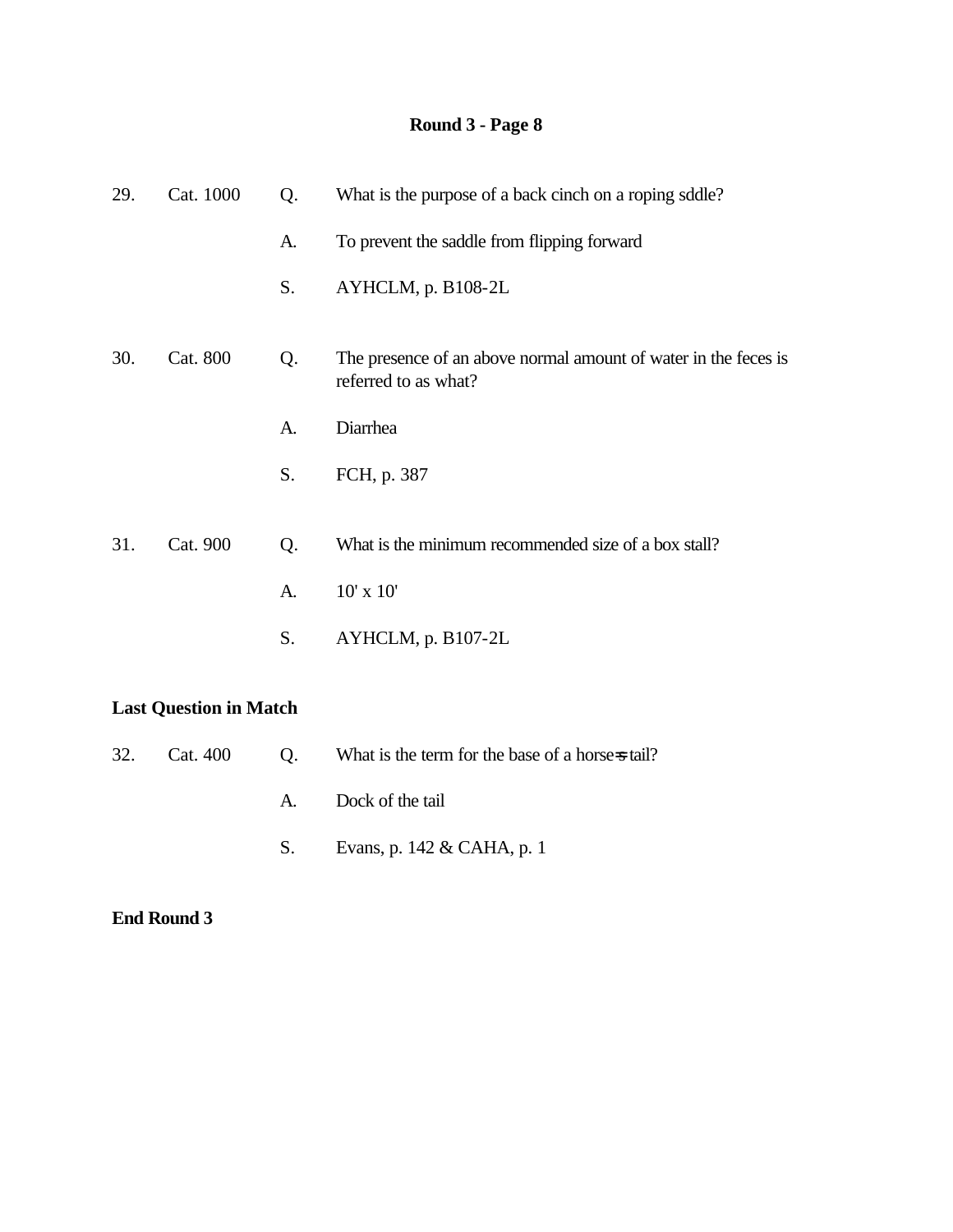### **2001 Eastern National 4-H Horse Round-Up Round 4**

## **Begin One-On-One**

| 1. | Cat. 700  | Q. | Two part question. How should concentrate feeds be measured for<br>horses and give an example why.                                                                                |
|----|-----------|----|-----------------------------------------------------------------------------------------------------------------------------------------------------------------------------------|
|    |           | A. | They should be measured by weight, not volume. A Acoffee can@of<br>oats will weight less than a <i>Acoffee can@of corn</i> , Concentrates weigh<br>different amounts.             |
|    |           | S. | HIH, p. 710-6                                                                                                                                                                     |
| 2. | Cat. 400  | Q. | What bone is located between the cannon bone and the short pastern<br>bone?                                                                                                       |
|    |           | A. | Long pastern bone                                                                                                                                                                 |
|    |           | S. | AYHCLM, p, B106-3L & CAHC, p. 12                                                                                                                                                  |
| 3. | Cat. 1000 | Q. | Explain the difference between a ASplit Ear® bridle and a ASlip Ear®<br>bridle.                                                                                                   |
|    |           | A. | Split Ear - the crown piece is split allowing one ear to pass through the<br>crown piece.<br>Slip Ear - a small loop designed to go around one ear is added to the<br>crown piece |
|    |           | S. | AYHCLM, p. B108-2L                                                                                                                                                                |
| 4. | Cat. 800  | Q. | When a horse does not eat with a normal healthy appetite, it is said to<br>be what?                                                                                               |
|    |           | A. | Off its=feed                                                                                                                                                                      |

S. FCH, p. 398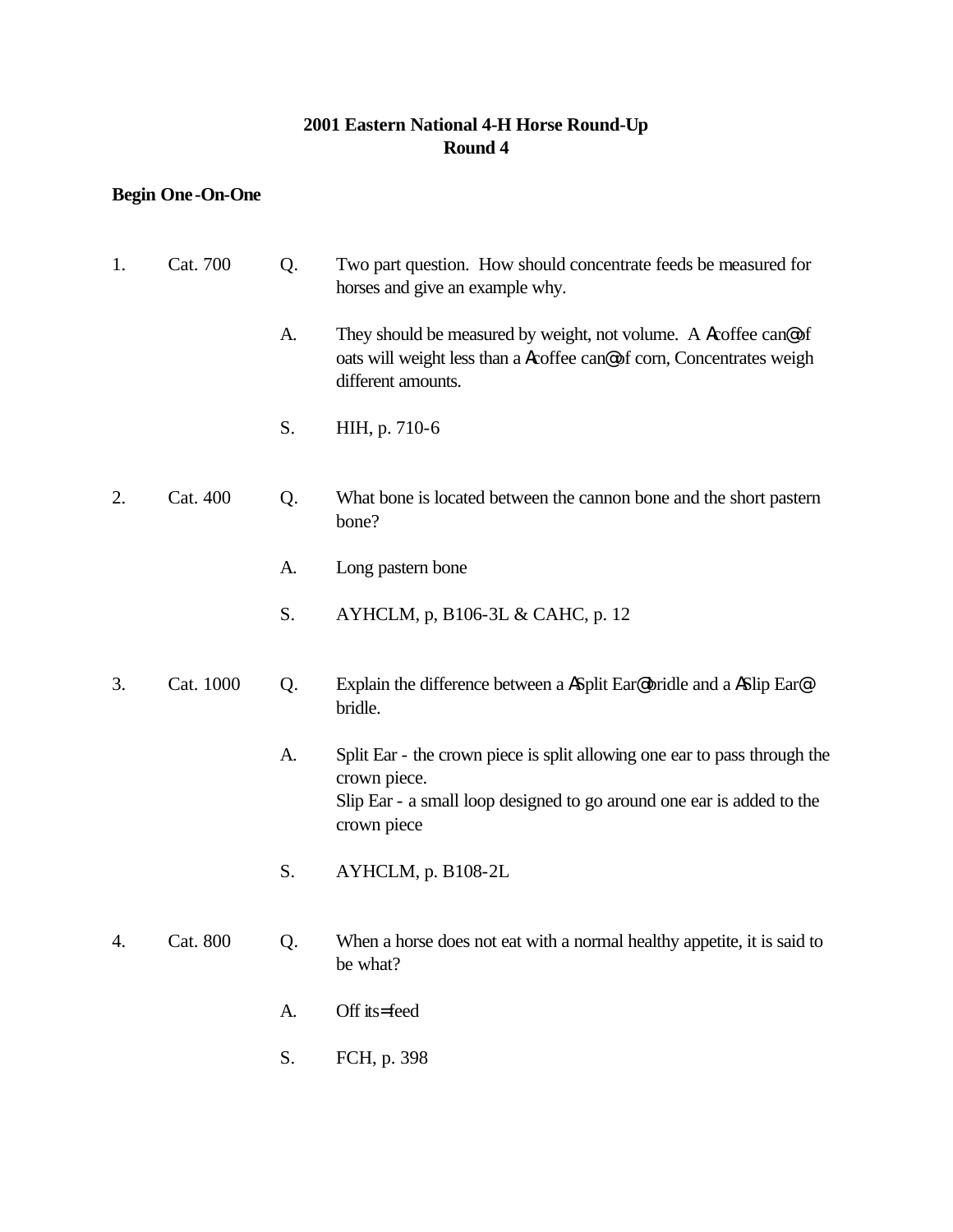| 5. | Cat. 200 | Q. | Name two breeds of draft horse that are commonly seen with<br>Afeathered@legs.               |
|----|----------|----|----------------------------------------------------------------------------------------------|
|    |          | A. | Clydesdale & Shire                                                                           |
|    |          | S. | Evans, p. 72                                                                                 |
| 6. | Cat. 900 | Q. | When a saddled horse stands with its back pushed or bowed upward,<br>what may this indicate? |
|    |          | A. | That the horse is going to buck when the rider mounts.                                       |
|    |          | S. | FCH, p. 383                                                                                  |
| 7. | Cat. 500 | Q. | What is the preferred bedding for a foaling stall?                                           |
|    |          | A. | Straw = bright $&$ clean                                                                     |
|    |          | S. | AYHCLM, p. I230-3L                                                                           |
| 8. | Cat. 400 | Q. | In the ideal hoofm which part supports most of the horses-s weight?                          |
|    |          | A. | The hoof wall                                                                                |
|    |          | S. | AYHCLM, p. B106-1L                                                                           |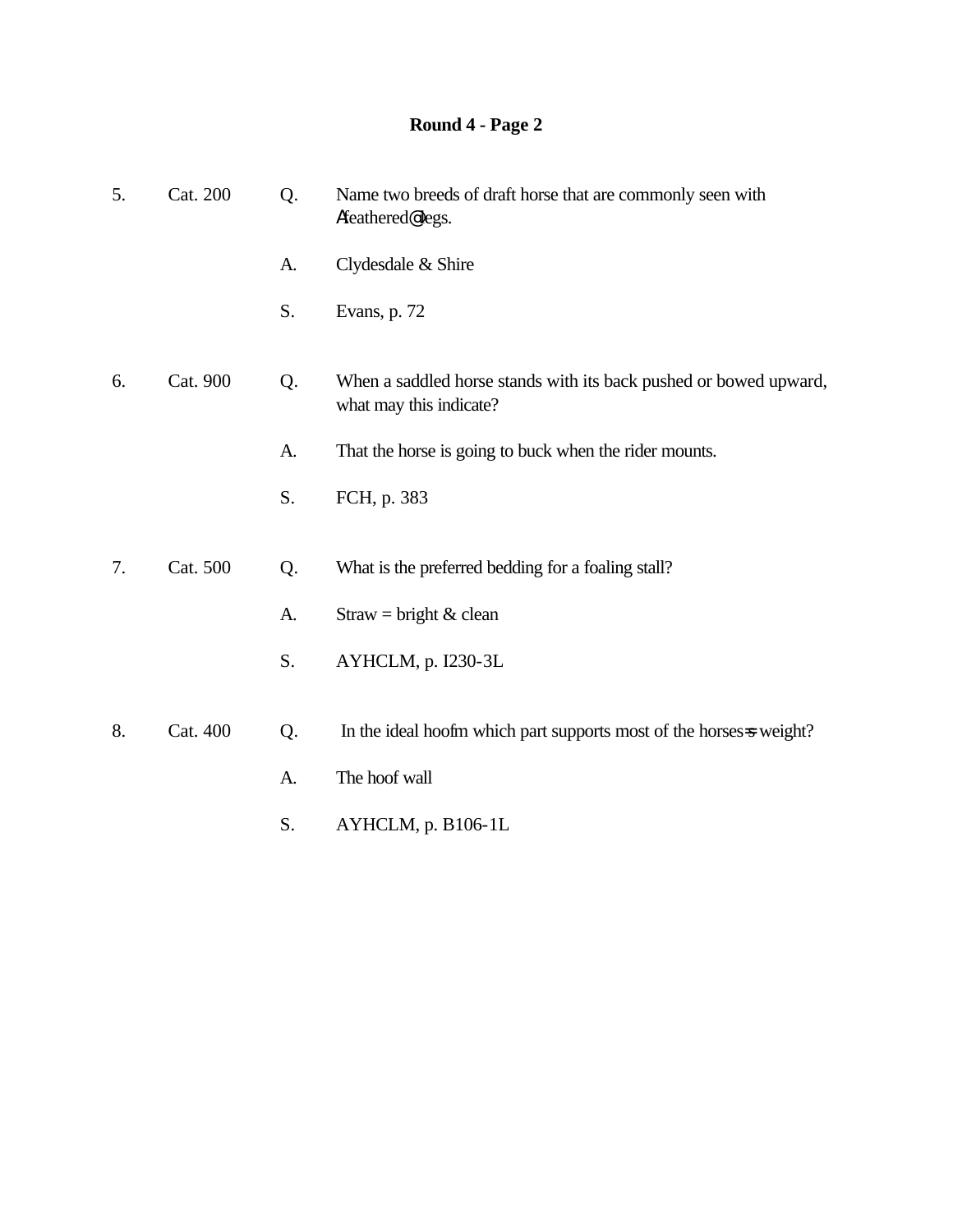| 9.  | Cat. 600 | Q. | What bone does Aring-bone@affect?                                       |  |
|-----|----------|----|-------------------------------------------------------------------------|--|
|     |          | A. | The Pastern Bone                                                        |  |
|     |          | S. | HIH, p. 230-4                                                           |  |
|     |          |    |                                                                         |  |
|     |          |    |                                                                         |  |
| 10. | Cat. 400 | Q. | What is the term for the horny growth found at the back of the fetlock? |  |
|     |          | A. | Ergot                                                                   |  |
|     |          | S. | Evans, p. 128& CAHA, p. 4                                               |  |
|     |          |    |                                                                         |  |
| 11. | Cat. 800 | Q. | In general terms, what is Aencephalitis@?                               |  |
|     |          |    |                                                                         |  |
|     |          | A. | Inflammation of the brain                                               |  |
|     |          | S. | <b>Equus Glossary 283</b>                                               |  |
|     |          |    |                                                                         |  |
| 12. | Cat. 400 | Q. | What is the term for the convex profile of a horse-s face?              |  |

- A. Roman Nose
- S. Evans, p. 141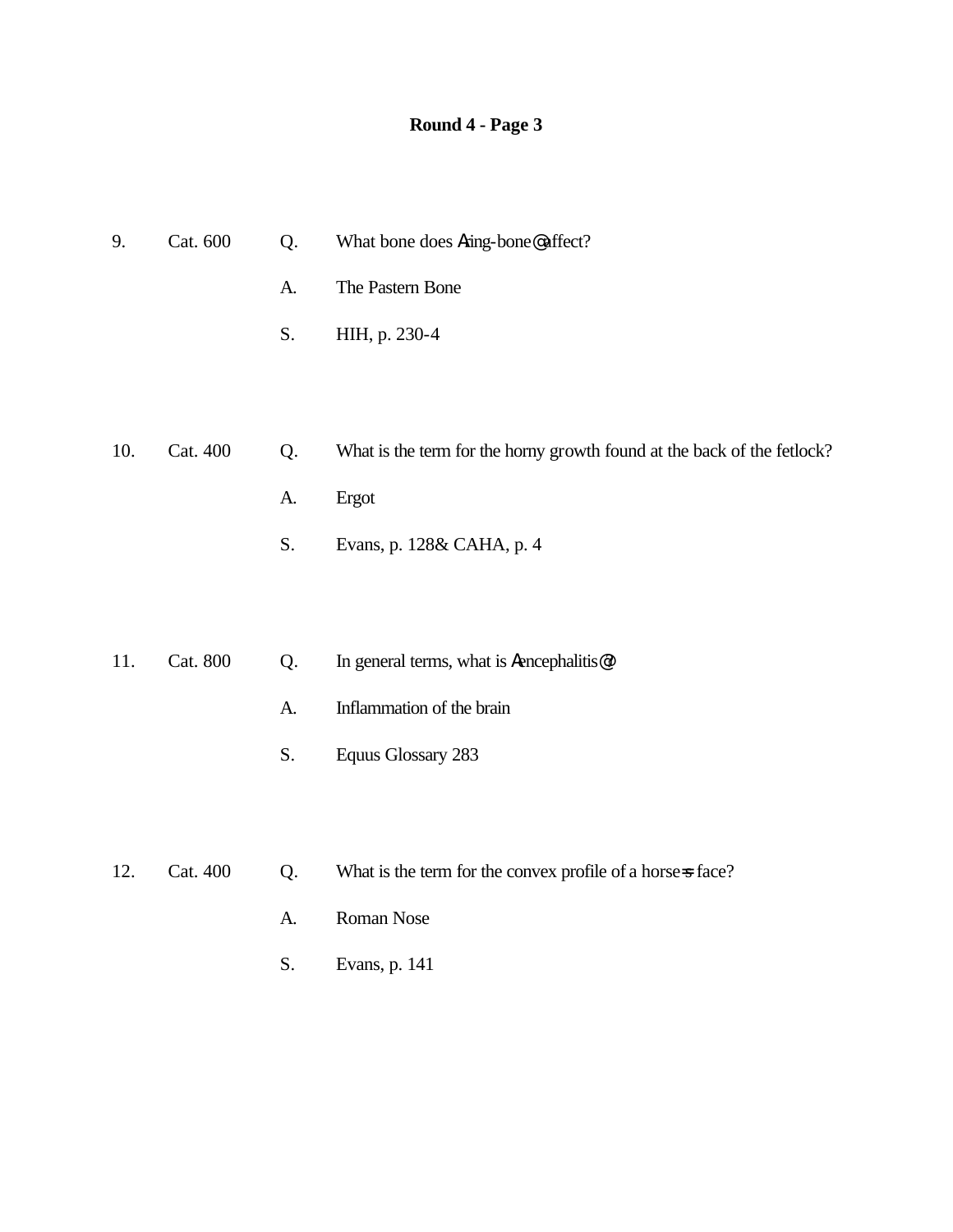| 13. | Cat. 1000 | Q. | What is the proper name for the Abump@ in the middle of the<br>mouthpiece on a curb bit? |
|-----|-----------|----|------------------------------------------------------------------------------------------|
|     |           | A. | Port                                                                                     |
|     |           | S. | AYHCLM, p. b108-3L                                                                       |
|     |           |    |                                                                                          |
| 14. | Cat. 500  | Q. | What is a Awet@mare?                                                                     |
|     |           | A. | A mare that is nursing a foal                                                            |
|     |           | S. | HIH, p. 940-1                                                                            |
|     |           |    |                                                                                          |
| 15. | Cat. 400  | Q. | What part of the horse is similar in nature to a humans finger prints.                   |
|     |           | A. | The Chestnuts                                                                            |
|     |           | S. | Evans, p. 688- & CAHA, p.4                                                               |
|     |           |    |                                                                                          |
| 16. | Cat. 600  | Q. | What is the term for a horse with too much angle in the hock joint?                      |
|     |           | A. | Sickle-hocked                                                                            |
|     |           | S. | HIH, p. 230-7                                                                            |
|     |           |    |                                                                                          |

#### **End One-On-One**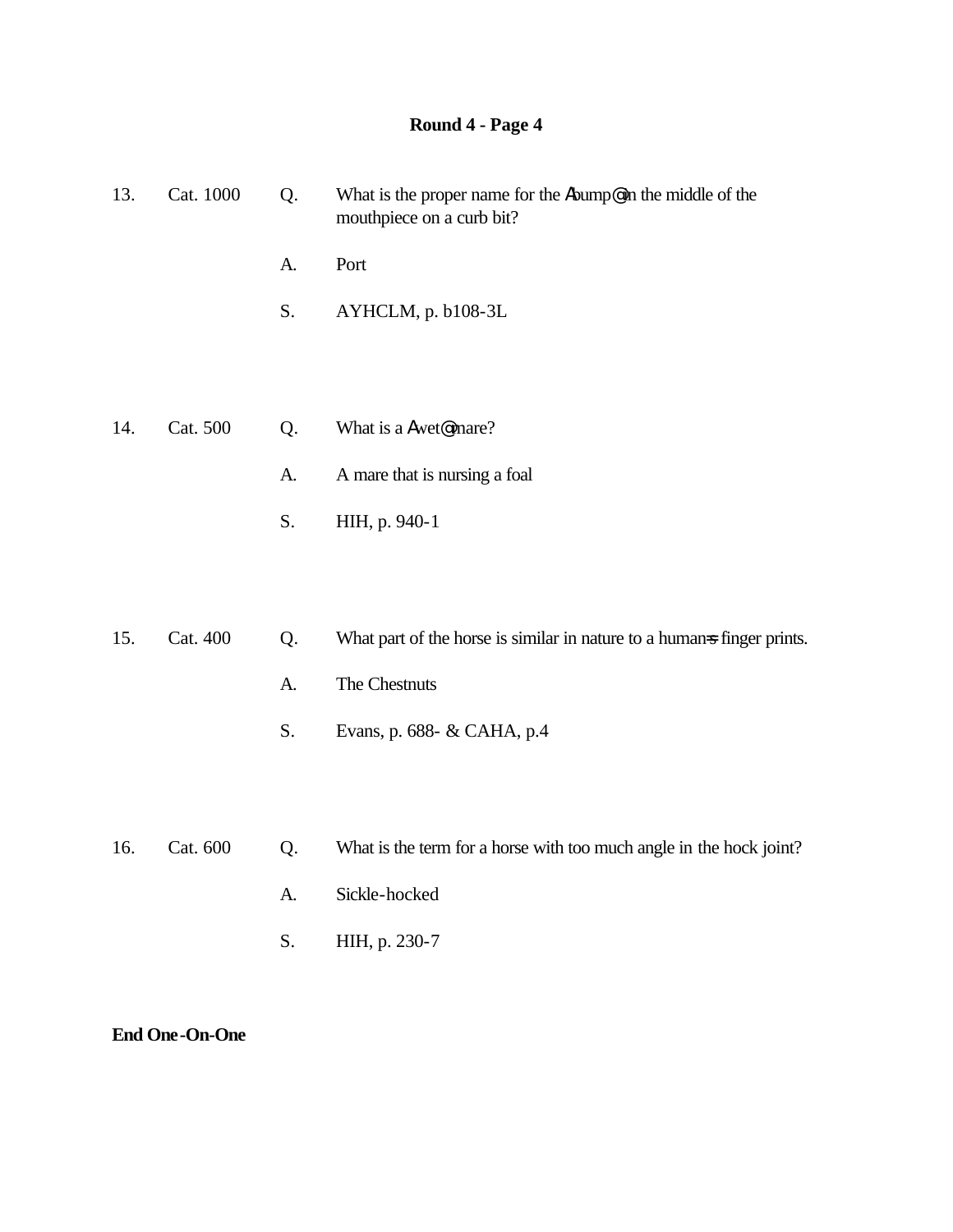### **Begin Open Questions**

| 17. | Cat. 900 | Q. | On what side of a horse is tooth do points develop?                                                                      |
|-----|----------|----|--------------------------------------------------------------------------------------------------------------------------|
|     |          | А. | On the cheek side of the teeth                                                                                           |
|     |          | S. | CAHC, p. 48                                                                                                              |
| 18. | Cat. 500 | Q. | What is the purpose of a ACaslick Operation <sup>®</sup> ?                                                               |
|     |          | A. | To seal 5he vulva, thus presenting air and debris from being sucked into<br>the internal reproductive tract of the mare. |
|     |          | S. | HIH, p. 910-1                                                                                                            |

### **Toss-Up Question - Bonus Question Attached**

| 19. | Cat. 100              | Q. | Explain the difference between a herbivore and a carnivore.<br>Herbivore - animal that prefers to eat plant materials<br>Carnivore - animal that prefers to each animal tissues (Meat) |  |
|-----|-----------------------|----|----------------------------------------------------------------------------------------------------------------------------------------------------------------------------------------|--|
|     |                       | A. |                                                                                                                                                                                        |  |
|     |                       | S. | Fch, p. 392                                                                                                                                                                            |  |
|     | <b>Bonus Question</b> |    |                                                                                                                                                                                        |  |
| 20. | Cat. 600              | Q. | What are the four steps in a Asystematic approach to evaluating a<br>horse=s conformation?                                                                                             |  |
|     |                       | A. | 1 - Watch th ehorse move for soundness structural deviation and way-<br>of-going<br>2 - View from the profile<br>3 - View from the front<br>4 - View from the rear                     |  |
|     |                       | S. | HIH, p. 220-1                                                                                                                                                                          |  |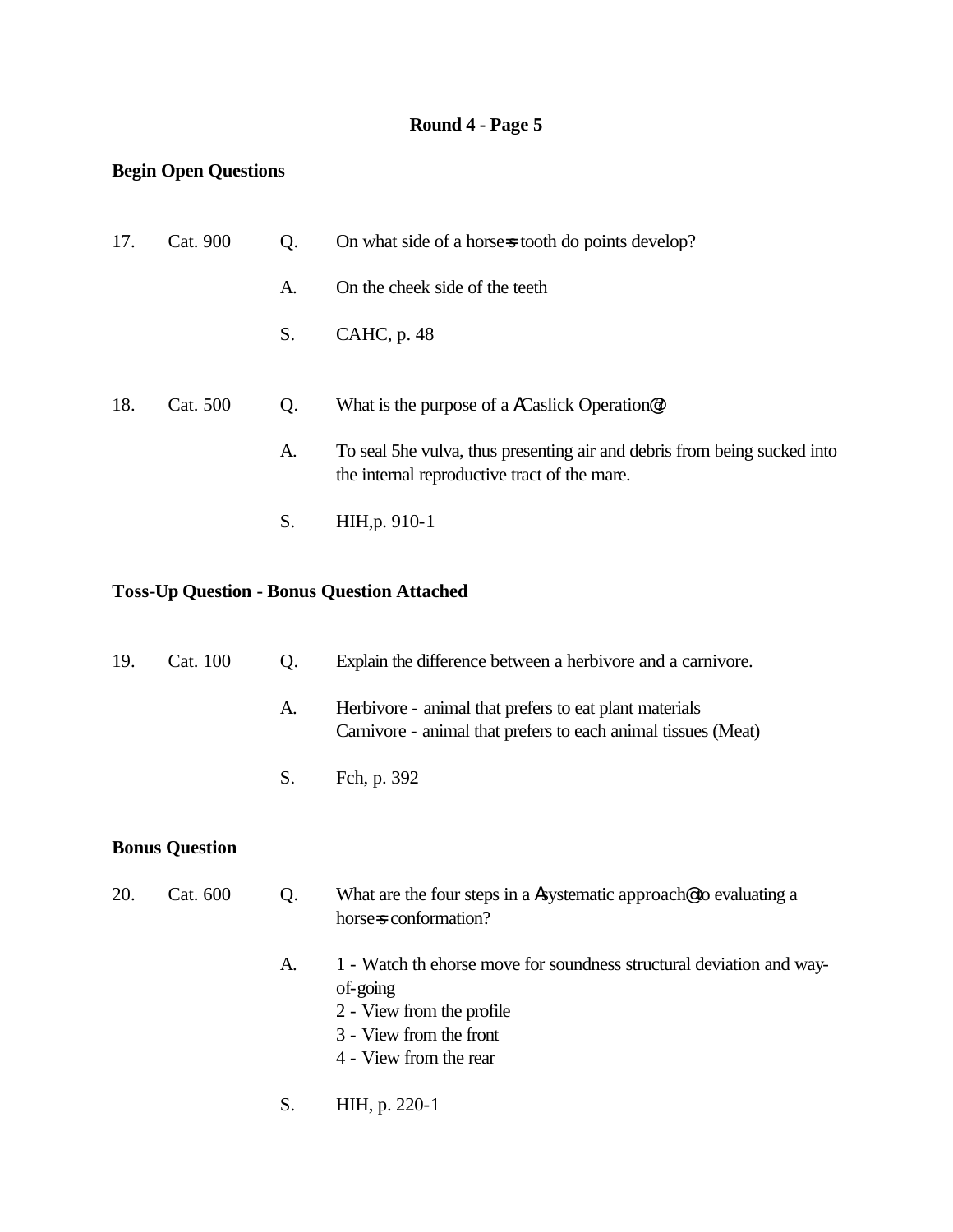| 21. | Cat. 1000 | Q. | How much room should be allowed on either side of the widest part of<br>a rider-s foot in an English stirrup? |  |
|-----|-----------|----|---------------------------------------------------------------------------------------------------------------|--|
|     |           | A. | $1/4$ inch                                                                                                    |  |
|     |           | S. | $AYHCLM$ , p. B $108-1L$                                                                                      |  |
| 22. | Cat. 400  | Q. | What is the name for the transparent membrane forming the front part of<br>the eyeball of the horse?          |  |
|     |           | A. | Cornea                                                                                                        |  |
|     |           | S. | Equus Glossary 28., 287                                                                                       |  |

# **Toss-Up Question - Bonus Question Attached**

|  |    |                  | 23. Cat. 700 Q. Give two purposes of pasture land. |  |
|--|----|------------------|----------------------------------------------------|--|
|  | A. | Nutrition        | Exercise                                           |  |
|  |    | S. HIH, p. 730-1 |                                                    |  |

## **Bonus Question**

| 24. | Cat. 800 | $\mathbf{O}$ . | There are four types of hock Spavin. Name them. |                                |  |
|-----|----------|----------------|-------------------------------------------------|--------------------------------|--|
|     |          | A.             | Blind/Occult<br>Bog spavin                      | Blood spavin<br>Bone/True/Jack |  |
|     |          | S.             | FCH, p. 404                                     |                                |  |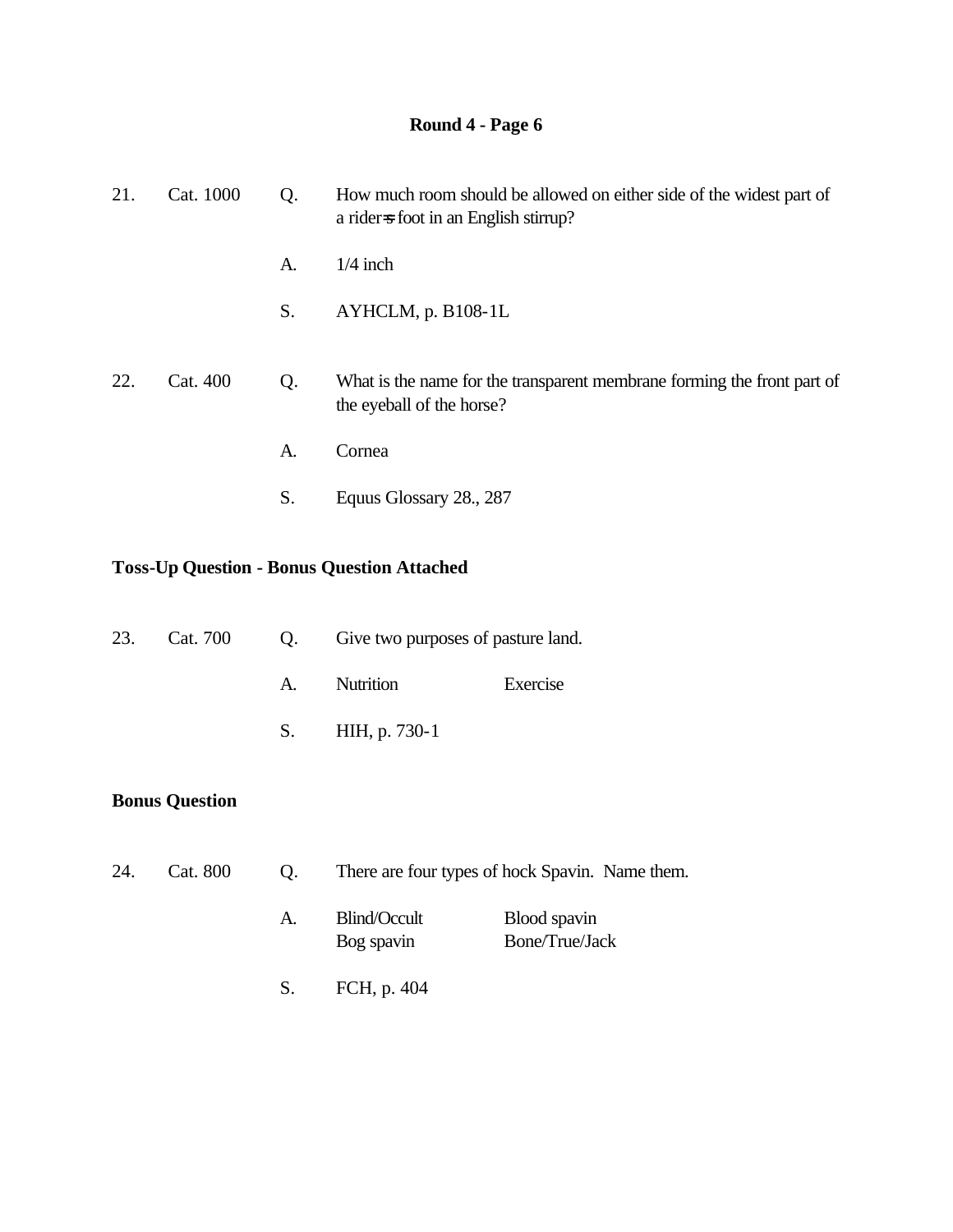| 29. | Cat. 800 | Q. | What is meant by the phrase A a horse is full-mouthed. |                                                                                    |  |
|-----|----------|----|--------------------------------------------------------|------------------------------------------------------------------------------------|--|
|     |          | A. |                                                        | That the horse has all of its permanent teeth - 5 years of age                     |  |
|     |          | S. | FCH, p. 390 & AYHCLM, p. B105-1L                       |                                                                                    |  |
| 30. | Cat. 900 | Q. | and a Ablowout <sup>@</sup> ?                          | In reference to race horses, what is the difference between a Abreeze <sup>®</sup> |  |
|     |          | A. | Breeze - an easy workout                               | Blowout - a short, usually 3 to 4 furlongs, fast run                               |  |
|     |          | S. | FCH, p. 382                                            |                                                                                    |  |
| 31. | Cat. 100 | Q. | Name three different types of horse racing.            |                                                                                    |  |
|     |          | A. | <b>Flat Racing</b>                                     | <b>Steeplechasing Harness Racing</b>                                               |  |
|     |          | S. | Evans, p. 20-225 & 28-31                               |                                                                                    |  |
|     |          |    |                                                        |                                                                                    |  |

## **Last Question in Match**

|  | 32. Cat. 900 | $\bullet$ O. | What two responses does a horse have to fear? |
|--|--------------|--------------|-----------------------------------------------|
|  |              |              | A. Fight or flight                            |
|  |              |              | S. FCH, p. 376                                |

### **End Round 4**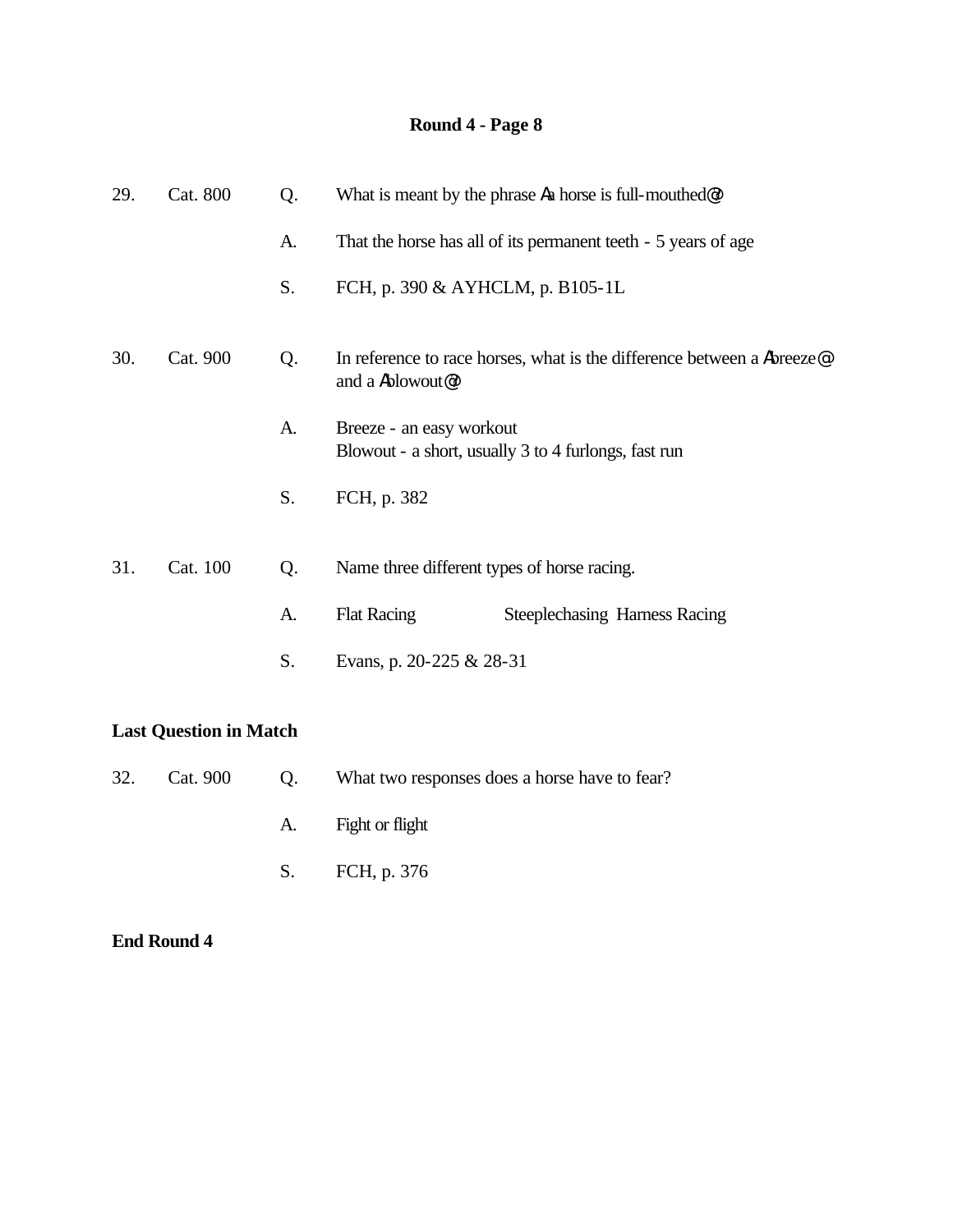## **2001 Eastern National 4-H Horse Round-Up Round 5**

## **Begin One-On-One**

| 1. | Cat. 900 | Q. | A horse that objects to being girthed-up is referred to as what?                                       |
|----|----------|----|--------------------------------------------------------------------------------------------------------|
|    |          | A. | Cinch-bound, Girth-Bound, Cold-backed                                                                  |
|    |          | S. | FCH, p. 385                                                                                            |
|    |          |    |                                                                                                        |
| 2. | Cat. 400 | Q. | What is the primary function of the sole of the foot?                                                  |
|    |          | A. | Protection                                                                                             |
|    |          | S. | AYHCLM, p. B106-1L                                                                                     |
|    |          |    |                                                                                                        |
| 3. | Cat. 400 | Q. | What do the sebaceous glands in the prepuse of a stallion produce?                                     |
|    |          | A. | A sebum termed smegma                                                                                  |
|    |          | S. | CAHA, p. 5                                                                                             |
|    |          |    |                                                                                                        |
| 4. | Cat. 800 | Q. | What is the term for the condition in which water is lost from the body<br>faster than it is taken in? |
|    |          | A. | Dehydration                                                                                            |
|    |          | S. | <b>Equus Glossary 283</b>                                                                              |
|    |          |    |                                                                                                        |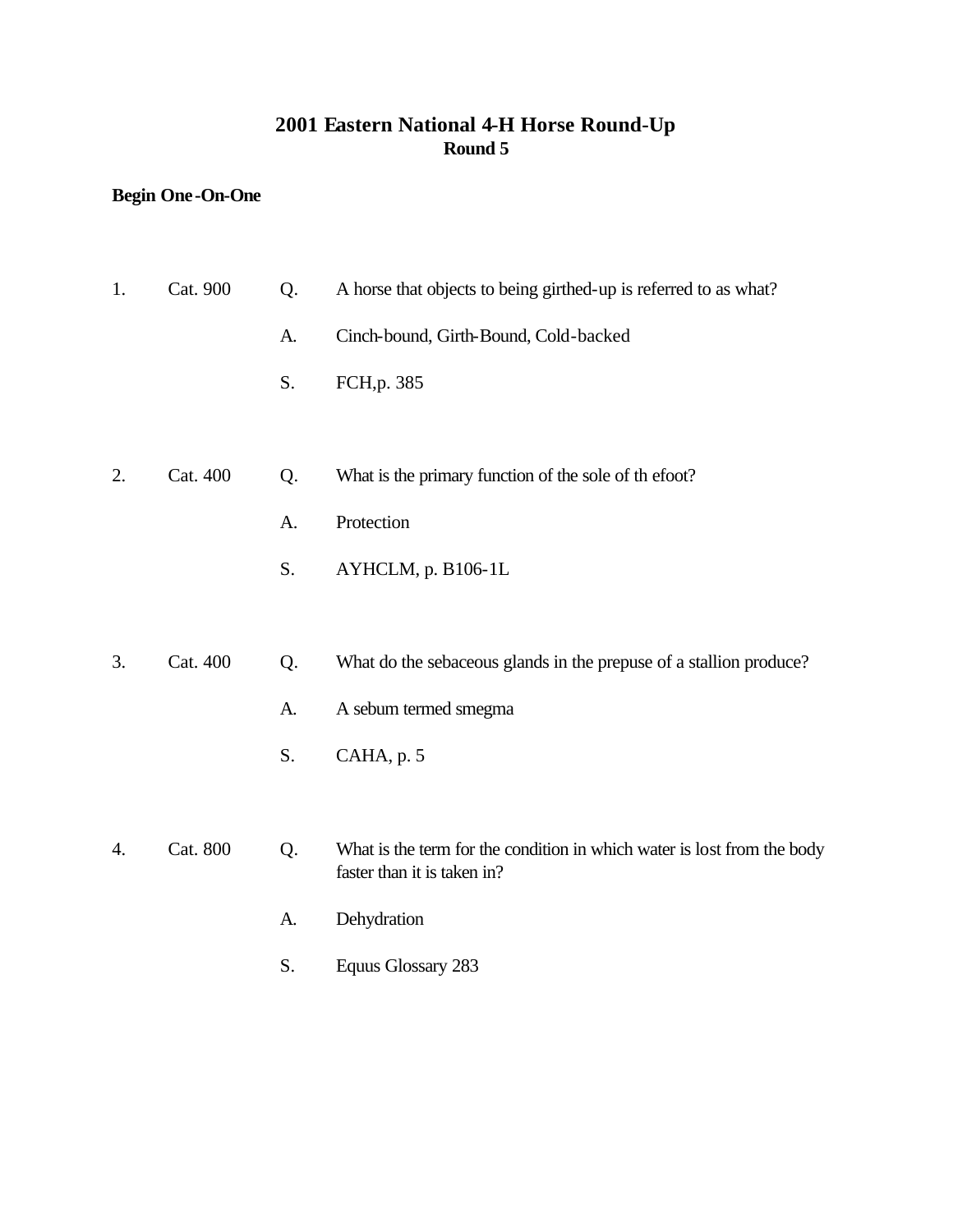| 5. | Cat. 700  | Q. | What is a Macromineral?                                                                                                                      |
|----|-----------|----|----------------------------------------------------------------------------------------------------------------------------------------------|
|    |           | A. | A mineral that is needed in large quantities?                                                                                                |
|    |           | S. | FCH, p. 395                                                                                                                                  |
|    |           |    |                                                                                                                                              |
| 6. | Cat. 1000 | Q. | The first thing to keep in mind about a western saddle is that it needs to<br>fit your horse properly, especially in what area of the horse? |
|    |           | A. | Across the withers                                                                                                                           |
|    |           | S. | AYHCLM, p. B108-1L                                                                                                                           |
|    |           |    |                                                                                                                                              |
| 7. | Cat. 700  | Q. | Give three ways to discourage a horse from bolting its=grain?                                                                                |
|    |           | A. | 1 - Place softball size rocks into the feeder that the horse has to work<br>around.                                                          |
|    |           |    | 2 - Spread the feed out in a long, shallow feeder so horse can only get a<br>little grain at a time                                          |
|    |           |    | 3 - Feeding extruded feeds                                                                                                                   |
|    |           |    | 4 - Mixing grains with chopped hay                                                                                                           |
|    |           | S. | HIH, p. 710-8                                                                                                                                |
|    |           |    |                                                                                                                                              |
| 8. | Cat. 600  | Q. | Describe a Abench knee <sup>®</sup> .                                                                                                        |

- A. When the cannon bone is set too far to the outside of the knee
- S. HIH, p. 230-3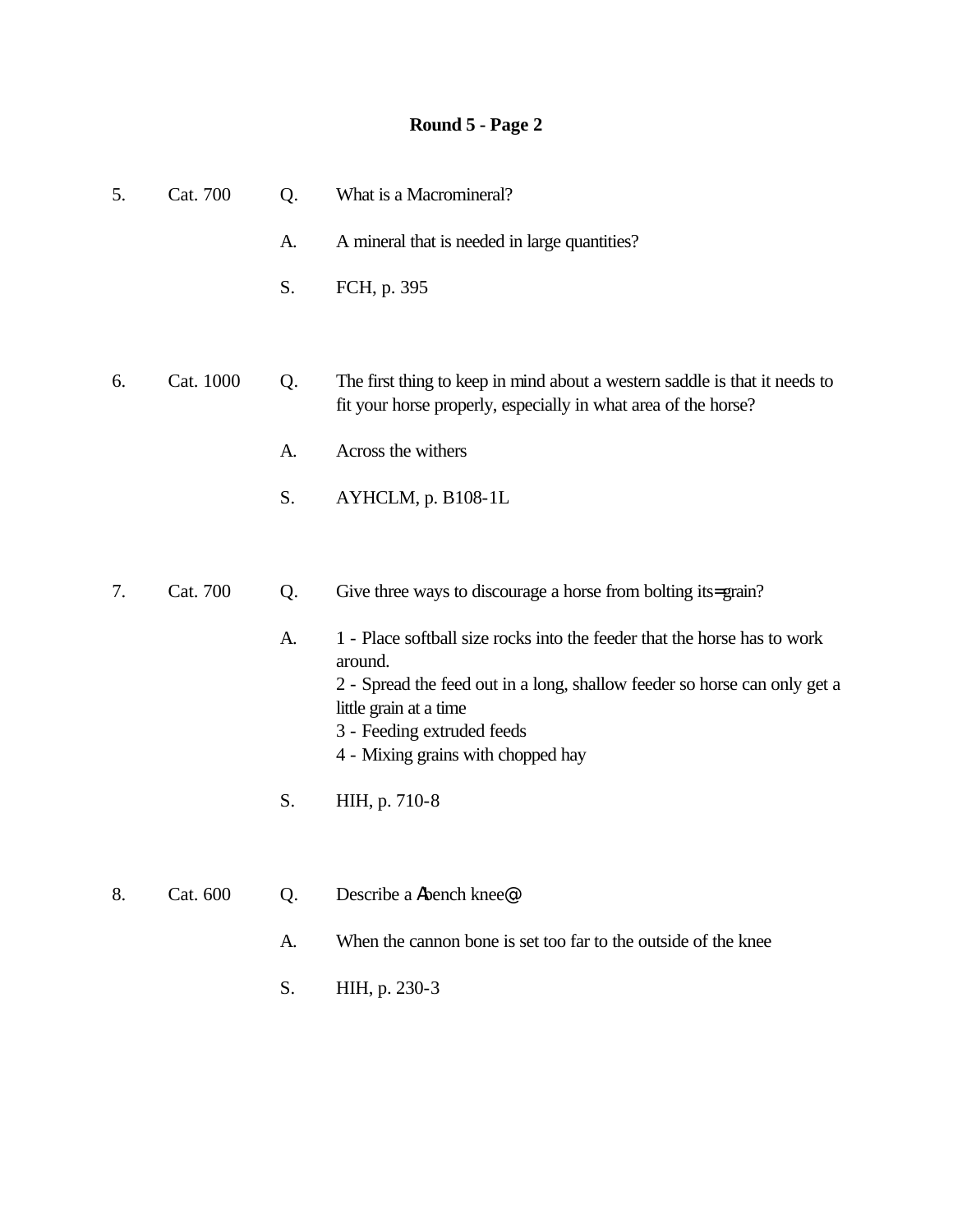| 9.  | Cat. 500 | Q. | What is the term for the exterior opening to the reproductive vanak of<br>the mare?   |
|-----|----------|----|---------------------------------------------------------------------------------------|
|     |          | A. | Vulva                                                                                 |
|     |          | S. | HIH, p. 910-1                                                                         |
|     |          |    |                                                                                       |
| 10. | Cat. 600 | Q. | What is the term used to describe a horse that has too much slope to its<br>pasterns? |
|     |          | A. | Coonfooted                                                                            |
|     |          | S. | AYHCLM, p. I223-2L                                                                    |
|     |          |    |                                                                                       |

- 11. Cat. 900 Q. What is meant by the term **A**easy keeper<sup>®</sup>?
	- A. A horse that requires less feed than other under a similar situation
	- S. FCH, p. 388
- 12. Cat. 700 Q. What is meant by the term Aforage quality<sup>*o*?</sup>
	- A. Characteristics of a hay that affect consumption and nutritional value.
	- S. HIH, p. 750-2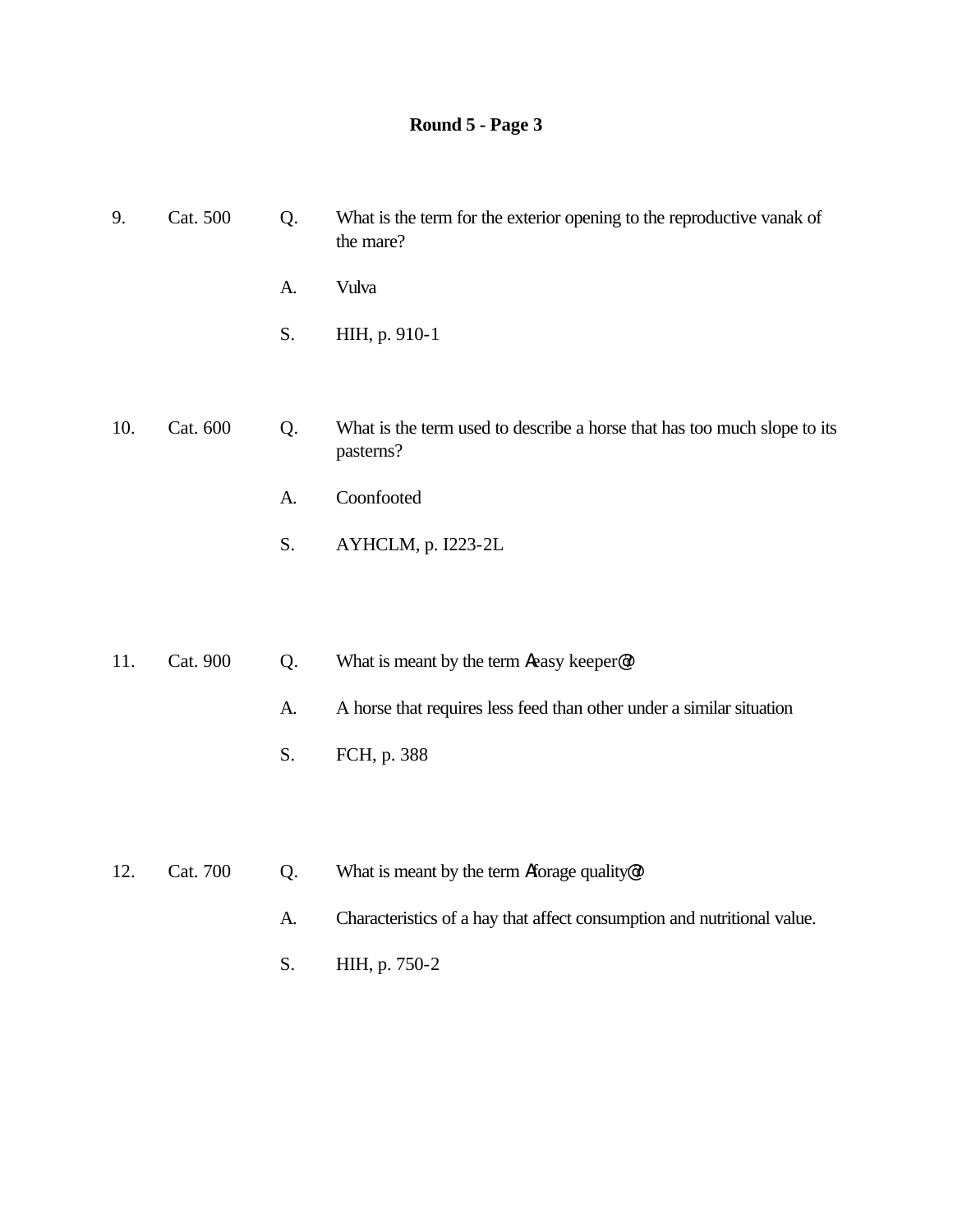| 13. | Cat. 900  | Q. | When traveling long distances, how often should a horse be offered<br>water? |
|-----|-----------|----|------------------------------------------------------------------------------|
|     |           | A. | Every 3 - 4 hours                                                            |
|     |           | S. | AYHCLM, p, A302-2L                                                           |
|     |           |    |                                                                              |
|     |           |    |                                                                              |
| 14. | Cat. 1000 | Q. | In what type of event are Arubber reins@commonly used?                       |
|     |           | A. | Racing, Cross-country, Jumping, Steeple Chasing                              |
|     |           | S. | AYHCLM, p. B108-2L                                                           |
|     |           |    |                                                                              |
|     |           |    |                                                                              |
| 15. | Cat. 800  | Q. | Where is a subcutaneous shot administered?                                   |

- A. Under the skin
	-
	- S. FCH, p. 405
- 16. Cat. 200 Q. What tribe of American Indians is noted for breeding Appaloosa horses? A. The Nez Perce
	- S. HIH, p. 1580-1

**End One-On-One**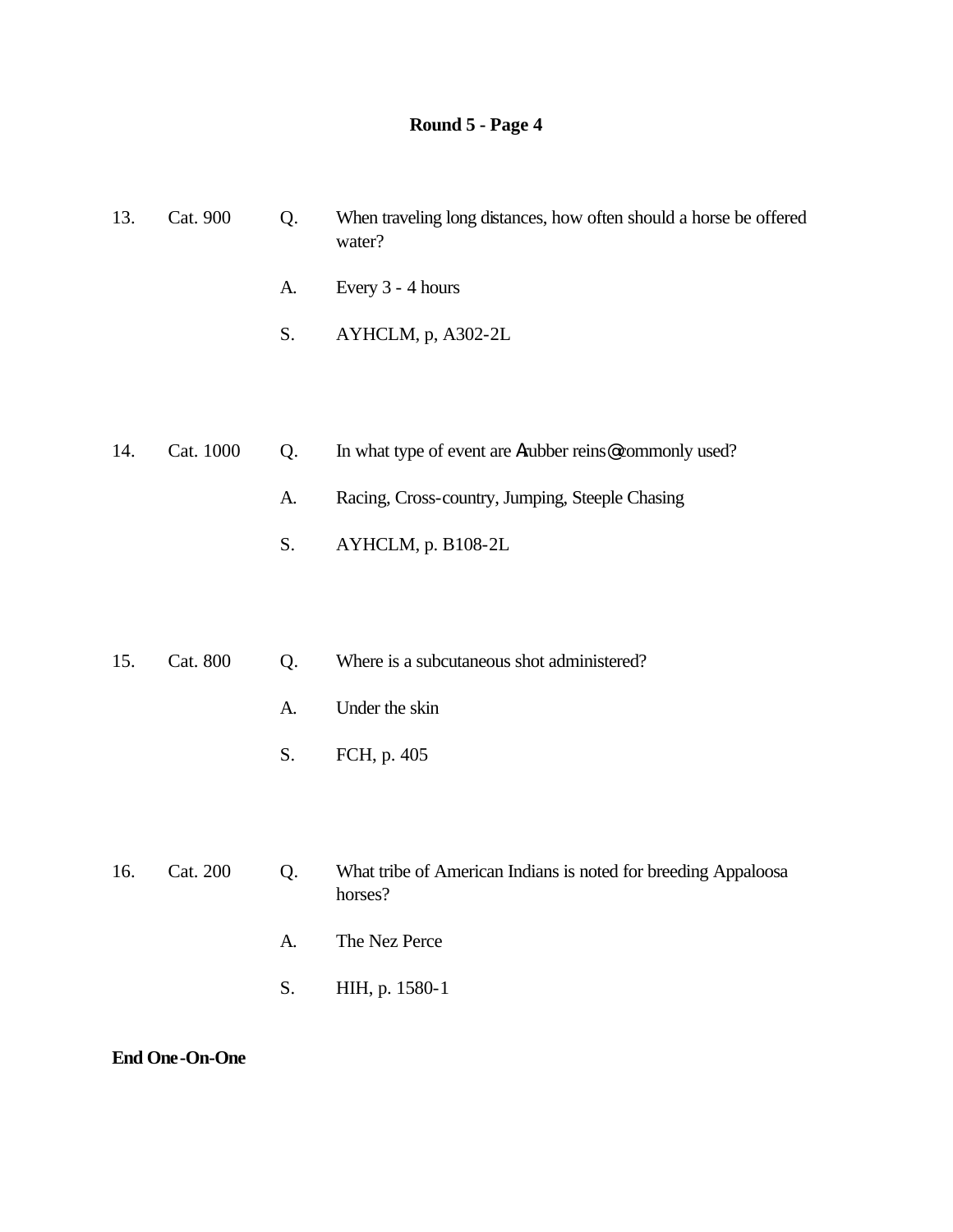### **Begin Open Question**

| 17. | Cat. 200 | Q. | More than 60% of this breed of racehorse is bay n color. Which breed<br>am I talking about?      |
|-----|----------|----|--------------------------------------------------------------------------------------------------|
|     |          | A. | Standardbred                                                                                     |
|     |          | S. | AYHCLM, p. B110-2L                                                                               |
|     |          |    |                                                                                                  |
| 18. | Cat. 500 | Q. | In what part f the stallions reproductive tract do sperm undergo<br>modifications or maturation? |
|     |          | A. | Epididymis                                                                                       |
|     |          | S. | HIH, p. 920-4                                                                                    |
|     |          |    |                                                                                                  |

### **Toss-Up Question - Bonus Question Attached**

| 19. | Cat. 600              | Q. | What is the term for the point on the front edge of the hoof where it last<br>touches the ground at lift of for each step? |
|-----|-----------------------|----|----------------------------------------------------------------------------------------------------------------------------|
|     |                       | A. | Breakover point                                                                                                            |
|     |                       | S. | Equus Glossary 284                                                                                                         |
|     | <b>Bonus Question</b> |    |                                                                                                                            |
| 20  | Cat. 800              | Q. | Name four species of flies that are pests of horses.                                                                       |
|     |                       |    |                                                                                                                            |

| A. | <b>Black Fly</b> | Horn Fly | <b>Bot Fly</b>           |
|----|------------------|----------|--------------------------|
|    | Horse Fly        | Deer Fly | House Fly                |
|    | Face Fly         | Gnat     | Stable Fly (Bloodsucker) |

S. AYHCLM, p. B100-1L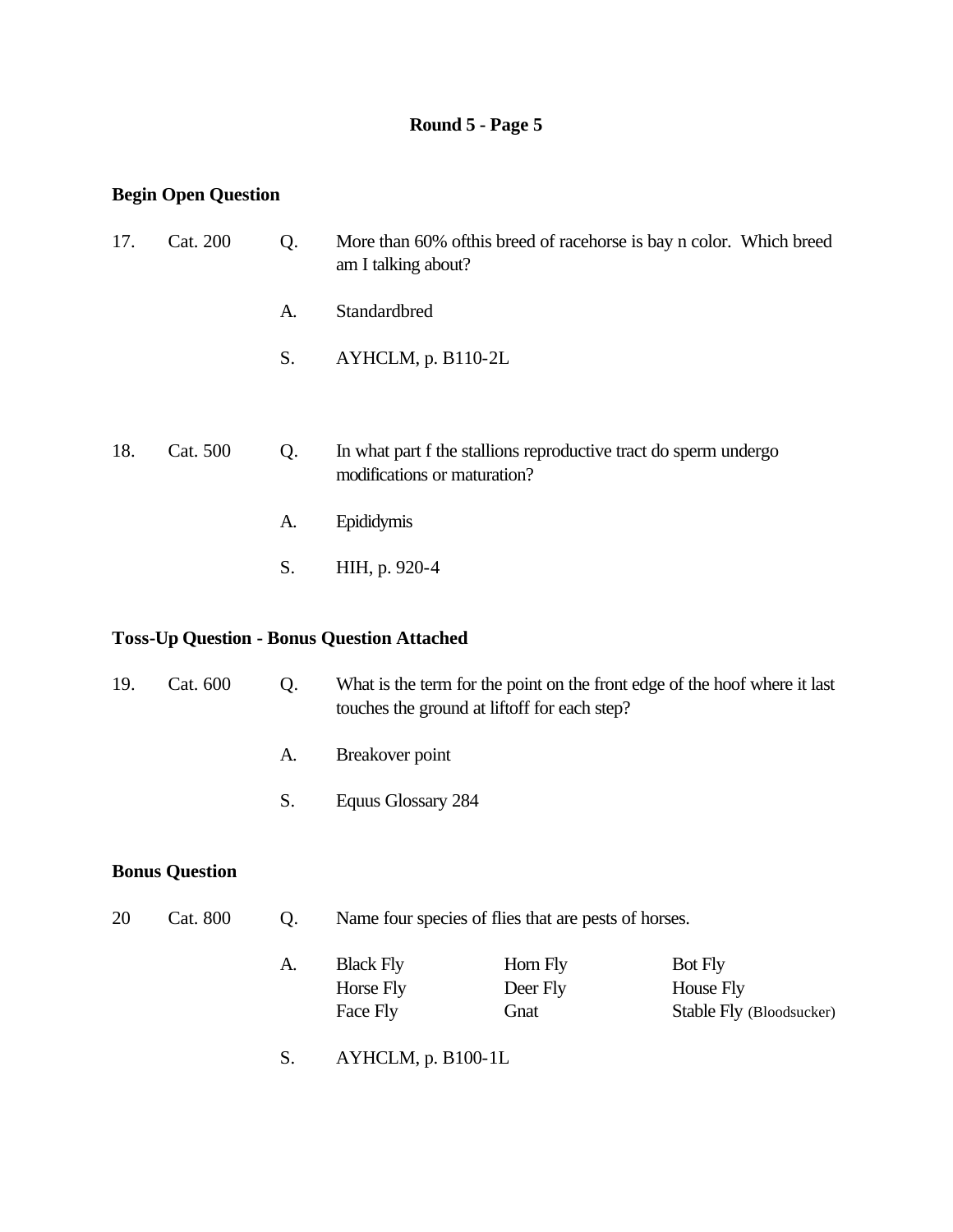| 21. | Cat. 300 | Q. | What coat color pattern of the Paint horse has irregular, scattered or<br>splashy white markings that commonly do not cross the back between<br>the withers and tail? |
|-----|----------|----|-----------------------------------------------------------------------------------------------------------------------------------------------------------------------|
|     |          | A. | Overo                                                                                                                                                                 |
|     |          | S. | HIH, p. 104-1                                                                                                                                                         |
|     |          |    |                                                                                                                                                                       |
| 22. | Cat. 100 | Q. | What is the Aslang eterm for a horse that is used for breeding?                                                                                                       |
|     |          | A. | Stud                                                                                                                                                                  |
|     |          | S. | Evans, p.                                                                                                                                                             |

#### **Toss-Up Question - Bonus Question Attached**

| O.       | What other vice may be associated with head-nodding? |
|----------|------------------------------------------------------|
|          | A. Weaving                                           |
|          | S. FCH, p. 392                                       |
| Cat. 900 |                                                      |

#### **Bonus Question**

- 24. Cat. 800 Q. Give four symptoms of shock.
	- A. Loss of membrane color Decreased temperature of the extremities Feeble, rapid pulse Decreased respiration, shallow breathing Restlessness Anxiety Loss of blood volume & pressure Inability to stand Unconsciousness (sometimes)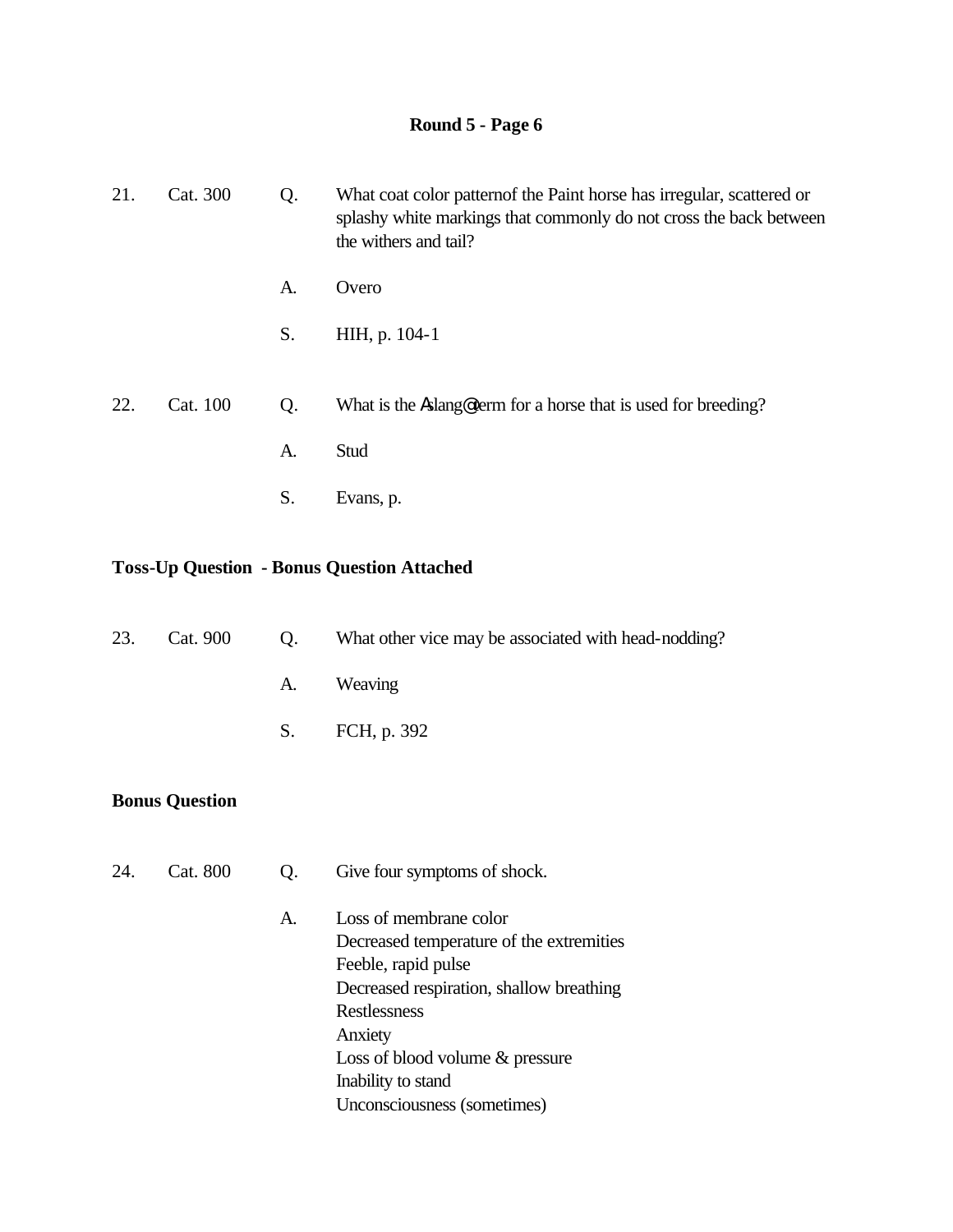S. FCH, p. 403 & Equus Glossary 288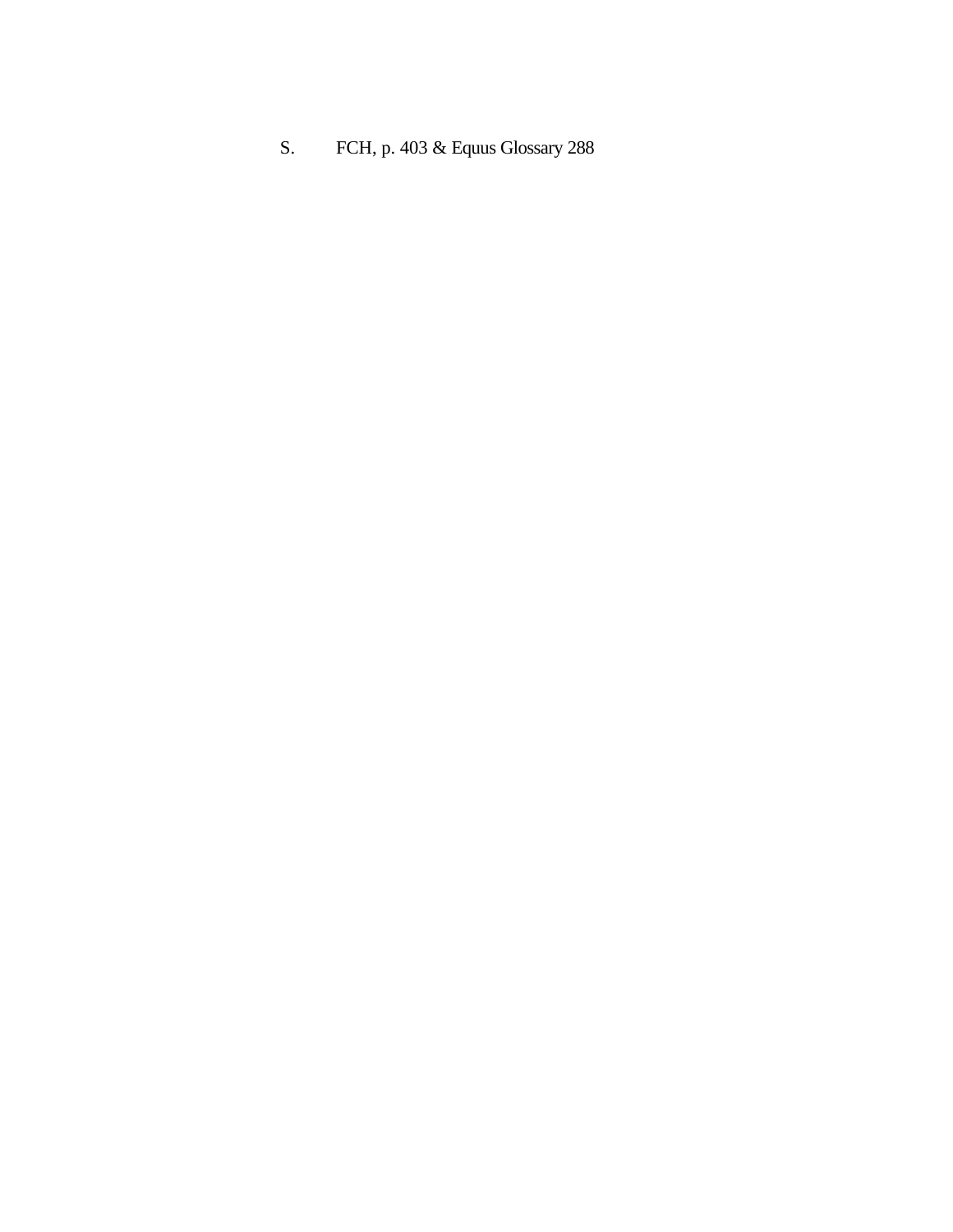| 25. | Cat. 1000 | Q. | In reference to an English saddle, what is the term for the channel that<br>runs down the center of the under side of the saddle? |
|-----|-----------|----|-----------------------------------------------------------------------------------------------------------------------------------|
|     |           | A. | Gullet                                                                                                                            |
|     |           | S. | HIH, p. 1100-2                                                                                                                    |
|     |           |    |                                                                                                                                   |
|     |           |    |                                                                                                                                   |
| 26. | Cat. 500  | Q. | During its first week of life, how often does a foal normally nurse?                                                              |
|     |           | A. | As often as 7 times per hour                                                                                                      |
|     |           | S. | $AYHCLM$ , p,. B112-2L                                                                                                            |

#### **Toss-Up Question - Bonus Question Attached**

| 27. | Cat. 100<br>Q.<br>them. |                         | There are two general reasons that people purchase horses. Name                 |
|-----|-------------------------|-------------------------|---------------------------------------------------------------------------------|
|     |                         | A.                      | Recreation & Financial investment                                               |
|     |                         | S.                      | HIH, p. 110-1                                                                   |
|     | <b>Bonus Question</b>   |                         |                                                                                 |
| 28. | Cat. 400                | Q.                      | Give four sits that a horse-s pulse may be determined by using your<br>fingers. |
|     |                         | $\lambda$ and $\lambda$ | $\Gamma_{\alpha\alpha\alpha}$ of $\sim$ (under the inv)                         |

A. Facial artery (under the jaw) Transverse facial artery (below the eye) Lateral dorsal metatarsal artery (below the hock on hindleg) Digital arteries (medial side of the pastern)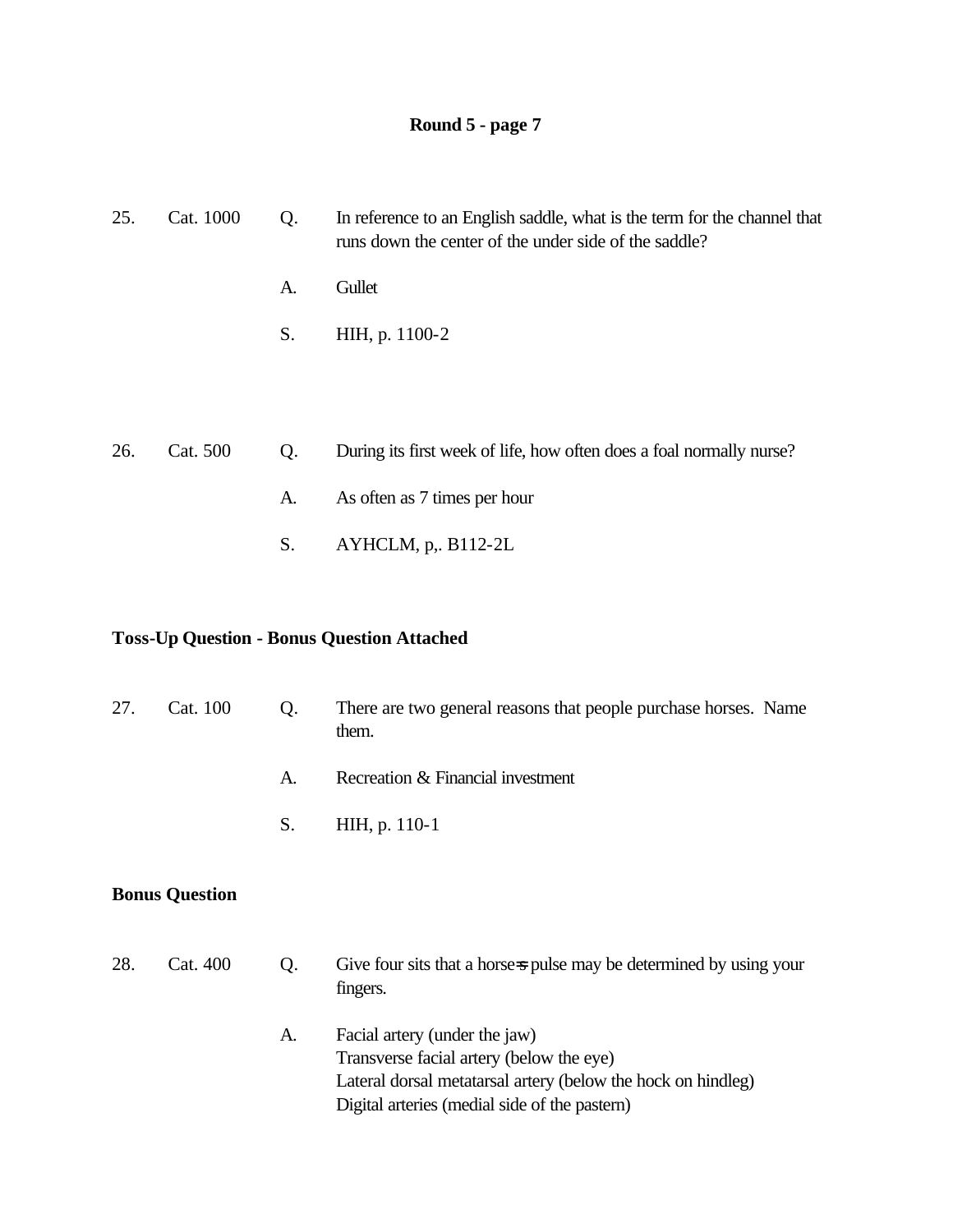S. CAHA, p. 62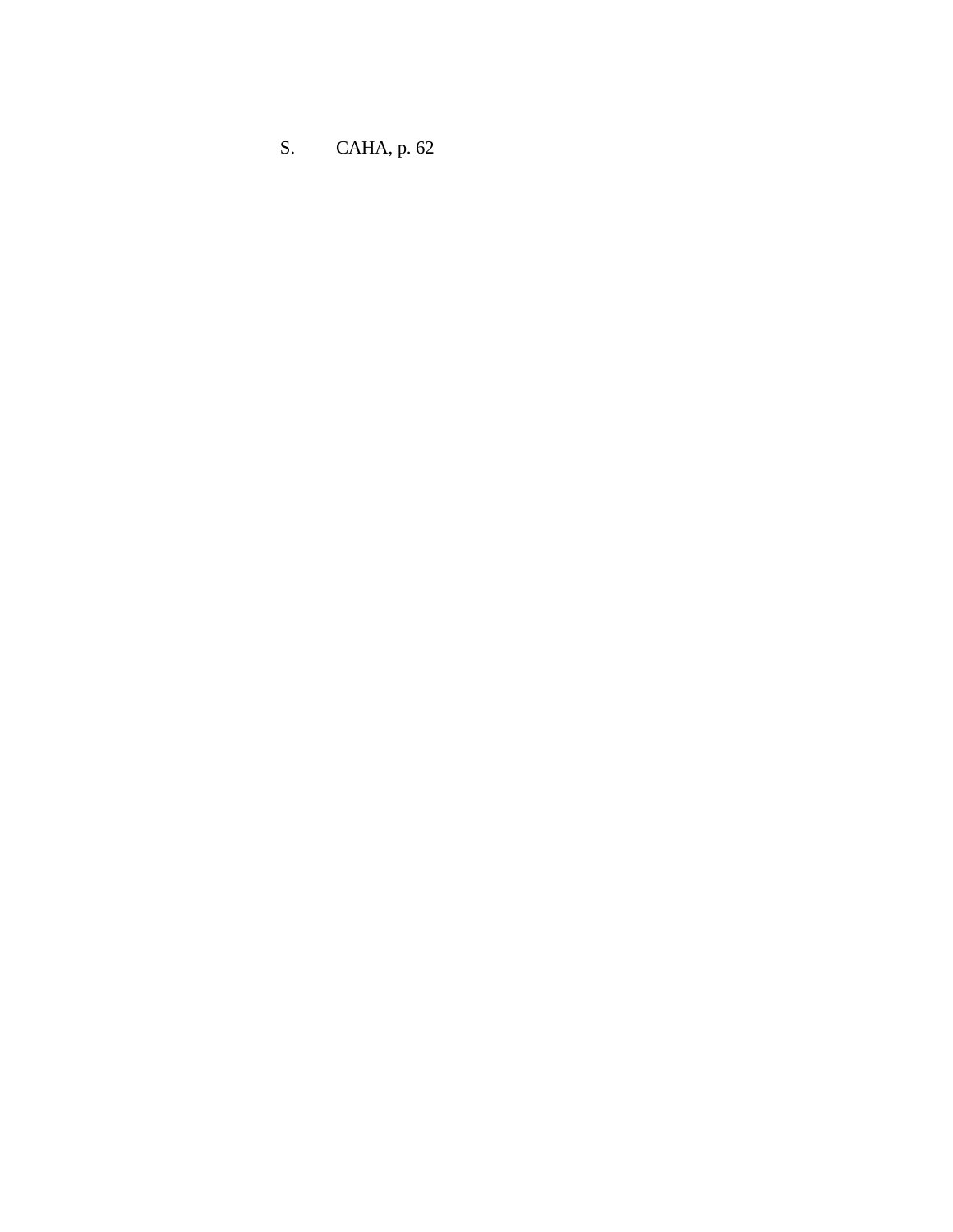| 29. | Cat. 600                      | Q. | Commonly seen in hard-worded horses, what is the term for the<br>condition that results from an excessive amount of synovial fluid in the<br>fetlock joint capsule? |  |  |  |
|-----|-------------------------------|----|---------------------------------------------------------------------------------------------------------------------------------------------------------------------|--|--|--|
|     |                               | A. | Wind-puffs                                                                                                                                                          |  |  |  |
|     |                               | S. | CAHA, p. 14                                                                                                                                                         |  |  |  |
| 30  | Cat. 400                      | Q. | What is the name for the area in the horse mouth where the bit rests?                                                                                               |  |  |  |
|     |                               | A. | Inter-dental space or bar of jaw                                                                                                                                    |  |  |  |
|     |                               | S. | HIH, p. & CAHA, p. 48                                                                                                                                               |  |  |  |
| 31. | Cat. 800                      | Q. | An Aantibiotic@is used to control or eliminate what?                                                                                                                |  |  |  |
|     |                               | A. | <b>Bacterial</b> infection                                                                                                                                          |  |  |  |
|     |                               | S. | Equus Glossary 283                                                                                                                                                  |  |  |  |
|     | <b>Last Question in Match</b> |    |                                                                                                                                                                     |  |  |  |

# 32. Cat. 400 Q. What type of nerve brings sensations of pressure, pain, heat and cold from the nerve endings in the horse-s dermis? A. Sensory nerves S. CAHA, p. 5

### **End Round 5**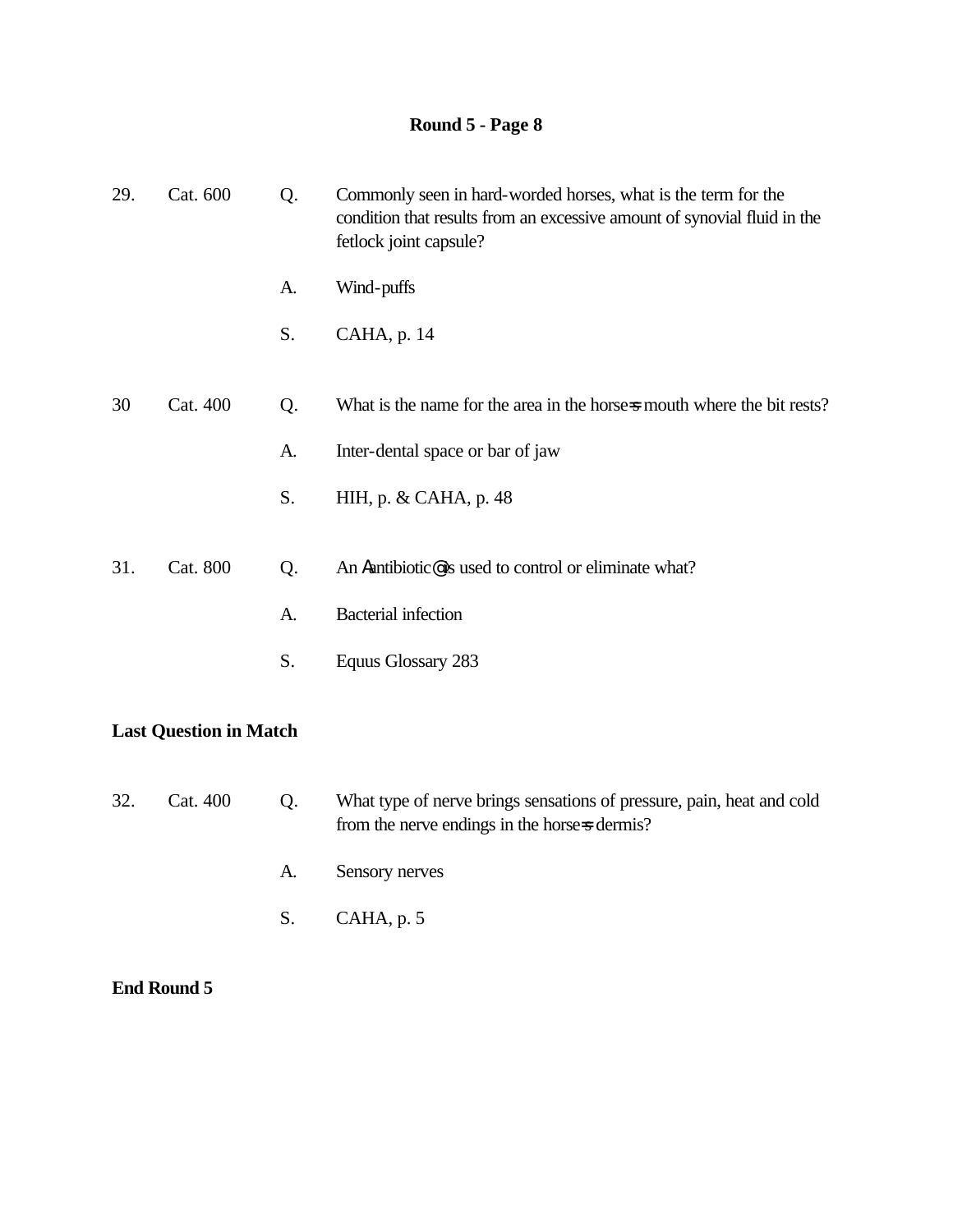#### **2001 Eastern National 4-H Horse Round-Up Round 6**

## **Begin One-On-One**

| 1. | Cat. 500 | Q. | At what part of a mare-s estrous cycle is she not responsive to the<br>stallion? |
|----|----------|----|----------------------------------------------------------------------------------|
|    |          | A. | Diestrus                                                                         |
|    |          | S. | HIH, p. 910-5                                                                    |
|    |          |    |                                                                                  |
| 2. | Cat. 800 | Q. | How is Estern Equine Encephalomyelitis transmitted to horses?                    |
|    |          | A. | Transmitted by mosssquitoes                                                      |
|    |          | S. | <b>Equus Glossary 284</b>                                                        |
|    |          |    |                                                                                  |
| 3. | Cat. 600 | Q. | In reference to disposition, describe the Aperfect@eye on a horse.               |
|    |          | A. | Bright, tranquil eye, that has a soft kind expression                            |
|    |          | S. | HIH, p 220-4                                                                     |
|    |          |    |                                                                                  |
|    |          |    |                                                                                  |
| 4. | Cat. 700 | Q. | Which has more digestible energy per pound - timothy hay or oats?                |
|    |          | A. | Oats                                                                             |

- 
- S. AYHCLM, p. B102-1L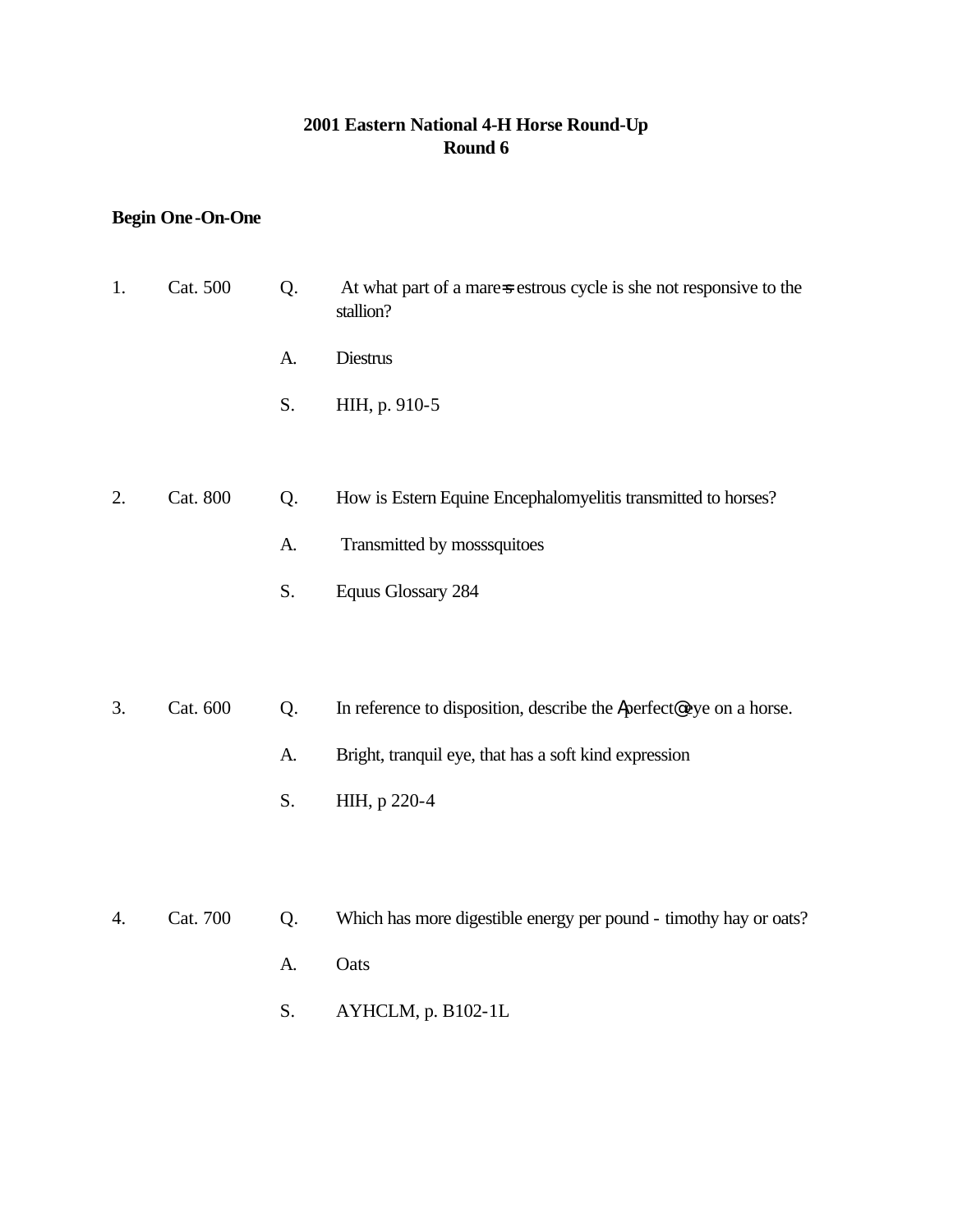| 5. | Cat. 100  | Q. | What is meant by the term Afull-board@?                                                                                                          |
|----|-----------|----|--------------------------------------------------------------------------------------------------------------------------------------------------|
|    |           | A. | The stable where the horse is kept will take care of all your horse-s<br>needs (shelter, feeding, stall cleaning, turn-out and perhaps exercise) |
|    |           | S. | HIH, p. 110-3                                                                                                                                    |
|    |           |    |                                                                                                                                                  |
| 6. | Cat. 900  | Q. | What classification of horses is generally involved in Atail chewing@?                                                                           |
|    |           | A. | Young horses/foals                                                                                                                               |
|    |           | S. | FCH, p. 375                                                                                                                                      |
|    |           |    |                                                                                                                                                  |
| 7. | Cat. 1000 | Q. | What type of martingale keeps a horse from getting above the bit?                                                                                |
|    |           | A. | <b>Standing Martingale</b>                                                                                                                       |
|    |           | S. | AYHCLM,p. B108-3L                                                                                                                                |
|    |           |    |                                                                                                                                                  |
| 8. | Cat. 900  | Q. | When does a horse begin to grow a winter coat?                                                                                                   |
|    |           | A. | When the days begin to shorten                                                                                                                   |
|    |           | S. | AYHCLM, p. B104-1L, A304-2L                                                                                                                      |
|    |           |    |                                                                                                                                                  |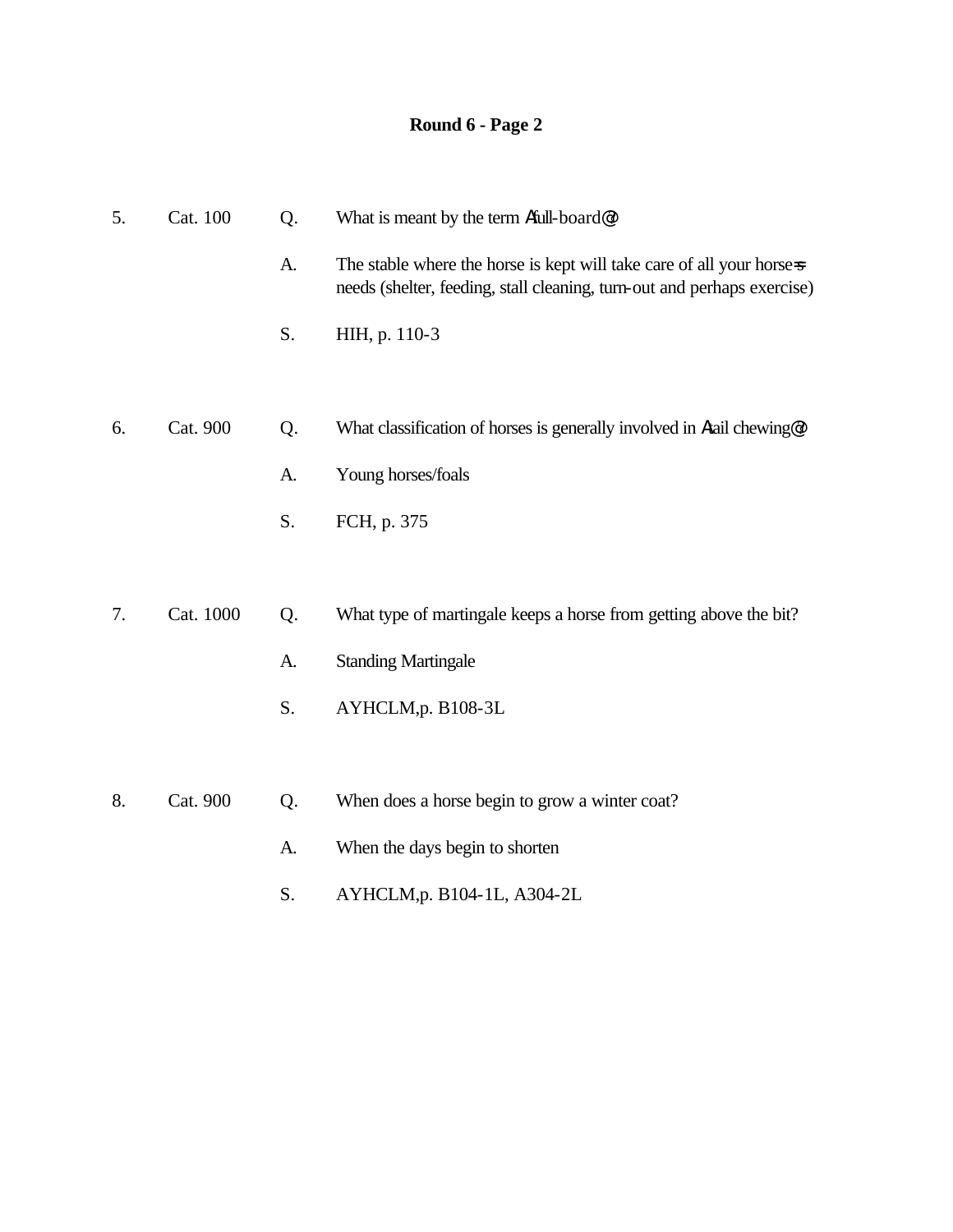| 9.  | Cat. 700 | Q. | How is plant maturity of a hay sample visually determined?                                                  |
|-----|----------|----|-------------------------------------------------------------------------------------------------------------|
|     |          | A. | By the amount of seed heads of grasses or the flowers of legumes<br>present at the time of harvest.         |
|     |          | S. | HIH, p. 750-2                                                                                               |
|     |          |    |                                                                                                             |
| 10. | Cat. 400 | Q. | Name the parts of the digestive tract in order starting from the stomach.                                   |
|     |          | A. | Stomach, small intestine, cecum, large colon, small colon, rectum                                           |
|     |          | S. | AYHCLM, p. B103-2L & CAHA, p. 52                                                                            |
|     |          |    |                                                                                                             |
|     |          |    |                                                                                                             |
| 11. | Cat. 500 | Q. | What part of the mare s reproductive tract acts as a physical barrier<br>between the vagina and th euterus? |
|     |          | A. | Cervix                                                                                                      |
|     |          | S. | HIH, p. 910-1                                                                                               |
|     |          |    |                                                                                                             |
| 12. | Cat. 900 | Q. | Name three ways horses can ride in a horse trailer?                                                         |
|     |          | A. | Slant, head to head, hed to tail, face forward - side by side                                               |

S. AYHCLM, p. A301-1L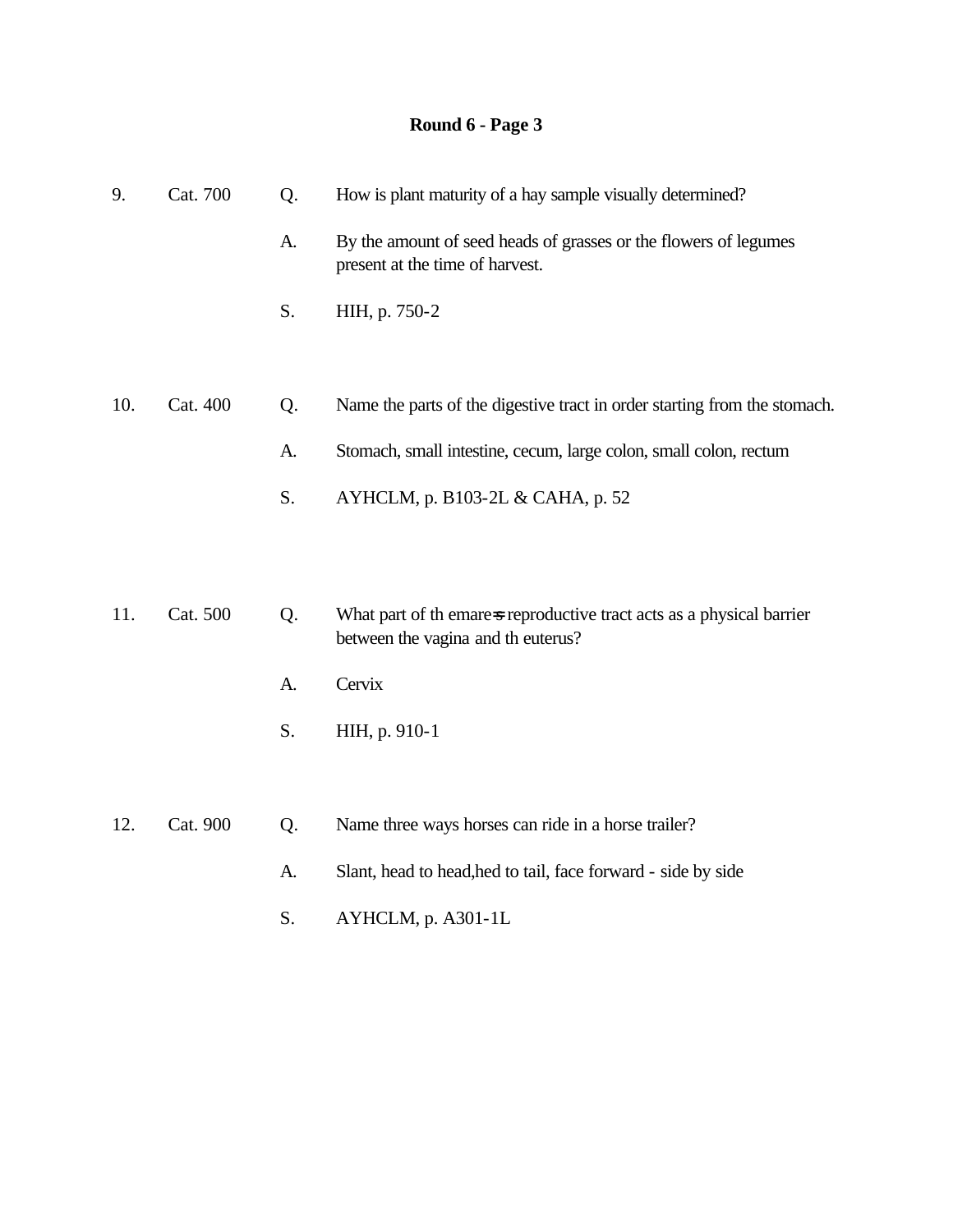| 13. | Cat. 900  | Q. | What is the minimum temperature that water should be for horses during<br>the winter?           |
|-----|-----------|----|-------------------------------------------------------------------------------------------------|
|     |           | A. | $45^{\circ}$ F                                                                                  |
|     |           | S. | AYHCLM, p. B104-1L                                                                              |
|     |           |    |                                                                                                 |
| 14. | Cat. 400  | Q. | What is the term for the ribs which lack costal cartilage attachment to<br>adjacent cartilages? |
|     |           | A. | Floating ribs                                                                                   |
|     |           | S. | CAHA, p. 8                                                                                      |
|     |           |    |                                                                                                 |
| 15. | Cat. 400  | Q. | What part of the horse lies under the mane?                                                     |
|     |           | A. | Crest                                                                                           |
|     |           | S. | CAHA, p. 1                                                                                      |
| 16. | Cat. 1000 | Q. | On a Pelham bit, which rein functions as the snaffle and which functions<br>as the curb?        |
|     |           | A. | The upper rein is the snaffle an dthe lower the curb.                                           |
|     |           | S. | AYHCLM p. B108-3L                                                                               |

**End One-On-One**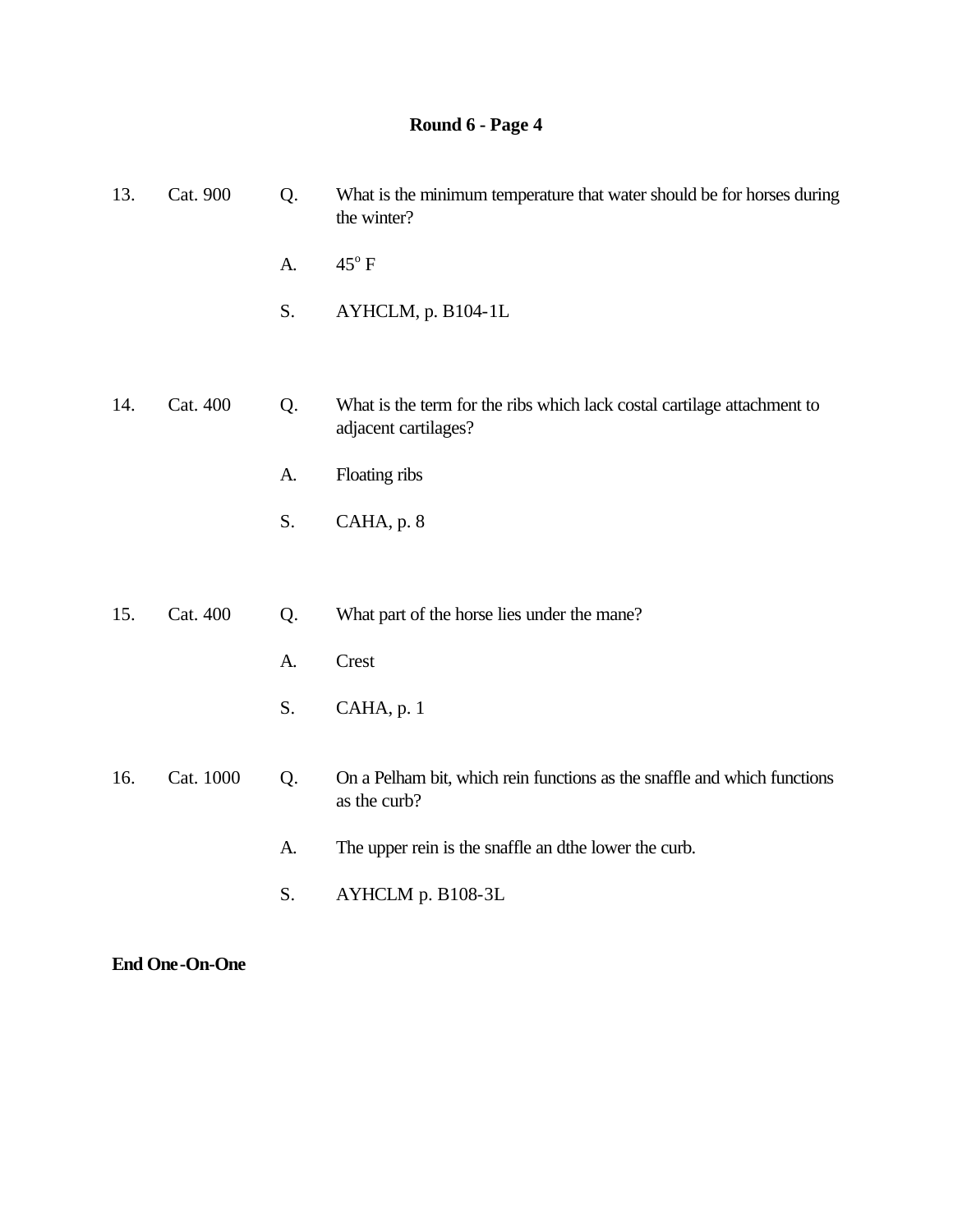#### **Begin Open Questions**

| 17. | Cat. 800  | Q. | What is the term for an abnormal collection of blood in body tissue due<br>to blood-vessel injury? |
|-----|-----------|----|----------------------------------------------------------------------------------------------------|
|     |           | A. | <b>Hematoma</b>                                                                                    |
|     |           | S. | Equus Glossary 284                                                                                 |
| 18. | Cat. 2500 | Q. | The American Stud Book is a register of Thoroughbred horses from<br>what countries?                |
|     |           | A. | United States, Canada and Puerto Rico                                                              |
|     |           | S. | HIH, p. 157-1                                                                                      |

### **Toss-Up Question - Bonus Question Attached**

| 19. | Cat. 1000 | $\Omega$ . | Where on the horse should the girth of an English Saddle be?         |
|-----|-----------|------------|----------------------------------------------------------------------|
|     |           | A.         | The heart girth area (the belly area directly behind the front legs) |
|     |           |            | S. $AYHCLM$ , p. B108-1L                                             |

### **Bonus Question**

| 20. | Cat. 100 | Name four questions a horse owner must answer when deciding to |
|-----|----------|----------------------------------------------------------------|
|     |          | keep a horse at home.                                          |

| А. | Do you have the space to keep $&$ use a horse?                        |
|----|-----------------------------------------------------------------------|
|    | Do zoning ordinances permit horses?                                   |
|    | Do you have at least one or two acres that are suitably fenced?       |
|    | Do you have some type of shelter or the financial means to build one? |
|    | Do you have a source of hay and a place to store it?                  |
|    | Can you or a member of you family regularly feed $&$ water the horse? |
|    | Do you have time to clean the stall/shelter/paddock daily?            |
|    | Where/how will you store manure?                                      |
|    | Where/how will you get rid of the stocked manure?                     |
|    | Do you have the time $&$ experience to manage a horse at home?        |
|    |                                                                       |

S. HIH, p. 110-4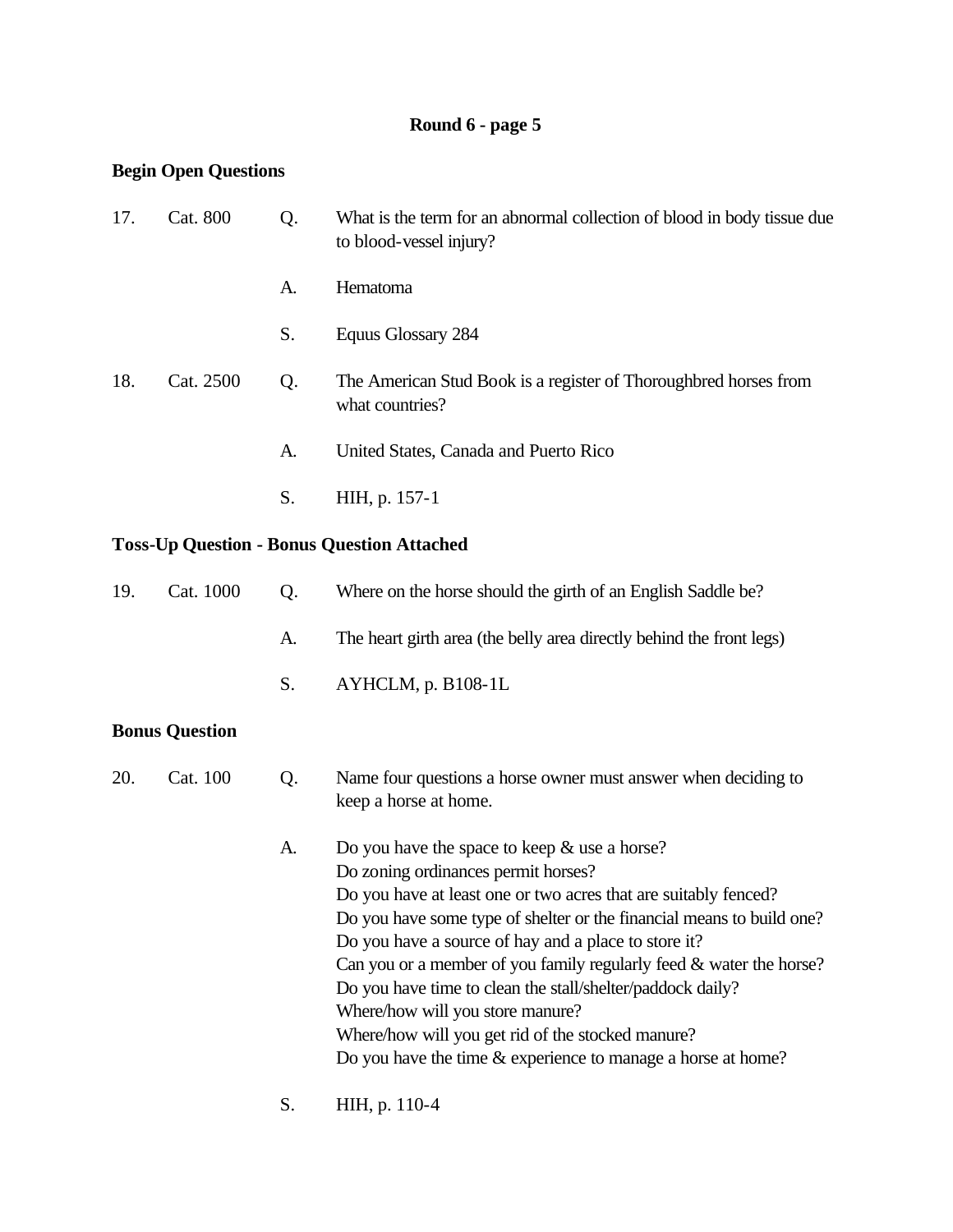| 21. | Cat. 600 | Q. | 2 part question. In reference to way-of-going, what is Aplaiting and<br>what type of conformation results in this way of travel? |  |
|-----|----------|----|----------------------------------------------------------------------------------------------------------------------------------|--|
|     |          | A. | When a base-narrow, toed-out horse moves, the forefeet travel inward<br>to land in front of one another.                         |  |
|     |          | S. | CAHA, p. 39                                                                                                                      |  |
| 22. | Cat. 500 | Q. | What is the normal heart rate of a young foal?                                                                                   |  |
|     |          | A. | 70 to 100 beats per minute                                                                                                       |  |
|     |          | S. | AYCHLM, p. B112-2L                                                                                                               |  |

#### **Toss-Up Question - Bonus Question Attached**

| 23.                   | Cat. 900 | Q. | In reference to pasture management, what is meant by the term<br>Acarrying capacity:?                                                                                                 |
|-----------------------|----------|----|---------------------------------------------------------------------------------------------------------------------------------------------------------------------------------------|
| A.                    |          |    | The number of animals that a pasture will provide sufficient forage, for<br>to meet their needs for one full year.                                                                    |
|                       |          | S. | FCH, p. 384                                                                                                                                                                           |
| <b>Bonus Question</b> |          |    |                                                                                                                                                                                       |
| 24.                   | Cat. 700 | Q. | Give four reasons that a horse may not have Acleaned-up@ its feed.                                                                                                                    |
|                       |          | A. | Horse was overfed<br>Something was wrong with the feed or hay -moldy, noxious weeds,<br>unpalatable<br>Horse has limited access to water<br>Horse is sick<br>Horse has teeth problems |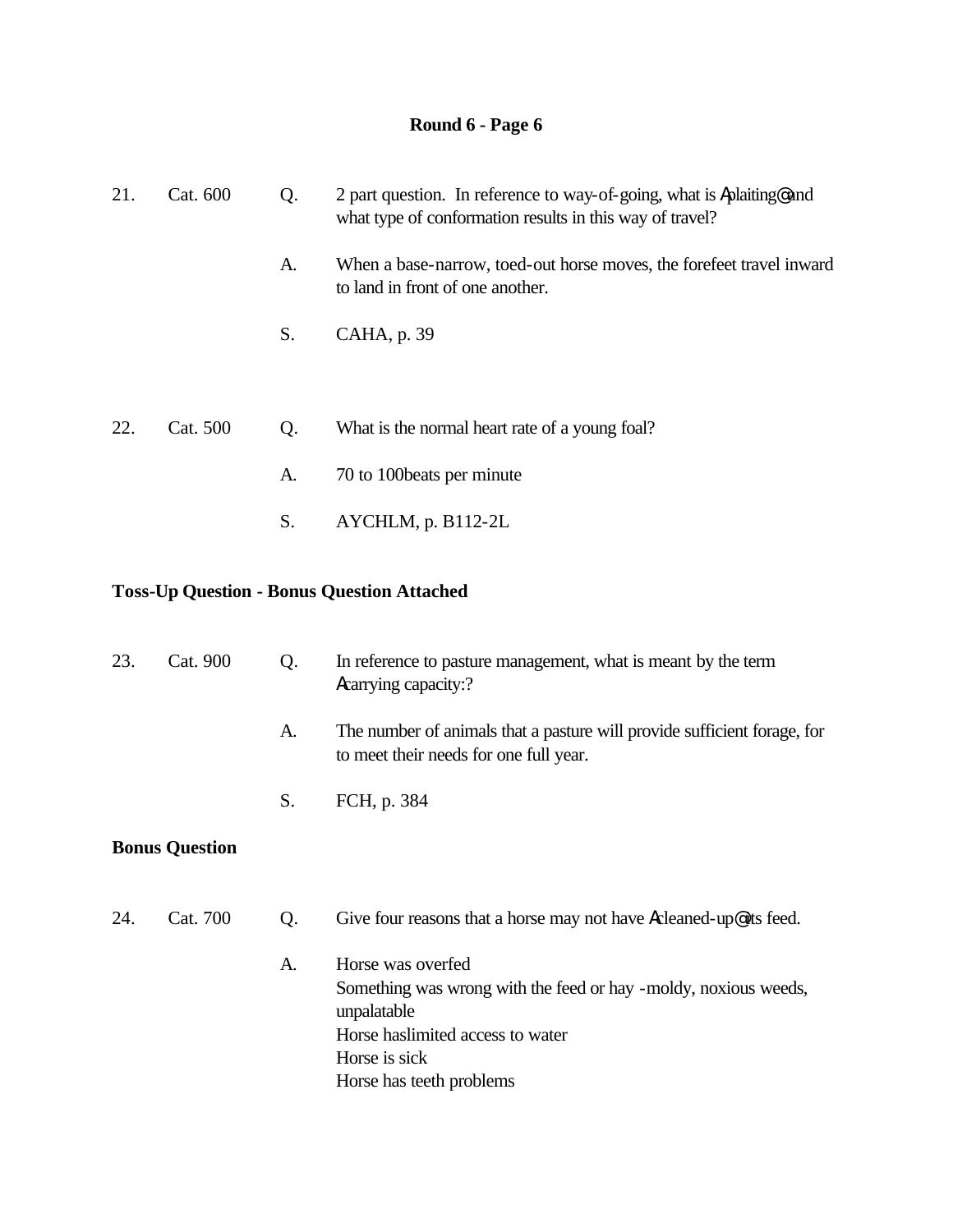S. HIH, p. 710-7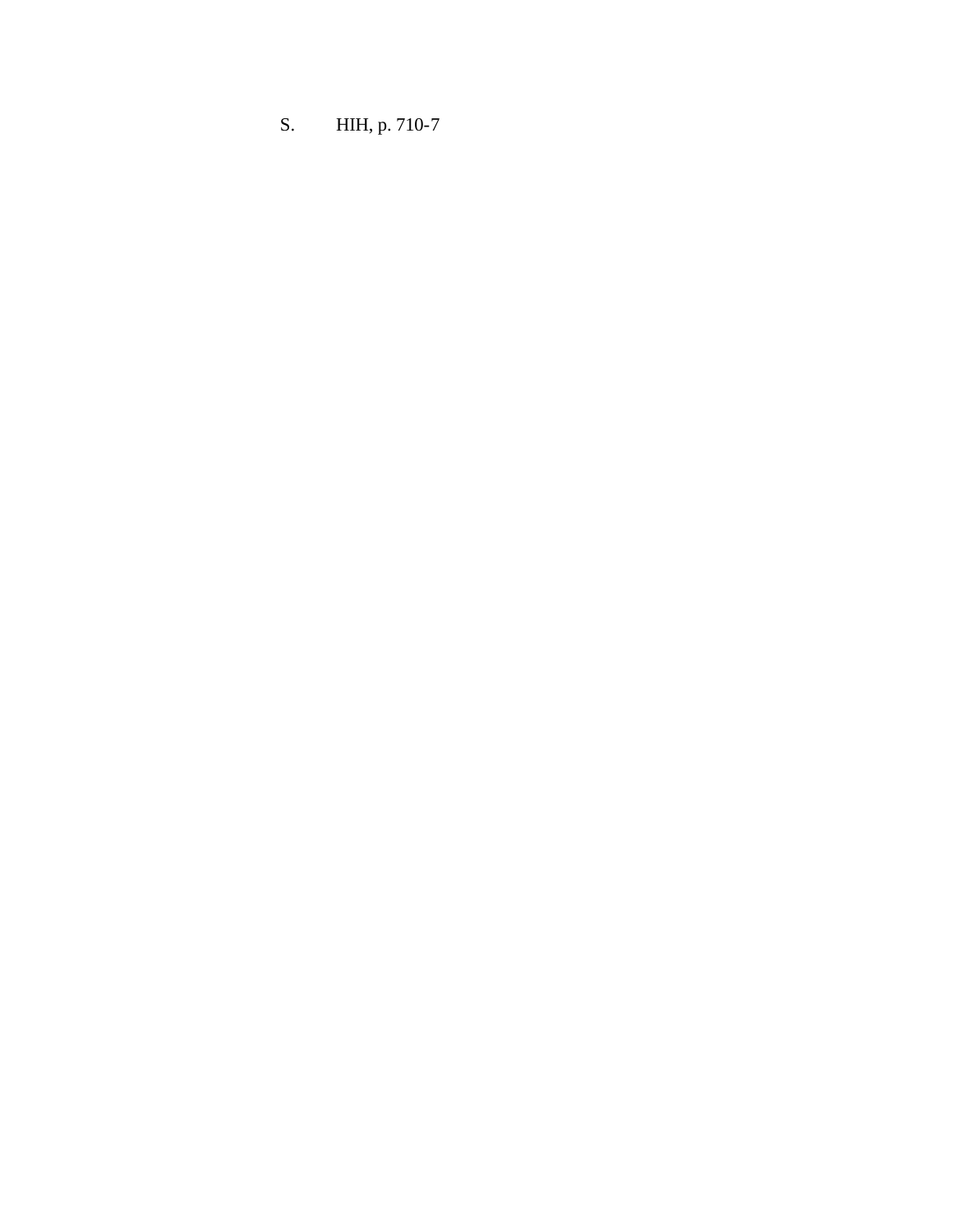| 25. | Cat. 600 | Q. | The Abottom line@ of a horse=s neck is measured from where to where?                           |  |  |
|-----|----------|----|------------------------------------------------------------------------------------------------|--|--|
|     |          | A. | Throatlatch to the neck-shoulder junction at the chest                                         |  |  |
|     |          | S. | HIH, p. 220-25                                                                                 |  |  |
|     |          |    |                                                                                                |  |  |
| 26. | Cat. 100 | Q. | What is bedding?                                                                               |  |  |
|     |          | A. | Material used to cover the stall floor to provide comfort to the horse<br>and absorb moisture. |  |  |
|     |          | S. | HIH p. 110-5                                                                                   |  |  |
|     |          |    |                                                                                                |  |  |

#### **Toss-Up Question - Bonus Question Attached**

| 27. | Cat. 200              | Q. | What breed of horse is registered on a Atemporary Chassis until they<br>reach the age of five years?                 |
|-----|-----------------------|----|----------------------------------------------------------------------------------------------------------------------|
|     |                       | A. | <b>American Miniature Horse</b>                                                                                      |
|     |                       | S. | HIH. P. 154-1                                                                                                        |
|     | <b>Bonus Question</b> |    |                                                                                                                      |
| 28. | Cat. 800              | Q. | Good sanitation is the key of any successful fly control program. Name<br>two successful means of controlling flies. |

- A. Elimination of breeding materials (manure, hay, garbage) Control of moisture (wet materials & areas) Mechanical control (beneficial parasitic insect control, baits, foggers) Judicious use of insecticides
- S. AYHCLM, p. B100-2L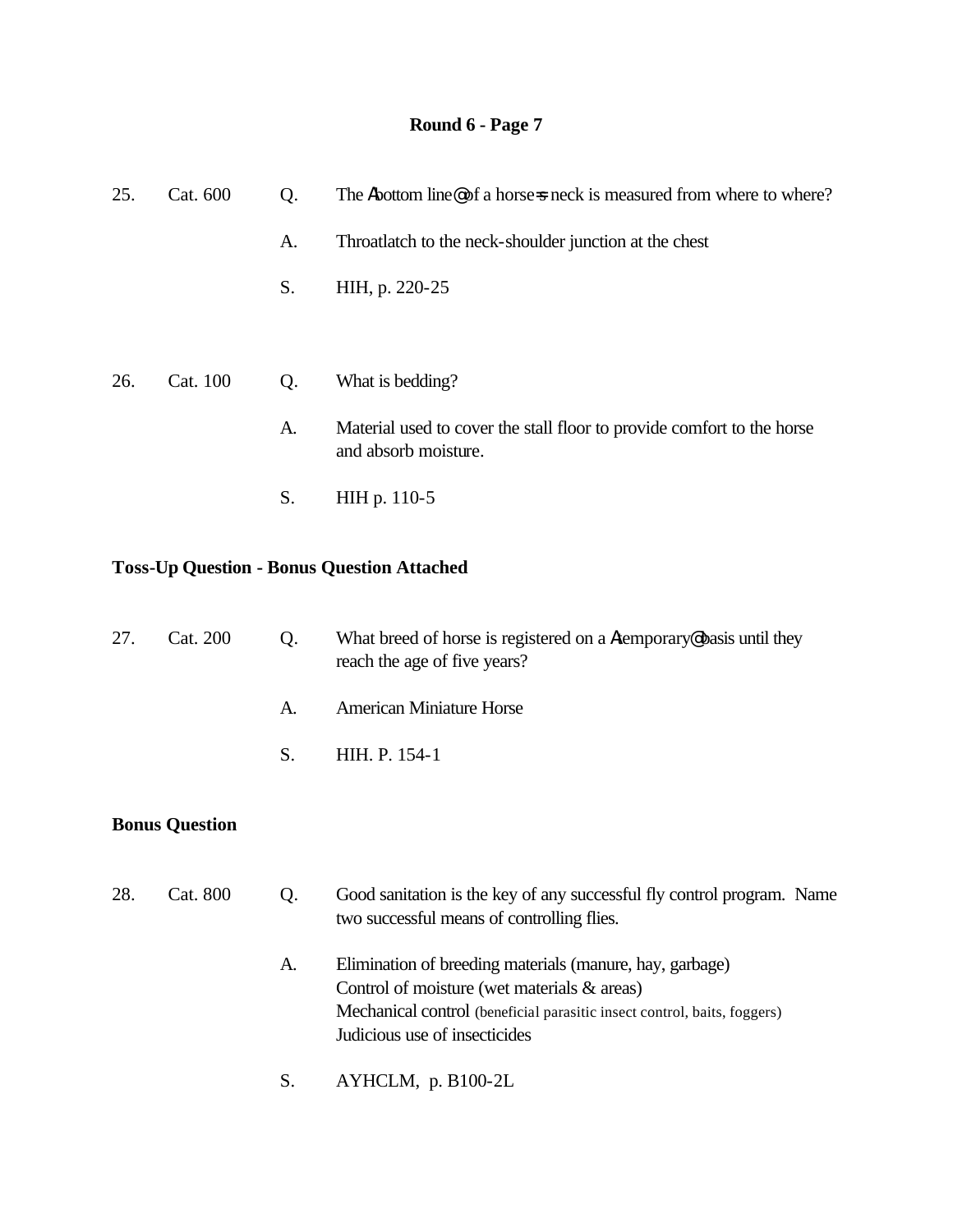| 29. | Cat. 300 | Q. | What color eyes can a true white horse have?                                       |
|-----|----------|----|------------------------------------------------------------------------------------|
|     |          | A. | Brown, Hazel or Blue eyes - not pink - that is an albino                           |
|     |          | S. | HIH, p. 140-2                                                                      |
| 30. | Cat. 700 | Q. | What happens when hay is over cured, and baled with too low a<br>moisture content? |
|     |          | A. | The leaves shatter and fall off                                                    |
|     |          | S. | HIH, p. 750-4                                                                      |
| 31. | Cat. 400 | Q. | Horse-s hooves grow at different rates of speed. Which feet grow<br>slower?        |
|     |          | A. | Hind hooves.                                                                       |
|     |          | S. | AYJCLM, p. B106-2L                                                                 |
|     |          |    |                                                                                    |

## **Last Question in Match**

| 32. Cat. 800 Q. | What is the function of a heart-bar shoe? |
|-----------------|-------------------------------------------|
|                 | A. Provide frog support                   |

S. Equus Glossary 286

#### **End of Round 6**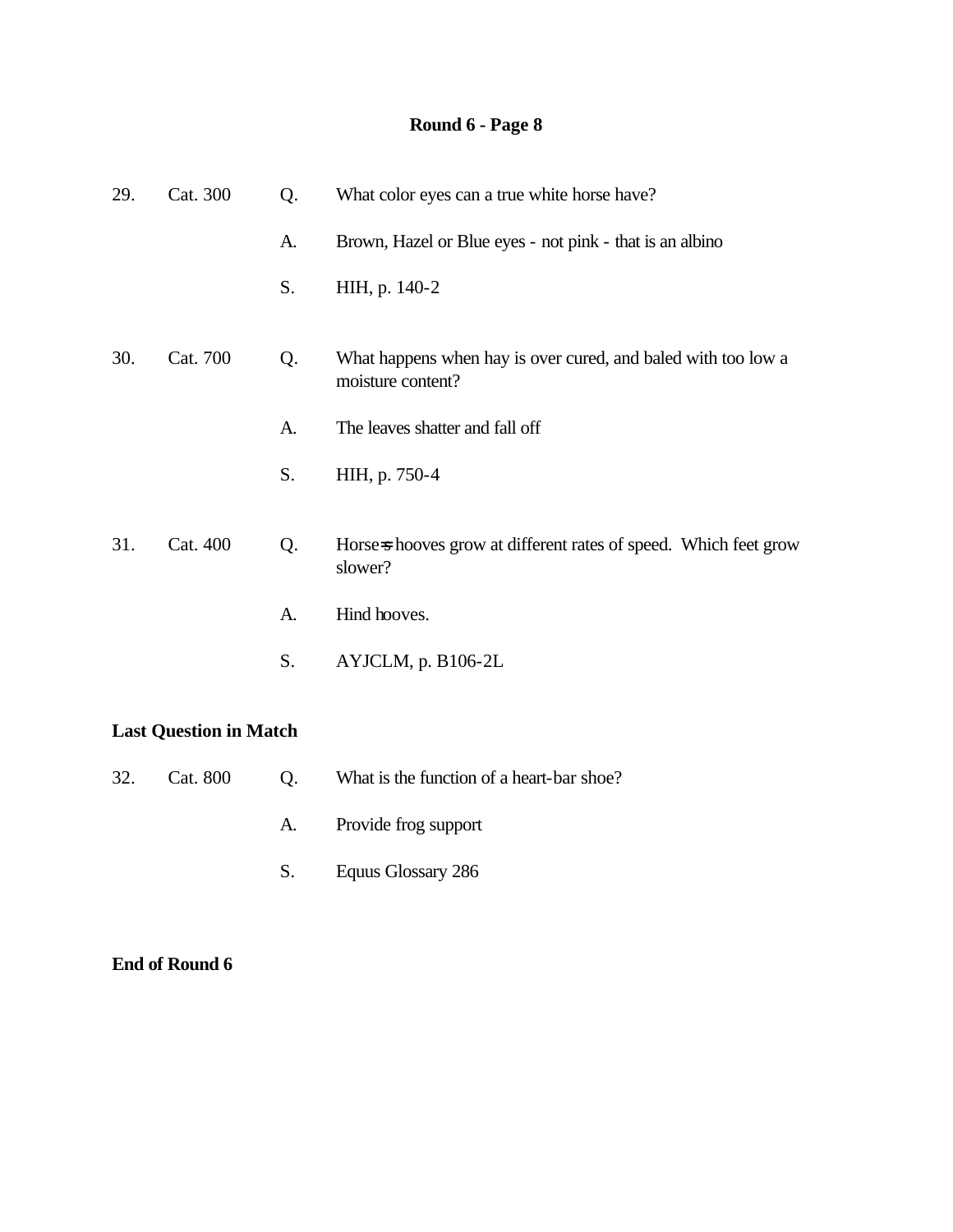#### **2001 Eastern National 4-H Horse Round-Up Round 7**

## **Begin One-On-One**

| 1. | Cat. 600  | Q. | In addition to the ratios of the neck lines, a change in the slope of a<br>horse-s shoulder also affects what other major body ratio? |
|----|-----------|----|---------------------------------------------------------------------------------------------------------------------------------------|
|    |           | A. | The ratio of the length of the back to the length of the underline.                                                                   |
|    |           | S. | HIH, p. 220-6                                                                                                                         |
|    |           |    |                                                                                                                                       |
| 2. | Cat. 700  | Q. | What is the most accurate method to access the nutrient make-up or<br>value of hay?                                                   |
|    |           | A. | Chemical analysis                                                                                                                     |
|    |           | S. | HIH, p. 750-5                                                                                                                         |
|    |           |    |                                                                                                                                       |
| 3. | Cat. 400  | Q. | What separates the frog from the bar and sole of the foot?                                                                            |
|    |           | A. | Collateral groove                                                                                                                     |
|    |           | S. | CAHA, p. 24                                                                                                                           |
|    |           |    |                                                                                                                                       |
| 4. | Cat. 1000 | Q. | What is the purpose of the crupper on a pack saddle?                                                                                  |
|    |           | A. | To keep the saddle from sliding forward.                                                                                              |

S. AYHCLM, p. B118-1L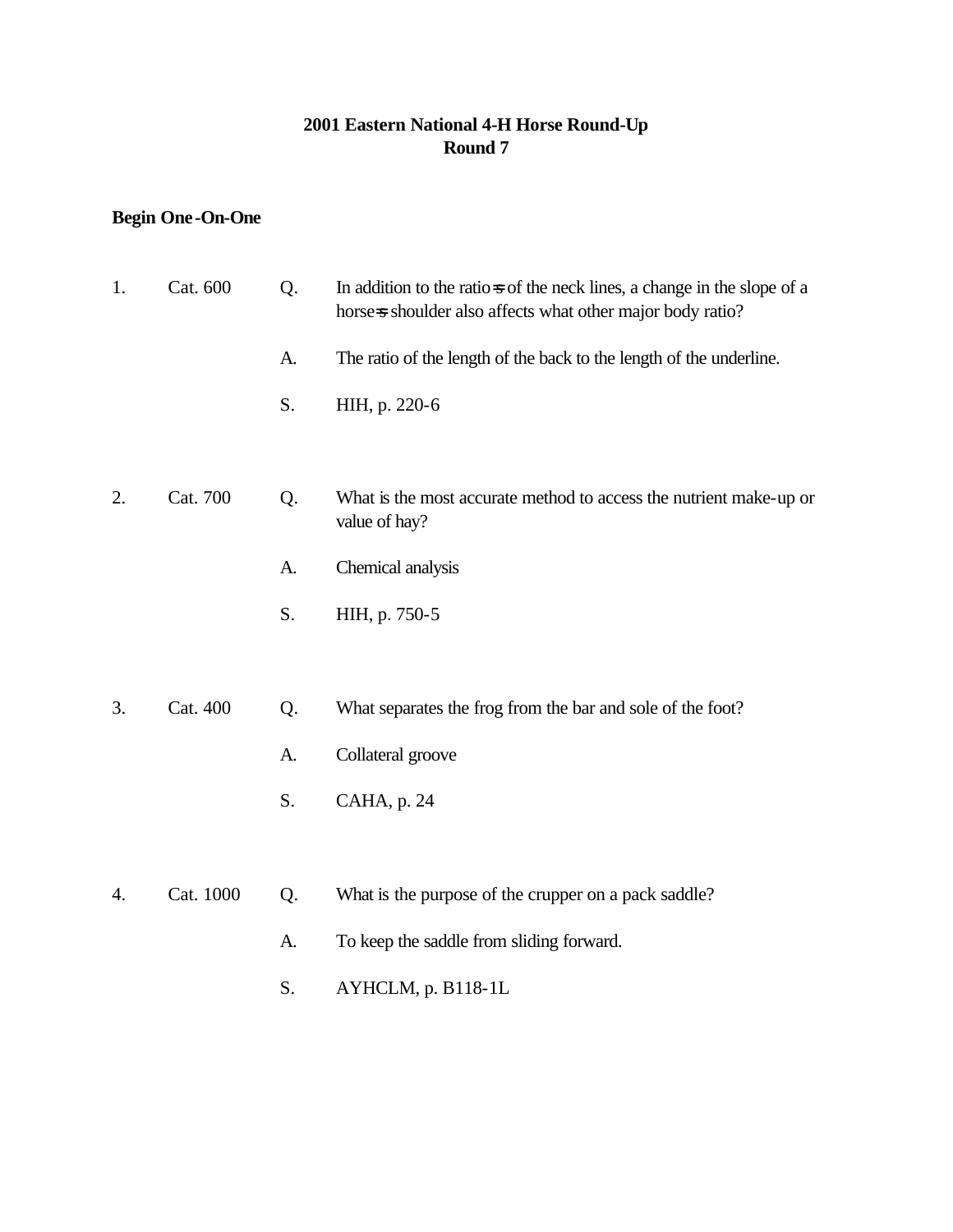| 5. | Cat. 400 | Q. | In the horse, which gland secretes tears? |
|----|----------|----|-------------------------------------------|
|    |          |    | A. The lacrimal gland                     |
|    |          |    | $S.$ CAHA, p. 45                          |
|    |          |    |                                           |

| 6. | Cat. 800 | $($ ) | What two tendons can be involved in a bowed tendon? |
|----|----------|-------|-----------------------------------------------------|
|    |          | A.    | Superficial tendon and Deep Digital Flexor tendon   |
|    |          |       | S. FCH, p. 383                                      |

|  | 7. Cat. 400 Q. What is the proper name for a horse-s front teeth? |
|--|-------------------------------------------------------------------|
|  | A. Incisors                                                       |
|  | S. AYHCLM, p. I205-iL & CAHA, p. 48                               |

8. Cat, 700 Q. What by-product is used extensively in diets for horses that have respiratory problems?

- A. Beet pulp
- S. AYHCLM, p. B102-1L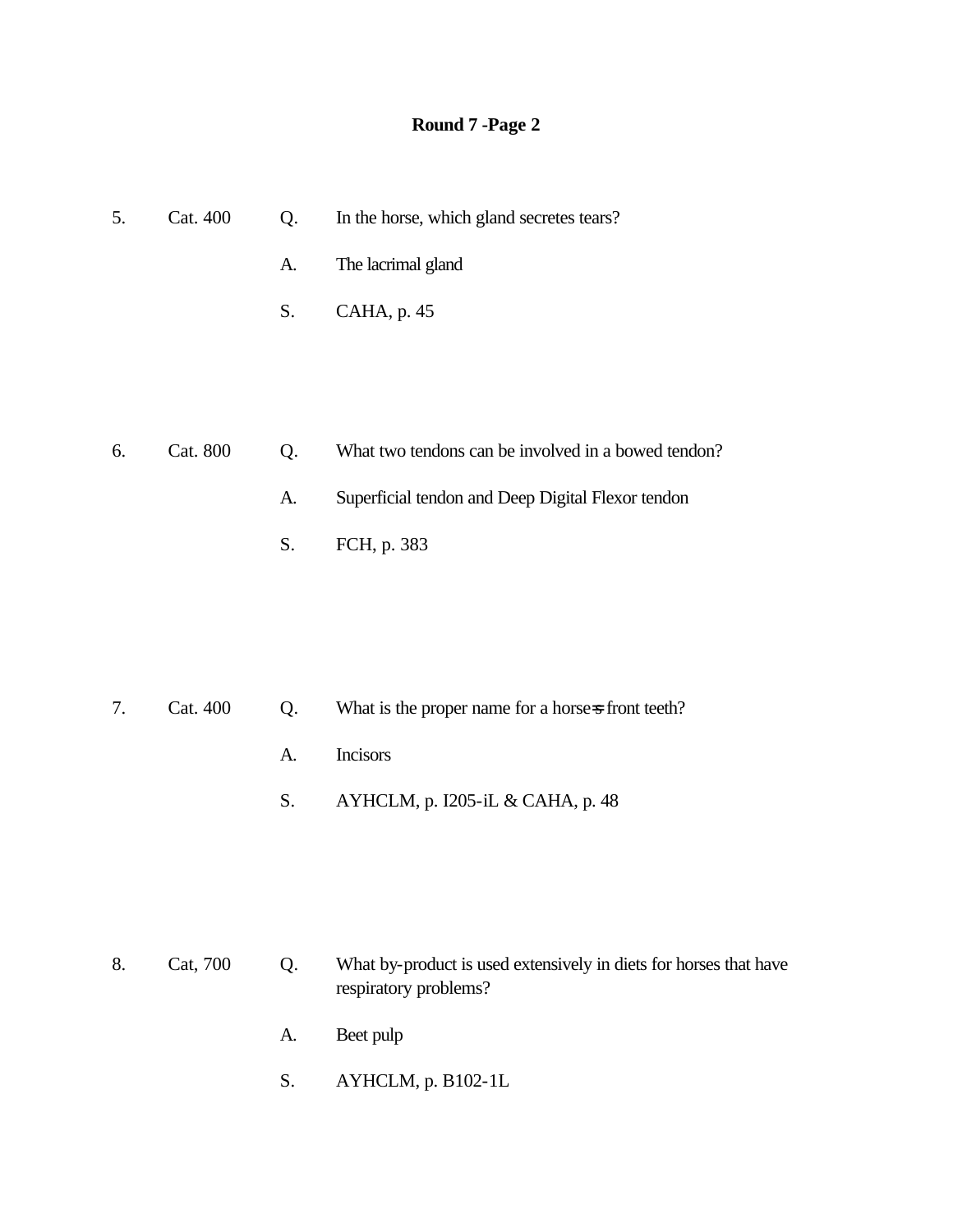| 9.  | Cat. 900 | Q. | In reference to a horse-s behavior, what is meant by Afreezing@?                            |
|-----|----------|----|---------------------------------------------------------------------------------------------|
|     |          | A. | When the animal bevomes stiff an immoble and refuses to move.                               |
|     |          | S. | FCH, p. 390                                                                                 |
| 10. | Cat. 900 | Q. | What is the major purpose of a horseshoeing apron?                                          |
|     |          | A. | Protection of the farrier.                                                                  |
|     |          | S. | AYHCLM, p. B116-1L                                                                          |
| 11. | Cat. 700 | Q. | Give two advantages of using hay cubes.                                                     |
|     |          | A. | Easy to store - less space<br>Easier to handle<br>Decreased wastage                         |
|     |          | S. | HIH, p. 750-5                                                                               |
| 12. | Cat. 500 | Q. | In the newborn foal, what site allows easy access for bacterial invasions<br>into the body? |
|     |          | A. | The Navel Stump                                                                             |
|     |          | S. | AYHCLM, p. B112-1L                                                                          |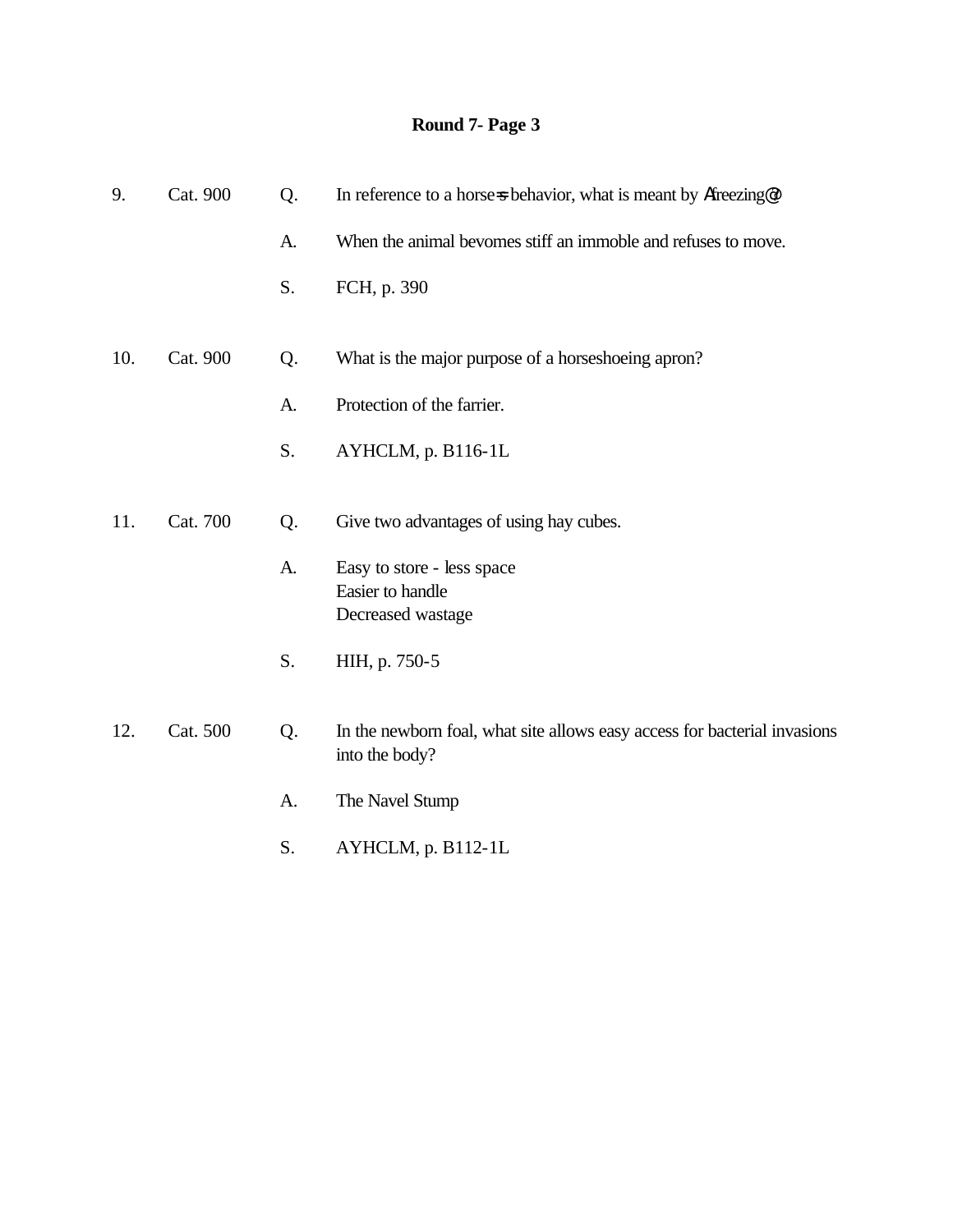| 13. | Cat. 600        | Q. | What is the term for the area between the last rib and the croup?                                               |
|-----|-----------------|----|-----------------------------------------------------------------------------------------------------------------|
|     |                 | A. | Coupling or loin                                                                                                |
|     |                 | S. | HIH, p. 220-6                                                                                                   |
|     |                 |    |                                                                                                                 |
| 14. | <b>Cat. 800</b> | Q. | When do mosquitoes most commonly feed on horses?                                                                |
|     |                 | A. | Dusk                                                                                                            |
|     |                 | S. | AYHCLM, p. B100-1L                                                                                              |
|     |                 |    |                                                                                                                 |
| 15. | <b>Cat. 800</b> | Q. | What is the general term for a disease that is communicable or<br>transmissible from one individual to another? |
|     |                 | A. | Contagious                                                                                                      |
|     |                 | S. | FCH, p. 385                                                                                                     |
|     |                 |    |                                                                                                                 |
| 16. | Cat. 1000       | Q. | What type of saddle is most noted for the high Athigh rolls@located near<br>the front of the saddle?            |
|     |                 | A. | <b>Australian Saddle</b>                                                                                        |
|     |                 | S. | AYHCLM, p. B108-2L                                                                                              |
|     |                 |    |                                                                                                                 |

**End One-On-One**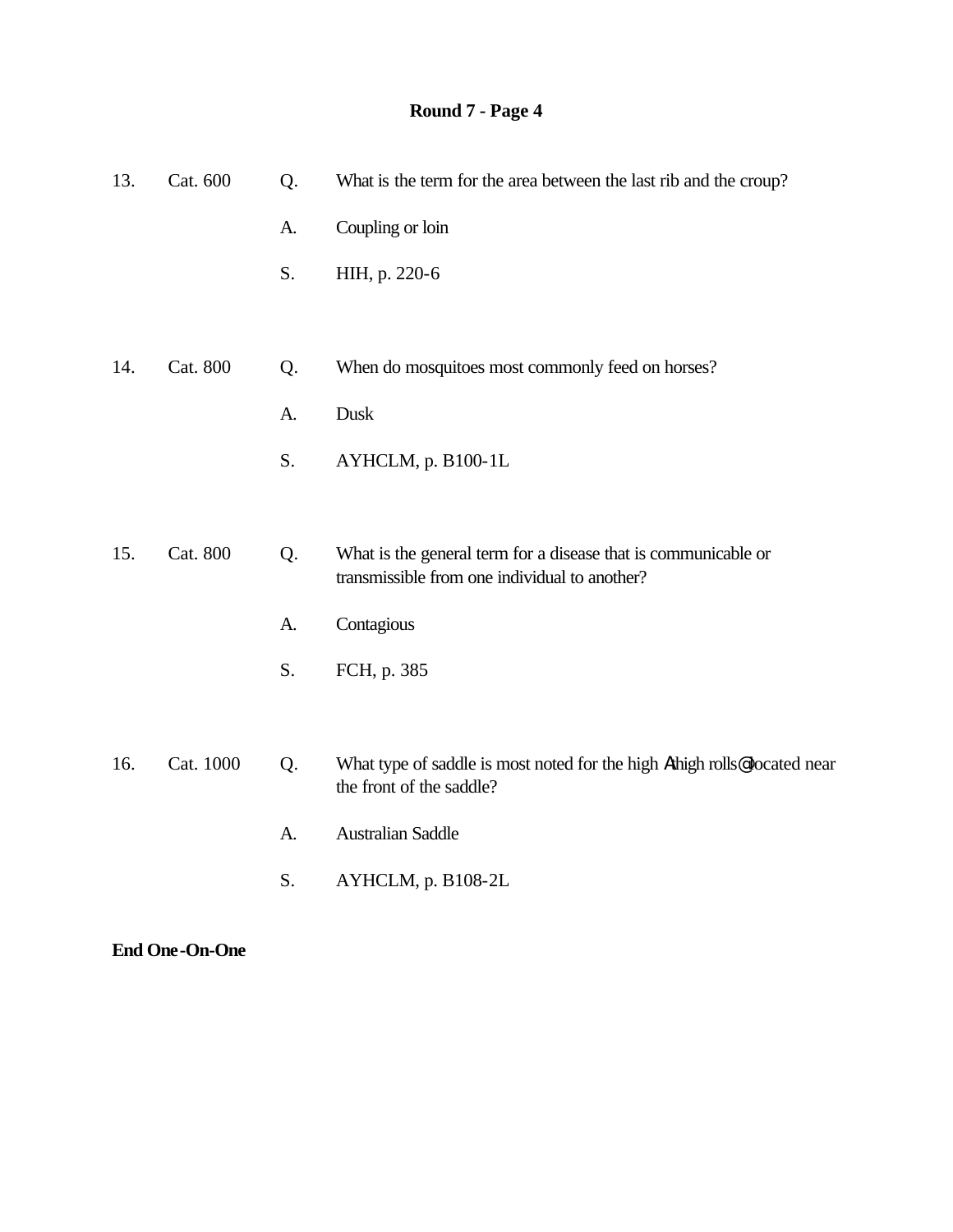| 17. | Cat. 200 | Q. | known for.                                                          | 2 part question. GoldenAmerican Saddlebreds have two predominant<br>families. Name the tow families and the special trait each family is |
|-----|----------|----|---------------------------------------------------------------------|------------------------------------------------------------------------------------------------------------------------------------------|
|     |          | A. | Belvederes - Dark skinned horses<br>Peavines - light skinned horses |                                                                                                                                          |
|     |          | S. | HH, p. 155-1                                                        |                                                                                                                                          |
| 18. | Cat.700  | Q. | Name three ways that hay can be processed.                          |                                                                                                                                          |
|     |          | A. | Small square bales<br>Hay cubes<br>Pelleted hay                     | Big round or rectangular bales<br>Chopped hay<br>Silage                                                                                  |
|     |          | S. | HIH, p. 750-5                                                       |                                                                                                                                          |

### **Toss-Up Question - Bonus Question Attached**

| 19. | Cat. 500              | Q. | How does the scrotum regulate testicular temperature?                                          |                                                                                |
|-----|-----------------------|----|------------------------------------------------------------------------------------------------|--------------------------------------------------------------------------------|
|     |                       | A. | also by sweating.                                                                              | By raising or lowering the testicles close to or away from the body, and       |
|     |                       | S. | HIH, p. 920-4,5 & CAHA, p. 74                                                                  |                                                                                |
|     | <b>Bonus Question</b> |    |                                                                                                |                                                                                |
| 20. | Cat. 600              | Q. | another species of animal.                                                                     | Name five conformational defects whose common name refers to                   |
|     |                       | A. | Parrot mouthed<br>Monkey mouthed<br>Ewe-neck<br>Goose-rumped<br>Wasp-Waisted<br>Herring-gutted | Pigeon-toed<br>Cow-hocked<br>Coon-footed<br>Pig-eyed<br>Roach-back<br>Cow-eyed |

Calf-kneed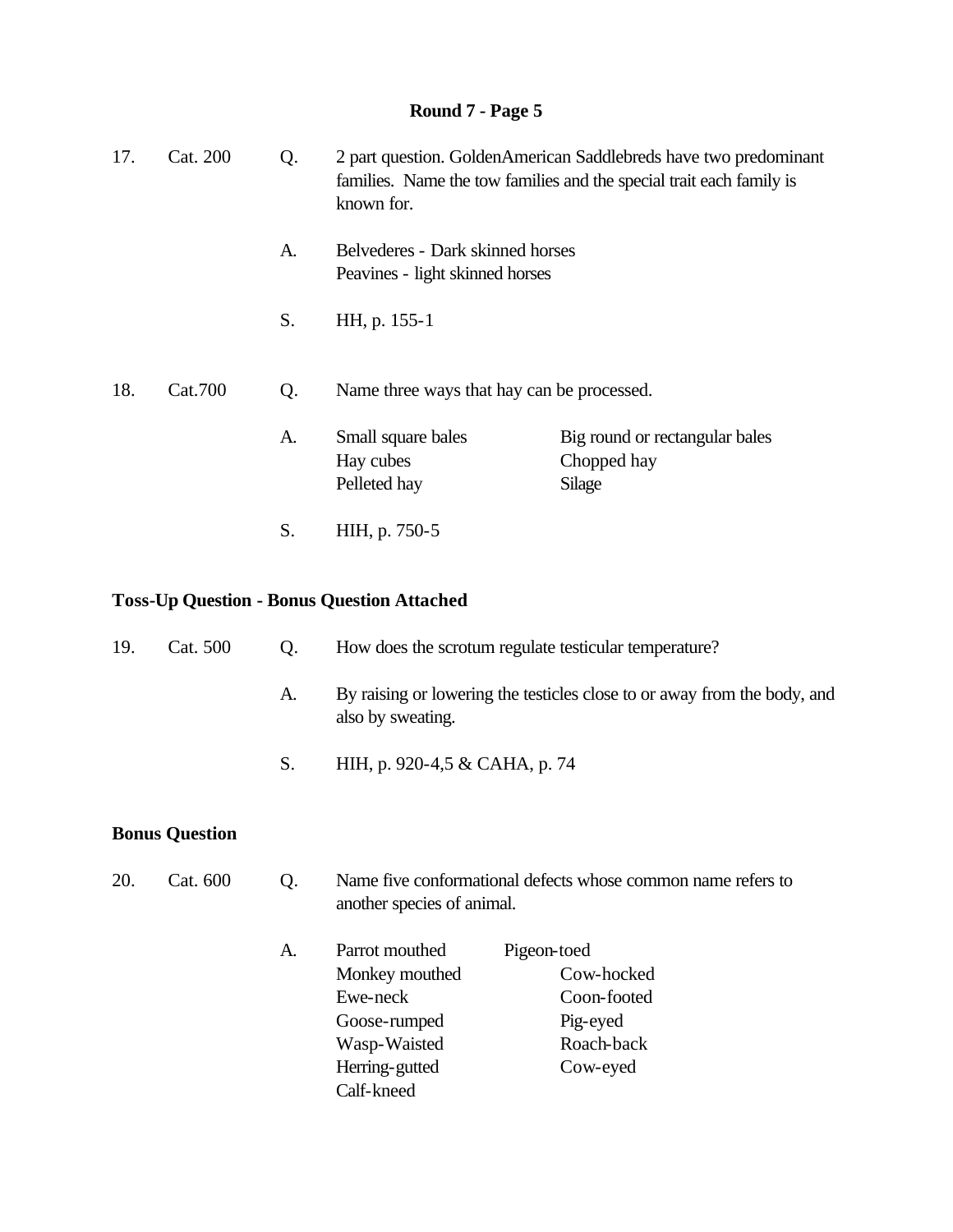S. HIH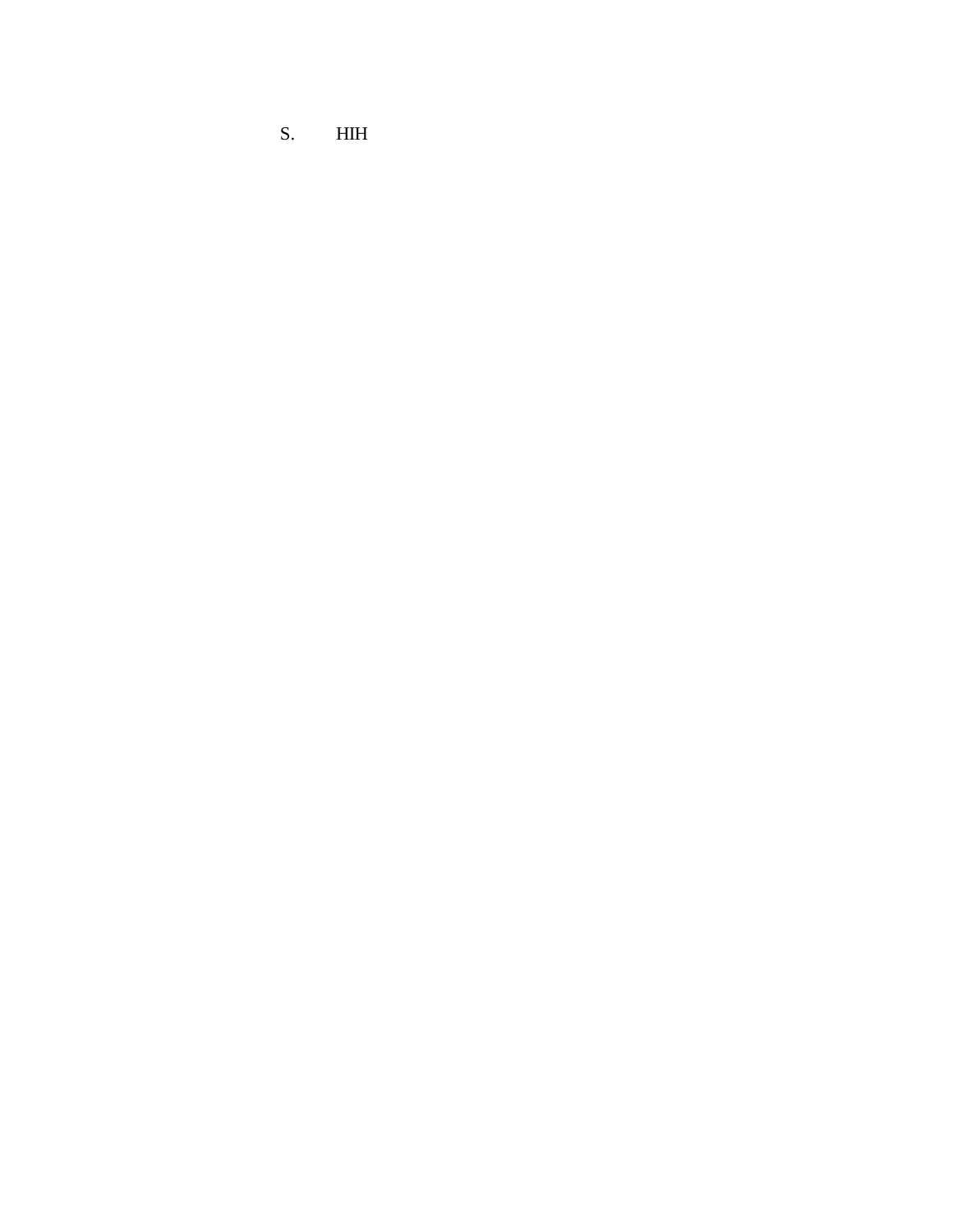| 21. | Cat. 400              | Q. | The forearm of the horse lies between what two parts?                           |                                                                          |
|-----|-----------------------|----|---------------------------------------------------------------------------------|--------------------------------------------------------------------------|
|     |                       | A. | Arm & knee                                                                      |                                                                          |
|     |                       | S. | CAHA, p. 1                                                                      |                                                                          |
| 22. | Cat. 300              | Q. | cannon?                                                                         | What leg marking extends from the coronet to mid-point on the            |
|     |                       | A. | <b>Half Stocking</b>                                                            |                                                                          |
|     |                       | S. | HIH, p. 140-2                                                                   |                                                                          |
|     |                       |    | <b>Toss-Up Question - Bonus Question Attached</b>                               |                                                                          |
| 23. | Cat. 800              | Q. | Describe a founder ring.                                                        |                                                                          |
|     |                       | A. | at the front and are widely separated at the heels                              | Visible ridges and grooves in the hoof. The grooves lie close together   |
|     |                       | S. | Equus Glossary 286                                                              |                                                                          |
|     | <b>Bonus Question</b> |    |                                                                                 |                                                                          |
| 24. | Cat. 800              | Q. | horse.                                                                          | Name four factors that can cause temperature variation in the individual |
|     |                       | A. | Age<br>Ambient temperature<br>Disease state<br>Level $\&$ intensity of activity | Precipitation<br><b>Sex</b><br>Time of day<br>Wind                       |
|     |                       | S. | AYHCLM, p. B104-2L                                                              |                                                                          |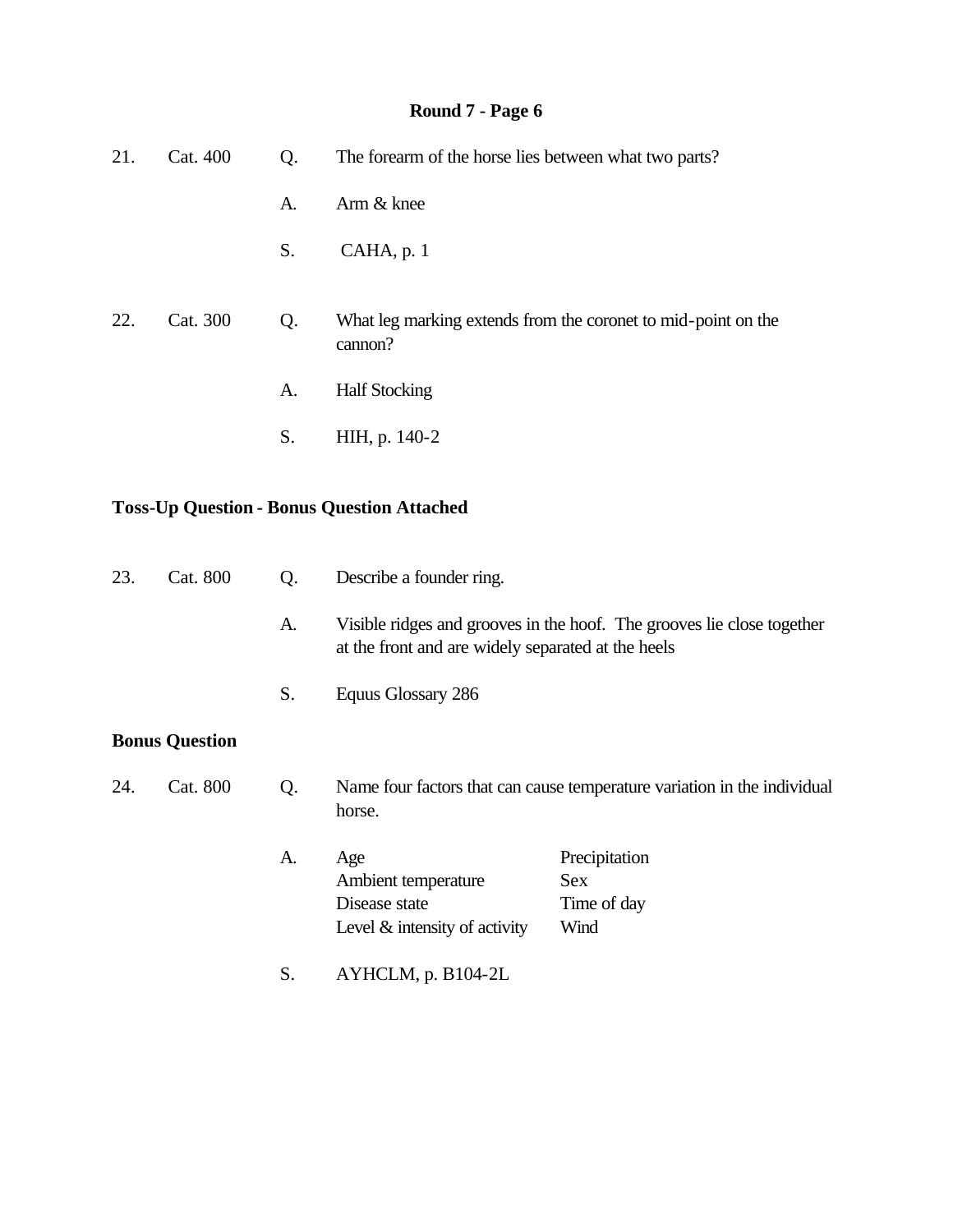| 25. | Cat. 100 | Q. | Name three key factors to consider when purchasing a horse.                                     |                                                            |
|-----|----------|----|-------------------------------------------------------------------------------------------------|------------------------------------------------------------|
|     |          | A. | <b>Budget</b><br><b>Experience of Rider</b><br>Horse-s Level of Training<br>Breed or Breed-type | Age/size of rider<br>Age of Horse<br>Intended Use of Horse |
|     |          | S. | HIH, p. 210-3                                                                                   |                                                            |
| 26. | Cat. 500 | Q. | How often does a mare-sestrous cycle repeat during the season of<br>reproductive activity?      |                                                            |
|     |          | A. | Every 21-23 days                                                                                |                                                            |
|     |          | S. | HIH, p. 910-5                                                                                   |                                                            |
|     |          |    |                                                                                                 |                                                            |

### **Toss-Up Question - Bonus Question Attached**

| 27. | Cat. 900              | Q. | In the stable, adequate ventilation is necessary to reduce the presence of<br>air contaminants. Give two examples of an air contaminant. |                              |
|-----|-----------------------|----|------------------------------------------------------------------------------------------------------------------------------------------|------------------------------|
|     |                       | A. | Dust, mold, irritating gases, microscopic debris                                                                                         |                              |
|     |                       | S. | AYHCLM, p. B107-1L                                                                                                                       |                              |
|     | <b>Bonus Question</b> |    |                                                                                                                                          |                              |
| 28. | Cat. 400              | Q. | Synovial joints are classified on the basis of the type of motion. Name<br>four of these joints.                                         |                              |
|     |                       | A. | Ball & socket<br>Ellipsoid joint<br>Hinged joint                                                                                         | Pivot joint<br>Sliding joint |

S. CAHA, p. 13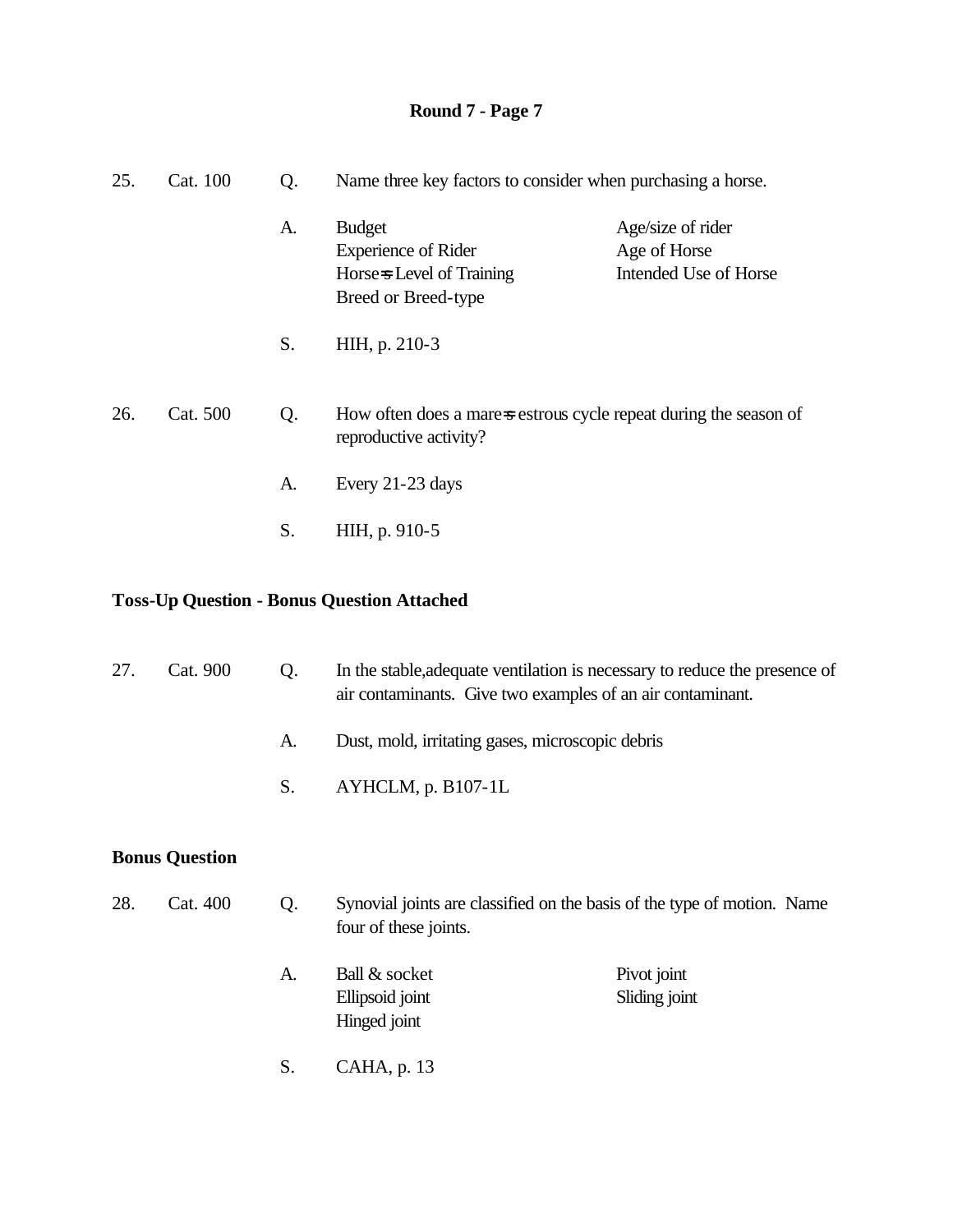| 29. | Cat. 200 | Q. | What breed of American horse is registered with the USTA?                                   |
|-----|----------|----|---------------------------------------------------------------------------------------------|
|     |          | A. | Standardbred                                                                                |
|     |          | S. | HIH, p. 160-1                                                                               |
|     |          |    |                                                                                             |
|     |          |    |                                                                                             |
| 30. | Cat. 800 | Q. | What is the term for the measurement of the concentration of an<br>antibody in blood serum? |
|     |          | A. | Titer                                                                                       |
|     |          | S. | <b>Equus Glossary 288</b>                                                                   |
|     |          |    |                                                                                             |
| 31. | Cat. 100 | Q. | What is the term for one who rides horseback?                                               |
|     |          | A. | Equestrian                                                                                  |
|     |          | S. | HIH, pl. 110-5                                                                              |
|     |          |    |                                                                                             |

### **Last Question in Match**

| 32. | Cat. 600 | $($ ). | What is the single most important characteristic in equine selection? |
|-----|----------|--------|-----------------------------------------------------------------------|
|     |          | A.     | Balance of the horses body                                            |
|     |          |        | S. HIH, p. 220-5                                                      |

#### **End of Round 7**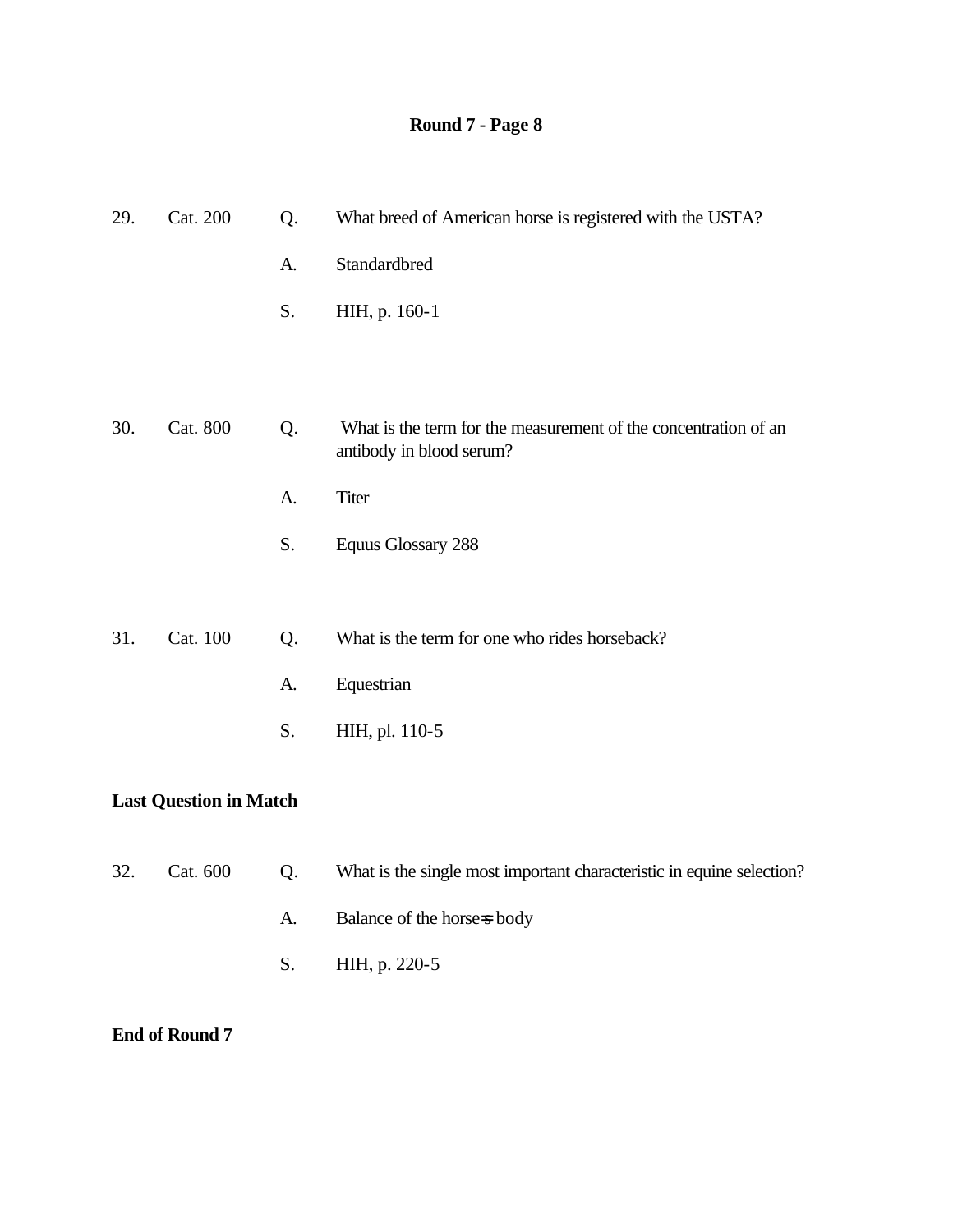### **2001 Eastern Nationall 4-H Horse Round-Up Round 8**

### **Begin One-On-One**

| 1. | Cat. 800  | Q. | How does influenza spread rapidly through a group of horses?                                                                                       |
|----|-----------|----|----------------------------------------------------------------------------------------------------------------------------------------------------|
|    |           | A. | Through the air by coughing $&$ contaminating surfaces                                                                                             |
|    |           | S. | AYHCLM, p. B104-3L                                                                                                                                 |
|    |           |    |                                                                                                                                                    |
| 2. | Cat. 800  | Q. | What is the name of the condition of the hoof when there is a separation<br>of the sensitive and insensitive laminae at the white line at the toe? |
|    |           | A. | Seedy Toe                                                                                                                                          |
|    |           | S. | FCH, p. 402                                                                                                                                        |
|    |           |    |                                                                                                                                                    |
| 3. | Cat. 1000 | Q. | Where on a Western saddle would you find the Ahobble strap@?                                                                                       |
|    |           |    |                                                                                                                                                    |
|    |           | A. | At the bottom of the fender above the stirrup                                                                                                      |
|    |           | S. | AYHCLm, p. B108-4L                                                                                                                                 |
|    |           |    |                                                                                                                                                    |
| 4. | Cat. 700  | Q. | Which species of pasture grass contains a fungal endophyte that can<br>cause problems in horses, especially pregnant mares?                        |
|    |           | A. | Tall fescue                                                                                                                                        |
|    |           | S. | HIH, p. 760-3                                                                                                                                      |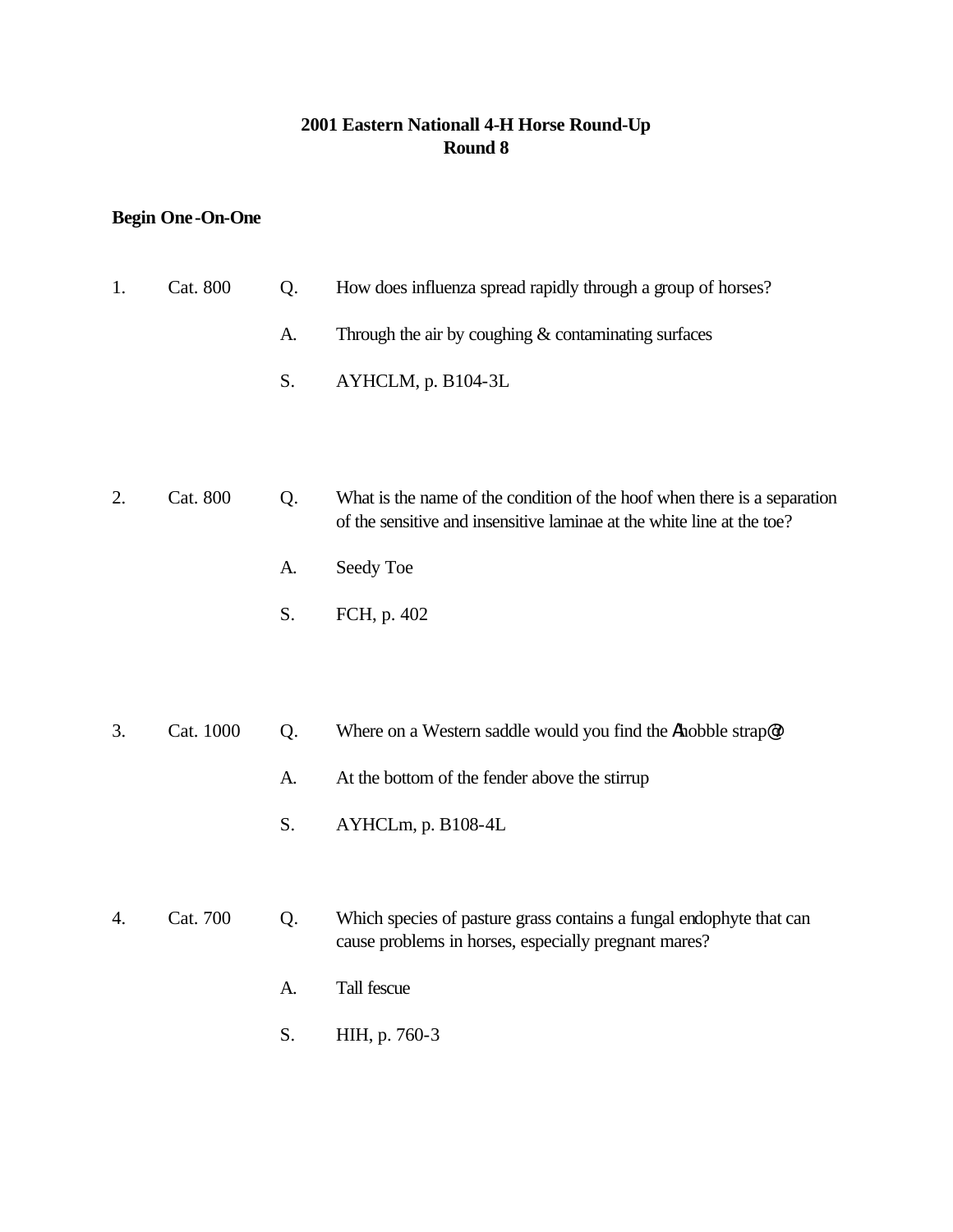| 5. | Cat. 700 | Q. |                                 | Give two examples of Adry processing@ of grain. |                                                                        |
|----|----------|----|---------------------------------|-------------------------------------------------|------------------------------------------------------------------------|
|    |          | A. | Grinding<br>Roasting            | Crimping<br>Dry rolling                         | Cracking                                                               |
|    |          | S. | HIH, p. 760-9                   |                                                 |                                                                        |
|    |          |    |                                 |                                                 |                                                                        |
| 6. | Cat. 600 | Q. | foot?                           |                                                 | A@base-narrow@horse is predisposed to landing on what part of the      |
|    |          | A. | On the outside of the hoof wall |                                                 |                                                                        |
|    |          | S. | HIH, p. 230-2                   |                                                 |                                                                        |
|    |          |    |                                 |                                                 |                                                                        |
| 7. | Cat. 900 | Q. | What is Ahead-nodding@?         |                                                 |                                                                        |
|    |          | A. | down or back and forth.         |                                                 | A vise in which the horse rhythmitically nods its head either up and   |
|    |          | S. | FCH, p. 392                     |                                                 |                                                                        |
|    |          |    |                                 |                                                 |                                                                        |
| 8. | Cat. 100 | Q. | hooves.                         |                                                 | Give two terms for the person who trims and applies shoes to a horse-s |
|    |          | A. | Farrier & Blacksmith            |                                                 |                                                                        |
|    |          | S. | HIH, p. 100-5                   |                                                 |                                                                        |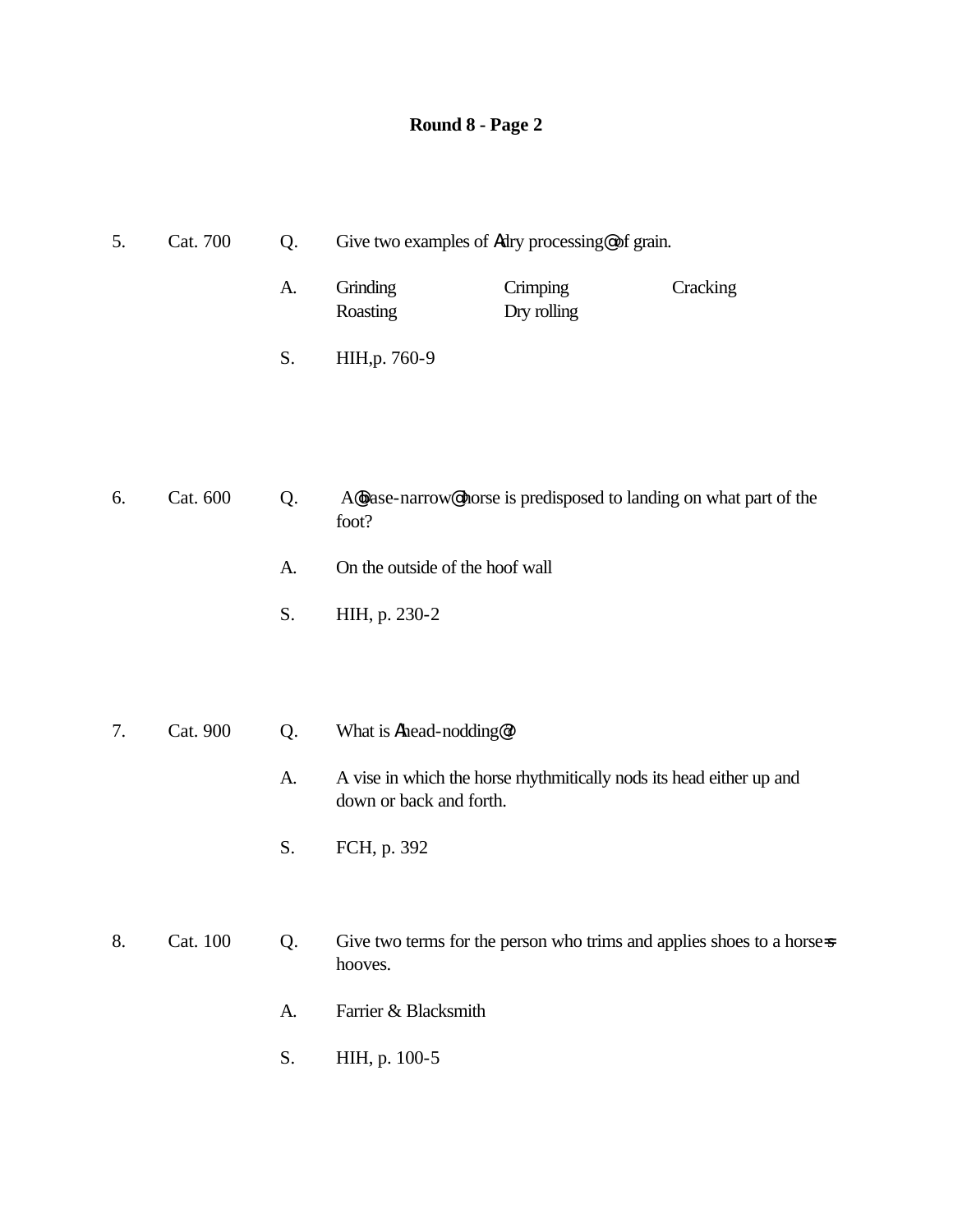| 9.  | Cat. 400 | Q. | What are Atactile@hairs?                                                                                          |
|-----|----------|----|-------------------------------------------------------------------------------------------------------------------|
|     |          | A. | The course, heavy Afeeling@hairs that protrude from around the nostrils,<br>lips and eyelids (not the eye lashes) |
|     |          | S. | CAHA, p. 4                                                                                                        |
|     |          |    |                                                                                                                   |
| 10. | Cat. 400 | Q. | What substance produced by the horse contains nitrogen, sulfer<br>metabolism, inorganic salts and pigments?       |
|     |          | A. | Urin                                                                                                              |
|     |          | S. | CAHA, p. 68                                                                                                       |
|     |          |    |                                                                                                                   |
| 11  | Cat. 200 | Q. | What are the coat color requirements for an American Saddlebred?                                                  |
|     |          | A. | There are none, they can come in any color including pinto.                                                       |
|     |          | S. | HIH, p. 156-1                                                                                                     |
|     |          |    |                                                                                                                   |

- 12. Cat. 900 Q. How can you tell if your trailer is tall enought for your horse?
	- A. The trailer should be 10 inches taller than the normal resting position of the head of the horse.
	- S. AYHCLM, p. B101-2L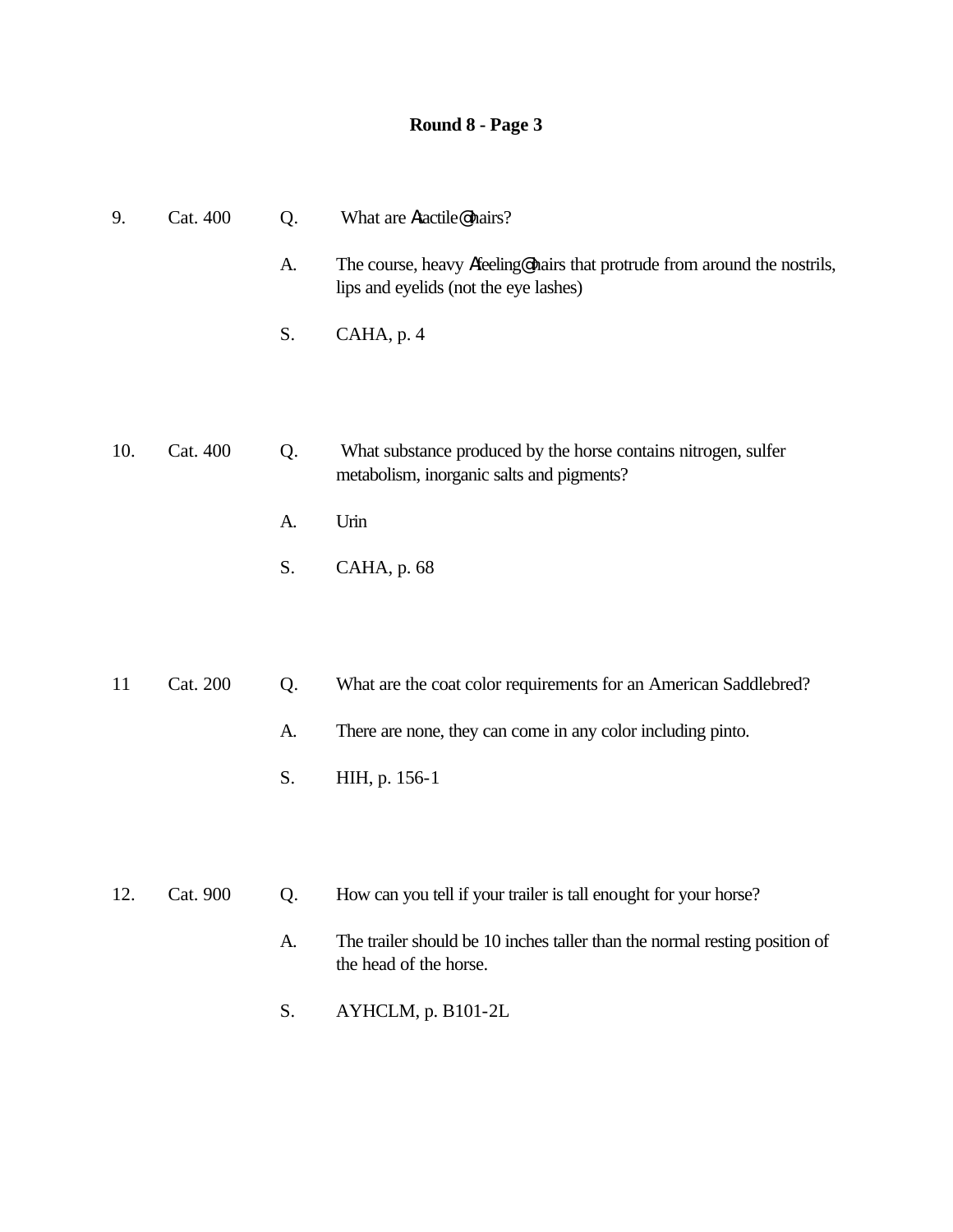| 13/ | Cat. 800  | Q. | How would you examine the incisor teeth of a horse?                                                                        |
|-----|-----------|----|----------------------------------------------------------------------------------------------------------------------------|
|     |           | A. | Hold the side of the halter near the chin with one hand and roll back the<br>lips with the other hand to expose the teeth. |
|     |           | S. | AYHCLM, p. B105-1L                                                                                                         |
|     |           |    |                                                                                                                            |
| 14. | Cat. 1000 | Q. | What is the western version of a standing martingale?                                                                      |
|     |           |    |                                                                                                                            |
|     |           | A. | Tie-down                                                                                                                   |
|     |           | S. | AYHCLM, p. B108-3L                                                                                                         |
|     |           |    |                                                                                                                            |
| 15. | Cat. 600  | Q. | What is the term for an eye tat is too mall for the size or the horse-s<br>head?                                           |
|     |           | A. | Pigeye                                                                                                                     |
|     |           | S. | Evans, p. 144                                                                                                              |
|     |           |    |                                                                                                                            |
|     |           |    |                                                                                                                            |
| 16. | Cat. 400  | Q. | What nerve is responsible for the sense of smell?                                                                          |
|     |           | A. | Olfactory nerve                                                                                                            |
|     |           | S. | CAHA, p. 78                                                                                                                |

**End One-On-One**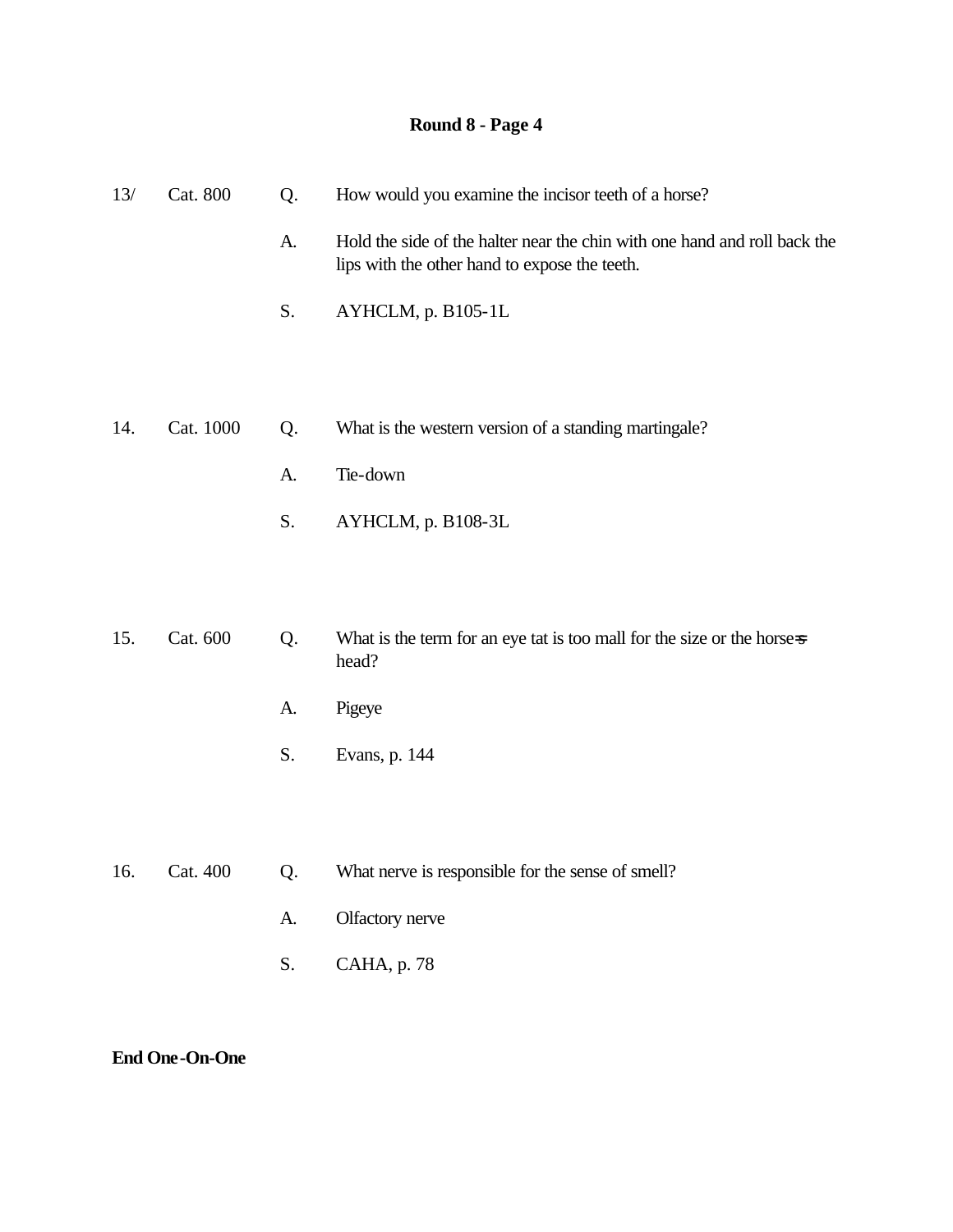#### **Begin Open Questions**

| 17. | Cat. 500              | Q. | Explaining your next answer, can they be used for breeding?                                                                                                                                                                                                                                                                                           | 2 part question. 1 - What is a bilateral cryptorchid stallion, and 2-                                                                     |
|-----|-----------------------|----|-------------------------------------------------------------------------------------------------------------------------------------------------------------------------------------------------------------------------------------------------------------------------------------------------------------------------------------------------------|-------------------------------------------------------------------------------------------------------------------------------------------|
|     |                       | A. | 2 - no, they are infertile due to suppressed spermatogenesis                                                                                                                                                                                                                                                                                          | 1 - a stallion that has retained both testicles in the body cavity                                                                        |
|     |                       | S. | HIH, p. 920-1                                                                                                                                                                                                                                                                                                                                         |                                                                                                                                           |
| 18. | Cat. 1000             | Q. |                                                                                                                                                                                                                                                                                                                                                       | What piece on an English bridle is not usually seen on a Western bridle?                                                                  |
|     |                       | A. | Noseband or cavesson                                                                                                                                                                                                                                                                                                                                  |                                                                                                                                           |
|     |                       | S. | AYHCLM, p. B108-2L                                                                                                                                                                                                                                                                                                                                    |                                                                                                                                           |
|     |                       |    | <b>Toss-Up Question - Bonus Question Attached</b>                                                                                                                                                                                                                                                                                                     |                                                                                                                                           |
| 19. | Cat. 100              | Q. | make.                                                                                                                                                                                                                                                                                                                                                 | In addition of the purchase price of a horse, name three essential<br>purchases other than hay $\&$ grain a new horse owner would need to |
|     |                       | A. | Halter & Lead<br><b>Bridle</b><br>Buckets for water & feed<br>Fly spray                                                                                                                                                                                                                                                                               | Saddle, fittings & saddle pad or Harness<br>Grooming tool<br>Helmet                                                                       |
|     |                       | S. | HIH, p. 110-3                                                                                                                                                                                                                                                                                                                                         |                                                                                                                                           |
|     | <b>Bonus Question</b> |    |                                                                                                                                                                                                                                                                                                                                                       |                                                                                                                                           |
| 20. | Cat. 800              | Q. | Give four characteristics of a healthy hoof.                                                                                                                                                                                                                                                                                                          |                                                                                                                                           |
|     |                       | A. | Outer hoof wall hard & slick<br>Hoof wall shiny with a slightly waxy appearance<br>Free of growth or fever rings<br>Coronet band should have enough moisture to feel resilient<br>Free of heat<br>Frog should be firm & slightly pliable, appear intact<br>No foul order or discharge<br>Sole should be firm $&$ thick $&$ not give to thumb pressure |                                                                                                                                           |

White line free of discoloration White line of uniform thickness around circumference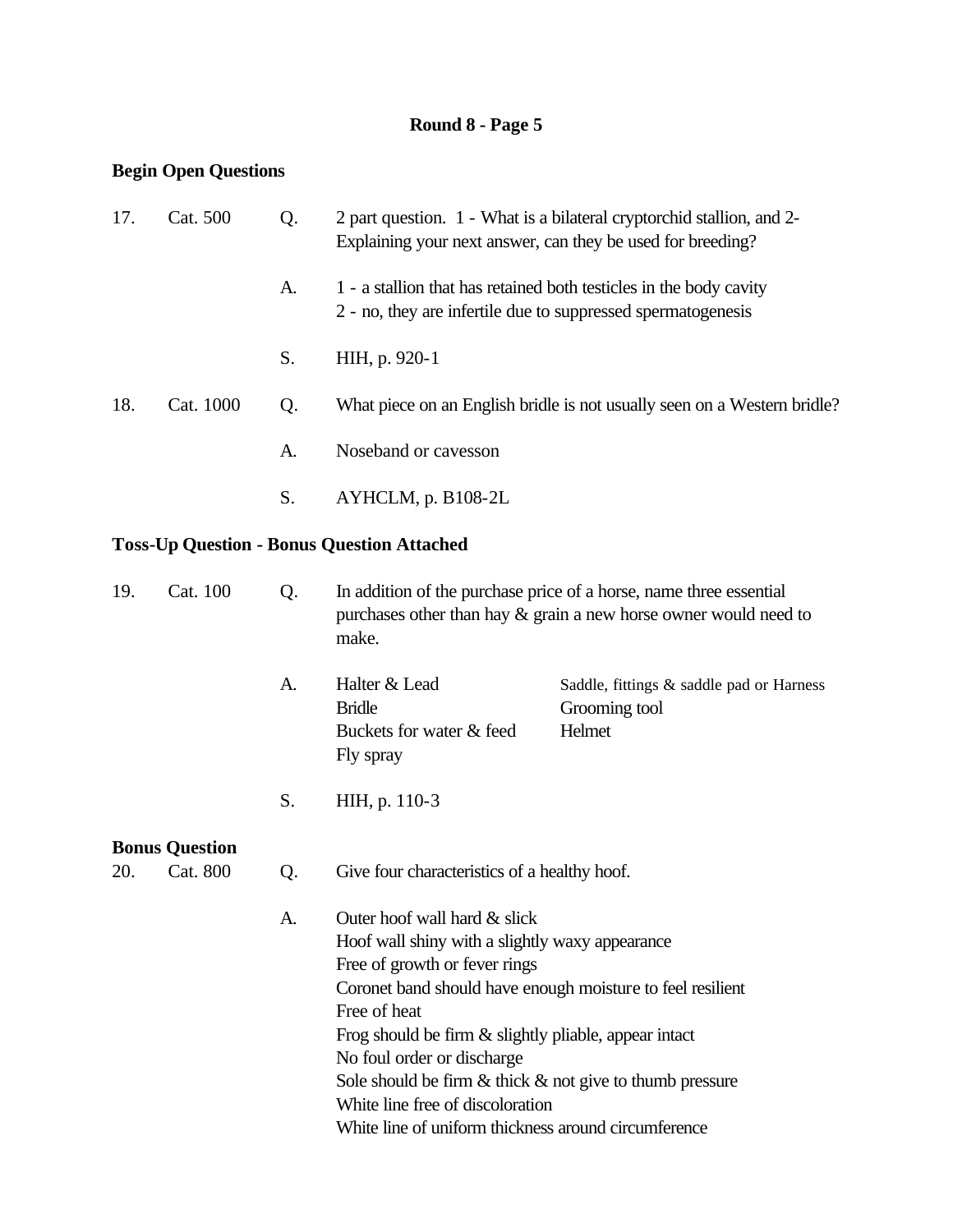#### S. AYHCLM, p. B104-2L **Round 8 - Page 6**

| 21. | Cat. 600 | Q. | What is the term used to indicate that a horse may have a structural<br>problem or deviation which may have only limited affect on the horse-s<br>ability to perform? |
|-----|----------|----|-----------------------------------------------------------------------------------------------------------------------------------------------------------------------|
|     |          | A. | Serviceably Sound                                                                                                                                                     |
|     |          | S. | HIH, p. 230-1                                                                                                                                                         |
|     |          |    |                                                                                                                                                                       |
| 22. | Cat. 700 | Q. | The visual appraisal of hay is more than just sight or looking at the hay.<br>What are the other two components?                                                      |
|     |          | A. | Feel and Smell                                                                                                                                                        |
|     |          | S. | HIH, p. 750-5                                                                                                                                                         |

#### **Toss-Up Question - Bonus Question Attached**

#### 23. Cat. 300 Q. A horse has a white band of hair just above the hoof. In this white band ther are black spots. What is the name for these spots?

- A. Distal spots or ermine
- S. Evans. P. 83

#### **Bonus Question**

|  |    |                          | 24. Cat. 800 Q. Name four areas of the horse that lice are usually first noticed? |      |             |  |
|--|----|--------------------------|-----------------------------------------------------------------------------------|------|-------------|--|
|  | A. | <b>Head</b>              | Mane                                                                              | Neck | <b>Tail</b> |  |
|  |    | S. $AYHCLM$ , p. B100-2L |                                                                                   |      |             |  |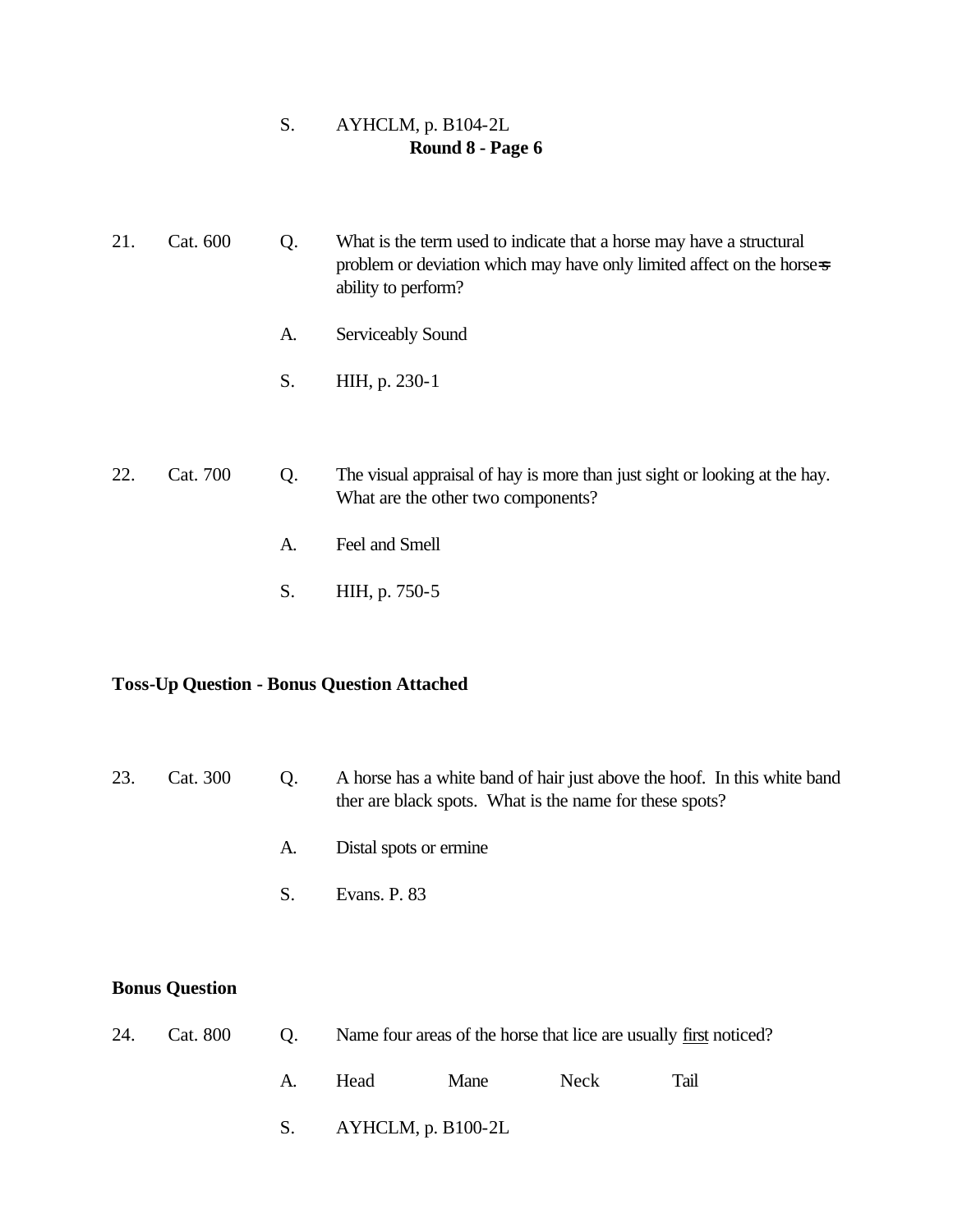| 25. | Cat. 500 | Q.             | When does the mare produce colostrum?                      |
|-----|----------|----------------|------------------------------------------------------------|
|     |          | A.             | During the first 24 to 48 hours after birth of the foal.   |
|     |          | S.             | AYHCLM, p. B112-1L                                         |
| 26. | Cat. 400 | Q <sub>1</sub> | The horse-s skin is composed of two layers. What are they? |
|     |          | A.             | Epidermis and dermis                                       |
|     |          | S.             | CAHA, p. 5                                                 |

#### **Toss-Up Question - Bonus Question Attached**

| 27. | Cat. 400 | O. | Name two ways that veins differ from arteries.                                                  |
|-----|----------|----|-------------------------------------------------------------------------------------------------|
|     |          | A. | Veins contain a larger volume of blood<br>Veins have thinner walls<br>Veins usually have valves |
|     |          | S. | CAHA, p. 23                                                                                     |

#### **Bonus Question**

| 28. | Cat. 700 | $O_{\rm g}$ | Give four advantages of a grass-legume pasture.       |
|-----|----------|-------------|-------------------------------------------------------|
|     |          | A.          | Provides better seasonal distribution of forages      |
|     |          |             | Eliminates the need for nitrogen fertilization        |
|     |          |             | Contains higher protein, calcium and magnesium levels |

Improves digestibility & palatability

S. HIH, p. 730-5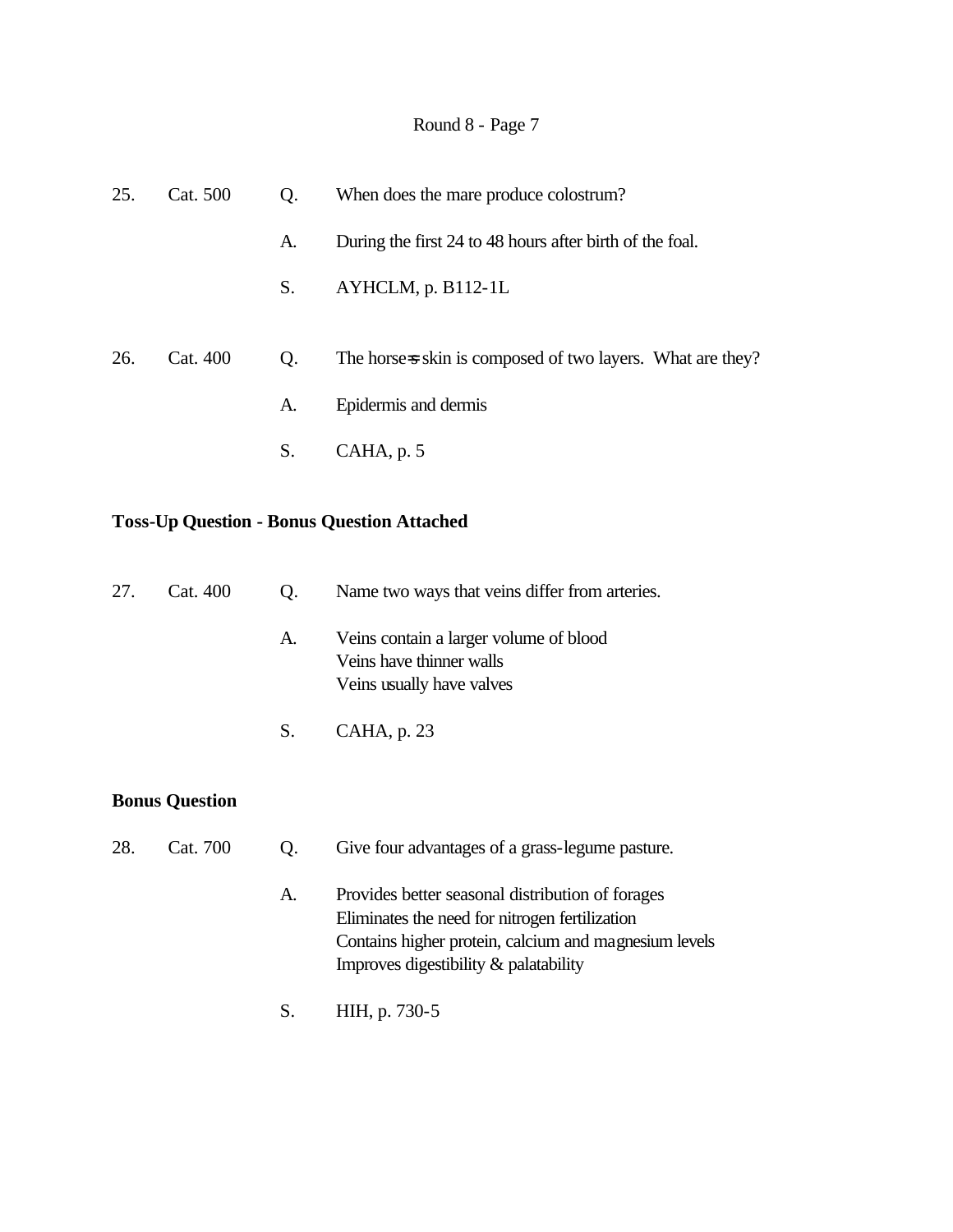| 29. | <b>Cat 200</b>                |     | Q. | What breed was developed from the mixture of Barb, Andalusian and<br>Spanish Jennet?                  |
|-----|-------------------------------|-----|----|-------------------------------------------------------------------------------------------------------|
|     |                               |     | A. | Paso Fino                                                                                             |
|     |                               |     | S. | HIH, p. 162-1                                                                                         |
| 30. | Cat.                          | 800 | Q. | The average size adult horse will ordinarily produce how many pounds<br>of fecal material in one day? |
|     |                               |     | A. | 28 to 50 pounds                                                                                       |
|     |                               |     | S. | AYCHLM, p. B104-2L                                                                                    |
| 31. | Cat.                          | 500 | Q. | The mare-s estrous cycle is divided into two distinct time periods. What<br>are they?                 |
|     |                               |     | A. | Estrus & diestrus                                                                                     |
|     |                               |     | S. | HIH, p. 910-5                                                                                         |
|     | <b>Last Question on Match</b> |     |    |                                                                                                       |
| 32. | Cat. 900                      |     | Q. | In addition to the hitch, how should a bumper-pull trailer be attached to<br>the towing vehicle?      |
|     |                               |     | A. | By two safety chains running from the trailer to the frame of the towing<br>vehicle.                  |
|     |                               |     | S. | AYHCLM, p. B101-1L                                                                                    |

#### **End of Round 8**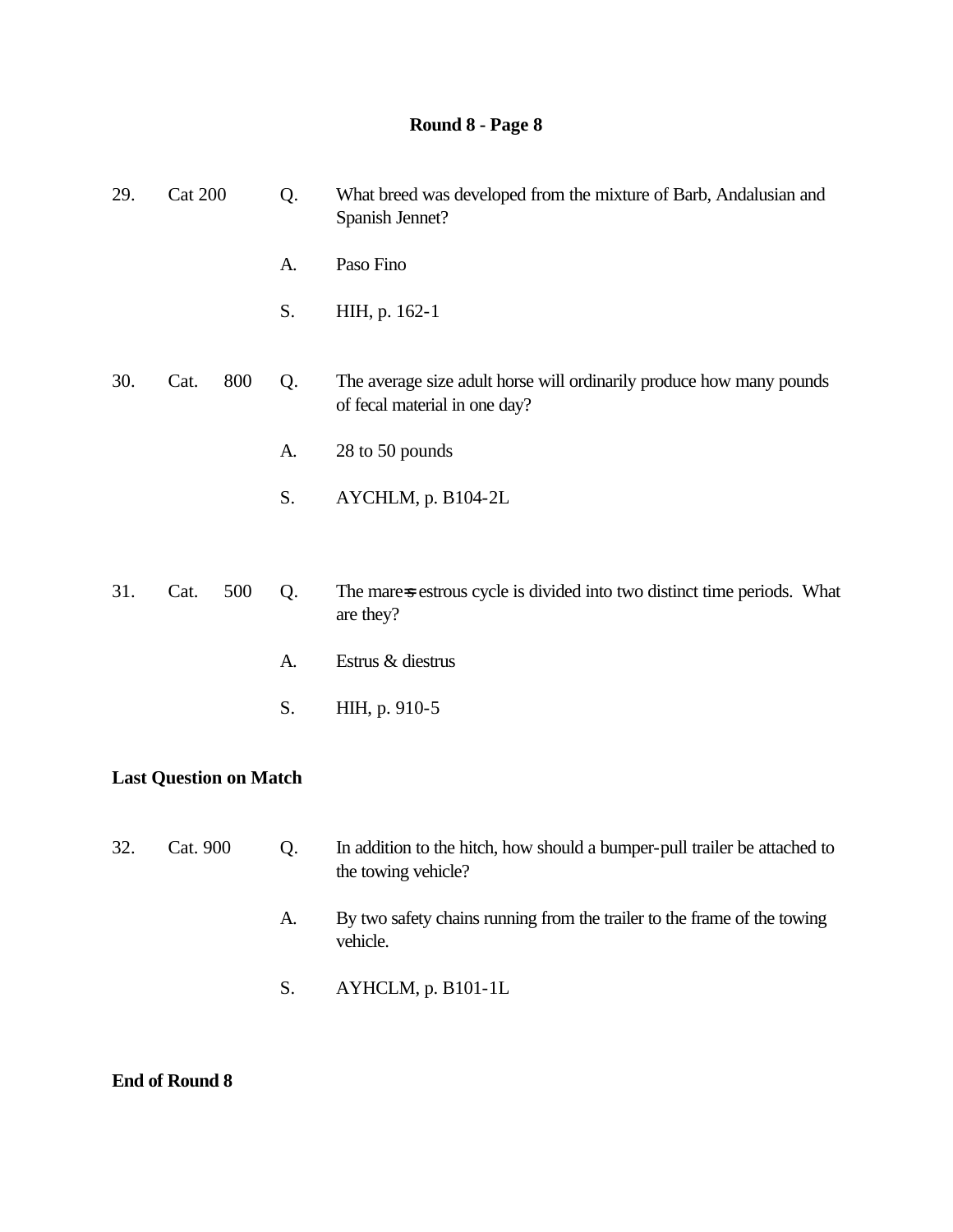#### **2001 Eastern National 4-H Horse Round-Up Round 9**

### **Begin One-On-One**

| 1. | Cat. 1000 | Q. | What strap is commonly seen on a Western bridle that is not present on<br>a Asimple@English Bridle?                                    |
|----|-----------|----|----------------------------------------------------------------------------------------------------------------------------------------|
|    |           | A. | Curb Strap or Curb Chain                                                                                                               |
|    |           | S. | AYHCLM, p. B108-2L                                                                                                                     |
| 2. | Cat. 800  | Q. | What is the general term for the accumulation of excess fluid in the<br>tissues under the skin causing a diffuse swelling of the area? |
|    |           | A. | Stocking Up or Edema                                                                                                                   |
|    |           | S. | FCH, p, 405 & Equus Glossary 287, 288                                                                                                  |
| 3. | Cat. 800  | Q. | What is the term for a bacterial infection of the udder?                                                                               |
|    |           | A. | Mastitis                                                                                                                               |
|    |           | S. | FCH, p. 234                                                                                                                            |
| 4. | Cat. 700  | Q. | What is the foundation of any horse ration?                                                                                            |
|    |           | A. | Good quality forage                                                                                                                    |
|    |           | S. | HIH, p. 750-1                                                                                                                          |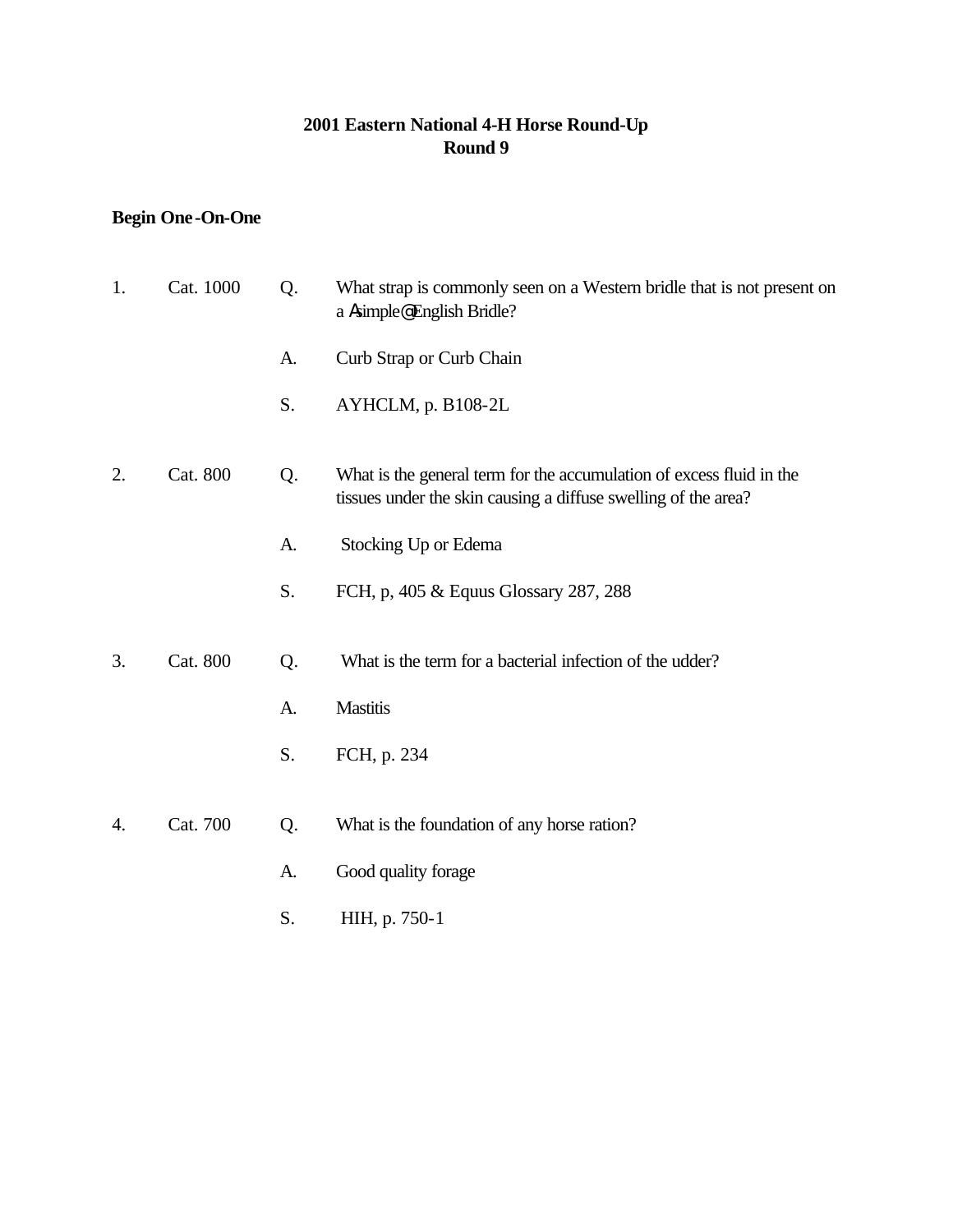| Cat. 300  | Q. | What color skin does a true white horse have?                                                                                 |
|-----------|----|-------------------------------------------------------------------------------------------------------------------------------|
|           | A. | Pink                                                                                                                          |
|           | S. | Evans.p. 53                                                                                                                   |
|           |    |                                                                                                                               |
| Cat. 900  | Q. | If a horse is afraid of something and is unable to run away from the<br>source of fear, what top options does the horse have? |
|           | A. | Fight or Submission                                                                                                           |
|           | S. | FCH, p. 376                                                                                                                   |
|           |    |                                                                                                                               |
| Cat. 700  | Q. | Name a substance that a deficiency of may result in the acto f pica.                                                          |
|           | A. | Sodium Chloride (salt), Potassium, Phosphorus or Protein                                                                      |
|           | S. | FCHm p. 400                                                                                                                   |
|           |    |                                                                                                                               |
| Cat. 1000 | Q. | What is the term for a girthlike band passed over the horse-s back and<br>around the belly?                                   |
|           | A. | Surcingle                                                                                                                     |
|           |    | Equus Glossary 287                                                                                                            |
|           |    | S.                                                                                                                            |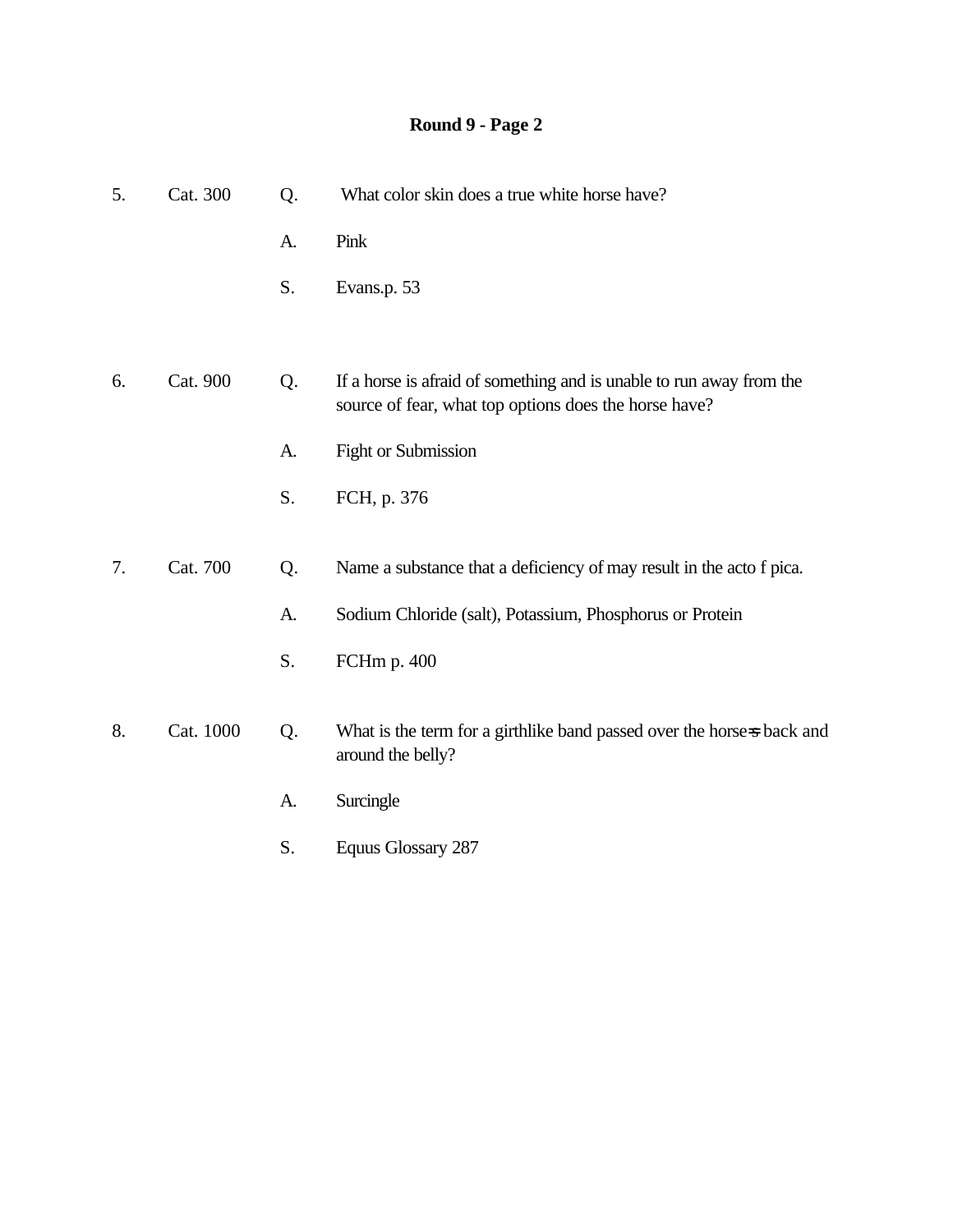| 9.  | Ct. 800  | Q. | What is the term for a procedure using local anesthesia, that is used to<br>diagnose a site of pain? |
|-----|----------|----|------------------------------------------------------------------------------------------------------|
|     |          | A. | Nerve Block                                                                                          |
|     |          | S. | CAHA, p. 22                                                                                          |
| 10. | Cat. 500 | Q. | What is the function of the Acilia@ in the oviducts?                                                 |
|     |          | A. | Transporting the ovum down the oviduct and for moving sperm in the<br>opposite direction             |
|     |          | S. | HIH, p. 910-4                                                                                        |
| 11. | Cat. 700 | Q. | Which hay would ideally have a higher calcium content, timothy or<br>clover?                         |
|     |          | A. | Clover                                                                                               |
|     |          | S. | HIH, p. 760-2                                                                                        |
| 12. | Cat. 800 | Q. | Explain the difference bewteen Ahigh ringbone@ and Alow ringbone@.                                   |
|     |          | A. | High Ringbone - new bone growth that occurs near the pastern joint<br>Low Ringbone - new bone growth |
|     |          | S. | FCH, p. 401                                                                                          |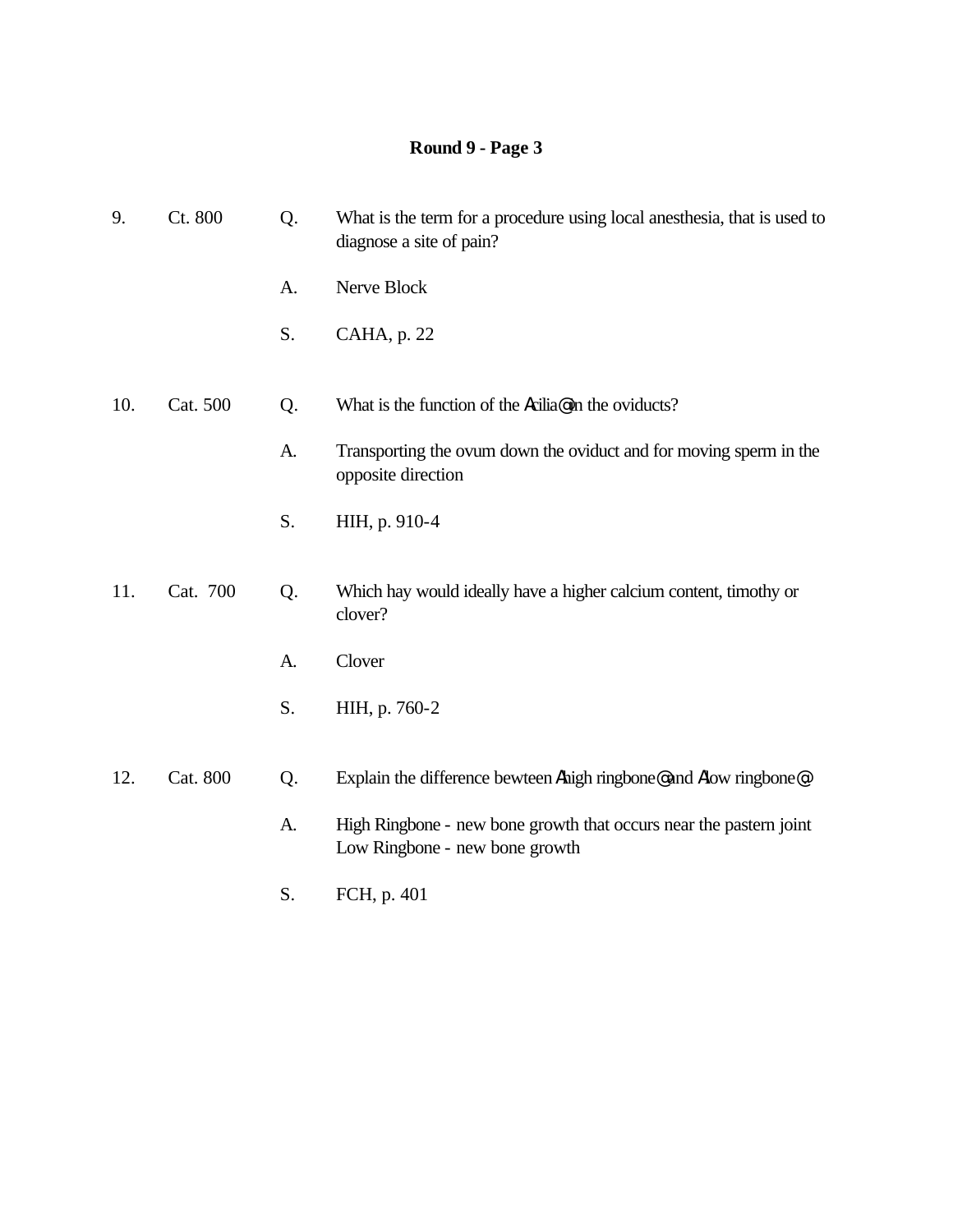| 13. | Cat. 600 | Q. | What conformation defect is predisposed to carpal chip fractures,<br>especially in young racehorses?               |
|-----|----------|----|--------------------------------------------------------------------------------------------------------------------|
|     |          | A. | Calf knees                                                                                                         |
|     |          | S. | CAHA, p. 11                                                                                                        |
| 14. | Cat. 700 | Q. | To maintain freshness, what is the maximum that commercially prepared<br>feed should be stored in a stavle?        |
|     |          | A. | One month                                                                                                          |
|     |          | S. | HIH, p. 710-5                                                                                                      |
|     |          |    |                                                                                                                    |
| 15. | Cat. 100 | Q. | Where are most Aworking@ horses found in the United States?                                                        |
|     |          | A. | Cattle ranches                                                                                                     |
|     |          | S. | HIH, p. 120-1                                                                                                      |
|     |          |    |                                                                                                                    |
| 16. | Cat. 900 | Q. | What problem can occur when using a tail wrap during trailering?                                                   |
|     |          | A. | If the trail wrap is too tight, it can cut off the circulation in the tail and<br>cause the tail hair to fall out. |
|     |          | S. | AYHCLM, p. B101-2L                                                                                                 |

**End One-On-One**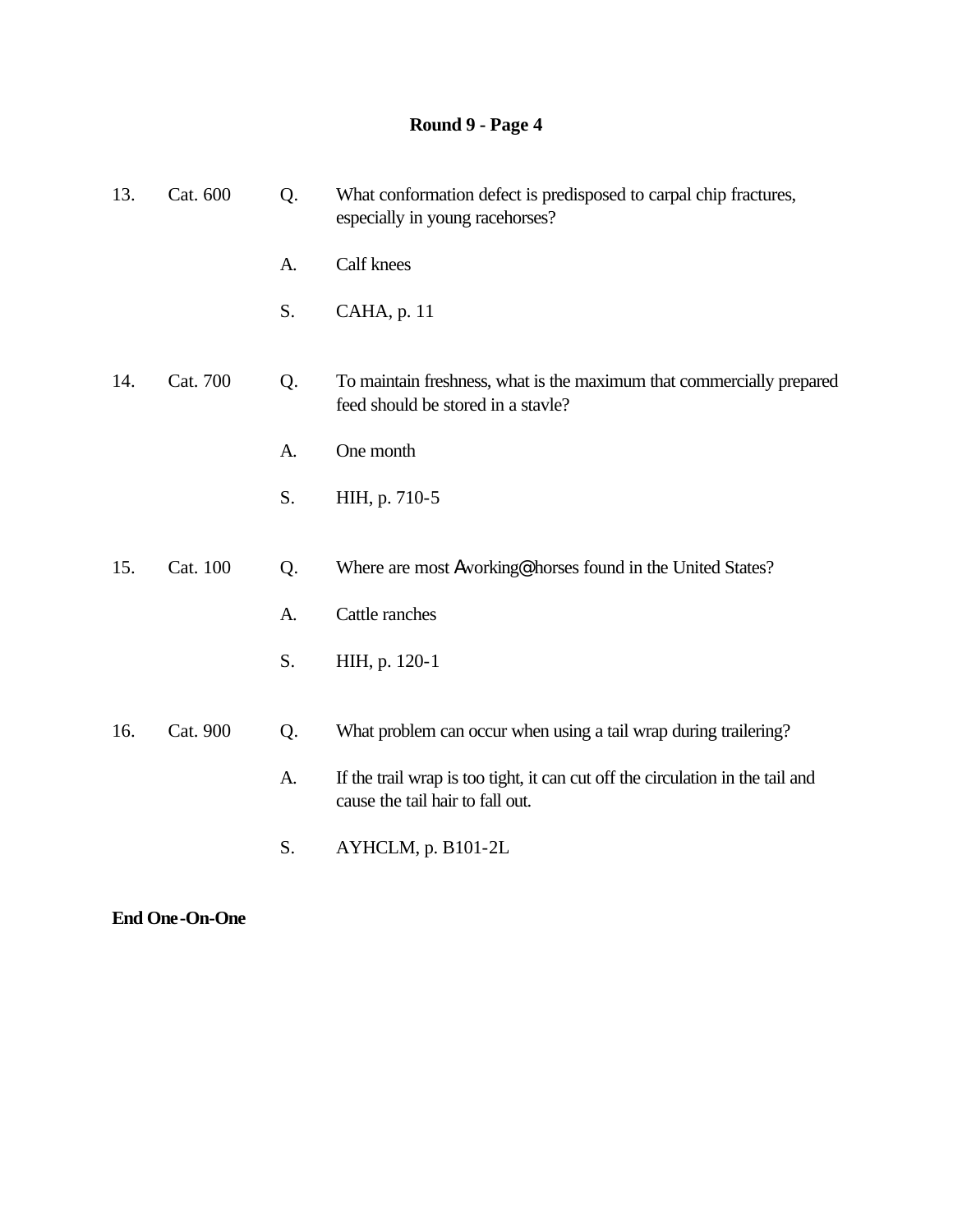### **Begin Open Question**

| 17. | Cat. 100 | Q. | In reference to the horse world, give three definitions of the term<br>Amaiden <sup>®</sup> .                                        |
|-----|----------|----|--------------------------------------------------------------------------------------------------------------------------------------|
|     |          | A. | 1 - horse that has never won a race<br>2 - rider/horse that has never won a ribbon<br>3-mare that has never been pregnant/had a foal |
|     |          | S. | FCH, p. 398                                                                                                                          |
| 18. | Cat. 800 | Q. | What type of wound is caused by poorly fitted tack?                                                                                  |
|     |          | A. | Abrasion                                                                                                                             |
|     |          | S. | AYHCLM, p. B109-1L                                                                                                                   |

### **Toss-Up Question - Bonus Question Attached**

| 19. | Cat. 600 |    | Q. Sidebone is the complete ossification of the cartilages of which bone? |
|-----|----------|----|---------------------------------------------------------------------------|
|     |          | A. | The Distal Phalanx or Coffin Bone                                         |
|     |          |    | $S.$ CAHA, p. 12                                                          |
|     |          |    |                                                                           |

| 20. | Cat. 700 | O. | Name two important factors that affect hay quality? |
|-----|----------|----|-----------------------------------------------------|
|     |          | A. | Maturity of stage at harvest                        |
|     |          |    | Forage species & variety                            |
|     |          |    | Leafiness                                           |
|     |          |    | Harvest conditions                                  |
|     |          |    | Storage conditions                                  |
|     |          |    | Presence of foreign objects, weeds, pests and dust  |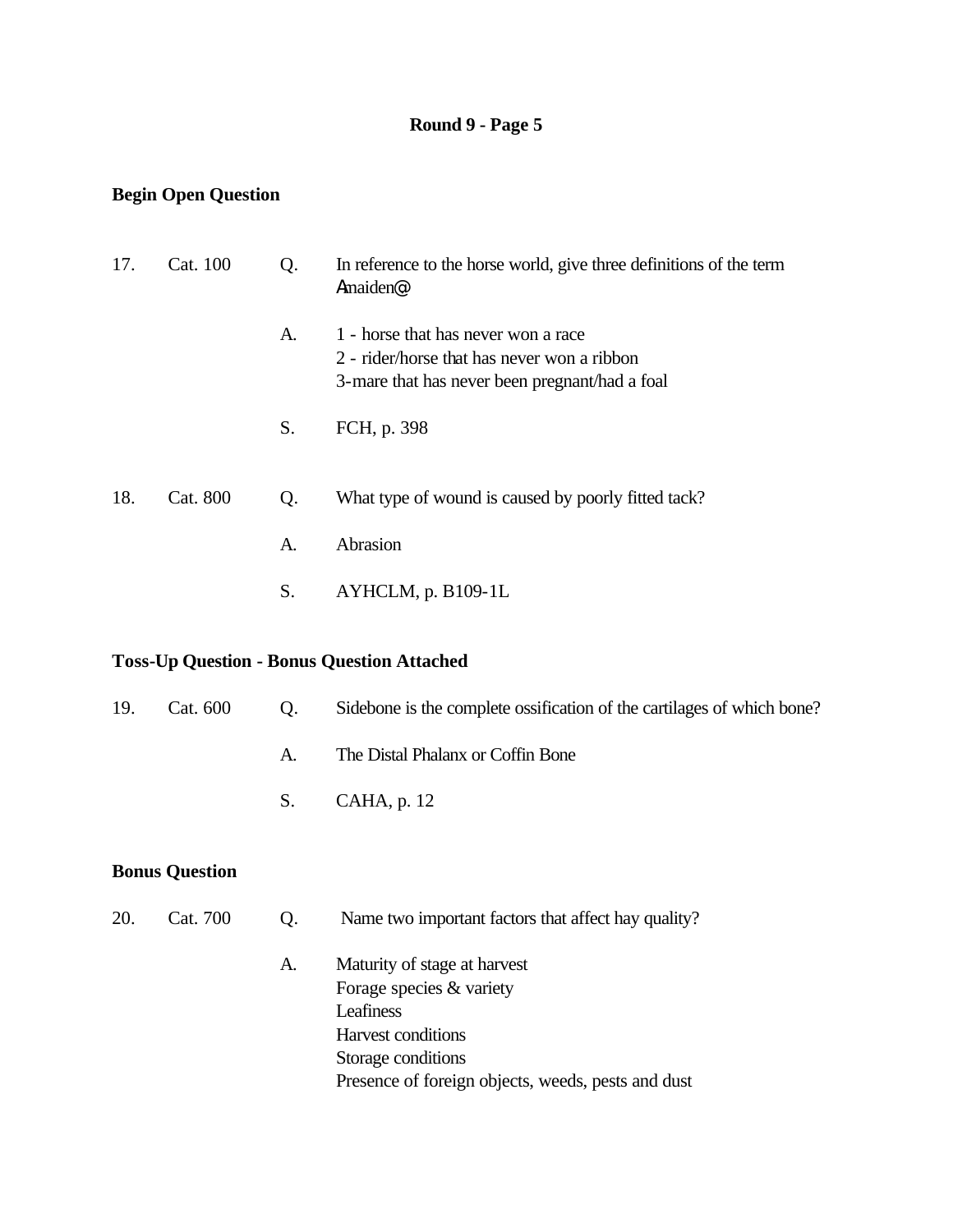S. HIH, p. 750-2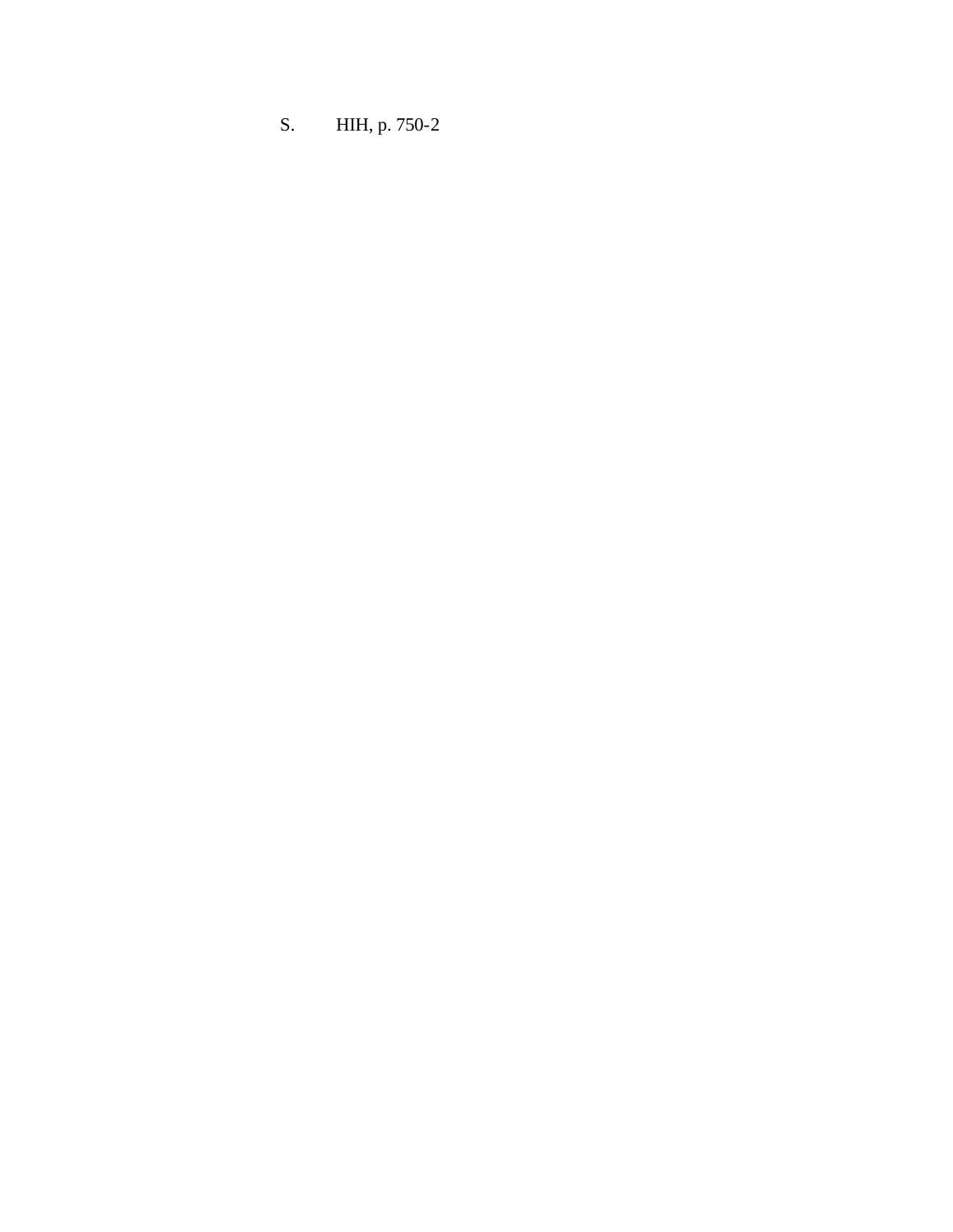| 21. | Cat. 400 | Q. | Where is the white line located?                                                                                             |
|-----|----------|----|------------------------------------------------------------------------------------------------------------------------------|
|     |          | A. | At the junction of the wall and sole of the horse-s foot                                                                     |
|     |          | S. | CAHA, p. 24                                                                                                                  |
| 22. | Cat. 200 | Q. | At the turn of the century, what was the Astandard@that the<br>Standardbred horse had to meet in order to become registered? |
|     |          | A. | Be able to trot or pace a mile in 2:30                                                                                       |
|     |          | S. | HIH, p. 160-1                                                                                                                |

# **Toss-Up Question - Bonus Question Attached**

| 23. | Cat. 500 | Q. | When using the ASystem for scoring of behavioral esrus in mares@, what<br>behavior is seen in a mare scoring a 1? |
|-----|----------|----|-------------------------------------------------------------------------------------------------------------------|
|     |          | A. | Mare is not aggressive towards the stallion, but looks away or is not<br>interested.                              |
|     |          | S. | HIH, p. 930-2                                                                                                     |

| 24. | Cat. 700 | O. |                        | Name four protein supplements that are commonly fed to horses.     |
|-----|----------|----|------------------------|--------------------------------------------------------------------|
|     |          | A. | Soybean meal           | Cottonseed meal                                                    |
|     |          |    | Peanut meal            | Linseed meal                                                       |
|     |          |    | Fish meal              | Urea                                                               |
|     |          |    |                        | Milk protein (dried skim milk, dried buttermilk, dried whole milk, |
|     |          |    | dried whey and casein) |                                                                    |
|     |          |    | HIH, p. 760-7, 8       |                                                                    |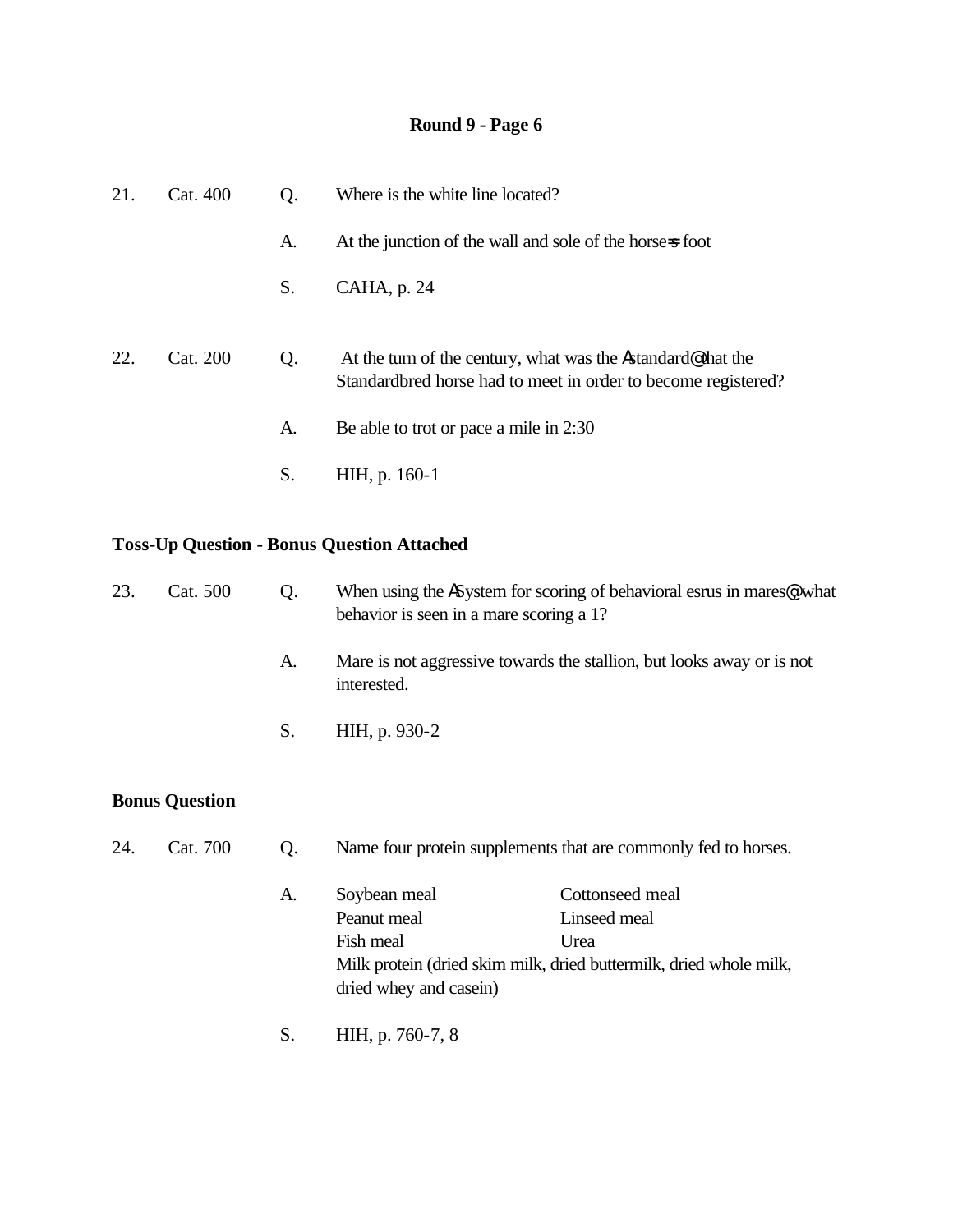| 25.                                               | Cat. 400 | Q. | From what part of the horse is digestive tract are Agut@sounds mainly<br>heard?                                                                       |  |
|---------------------------------------------------|----------|----|-------------------------------------------------------------------------------------------------------------------------------------------------------|--|
|                                                   |          | A. | Cecum                                                                                                                                                 |  |
|                                                   |          | S. | HIH, p. 710-2                                                                                                                                         |  |
| 26.                                               | Cat. 600 | Q. | What is the term of the inflammation and thickening of the long plantar<br>ligament? It may be caused by faulty conformation or by repeated<br>blows. |  |
|                                                   |          | A. | Curb                                                                                                                                                  |  |
|                                                   |          | S. | CAHA, p.132                                                                                                                                           |  |
| <b>Toss-Up Question - Bonus Question Attached</b> |          |    |                                                                                                                                                       |  |
| 27.                                               | Cat. 700 | Q. | What is an <b>A</b> oat groat <sup>@</sup> ?                                                                                                          |  |

- A. Oats with the hulls removed
- S. HIH, p. 760-6

- 28. Cat. 800 Q. In reference to wounds or injury, give four purposes of bandaging.
	- A. Immobilizes the region to aid healing Keeps wound clean Protects from infection Protects form further trauma Controlling hemorrhage Reduce swelling Support
	- S. AYHCLM, p.B109-2L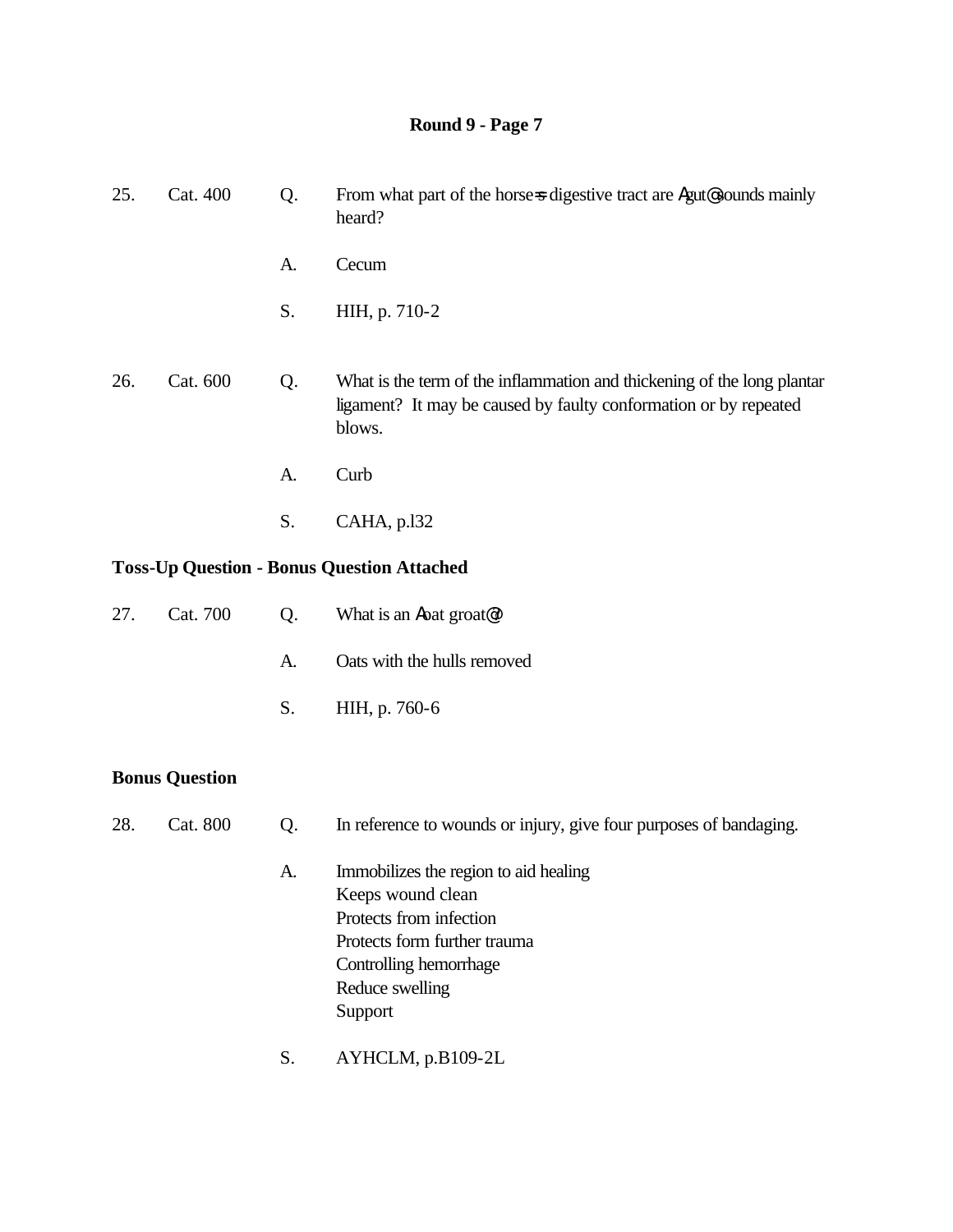| 29. | Cat. 200  | Q. | Name three breeds of American horses that can trace its=foundation<br>back to the Morgan horse.             |
|-----|-----------|----|-------------------------------------------------------------------------------------------------------------|
|     |           | A. | Saddlebred, Tennessee Walking Horse, Standardbred, Quarter Horse                                            |
|     |           | S. | HIH, p. 151-2                                                                                               |
| 30. | Cat. 500  | Q. | What is Apassive transfer of immunity?                                                                      |
|     |           | A. | When a newborn foal receives antibodies from the mare through the<br>colostrum                              |
|     |           | S. | AYHCLM, p. B112-2L                                                                                          |
| 31. | Cat. 1000 | Q. | What type of saddle is specially designed with a flat seat, forward short<br>flaps, and no extra knee roll? |
|     |           | A. | <b>Close Contact Saddle</b>                                                                                 |
|     |           | S. | AYHCLM, p. B108-1L                                                                                          |
|     |           |    | <b>Last Question in Match</b>                                                                               |
| 32. | Cat. 800  | Q. | Your horse has been injured and is bleeding. How would you know<br>that an artery is involved?              |
|     |           | A. | Bright red blood would be escaping from the wound in spurts.                                                |
|     |           | S. | AYHCLM, p. B109-1L                                                                                          |
|     |           |    |                                                                                                             |

**End of Round 9**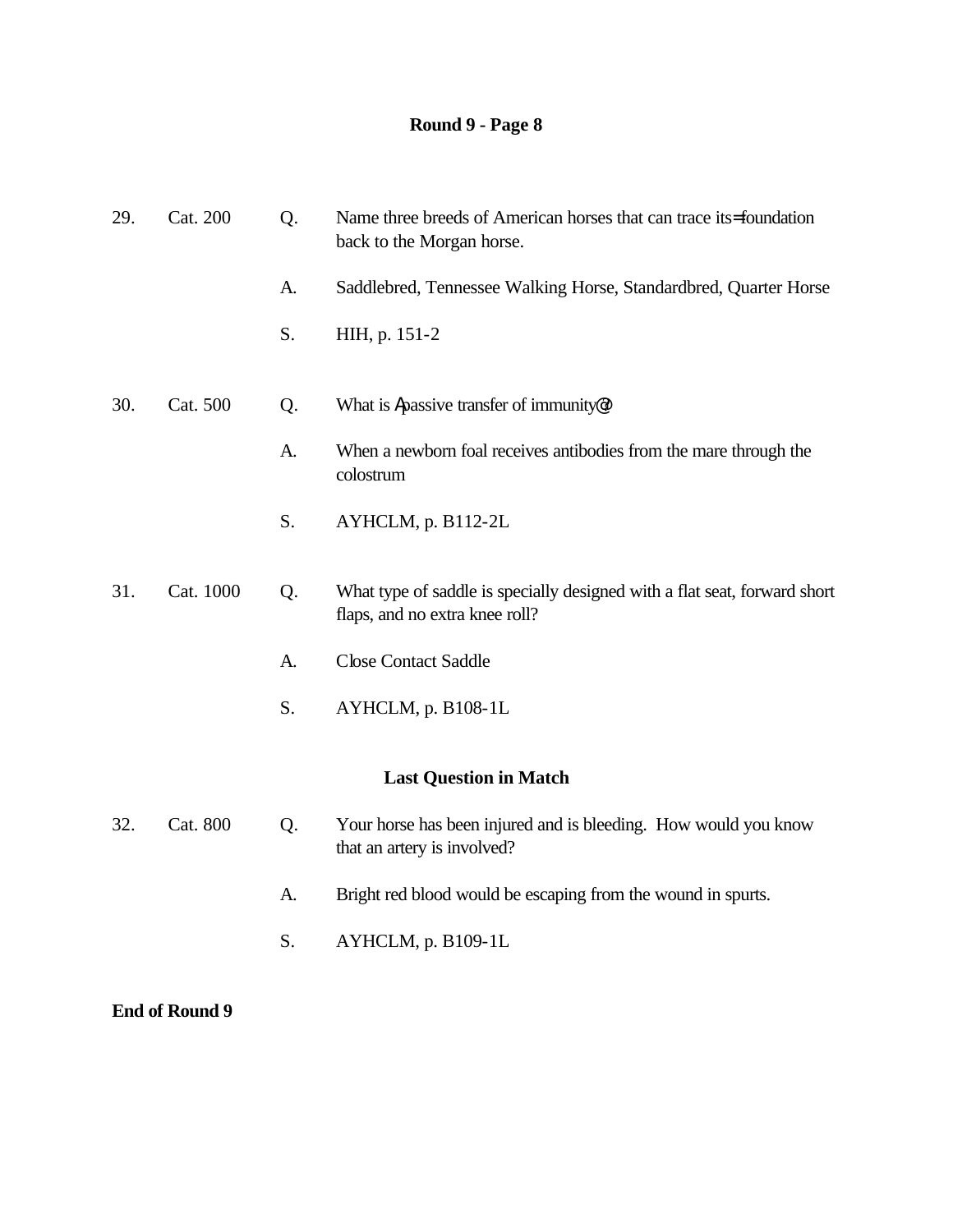### **2001 Eastern National 4-H Hourse Round-Up Round 10**

### **Begin One-On-One**

| 1. | Cat. 700  | Q. | What cattle feed additive is highly toxic to horses?                                                                                                                    |
|----|-----------|----|-------------------------------------------------------------------------------------------------------------------------------------------------------------------------|
|    |           | A. | Ionophores such as monesin, lasalocid, bovatec (accept any of the<br>above)                                                                                             |
|    |           | S. | HIH, p. 760-9                                                                                                                                                           |
|    |           |    |                                                                                                                                                                         |
| 2. | Cat. 1000 | Q. | In what type of Western class is a tie-down commonly seen being<br>used?                                                                                                |
|    |           | A. | Speed events                                                                                                                                                            |
|    |           | S. | AYHCLM, p. B108-3L                                                                                                                                                      |
|    |           |    |                                                                                                                                                                         |
| 3. | Cat. 900  | Q. | If your horse is leaning against the divider of the horse trailer, ideally,<br>how many inches should be between the horse-s other side and the wall<br>of the trailer? |
|    |           | A. | Six inches (Horse should have 3 inches on either side for lateral<br>movement when standing properly)                                                                   |
|    |           |    |                                                                                                                                                                         |
| 4. | Cat. 900  | Q. | Explain the difference between monocular and binocular vision.                                                                                                          |
|    |           | A. | Monocular - see a different item with each eye<br>Binocular - looking at the same thing with both eyes at once.                                                         |
|    |           | S. | AYHCLM, p. B111-1L                                                                                                                                                      |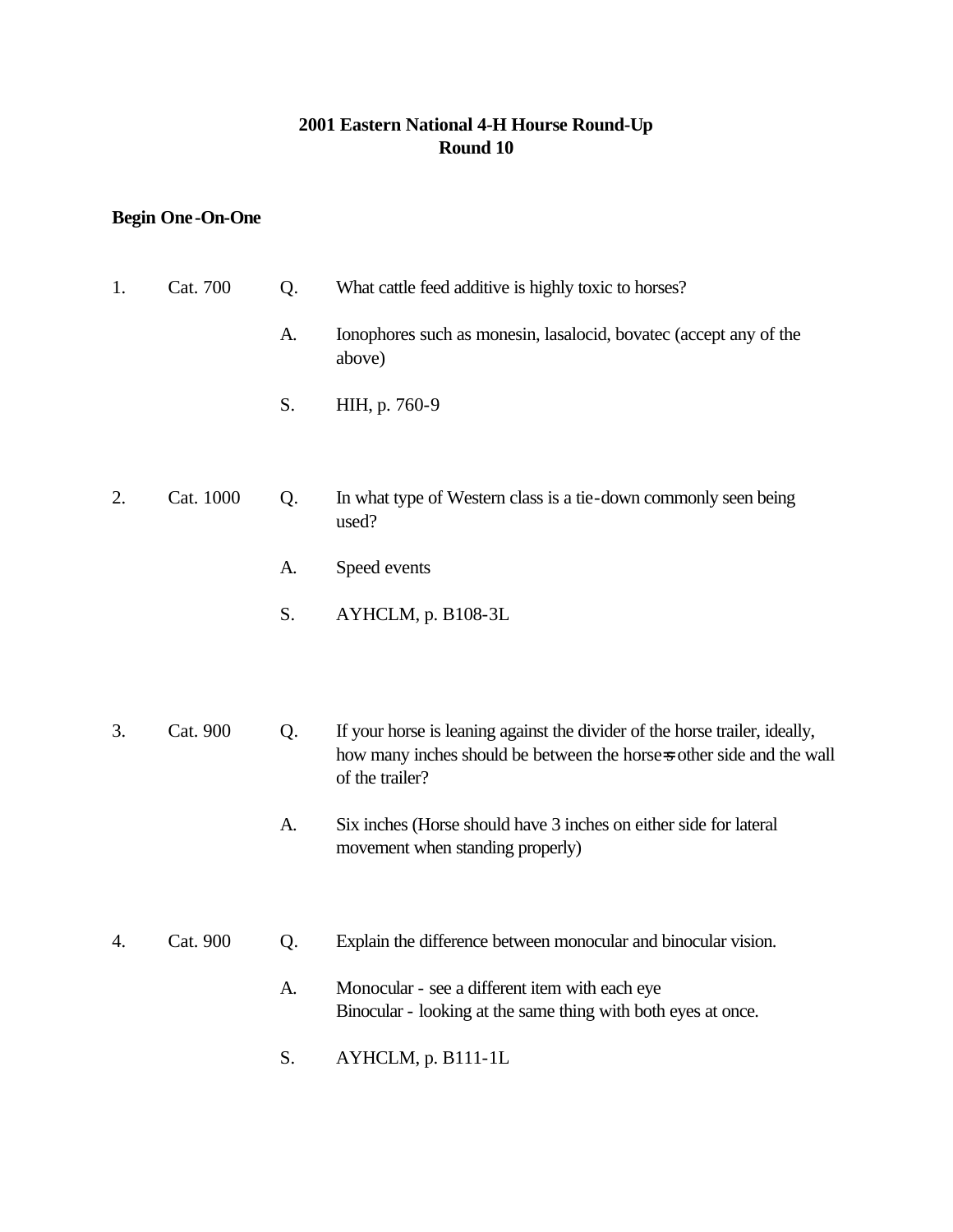| 5. | Cat. 500 | Q. | What is the term for the colorless liquid surrounding the fetus?                                                                          |
|----|----------|----|-------------------------------------------------------------------------------------------------------------------------------------------|
|    |          | A. | Amniotic Fluid                                                                                                                            |
|    |          | S. | Equus Glossary 287                                                                                                                        |
|    |          |    |                                                                                                                                           |
|    |          |    |                                                                                                                                           |
| 6. | Cat. 600 | Q. | What conformation defect places greater strain on the medial small<br>metacarpal bone, often leading to Asplints@?                        |
|    |          | A. | Offset or bench knees                                                                                                                     |
|    |          | S. | CAHA, p. 39                                                                                                                               |
|    |          |    |                                                                                                                                           |
| 7. | Cat. 900 | Q. | 2-part question. When constructing a horse stall, what spacing should<br>be used for the bars on the partitions, and give one reason why? |
|    |          | A. | 3 2 to 4 inch spacing between bars so that a rearing/pawing horse<br>cannot get foot stuck between the bars.                              |
|    |          | S. | AYHCLM, p. I207-2L                                                                                                                        |
|    |          |    |                                                                                                                                           |
| 8. | Cat. 800 | Q. | With what instrument is the temperature of the horse determined?                                                                          |
|    |          | A. | Rectal thermometer                                                                                                                        |

- 
- S. FCH, p. 406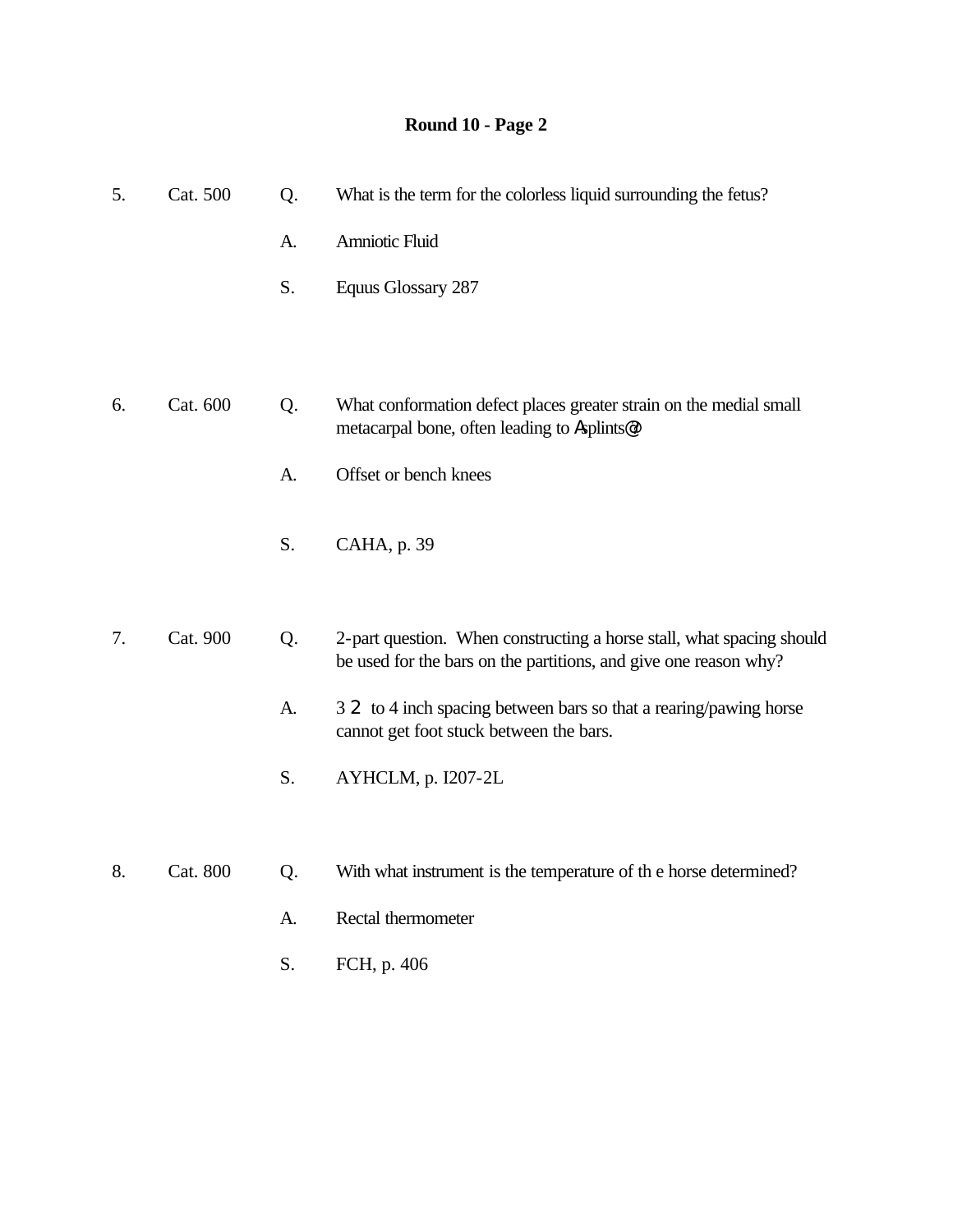| 9.  | Cat. 800  | Q. | A hourse that shows increased musculature along the costal arch most<br>likely has what condition?             |
|-----|-----------|----|----------------------------------------------------------------------------------------------------------------|
|     |           | A. | Heaves                                                                                                         |
|     |           | S. | CAHA, p. 67                                                                                                    |
|     |           |    |                                                                                                                |
| 10. | Cat. 700  | Q. | When feeding barley to horses, in what form should it be fed?                                                  |
|     |           | A. | Crimped or rolled because it has a tough hull                                                                  |
|     |           | S. | HIH, p. 760-6                                                                                                  |
|     |           |    |                                                                                                                |
| 11. | Cat. 800  | Q. | Where is the bacerium Clostridium Tentani commonly found, and how<br>is it transmitted to the horse?           |
|     |           | A. | Distributed in soil and manure, transmitted to the horse through an injury<br>such as a cut or puncture wound. |
|     |           | S. | FCH, p. 406 & Equus Glossary 284, 288                                                                          |
|     |           |    |                                                                                                                |
| 12. | Cat. 1000 | Q. | What type of English Saddle is designed to give the rider optimum leg<br>contact with the horse?               |
|     |           | A. | Dressage saddle                                                                                                |

S. AYCHLM, p. B108-1L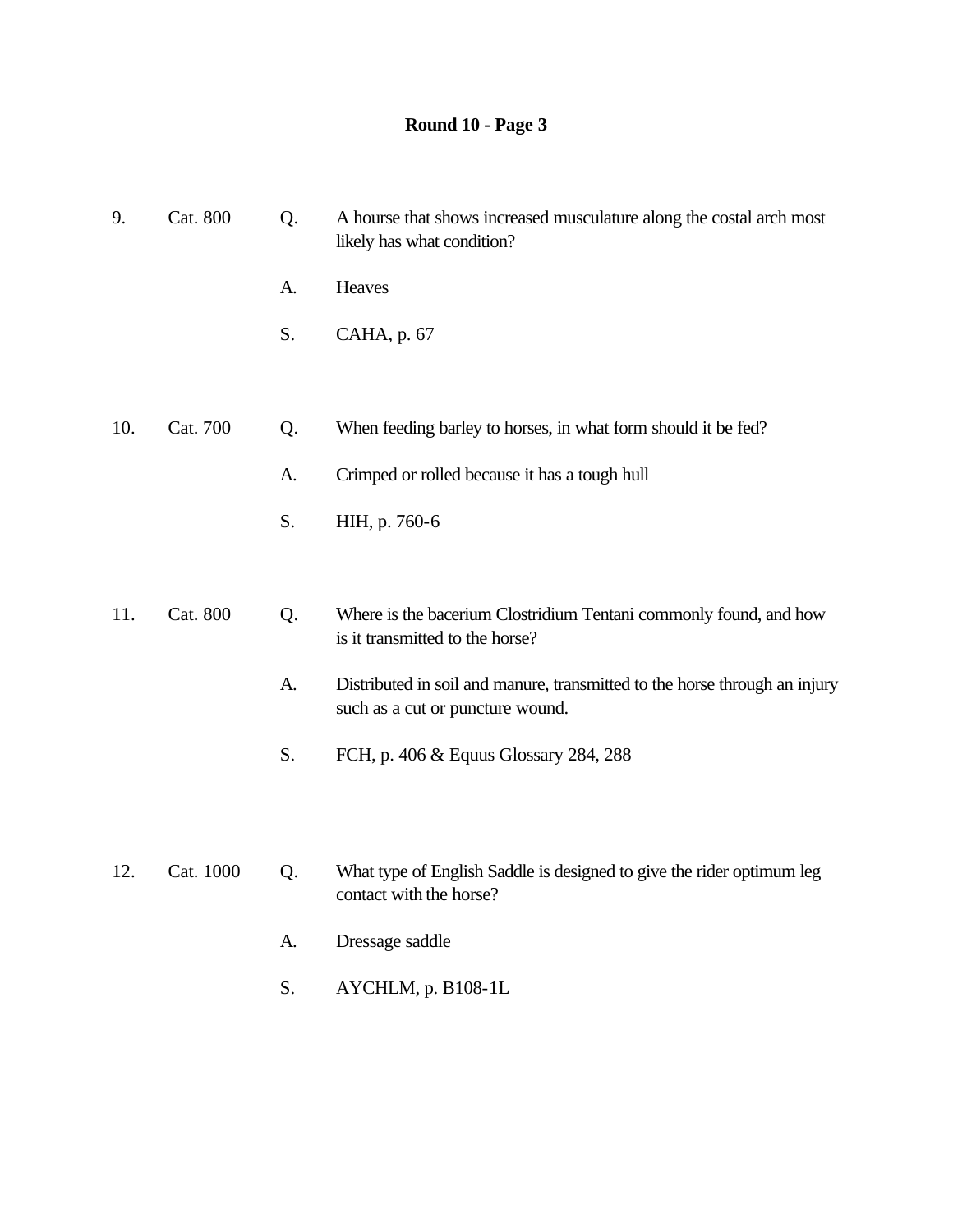| 13. | Cat. 900 | Q. | Ut us $70^{\circ}$ F outside. In order to insure an adequate air exchange within<br>the barn, what should be the maximum air temperature inside the barn?    |
|-----|----------|----|--------------------------------------------------------------------------------------------------------------------------------------------------------------|
|     |          | A. | $75^{\circ}$ F                                                                                                                                               |
|     |          | S. | AYHCLM, p. B107-2L                                                                                                                                           |
|     |          |    |                                                                                                                                                              |
| 14. | Cat. 800 | Q. | Inflammation on the fluid-filled bursal sac that is located between th<br>ethoracic vertebrae and the nuchal ligament of the neck is called what?            |
|     |          | A. | Fistulous withers                                                                                                                                            |
|     |          | S. | FCH, p. 389                                                                                                                                                  |
|     |          |    |                                                                                                                                                              |
| 15. | Cat. 700 | Q. | For proper digestive tract function, horses require a minimum of what<br>percent of their body weight per day in long-stem dry matter?                       |
|     |          | A. | 1%                                                                                                                                                           |
|     |          | S. | HIH, p. 750-1                                                                                                                                                |
|     |          |    |                                                                                                                                                              |
| 16. | Cat. 300 | Q. | What color horse has a black mane and tail, the body color of brown or<br>black with light areas at the muzzle, eyes, flank and inside of the upper<br>legs? |
|     |          | A. | <b>Brown</b>                                                                                                                                                 |
|     |          | S. | HIH, p. 140-1                                                                                                                                                |
|     |          |    |                                                                                                                                                              |

**End One-On-One**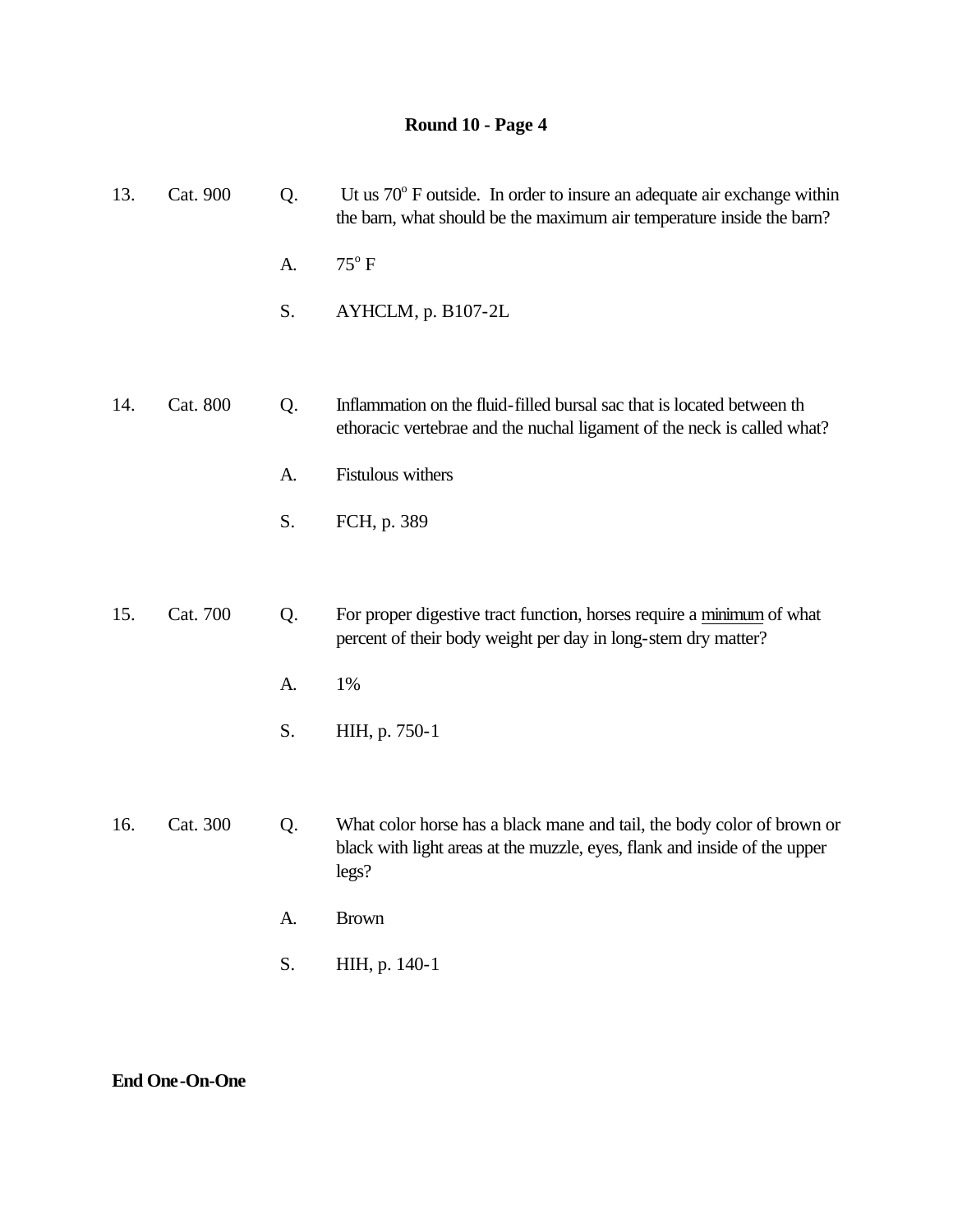| 17. | Cat. 700 | Q. | What by-product can be added to a horse-s ration as a source of<br>additional fiber? |
|-----|----------|----|--------------------------------------------------------------------------------------|
|     |          | A. | Beet pulp or Wheat bran                                                              |
|     |          | S. | HIH, p. 760-8, 9                                                                     |
|     |          |    |                                                                                      |
|     |          |    |                                                                                      |
| 18. | Cat. 400 | Q. | What is the common name for the Apocrine Tubular Glands of the<br>horse?             |
|     |          | A. | The Sweat Glands                                                                     |
|     |          | S. | CAHA, p. 5                                                                           |
|     |          |    |                                                                                      |

### **Toss-Up Question - Bonus Question Attached**

| 19. | Cat. 1000 | $\Omega$ | What is the term for the solid pieces of leather that are attached to the |
|-----|-----------|----------|---------------------------------------------------------------------------|
|     |           |          | headstall of a driving bridle along side of each eye so the horse cannot  |
|     |           |          | see to the side?                                                          |
|     |           |          | Blinders, Blinkers, Winkers                                               |

S. FCH, p. 382

|  | 20. Cat. 900 Q. Five four features of a horse trailer that provide added safety for the |
|--|-----------------------------------------------------------------------------------------|
|  | horse.                                                                                  |
|  |                                                                                         |

| А. | Butt bar           | <b>Rubber Mats</b>               |
|----|--------------------|----------------------------------|
|    | Chest/Wall Padding | <b>Safety/Quick Release Ties</b> |
|    | Screened Windows   |                                  |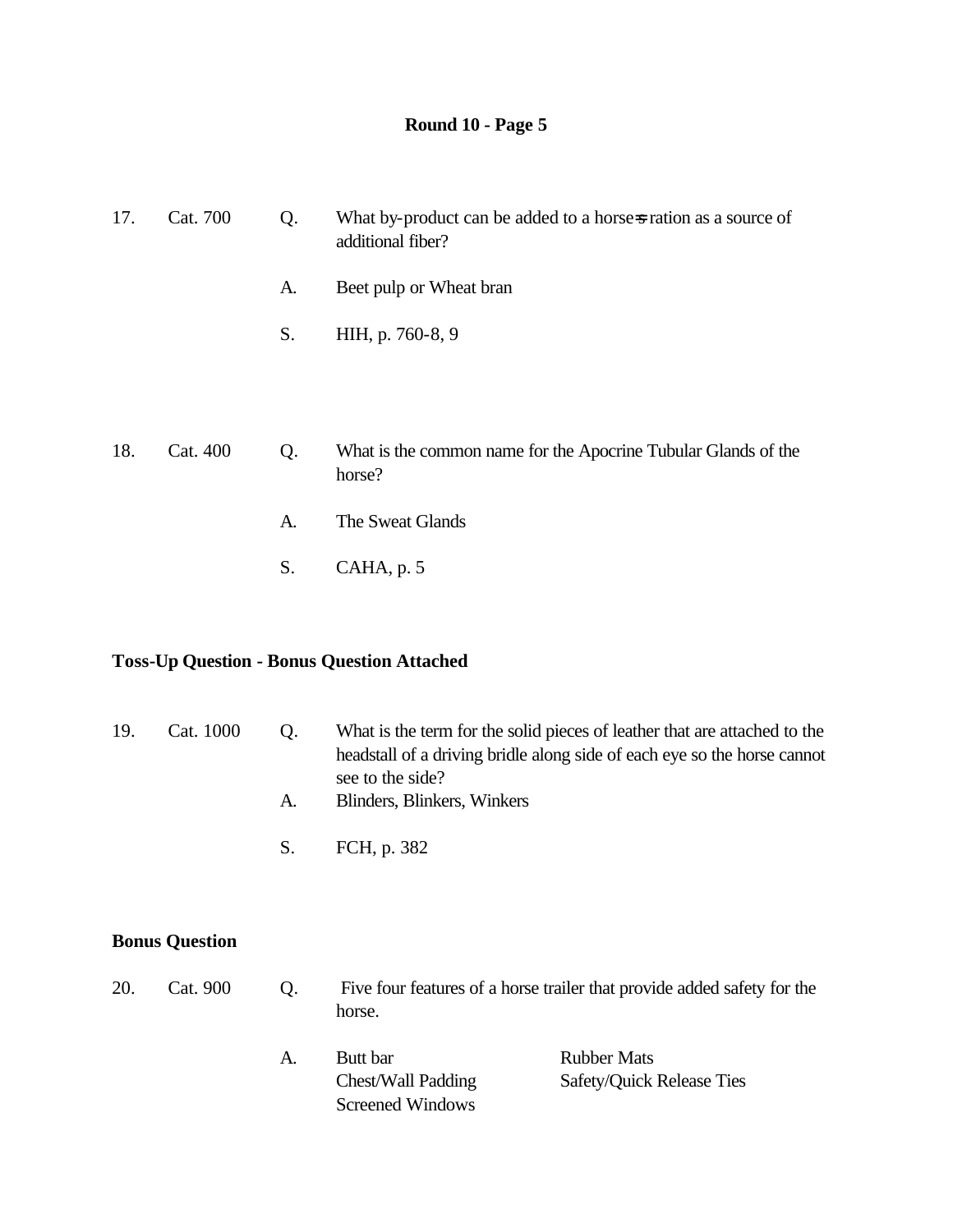S. AYHCLM, p. I201-1L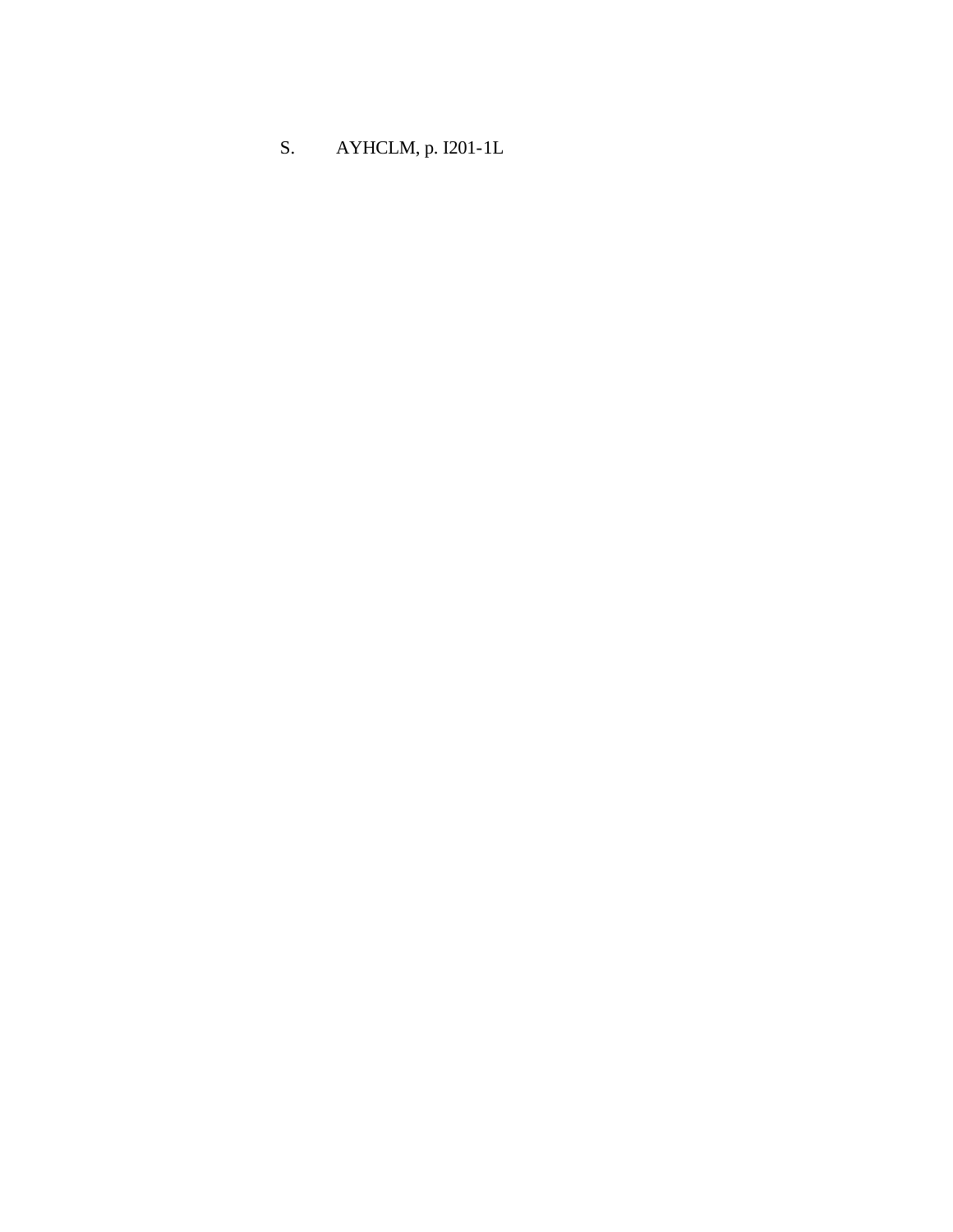| 21. | Cat. 200 | Q. | What famous foundation sire carried President James Monroe on a<br>Muster-Day parade ground? |
|-----|----------|----|----------------------------------------------------------------------------------------------|
|     |          | A. | Justin Morgan or Figure                                                                      |
|     |          | S. | HIH, p. 151-1                                                                                |
| 22. | Cat. 600 | Q. | What is the foot fall sequence for the Arunning walk , starting with the<br>left front foot? |
|     |          | A. | Left front - right rear - right front - left rear; all falling separately                    |
|     |          | S. | HIH, p. 152-1                                                                                |

#### **Toss-Up Question - Bonus Question Attached**

| 23. | Cat. 500 | $\Omega$ . | Which layer of the mare-suterus is responsible for the powerful<br>contractions which expels the foal at birth? |
|-----|----------|------------|-----------------------------------------------------------------------------------------------------------------|
|     |          | A.         | The Middle Layer or Myometrium                                                                                  |
|     |          | S.         | HIH, p. 910-3                                                                                                   |

| 24.<br>Cat. 900<br>Name four changes that can be observed in the horse as it ages. |  |
|------------------------------------------------------------------------------------|--|
|------------------------------------------------------------------------------------|--|

- A. Drooping of the lower lip Lower or Swayed back Deepening of the hollows above the eyes Appearance of gray hairs around eyes and muzzle Angle of the Incisor Teeth Harder to keep weight on or loss or weight Stiffness in legs/joints.
- S. HIH, p. 450-1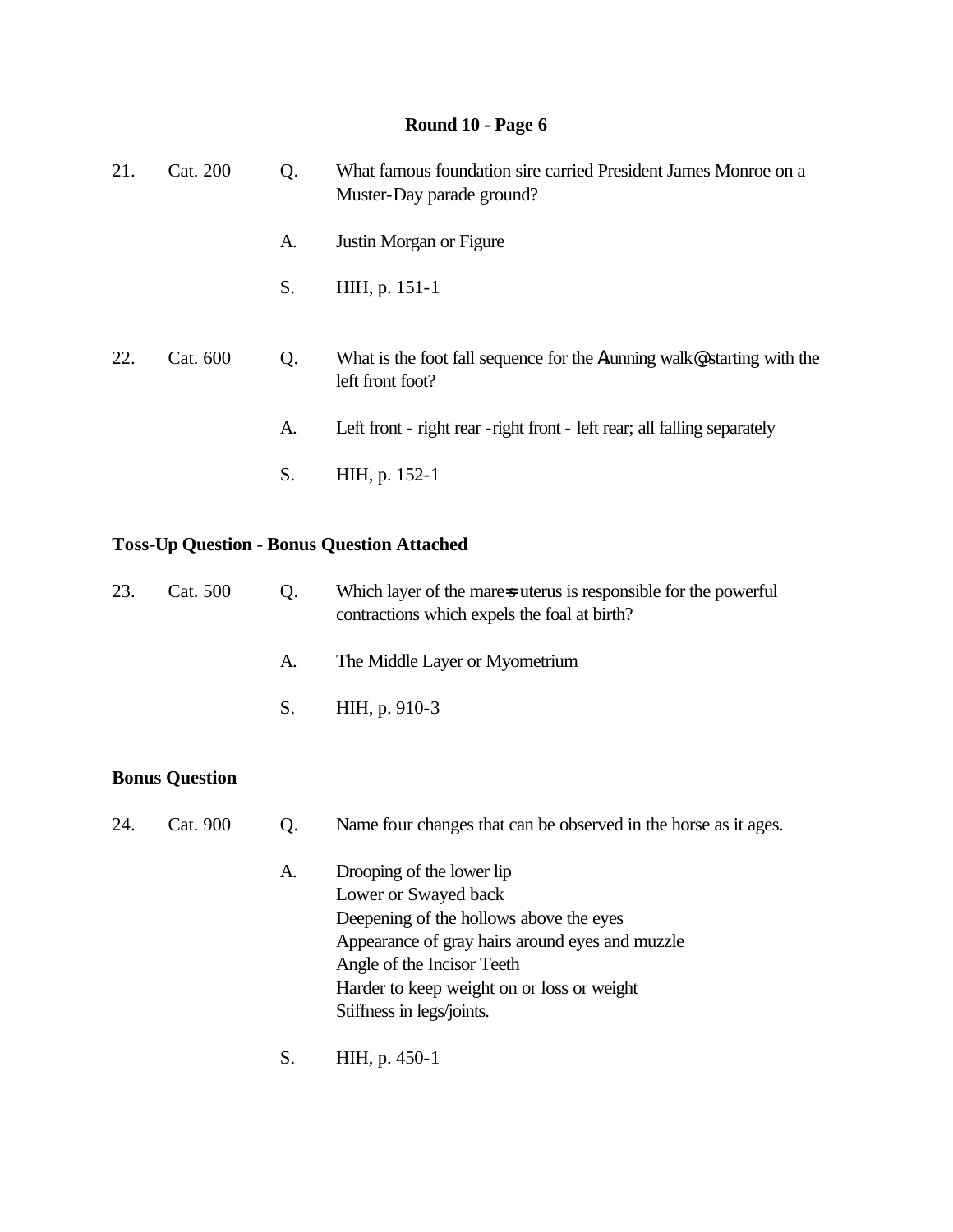| 25. | Cat. 800              | Q. | Name two structures of the horse-s forelimb that are directly affected by<br>navicular disease.                                                                                                                                                                                                       |
|-----|-----------------------|----|-------------------------------------------------------------------------------------------------------------------------------------------------------------------------------------------------------------------------------------------------------------------------------------------------------|
|     |                       | A. | Navicular Bon<br>Navicular Bursa<br>Deep Digital Flexor Tendon                                                                                                                                                                                                                                        |
|     |                       | S. | CAHA, p. 27                                                                                                                                                                                                                                                                                           |
| 26. | Cat. 200              | Q. | Approximately, how much does an average mature American Miniature<br>horse weigh?                                                                                                                                                                                                                     |
|     |                       | A. | $200$ to $350$ pounds                                                                                                                                                                                                                                                                                 |
|     |                       | S. | HIH, p. 154-1, AYHCLM, B110-2L                                                                                                                                                                                                                                                                        |
|     |                       |    | <b>Toss-Up Question - Bonus Question Attached</b>                                                                                                                                                                                                                                                     |
| 27. | Cat. 400              | Q. | 2 part question. How many Achestnuts@does a horse have and where<br>are they located?                                                                                                                                                                                                                 |
|     |                       | A. | 4 Chestnuts total<br>2 on front legs above the knee<br>2 on back legs below the hock                                                                                                                                                                                                                  |
|     |                       | S. | CAHA, p. 4                                                                                                                                                                                                                                                                                            |
|     | <b>Bonus Question</b> |    |                                                                                                                                                                                                                                                                                                       |
| 28. | Cat. 800              | Q. | Give four symptons of a horse with Tetanus.                                                                                                                                                                                                                                                           |
|     |                       | A. | <b>Constant excitement</b><br>Muscle stiffness & ridigity<br>Stiff, stilted gait<br>Elevated tail<br>Erect ear carriage<br>Persistent protrusion of the third eyelid<br>Excessive reaction to noise & other stimuli<br>Classic Asawhorse <sup>®</sup> stance<br>Jaw muscle lock - horse unable to eat |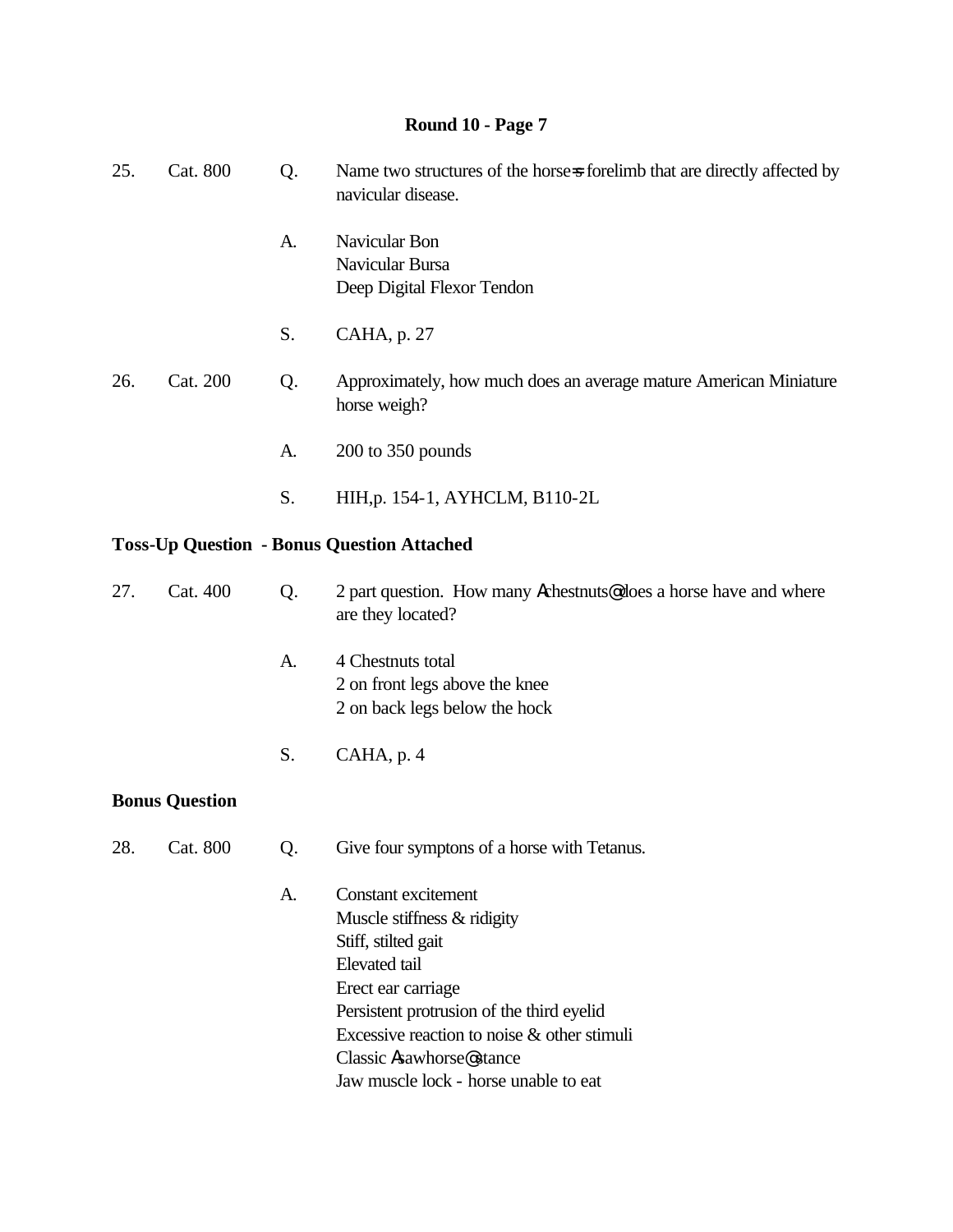S. AYHCLM, p. B104-2L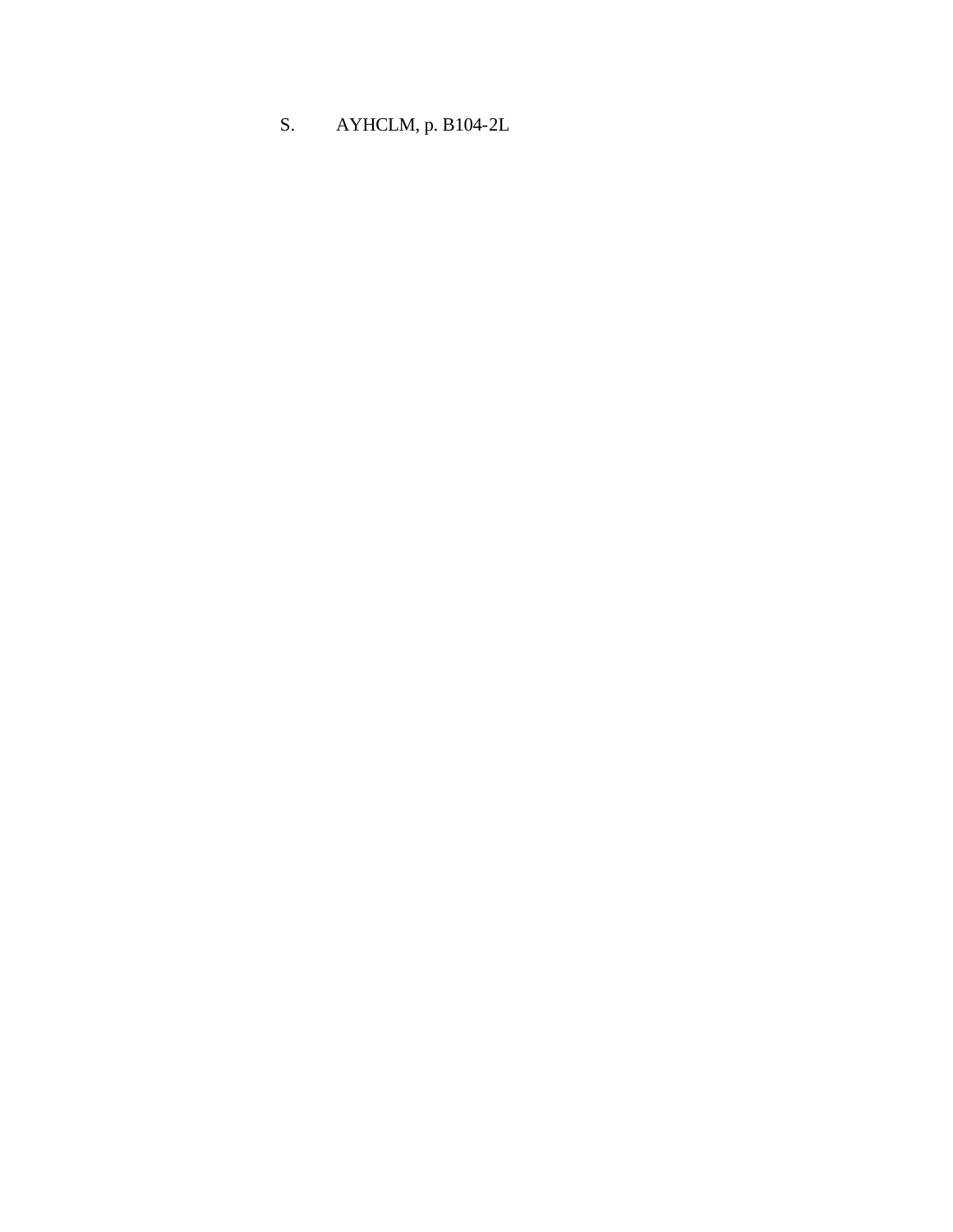| 29. | Cat. 100 | Q. | What is the general purpose of a pre-purchase exam?                                        |
|-----|----------|----|--------------------------------------------------------------------------------------------|
|     |          | A. | To determine the overall soundness and health of a horse prior to the<br>sale transaction. |
|     |          | S. | HIH, p. 210-5                                                                              |
| 30. | Cat. 500 | Q. | Leydig Cells in the stallion are responsible for the production of what<br>two hormones?   |
|     |          | A. | Testosterone & Estrogen                                                                    |
|     |          | S. | HIH, p. 920-2                                                                              |
| 31. | Cat. 600 | Q. | When determining the quality of a horse-s conformation, what do you<br>compare to?         |
|     |          | A. | The Aideal <sup>@</sup> horse for the breed                                                |
|     |          | S. | HIH, p. 220-1                                                                              |
|     |          |    |                                                                                            |

### **Last Question in Match**

| 32. | Cat. 800 | Q. | 2 part question. What are lymphocytes and what is their function?                       |
|-----|----------|----|-----------------------------------------------------------------------------------------|
|     |          | A. | Small white blood cells produced in the lymph nodes, important in<br>fighting infection |
|     |          | S. | Equus Glossary 283                                                                      |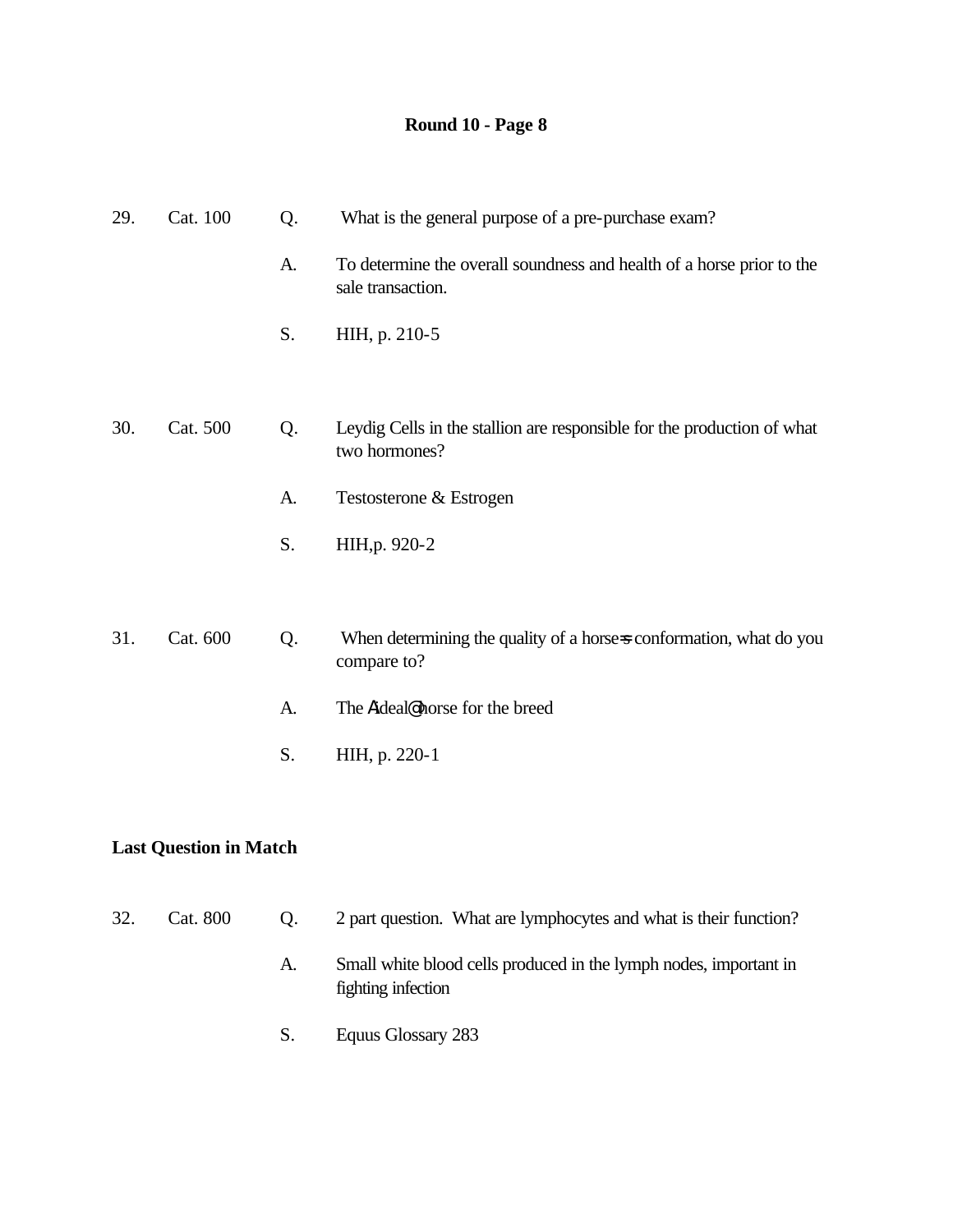#### **End Round 10**

### **2001 Eastern National 4-H Horse Round-Up Round 11**

# **Begin One-On-One**

| 20. | Cat. 600 | Q. | What is the determining factor in the ratio of the top to the bottom line<br>of the horse-s neck?                             |
|-----|----------|----|-------------------------------------------------------------------------------------------------------------------------------|
|     |          | A. | The slope of the horse-s shoulder                                                                                             |
|     |          | S. | HIH, p.220-5                                                                                                                  |
| 2.  | Cat. 800 | Q. | What is the term for the time period between the occurrence of infection<br>and the onset of clinical signs?                  |
|     |          | A. | Incubation                                                                                                                    |
|     |          | S. | FCH, p. 393                                                                                                                   |
|     |          |    |                                                                                                                               |
| 3.  | Cat. 800 | Q. | What is the term for the coal-tar based ointment that has a soothing<br>drawing effect?                                       |
|     |          | A. | Ichthammol                                                                                                                    |
|     |          | S. | <b>Equus Glossary 284</b>                                                                                                     |
|     |          |    |                                                                                                                               |
| 4.  | Cat. 800 | Q. | What it the term for ossification of the lateral cartilages of the coffin<br>bone that prevents normal expansion of the foot? |
|     |          | A. | Sidebone                                                                                                                      |
|     |          | S. | FCH, p. 403                                                                                                                   |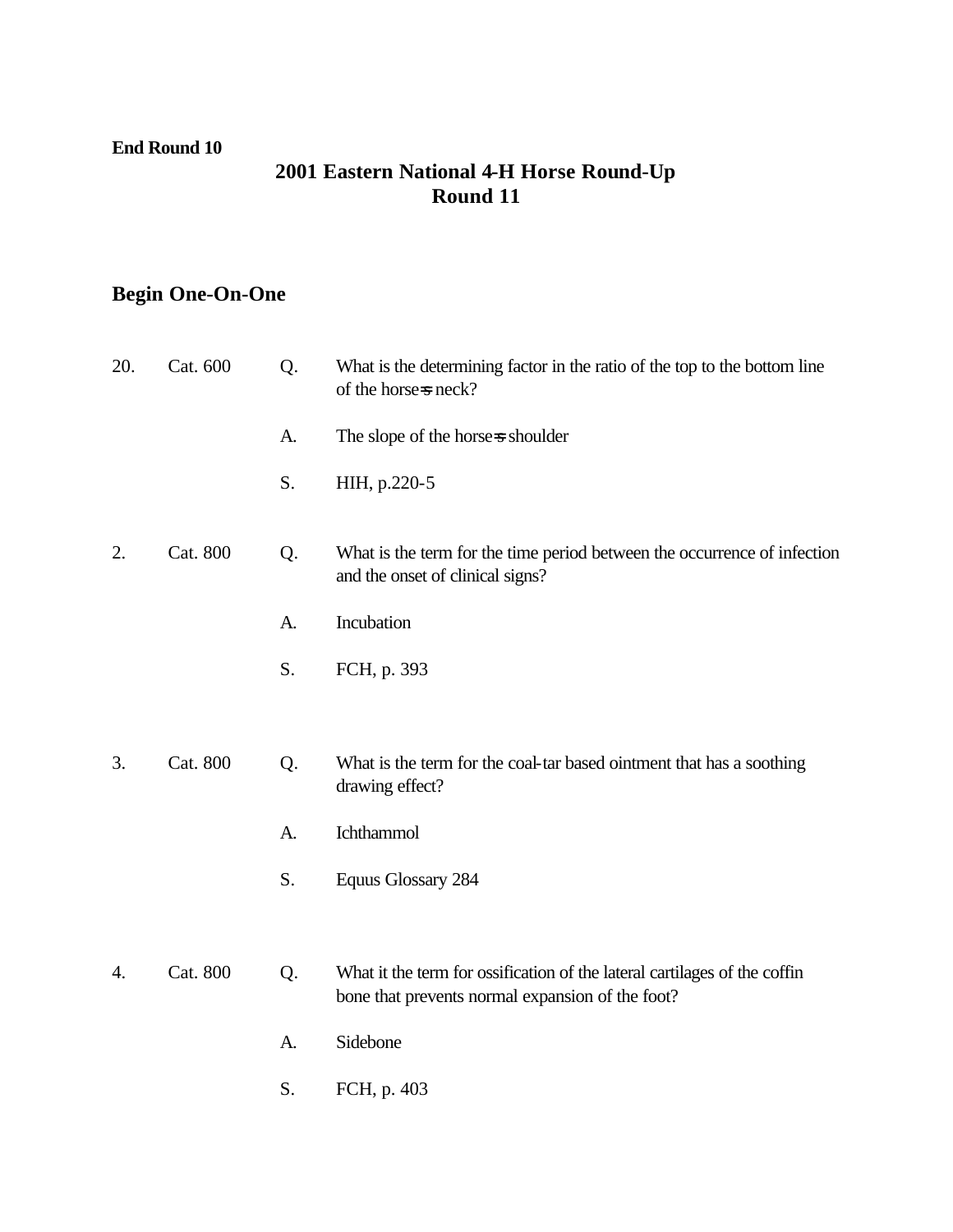| 5. | Cat. 400        | Q. | How many bones form the basis of locomotion in the horse?                                               |             |               |                        |
|----|-----------------|----|---------------------------------------------------------------------------------------------------------|-------------|---------------|------------------------|
|    |                 | A. | 80, 20 in each of the hind limbs & 20 in each of the forelimbs                                          |             |               |                        |
|    |                 | S. | CAHA, p. 6                                                                                              |             |               |                        |
|    |                 |    |                                                                                                         |             |               |                        |
| 6. | <b>Cat. 800</b> | Q. | What is the general term for inflammation of a tendon?                                                  |             |               |                        |
|    |                 |    |                                                                                                         |             |               |                        |
|    |                 | A. | Tendonitis                                                                                              |             |               |                        |
|    |                 | S. | FCH, p. 406                                                                                             |             |               |                        |
|    |                 |    |                                                                                                         |             |               |                        |
|    |                 |    |                                                                                                         |             |               |                        |
| 7. | Cat. 300        | Q. | What is the term for a wide patch of white down the face covering the<br>full width of the nasal bones? |             |               |                        |
|    |                 | A. | <b>Blaze</b>                                                                                            |             |               |                        |
|    |                 | S. | Evan. P. 82 & CAHA, p. 4                                                                                |             |               |                        |
|    |                 |    |                                                                                                         |             |               |                        |
|    |                 |    |                                                                                                         |             |               |                        |
| 8. | Cat. 900        | Q. | The horse has several areas on its-body that are very sensitive to touch.<br>Name three.                |             |               |                        |
|    |                 | A. | <b>Belly</b><br>Eyes                                                                                    | Ear<br>Ribs | Legs<br>Flank | <b>Nose</b><br>Withers |
|    |                 |    |                                                                                                         |             |               |                        |

S. AYHCLM, p. B111-1L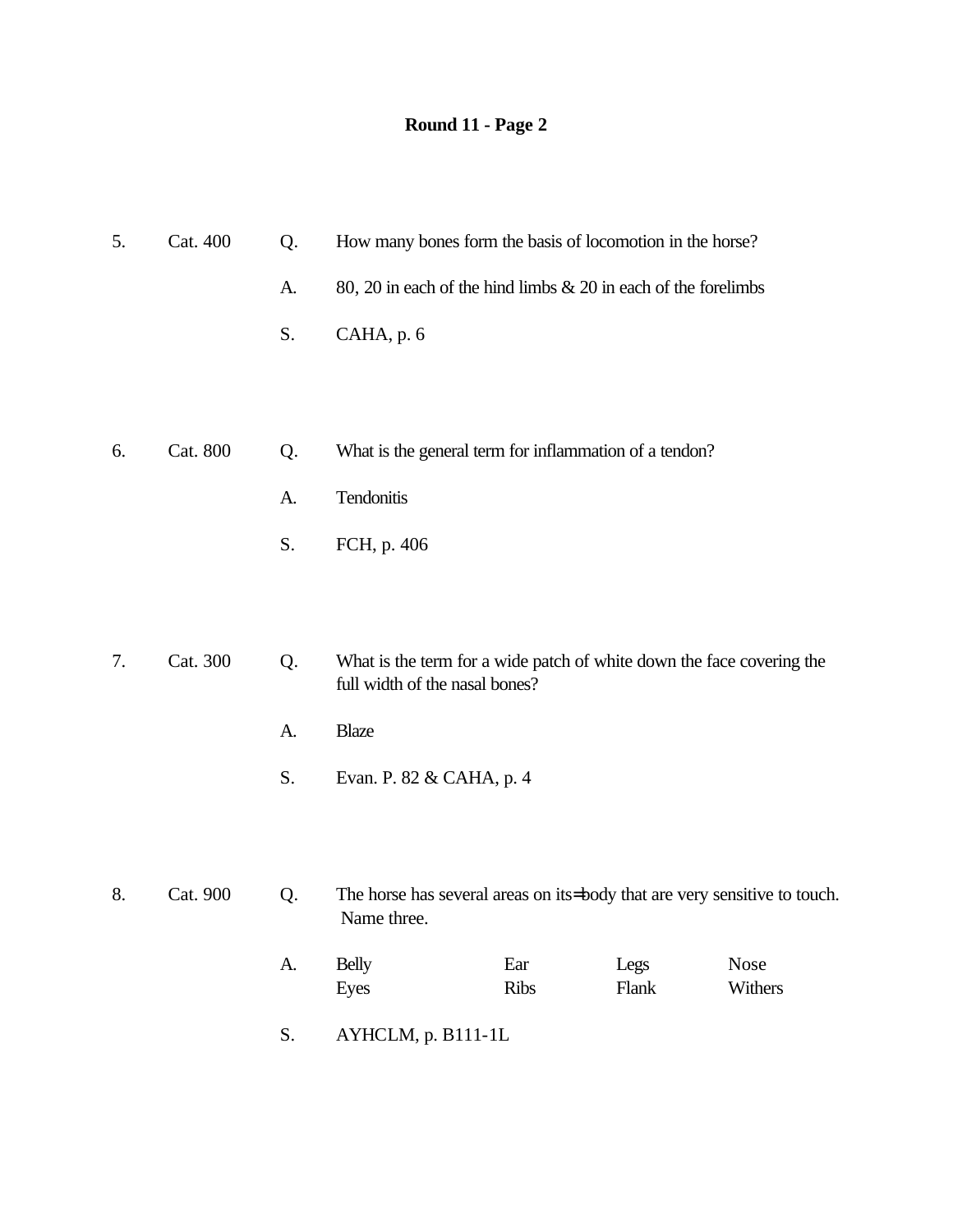| 9.  | Cat. 800  | Q. | Rhinopnuemonitis is a disease caused by what?                                                                                                                 |
|-----|-----------|----|---------------------------------------------------------------------------------------------------------------------------------------------------------------|
|     |           | A. | <b>Equine Herpes Viruses</b>                                                                                                                                  |
|     |           | S. | FCH, p. 401 & Equus Glossary 285, 288                                                                                                                         |
| 10. | Cat. 800  | Q. | In reference to a wound, what is a granulation?                                                                                                               |
|     |           | A. | The formation of new cells from the capillaries in the base of a wound to<br>fill up the wound gap.                                                           |
|     |           | S. | Equus Glossary 283, 288                                                                                                                                       |
| 11. | Cat. 1000 | Q. | What is the term for a long rope fastened to a horse-s halter allowing the<br>horse to move in a circle around a person holding the other end of the<br>rope? |
|     |           | A. | Lunge Line                                                                                                                                                    |
|     |           | S. | FCH, p. 395                                                                                                                                                   |
| 12. | Cat. 900  | Q. | What is the name for the part of the horseshoe nail that prevents the nail<br>from pulling through the shoe?                                                  |
|     |           | A. | Head or Nail-head                                                                                                                                             |
|     |           | S. | AYHCLM, p. I231-2L & Evans, 739, 745                                                                                                                          |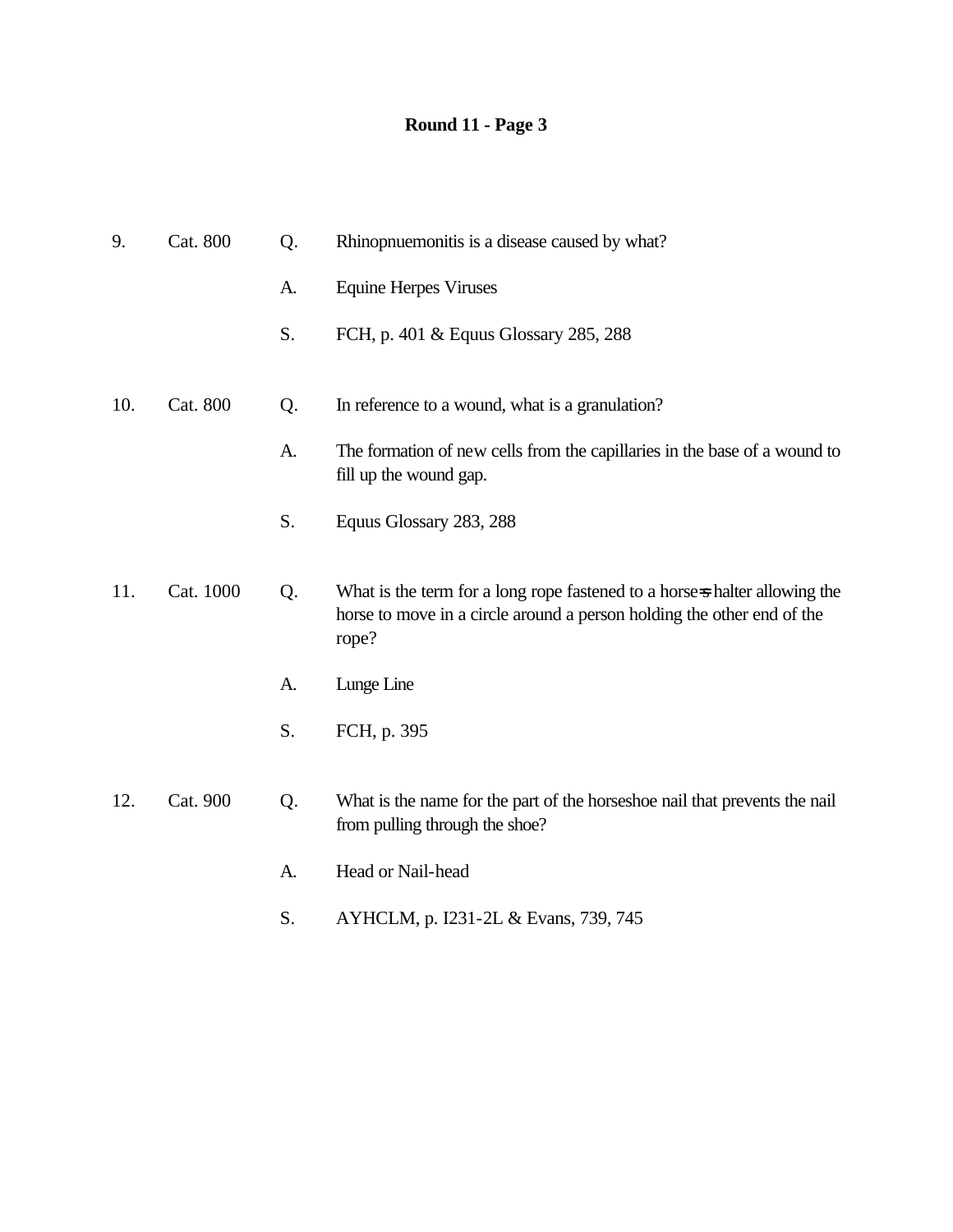| 13. | Cat. 900 | Q. | What is the name for the oral vice in which a horse sticks its tongue out<br>the side of the mouth for periods of time?              |
|-----|----------|----|--------------------------------------------------------------------------------------------------------------------------------------|
|     |          | A. | <b>Tongue Displacement</b>                                                                                                           |
|     |          | S. | FCH, p. 407                                                                                                                          |
|     |          |    |                                                                                                                                      |
| 14. | Cat. 600 | Q. | Describe the Aideal@wither.                                                                                                          |
|     |          | A. | Sharp, prominent and well-defined                                                                                                    |
|     |          | S. | HIH, p. 220-6                                                                                                                        |
|     |          |    |                                                                                                                                      |
| 15. | Cat. 800 | Q. | What is a spasm?                                                                                                                     |
|     |          | A. | Sudden, involuntary contractions of a muscle or group of muscles                                                                     |
|     |          | S. | FCH, p. 404                                                                                                                          |
|     |          |    |                                                                                                                                      |
| 16. | Cat. 500 | Q. | What hormone in the mare is responsible for stimulating ovulation and<br>supporting the initial stages of corpus luteum development? |
|     |          | A. | Luteinizing Hormone (LH)                                                                                                             |
|     |          | S. | HIH, p. 910-6                                                                                                                        |
|     |          |    |                                                                                                                                      |

**End One-On-One**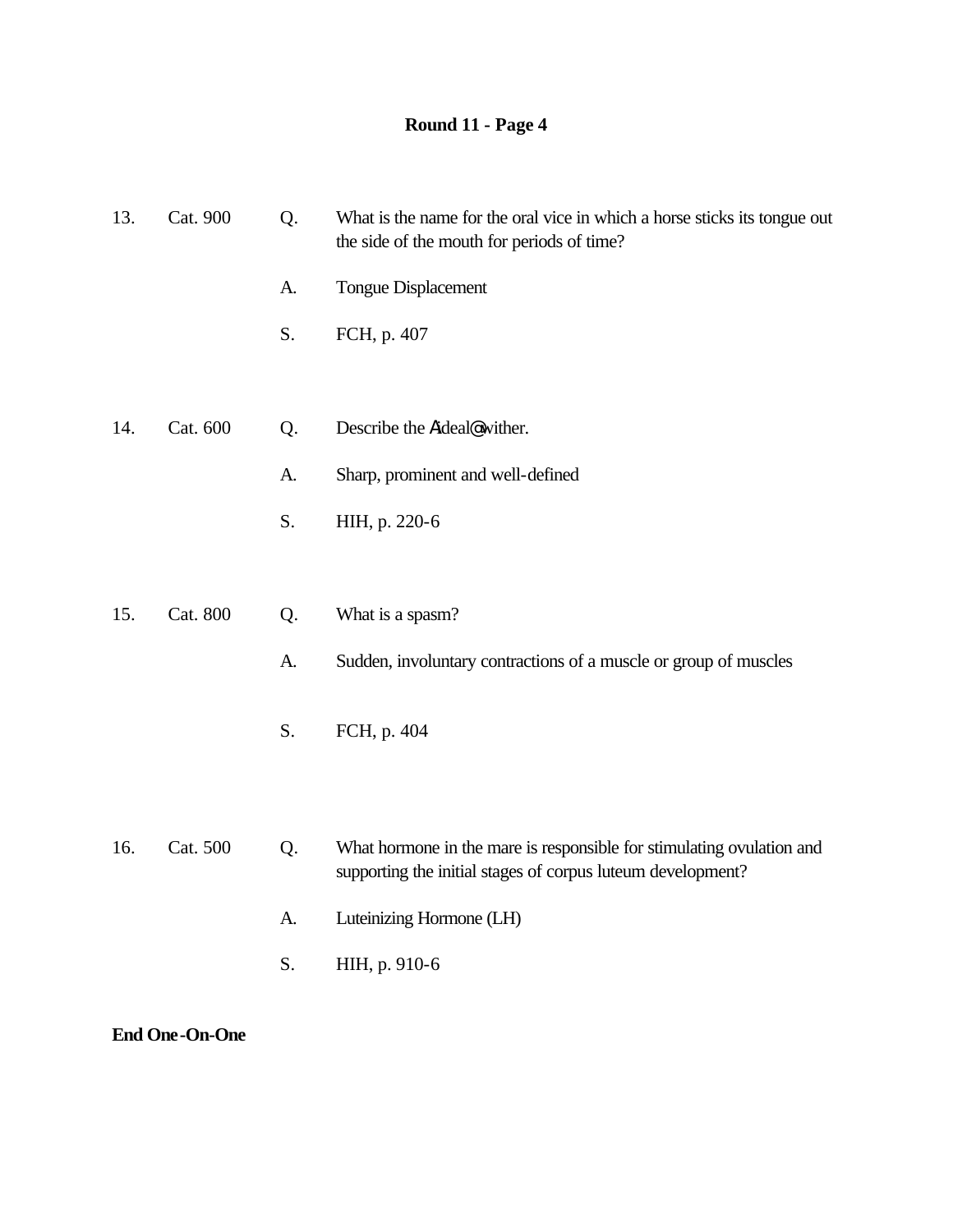### **Begin Open Question**

| 17. | Cat. 100                                          | Q. | What notable person said AThe outside of the horse is good for the<br>inside of man@?                                                                 |  |  |  |
|-----|---------------------------------------------------|----|-------------------------------------------------------------------------------------------------------------------------------------------------------|--|--|--|
|     |                                                   | A. | <b>Will Rogers</b>                                                                                                                                    |  |  |  |
|     |                                                   | S. | HIH, p. 210-1                                                                                                                                         |  |  |  |
| 18. | Cat. 500                                          | Q. | 2-part question. What is another name for the Aplacenta@ and what is<br>its=purpose?                                                                  |  |  |  |
|     |                                                   | A. | Afterbirth - Serves to nourish fetus and transport waste material through<br>contact with mother=s uterus.                                            |  |  |  |
|     |                                                   | S. | Equus Glossary 287                                                                                                                                    |  |  |  |
|     | <b>Toss-Up Question - Bonus Question Attached</b> |    |                                                                                                                                                       |  |  |  |
| 19. | Cat. 700                                          | Q. | How does Awheat bran@differ from Awheat germ <sup>@?</sup>                                                                                            |  |  |  |
|     |                                                   | A. | Grain - is the kernel or meat<br>Bran - is the outer covering of the wheat kernel which is removed<br>during the cleaning and processing of the grain |  |  |  |
|     |                                                   | S. | HIH, p. 760-8                                                                                                                                         |  |  |  |
|     | <b>Bonus Question</b>                             |    |                                                                                                                                                       |  |  |  |
| 20. | Cat. 800                                          | Q. | Luekocytes or white blood cells are important in the body-s defense<br>against infection. There are five types of Luekocytes. Name four.              |  |  |  |
|     |                                                   | A. | Eosinophils<br><b>Basophils</b><br>Monocytes<br>Nuetropnils<br>Lymphocytes                                                                            |  |  |  |
|     |                                                   | S. | Equus Glossary 284, 285                                                                                                                               |  |  |  |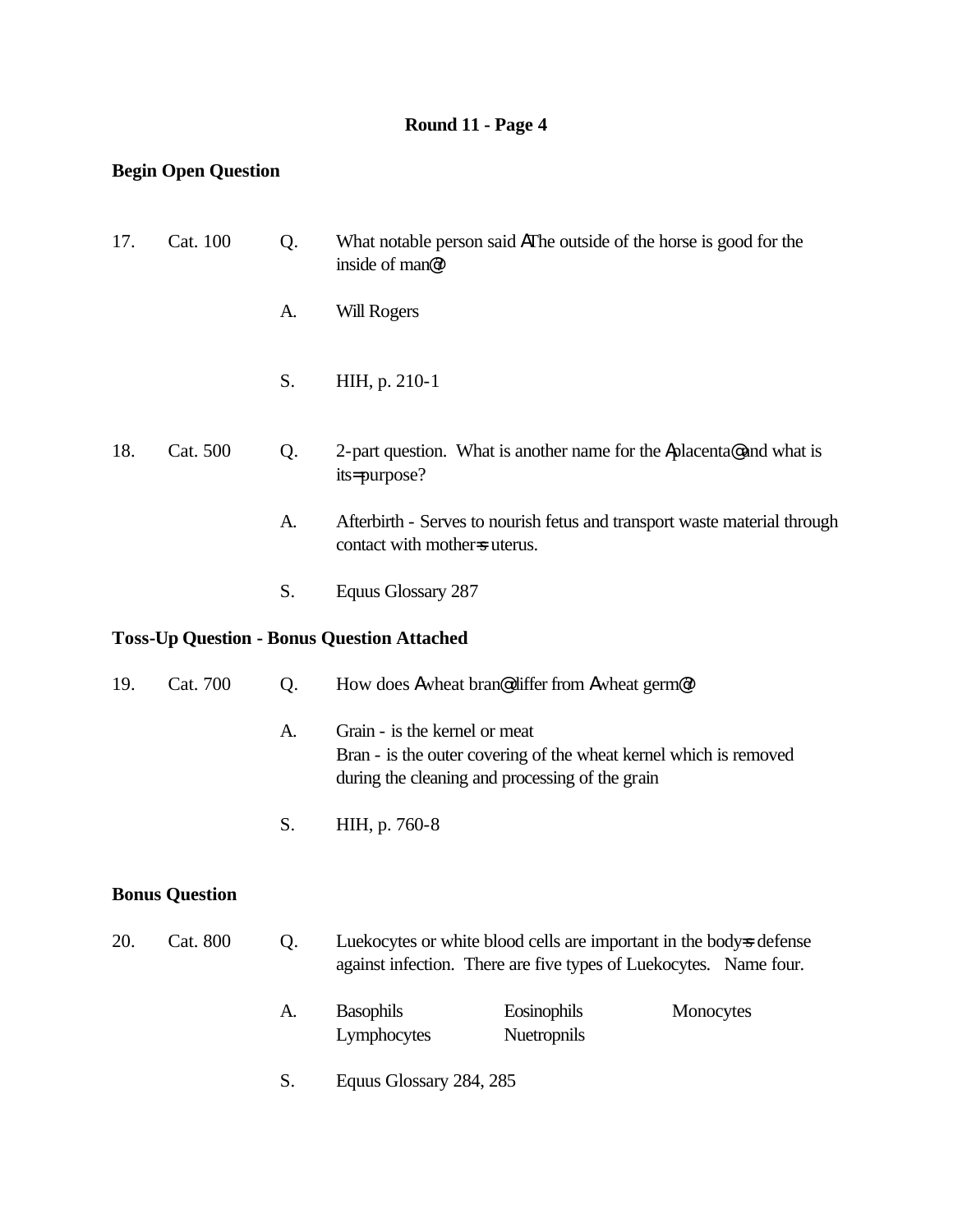| 21. | Cat. 400  | Q. | What is the term for the profuse sweating of a horse?                                                   |
|-----|-----------|----|---------------------------------------------------------------------------------------------------------|
|     |           | A. | Lathering                                                                                               |
|     |           | S. | $CAHA$ , p. 5                                                                                           |
| 22. | Cat. 1000 | Q. | There are three types of saddles in the Hunt or AF orward Seat <sup>®</sup><br>category. What are they? |
|     |           | A. | All-Purpose, Close Contact and Dressage                                                                 |
|     |           | S. | $AYHCLM$ , p. B $108-1L$                                                                                |

# **Toss-Up Question - Bonus Question Attached**

| 23. | Cat. 900              | Q. | Temperature and humidity play an important part in a horse-s ability to<br>cool itself. Under what conditions is the horse-s cooling ability<br>significantly reduced to the point where it can be fatal if the horse is<br>stressed? |
|-----|-----------------------|----|---------------------------------------------------------------------------------------------------------------------------------------------------------------------------------------------------------------------------------------|
|     |                       | A. | When the ambient temperature and relative humidity combined is<br>greater than 180.                                                                                                                                                   |
|     |                       | S. | AYHCLM, p. B104-1L                                                                                                                                                                                                                    |
|     | <b>Bonus Question</b> |    |                                                                                                                                                                                                                                       |
| 24. | Cat. 400              | Q. | There are four classes of horses based upon their nutritional class or<br>status in life. Name the classes.                                                                                                                           |
|     |                       | A. | Growing Horse (Weanlings & Yearlings)<br>Mature Idle<br>Producing (Late Gestation Mares & Lactating Mares)<br>Working                                                                                                                 |

S. AYHCLM, p. B103-1L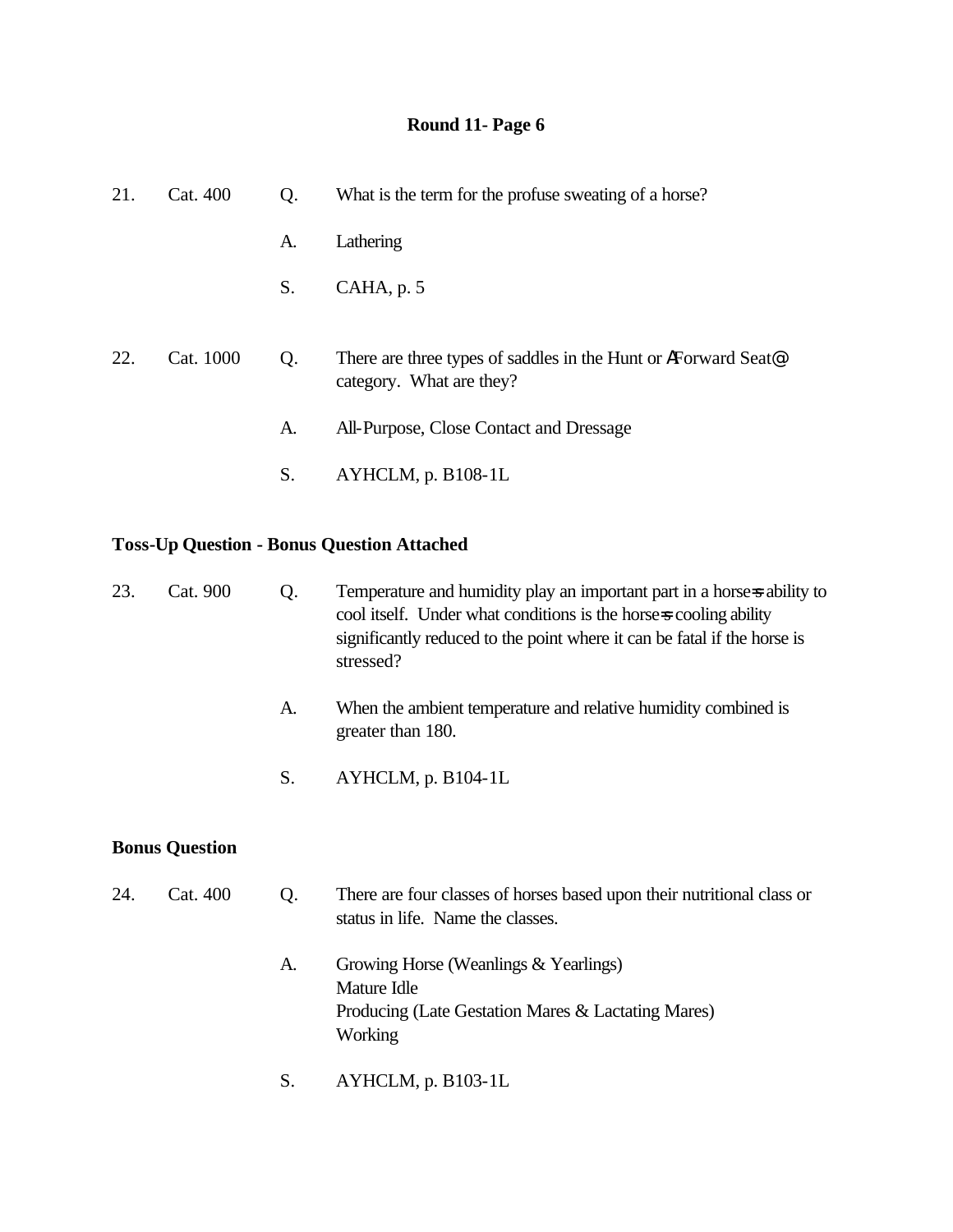| 25.                   | Cat. 200                                          | Q. | In addition to Wall Street financier James Keene, what other prominent<br>horseman lead the development of the Jockey Club? |  |  |
|-----------------------|---------------------------------------------------|----|-----------------------------------------------------------------------------------------------------------------------------|--|--|
|                       |                                                   | A. | August Belmont II                                                                                                           |  |  |
|                       |                                                   | S. | HIH, p. 157-1                                                                                                               |  |  |
| 26.                   | Cat. 400                                          | Q. | How long does food stay in the horse-s stomach before passing on into<br>the small intestines?                              |  |  |
|                       |                                                   | A. | 15 minutes                                                                                                                  |  |  |
|                       |                                                   | S. | HIH, p. 710-1                                                                                                               |  |  |
|                       | <b>Toss-Up Question - Bonus Question Attached</b> |    |                                                                                                                             |  |  |
| 27.                   | Cat. 600                                          | Q. | Name two conditions that base narrow horses tend to develop due to<br>their way-of-going.                                   |  |  |
|                       |                                                   | A. | Ringbone, sidebone or heel bruising                                                                                         |  |  |
|                       |                                                   | S. | HIH, p. 230-3                                                                                                               |  |  |
| <b>Bonus Question</b> |                                                   |    |                                                                                                                             |  |  |
| 28.                   | Cat. 700                                          | Q. | 2-part question. Grass-hays can be divided into two different types.<br>What are the types and give two examples of each.   |  |  |
|                       |                                                   | A. | Cool-Season - Timothy, bromegrass, canarygrass, orchardgrass, tall                                                          |  |  |

- hy, bromegrass, canarygrass, orchardgrass, tal fescue, redtop Warm-Season - Bahiagrass, bermudagrass, pangolograss, johnsongrass
- S. HIH, p. 750-3